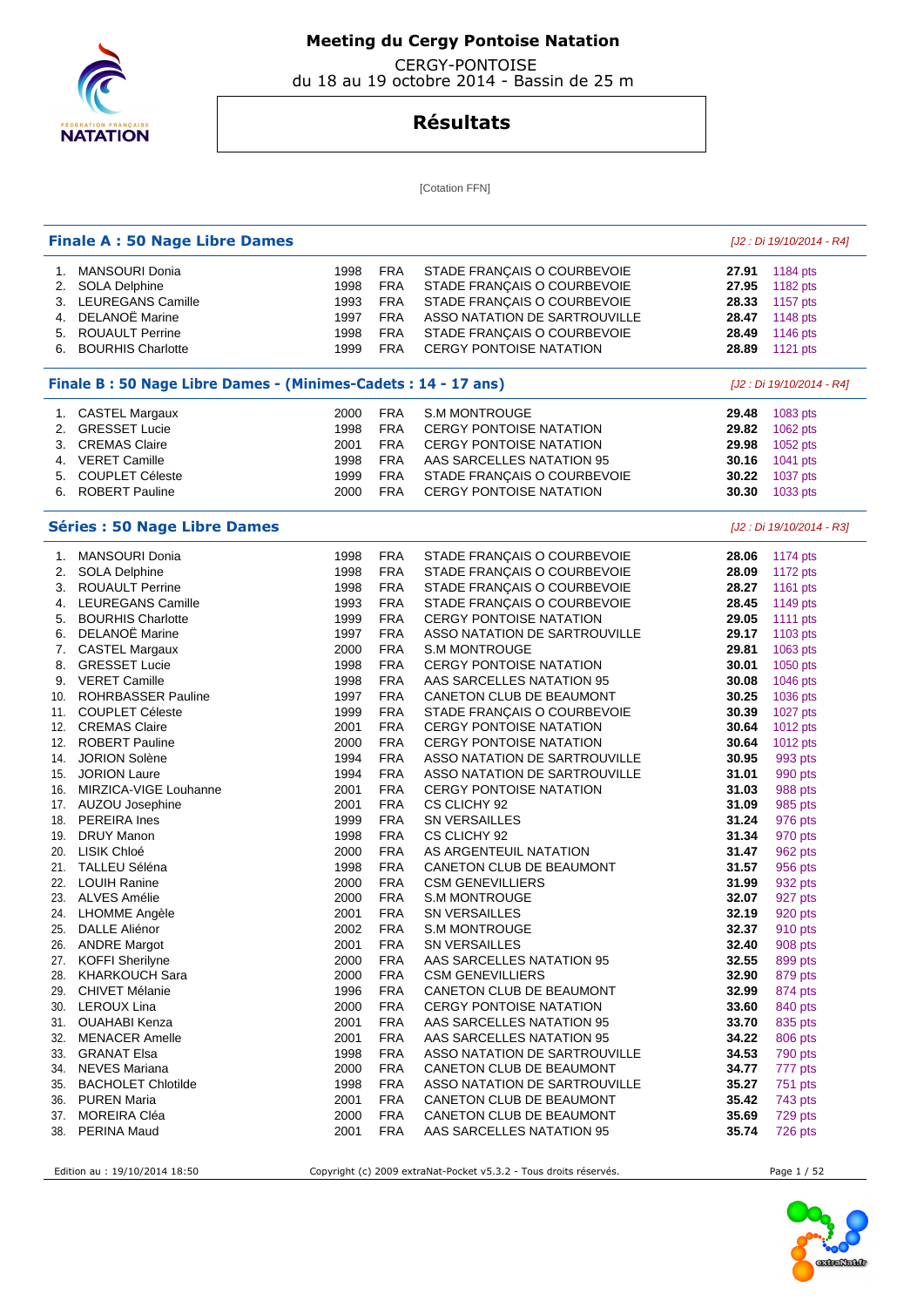

 CERGY-PONTOISE du 18 au 19 octobre 2014 - Bassin de 25 m

## **Résultats**

| (Suite) Séries : 50 Nage Libre Dames |                                                               |      |            |                                | [J2 : Di 19/10/2014 - R3] |                           |
|--------------------------------------|---------------------------------------------------------------|------|------------|--------------------------------|---------------------------|---------------------------|
| 39.                                  | <b>BEN-DJEMAA Sofia</b>                                       | 2001 | <b>FRA</b> | AAS SARCELLES NATATION 95      | 36.21                     | 702 pts                   |
| 40.                                  | <b>SERET Héloïse</b>                                          | 2000 | <b>FRA</b> | <b>CERGY PONTOISE NATATION</b> | 36.40                     | 693 pts                   |
| 41.                                  | <b>GUEST Blandine</b>                                         | 2000 | <b>FRA</b> | AS ARGENTEUIL NATATION         | 36.65                     | 680 pts                   |
|                                      | 42. PONSART Roxane                                            | 2001 | <b>FRA</b> | CERGY PONTOISE NATATION        | 39.24                     | 558 pts                   |
| $\sim$                               | <b>LABAN Melody</b>                                           | 1998 | <b>FRA</b> | AAS SARCELLES NATATION 95      | <b>DNS Nd</b>             |                           |
|                                      | Séries : 50 Nage Libre Dames - (Minimes-Cadets : 14 - 17 ans) |      |            |                                |                           | [J2 : Di 19/10/2014 - R3] |
| 1.                                   | <b>MANSOURI Donia</b>                                         | 1998 | <b>FRA</b> | STADE FRANÇAIS O COURBEVOIE    | 28.06                     | 1174 pts                  |
| 2.                                   | <b>SOLA Delphine</b>                                          | 1998 | <b>FRA</b> | STADE FRANÇAIS O COURBEVOIE    | 28.09                     | 1172 pts                  |
| 3.                                   | <b>ROUAULT Perrine</b>                                        | 1998 | <b>FRA</b> | STADE FRANCAIS O COURBEVOIE    | 28.27                     | 1161 pts                  |
| 4.                                   | <b>BOURHIS Charlotte</b>                                      | 1999 | <b>FRA</b> | <b>CERGY PONTOISE NATATION</b> | 29.05                     | 1111 pts                  |
| 5.                                   | <b>CASTEL Margaux</b>                                         | 2000 | <b>FRA</b> | <b>S.M MONTROUGE</b>           | 29.81                     | 1063 pts                  |
| 6.                                   | <b>GRESSET Lucie</b>                                          | 1998 | <b>FRA</b> | <b>CERGY PONTOISE NATATION</b> | 30.01                     | 1050 pts                  |
| 7.                                   | <b>VERET Camille</b>                                          | 1998 | <b>FRA</b> | AAS SARCELLES NATATION 95      | 30.08                     | 1046 pts                  |
| 8.                                   | <b>COUPLET Céleste</b>                                        | 1999 | <b>FRA</b> | STADE FRANÇAIS O COURBEVOIE    | 30.39                     | 1027 pts                  |
| 9.                                   | <b>CREMAS Claire</b>                                          | 2001 | <b>FRA</b> | <b>CERGY PONTOISE NATATION</b> | 30.64                     | 1012 pts                  |
| 9.                                   | <b>ROBERT Pauline</b>                                         | 2000 | <b>FRA</b> | <b>CERGY PONTOISE NATATION</b> | 30.64                     | 1012 pts                  |
| 11.                                  | MIRZICA-VIGE Louhanne                                         | 2001 | <b>FRA</b> | <b>CERGY PONTOISE NATATION</b> | 31.03                     | 988 pts                   |
| 12.                                  | AUZOU Josephine                                               | 2001 | <b>FRA</b> | CS CLICHY 92                   | 31.09                     | 985 pts                   |
| 13.                                  | <b>PEREIRA</b> Ines                                           | 1999 | <b>FRA</b> | <b>SN VERSAILLES</b>           | 31.24                     | 976 pts                   |
| 14.                                  | <b>DRUY Manon</b>                                             | 1998 | <b>FRA</b> | CS CLICHY 92                   | 31.34                     | 970 pts                   |
| 15.                                  | LISIK Chloé                                                   | 2000 | <b>FRA</b> | AS ARGENTEUIL NATATION         | 31.47                     | 962 pts                   |
| 16.                                  | TALLEU Séléna                                                 | 1998 | <b>FRA</b> | CANETON CLUB DE BEAUMONT       | 31.57                     | 956 pts                   |
| 17.                                  | <b>LOUIH Ranine</b>                                           | 2000 | <b>FRA</b> | <b>CSM GENEVILLIERS</b>        | 31.99                     | 932 pts                   |
| 18.                                  | ALVES Amélie                                                  | 2000 | <b>FRA</b> | <b>S.M MONTROUGE</b>           | 32.07                     | 927 pts                   |
| 19.                                  | LHOMME Angèle                                                 | 2001 | <b>FRA</b> | <b>SN VERSAILLES</b>           | 32.19                     | 920 pts                   |
| 20.                                  | <b>ANDRE Margot</b>                                           | 2001 | <b>FRA</b> | <b>SN VERSAILLES</b>           | 32.40                     | 908 pts                   |
| 21.                                  | <b>KOFFI Sherilyne</b>                                        | 2000 | <b>FRA</b> | AAS SARCELLES NATATION 95      | 32.55                     | 899 pts                   |
| 22.                                  | <b>KHARKOUCH Sara</b>                                         | 2000 | <b>FRA</b> | <b>CSM GENEVILLIERS</b>        | 32.90                     | 879 pts                   |
| 23.                                  | <b>LEROUX Lina</b>                                            | 2000 | <b>FRA</b> | <b>CERGY PONTOISE NATATION</b> | 33.60                     | 840 pts                   |
| 24.                                  | OUAHABI Kenza                                                 | 2001 | <b>FRA</b> | AAS SARCELLES NATATION 95      | 33.70                     | 835 pts                   |
| 25.                                  | <b>MENACER Amelle</b>                                         | 2001 | <b>FRA</b> | AAS SARCELLES NATATION 95      | 34.22                     | 806 pts                   |
| 26.                                  | <b>GRANAT Elsa</b>                                            | 1998 | <b>FRA</b> | ASSO NATATION DE SARTROUVILLE  | 34.53                     | 790 pts                   |
| 27.                                  | <b>NEVES Mariana</b>                                          | 2000 | <b>FRA</b> | CANETON CLUB DE BEAUMONT       | 34.77                     | 777 pts                   |
| 28.                                  | <b>BACHOLET Chlotilde</b>                                     | 1998 | <b>FRA</b> | ASSO NATATION DE SARTROUVILLE  | 35.27                     | 751 pts                   |
| 29.                                  | <b>PUREN Maria</b>                                            | 2001 | <b>FRA</b> | CANETON CLUB DE BEAUMONT       | 35.42                     | 743 pts                   |
| 30.                                  | MOREIRA Cléa                                                  | 2000 | <b>FRA</b> | CANETON CLUB DE BEAUMONT       | 35.69                     | 729 pts                   |
| 31.                                  | <b>PERINA Maud</b>                                            | 2001 | <b>FRA</b> | AAS SARCELLES NATATION 95      | 35.74                     | 726 pts                   |
| 32.                                  | BEN-DJEMAA Sofia                                              | 2001 | <b>FRA</b> | AAS SARCELLES NATATION 95      | 36.21                     | 702 pts                   |
| 33.                                  | <b>SERET Héloïse</b>                                          | 2000 | <b>FRA</b> | <b>CERGY PONTOISE NATATION</b> | 36.40                     | 693 pts                   |
| 34.                                  | <b>GUEST Blandine</b>                                         | 2000 | <b>FRA</b> | AS ARGENTEUIL NATATION         | 36.65                     | 680 pts                   |
| 35.                                  | <b>PONSART Roxane</b>                                         | 2001 | <b>FRA</b> | <b>CERGY PONTOISE NATATION</b> | 39.24                     | 558 pts                   |
|                                      |                                                               | 1998 | <b>FRA</b> | AAS SARCELLES NATATION 95      | <b>DNS Nd</b>             |                           |
| $\sim$                               | <b>LABAN Melody</b>                                           |      |            |                                |                           |                           |

## **Séries : 50 Nage Libre Dames - (Benjamines : 12 - 13 ans)** [J2 : Di 19/10/2014 - R3]

| $10 \cdot \text{Di } 40/40/2014$ D21 |  |
|--------------------------------------|--|

| DALLE Aliénor                                                                       | S.M MONTROUGE<br><b>FRA</b><br>2002                                                      | 910 pts<br>32.37          |
|-------------------------------------------------------------------------------------|------------------------------------------------------------------------------------------|---------------------------|
| <b>Finale B: 100 Nage Libre Dames</b>                                               |                                                                                          | [J1 : Sa 18/10/2014 - R2] |
| 1. CHARLES-FRANÇOIS Lucie<br>50 m : 29.95 (29.95) 100 m : 1:01.53 (31.58) [1:01.53] | FRA CERGY PONTOISE NATATION<br>1998                                                      | 1136 pts<br>1:01.53       |
| 2. PHILOMENE-ALEXANDRINE Melody<br>100 m :<br>$50 \text{ m}: 30.46 (30.46)$         | 2001 FRA AAS SARCELLES NATATION 95<br>$(32.57)$ [1:03.03]<br>1:03.03                     | 1089 pts<br>1:03.03       |
| 3. CRABIE Johanna<br>30.86 (30.86)<br>50 m :                                        | CNO ST-GERMAIN-EN-LAYE<br>1999<br>FRA<br>$(32.49)$ [1:03.35]<br>$100 \text{ m}: 1:03.35$ | 1080 pts<br>1:03.35       |

Edition au : 19/10/2014 18:50 Copyright (c) 2009 extraNat-Pocket v5.3.2 - Tous droits réservés. Page 2 / 52

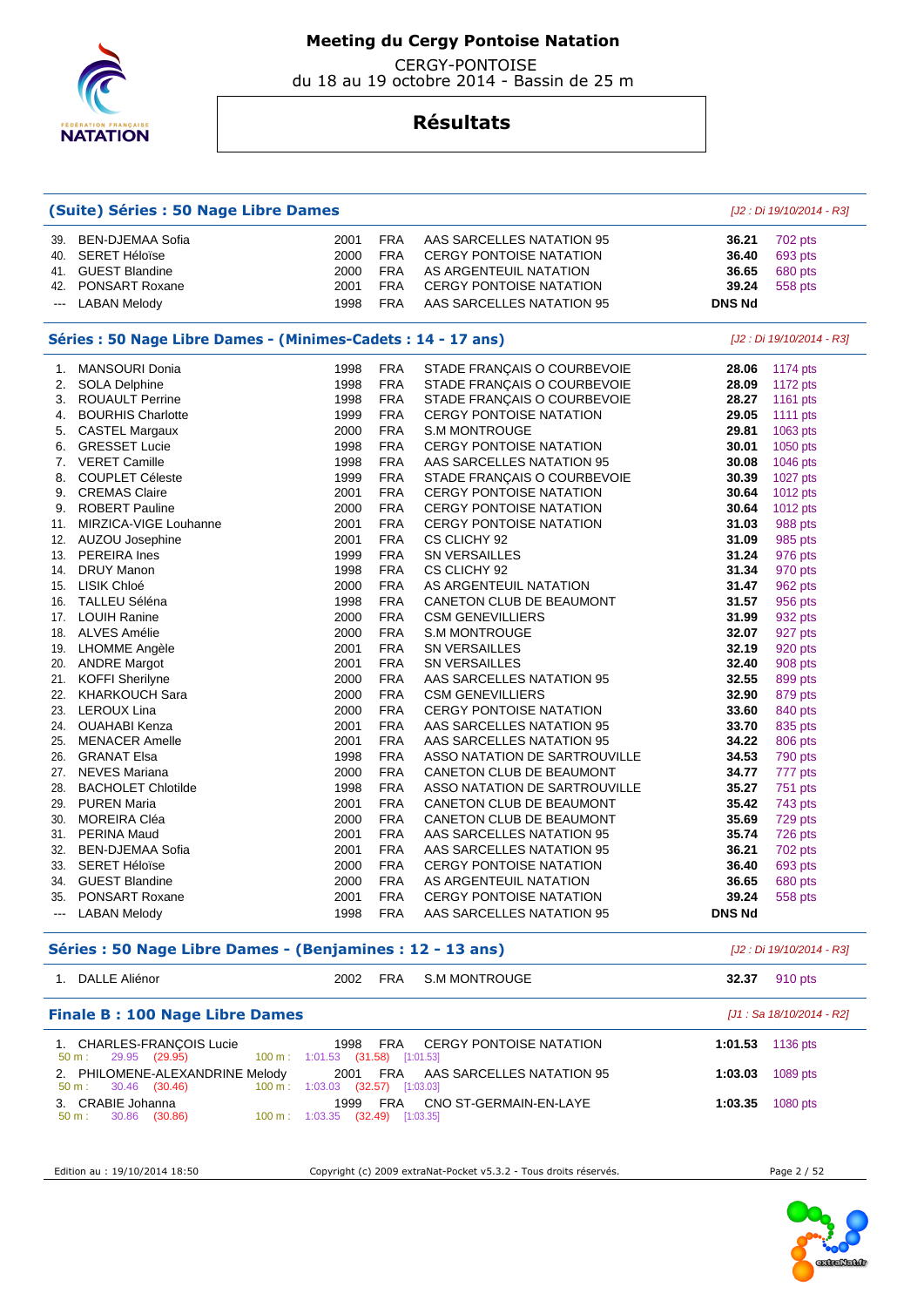

CERGY-PONTOISE

du 18 au 19 octobre 2014 - Bassin de 25 m

## **Résultats**

| (Suite) Finale B: 100 Nage Libre Dames                                    |        |                                                                                                                        |         | [J1 : Sa 18/10/2014 - R2]  |
|---------------------------------------------------------------------------|--------|------------------------------------------------------------------------------------------------------------------------|---------|----------------------------|
| 4. VERET Camille                                                          |        | 1998<br>FRA<br>AAS SARCELLES NATATION 95                                                                               | 1:05.12 | 1026 pts                   |
| 31.20 (31.20)<br>$50 m$ :<br>5. HUDEBINE Camille                          |        | 100 m: 1:05.12 (33.92) [1:05.12]<br>FRA<br>CNO ST-GERMAIN-EN-LAYE<br>1999                                              | 1:05.26 | 1022 pts                   |
| 31.60 (31.60)<br>50 m:<br>6. MASSON Chloe<br>31.87 (31.87)<br>50 m:       |        | 100 m: 1:05.26 (33.66) [1:05.26]<br><b>FRA</b><br>SN VERSAILLES<br>2001<br>100 m: 1:06.20 (34.33) [1:06.20]            | 1:06.20 | 994 pts                    |
|                                                                           |        |                                                                                                                        |         |                            |
| <b>Finale A: 100 Nage Libre Dames</b>                                     |        |                                                                                                                        |         | [J1 : Sa 18/10/2014 - R2]  |
| 1. SOLA Delphine<br>28.97 (28.97)<br>$50 m$ :                             |        | 1998<br>FRA<br>STADE FRANCAIS O COURBEVOIE<br>100 m: 1:00.28 (31.31) [1:00.28]                                         | 1:00.28 | 1175 pts                   |
| 2. BLANCHARD Morgane<br>29.79 (29.79)<br>50 m:                            |        | 1997<br>FRA<br>AAS SARCELLES NATATION 95<br>100 m: 1:01.43 (31.64) [1:01.43]                                           | 1:01.43 | 1139 pts                   |
| 3. CASTEL Margaux<br>31.25 (31.25)<br>50 m:                               |        | FRA<br><b>S.M MONTROUGE</b><br>2000<br>100 m: 1:03.14 (31.89) [1:03.14]                                                | 1:03.14 | 1086 pts                   |
| 4. DELANOË Marine                                                         |        | 1997<br>FRA<br>ASSO NATATION DE SARTROUVILLE                                                                           | 1:03.41 | 1078 pts                   |
| 30.22 (30.22)<br>50 m:<br>5. BEN MANSOUR Célina                           |        | 100 m: 1:03.41 (33.19) [1:03.41]<br>1999<br>FRA<br>AAS SARCELLES NATATION 95                                           | 1:04.34 | 1050 pts                   |
| 30.84 (30.84)<br>50 m:<br>6. CHARPENTIER Ilona                            |        | 100 m: 1:04.34 (33.50) [1:04.34]<br>FRA<br>AAS SARCELLES NATATION 95<br>1998                                           | 1:04.81 | 1035 pts                   |
| 31.04 (31.04)<br>50 m:                                                    |        | 100 m: 1:04.81 (33.77) [1:04.81]                                                                                       |         |                            |
|                                                                           |        | Séries : 100 Nage Libre Dames - (Juniors-Séniors : 18 ans et plus)                                                     |         | $[J1: Sa 18/10/2014 - R1]$ |
| 1. BLANCHARD Morgane<br>29.37 (29.37)<br>$50 m$ :                         |        | FRA<br>AAS SARCELLES NATATION 95<br>1997<br>100 m: 1:01.07 (31.70) [1:01.07]                                           | 1:01.07 | 1150 pts                   |
| 2. DELANOË Marine<br>30.39 (30.39)<br>50 m:                               |        | ASSO NATATION DE SARTROUVILLE<br>1997<br><b>FRA</b><br>100 m: 1:04.02 (33.63) [1:04.02]                                | 1:04.02 | 1059 pts                   |
| 3. JORION Solène                                                          |        | 1994<br><b>FRA</b><br>ASSO NATATION DE SARTROUVILLE                                                                    | 1:07.89 | 945 pts                    |
| 32.24 (32.24)<br>50 m:<br>4. ROHRBASSER Pauline<br>32.17 (32.17)<br>50 m: |        | 100 m: 1:07.89 (35.65) [1:07.89]<br><b>FRA</b><br>CANETON CLUB DE BEAUMONT<br>1997<br>100 m: 1:08.46 (36.29) [1:08.46] | 1:08.46 | 929 pts                    |
| <b>JORION Laure</b>                                                       |        | <b>FRA</b><br>1994<br>ASSO NATATION DE SARTROUVILLE                                                                    | DSQ Da  |                            |
|                                                                           |        | Séries : 100 Nage Libre Dames - (Minimes-Cadets : 14 - 17 ans)                                                         |         | $[J1: Sa 18/10/2014 - R1]$ |
| 1. SOLA Delphine                                                          |        | FRA<br>STADE FRANÇAIS O COURBEVOIE<br>1998                                                                             | 59.50   | 1200 pts                   |
| 28.58 (28.58)<br>$50 m$ :<br>2. CASTEL Margaux                            | 100 m: | 59.50 (30.92)<br>[59.50]<br>FRA<br>S.M MONTROUGE<br>2000                                                               | 1:04.08 | 1057 pts                   |
| 30.96<br>(30.96)<br>$50 m$ :                                              |        | 100 m: 1:04.08 (33.12) [1:04.08]                                                                                       |         |                            |
| <b>BEN MANSOUR Célina</b><br>3.<br>50 m:<br>31.08 (31.08)                 |        | 1999<br>FRA<br>AAS SARCELLES NATATION 95<br>100 m : $1:04.64$ (33.56) [1:04.64]                                        | 1:04.64 | 1040 pts                   |
| 4. CHARPENTIER Ilona<br>$50 \text{ m}: 30.59 (30.59)$                     |        | FRA<br>AAS SARCELLES NATATION 95<br>1998<br>100 m: 1:04.71 (34.12) [1:04.71]                                           | 1:04.71 | 1038 pts                   |
| 4. CRABIE Johanna                                                         |        | 1999 FRA CNO ST-GERMAIN-EN-LAYE                                                                                        | 1:04.71 | 1038 pts                   |
| 50 m:<br>31.62 (31.62)<br>6. PHILOMENE-ALEXANDRINE Melody                 |        | 100 m: 1:04.71 (33.09) [1:04.71]<br>2001<br>FRA<br>AAS SARCELLES NATATION 95                                           | 1:04.98 | 1030 pts                   |
| 50 m:<br>31.11 (31.11)<br>7. VERET Camille                                |        | 100 m: 1:04.98 (33.87) [1:04.98]<br>FRA<br>1998<br>AAS SARCELLES NATATION 95                                           | 1:05.02 | 1029 pts                   |
| 31.37 (31.37)<br>50 m:<br>8. MASSON Chloe                                 |        | 100 m: 1:05.02 (33.65) [1:05.02]<br>FRA<br>2001<br><b>SN VERSAILLES</b>                                                | 1:05.99 | 1000 pts                   |
| $50 m$ :<br>32.07 (32.07)                                                 |        | 100 m : 1:05.99 (33.92) [1:05.99]                                                                                      |         |                            |
| 9. CHARLES-FRANÇOIS Lucie<br>$50 m$ :<br>32.32 (32.32)                    |        | 1998<br>FRA<br><b>CERGY PONTOISE NATATION</b><br>100 m: 1:06.25 (33.93) [1:06.25]                                      | 1:06.25 | 993 pts                    |
| 10. HUDEBINE Camille<br>$50 m$ :<br>31.86 (31.86)                         |        | FRA<br>CNO ST-GERMAIN-EN-LAYE<br>1999<br>100 m: 1:06.54 (34.68) [1:06.54]                                              | 1:06.54 | 984 pts                    |
| 11. GROSSO Sarah<br>33.30 (33.30)<br>$50 m$ :                             |        | <b>CERGY PONTOISE NATATION</b><br>1999<br>FRA<br>100 m: 1:07.17 (33.87) [1:07.17]                                      | 1:07.17 | 966 pts                    |
| 12. MIRZICA-VIGE Louhanne<br>$50 m$ :<br>32.74 (32.74)                    |        | 2001<br>FRA<br><b>CERGY PONTOISE NATATION</b><br>100 m : 1:07.52 (34.78) [1:07.52]                                     | 1:07.52 | 956 pts                    |
|                                                                           |        |                                                                                                                        |         |                            |



Edition au : 19/10/2014 18:50 Copyright (c) 2009 extraNat-Pocket v5.3.2 - Tous droits réservés. Page 3 / 52

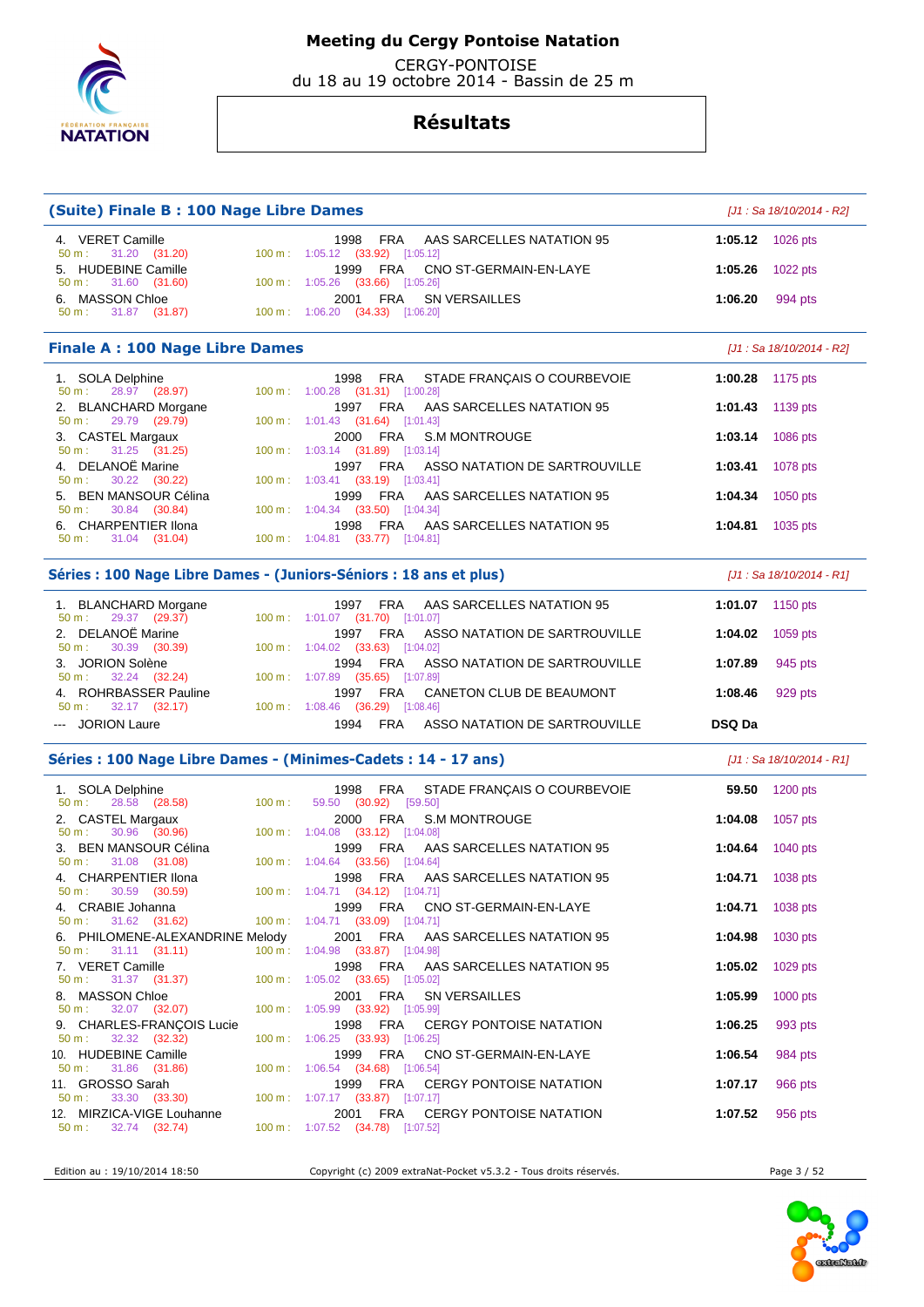

 CERGY-PONTOISE du 18 au 19 octobre 2014 - Bassin de 25 m

| (Suite) Séries : 100 Nage Libre Dames - (Minimes-Cadets : 14 - 17 ans) |  |                                                                                     |                 | [J1 : Sa 18/10/2014 - R1] |  |
|------------------------------------------------------------------------|--|-------------------------------------------------------------------------------------|-----------------|---------------------------|--|
| 13. DHENNIN Clara<br>50 m : 31.86 (31.86)                              |  | 2001 FRA<br>SN VERSAILLES<br>100 m: 1:07.64 (35.78) [1:07.64]                       | 1:07.64         | 952 pts                   |  |
| 14. CREMAS Claire<br>32.46 (32.46)<br>50 m:                            |  | 2001<br>FRA<br><b>CERGY PONTOISE NATATION</b><br>100 m: 1:07.88 (35.42) [1:07.88]   | 1:07.88         | 946 pts                   |  |
| 15. HEINKELE Alexandra<br>32.55 (32.55)<br>50 m:                       |  | 1999 FRA<br>CNO ST-GERMAIN-EN-LAYE<br>100 m: 1:08.04 (35.49) [1:08.04]              | 1:08.04         | 941 pts                   |  |
| 16. DETCHENIQUE Noémie<br>32.05 (32.05)<br>50 m:                       |  | FRA<br>2000<br>AAS SARCELLES NATATION 95<br>100 m: 1:08.16 (36.11) [1:08.16]        | 1:08.16         | 938 pts                   |  |
| 17. CORNU Lea                                                          |  | 2000 FRA<br>AAS SARCELLES NATATION 95                                               | 1:08.25         | 935 pts                   |  |
| 50 m:<br>$32.57$ $(32.57)$<br>18. DRUY Manon                           |  | 100 m: 1:08.25 (35.68) [1:08.25]<br>FRA<br>CS CLICHY 92<br>1998                     | 1:08.90         | 917 pts                   |  |
| 33.16 (33.16)<br>$50 m$ :<br>19. AUZOU Josephine                       |  | 100 m: 1:08.90 (35.74) [1:08.90]<br>2001 FRA<br>CS CLICHY 92                        | 1:09.61         | 897 pts                   |  |
| 33.98 (33.98)<br>$50 m$ :<br>20. ALVES Amélie                          |  | 100 m: 1:09.61 (35.63) [1:09.61]<br>2000<br>FRA<br><b>S.M MONTROUGE</b>             | 1:09.73         | 893 pts                   |  |
| 33.43 (33.43)<br>50 m:<br>21. LE GARREC Perrine                        |  | 100 m: 1:09.73 (36.30) [1:09.73]<br>FRA<br>AS ARGENTEUIL NATATION<br>1999           | 1:10.07         | 884 pts                   |  |
| 32.31 (32.31)<br>50 m:<br>22. TALLEU Séléna                            |  | 100 m: 1:10.07 (37.76) [1:10.07]<br>1998 FRA<br>CANETON CLUB DE BEAUMONT            | 1:11.20         | 853 pts                   |  |
| 50 m:<br>33.28 (33.28)<br>23. LOUIH Ranine                             |  | 100 m: 1:11.20 (37.92) [1:11.20]<br>2000 FRA<br><b>CSM GENEVILLIERS</b>             | 1:11.55         | 844 pts                   |  |
| 34.28 (34.28)<br>50 m:<br>24. KOFFI Sherilyne                          |  | 100 m: 1:11.55 (37.27) [1:11.55]<br>2000 FRA<br>AAS SARCELLES NATATION 95           | 1:11.74         | 838 pts                   |  |
| 33.21 (33.21)<br>$50 m$ :<br>25. HUCHET Coralie                        |  | 100 m: 1:11.74 (38.53) [1:11.74]<br>FRA<br>2001<br><b>SN VERSAILLES</b>             | 1:12.82         | 810 pts                   |  |
| 34.78 (34.78)<br>$50 \text{ m}$ :<br>26. KHARKOUCH Sara                |  | 100 m: 1:12.82 (38.04) [1:12.82]<br>2000<br>FRA<br><b>CSM GENEVILLIERS</b>          | 1:13.14         | 801 pts                   |  |
| 34.15 (34.15)<br>50 m:                                                 |  | 100 m: 1:13.14 (38.99) [1:13.14]                                                    |                 |                           |  |
| 27. LAURENCE Oceane<br>35.06 (35.06)<br>50 m:                          |  | 2001<br>FRA<br>AAS SARCELLES NATATION 95<br>100 m: 1:13.69 (38.63) [1:13.69]        | 1:13.69         | 787 pts                   |  |
| 28. GRANAT Elsa<br>$50 \text{ m}: 36.18 (36.18)$                       |  | 1998<br>FRA<br>ASSO NATATION DE SARTROUVILLE<br>100 m: 1:14.63 (38.45) [1:14.63]    | 1:14.63         | 762 pts                   |  |
| 29. LEROUX Lina<br>36.04 (36.04)<br>50 m:                              |  | 2000 FRA<br><b>CERGY PONTOISE NATATION</b><br>100 m: 1:14.82 (38.78) [1:14.82]      | 1:14.82         | 758 pts                   |  |
| 30. MENACER Amelle<br>36.01 (36.01)<br>50 m:                           |  | 2001 FRA<br>AAS SARCELLES NATATION 95<br>$100 \text{ m}: 1:15.83$ (39.82) [1:15.83] | 1:15.83         | 732 pts                   |  |
| 31. VERET Sarah<br>35.84 (35.84)<br>$50 m$ :                           |  | FRA<br>2001<br>AAS SARCELLES NATATION 95<br>100 m: 1:15.96 (40.12) [1:15.96]        | 1:15.96         | 729 pts                   |  |
| 32. FUENTES Lucie<br>35.30 (35.30)<br>$50 m$ :                         |  | 2000<br>FRA<br>ST-GEORGES ARGENTEUIL<br>100 m: 1:16.39 (41.09) [1:16.39]            | 1:16.39         | 718 pts                   |  |
| 33. OUAHABI Kenza<br>36.61 (36.61)<br>$50 m$ :                         |  | FRA<br>AAS SARCELLES NATATION 95<br>2001<br>100 m: 1:17.15 (40.54) [1:17.15]        | 1:17.15         | 699 pts                   |  |
| 34. GUEST Blandine<br>36.72 (36.72)<br>$50 m$ :                        |  | 2000 FRA<br>AS ARGENTEUIL NATATION<br>100 m : 1:18.28 (41.56) [1:18.28]             | 1:18.28         | 672 pts                   |  |
| 35. BAHFIR Chahinez<br>$50 \text{ m}: 38.07 (38.07)$                   |  | 2000 FRA AS ARGENTEUIL NATATION<br>100 m: 1:18.74 (40.67) [1:18.74]                 | 1:18.74 660 pts |                           |  |
| 36. DHIF Lyna                                                          |  | 2001 FRA<br>ST-GEORGES ARGENTEUIL<br>100 m: 1:19.47 (41.31) [1:19.47]               | 1:19.47         | 643 pts                   |  |
| 38.16 (38.16)<br>50 m:<br>37. NEVES Mariana                            |  | 2000 FRA<br>CANETON CLUB DE BEAUMONT                                                | 1:19.52         | 642 pts                   |  |
| 37.74 (37.74)<br>50 m:<br>38. BACHOLET Chlotilde                       |  | 100 m: 1:19.52 (41.78) [1:19.52]<br>1998 FRA<br>ASSO NATATION DE SARTROUVILLE       | 1:19.94         | 632 pts                   |  |
| 37.67 (37.67)<br>50 m:<br>39. MOREIRA Cléa                             |  | 100 m: 1:19.94 (42.27) [1:19.94]<br>2000 FRA<br>CANETON CLUB DE BEAUMONT            | 1:21.46         | 597 pts                   |  |
| 38.34 (38.34)<br>50 m:<br>40. BEN-DJEMAA Sofia                         |  | 100 m: 1:21.46 (43.12) [1:21.46]<br>AAS SARCELLES NATATION 95<br>2001 FRA           | 1:23.11         | 560 pts                   |  |
| $50 \text{ m}$ :<br>38.71 (38.71)<br>41. SERET Héloïse                 |  | 100 m: 1:23.11 (44.40) [1:23.11]<br>FRA<br>2000<br><b>CERGY PONTOISE NATATION</b>   | 1:23.59         | 550 pts                   |  |
| $50 \text{ m}: 36.84 (36.84)$<br>42. PERINA Maud                       |  | 100 m: 1:23.59 (46.75) [1:23.59]<br>2001 FRA<br>AAS SARCELLES NATATION 95           | 1:24.58         | 528 pts                   |  |
| 50 m:<br>38.74 (38.74)<br>43. CHIRLIAS Naomi                           |  | 100 m: 1:24.58 (45.84) [1:24.58]<br>FRA<br>2001<br>CN FOSSES                        | 1:25.69         | 505 pts                   |  |
| 50 m:<br>40.83 (40.83)                                                 |  | 100 m: 1:25.69 (44.86) [1:25.69]                                                    |                 |                           |  |
| Edition au : 19/10/2014 18:50                                          |  | Copyright (c) 2009 extraNat-Pocket v5.3.2 - Tous droits réservés.                   |                 | Page 4 / 52               |  |

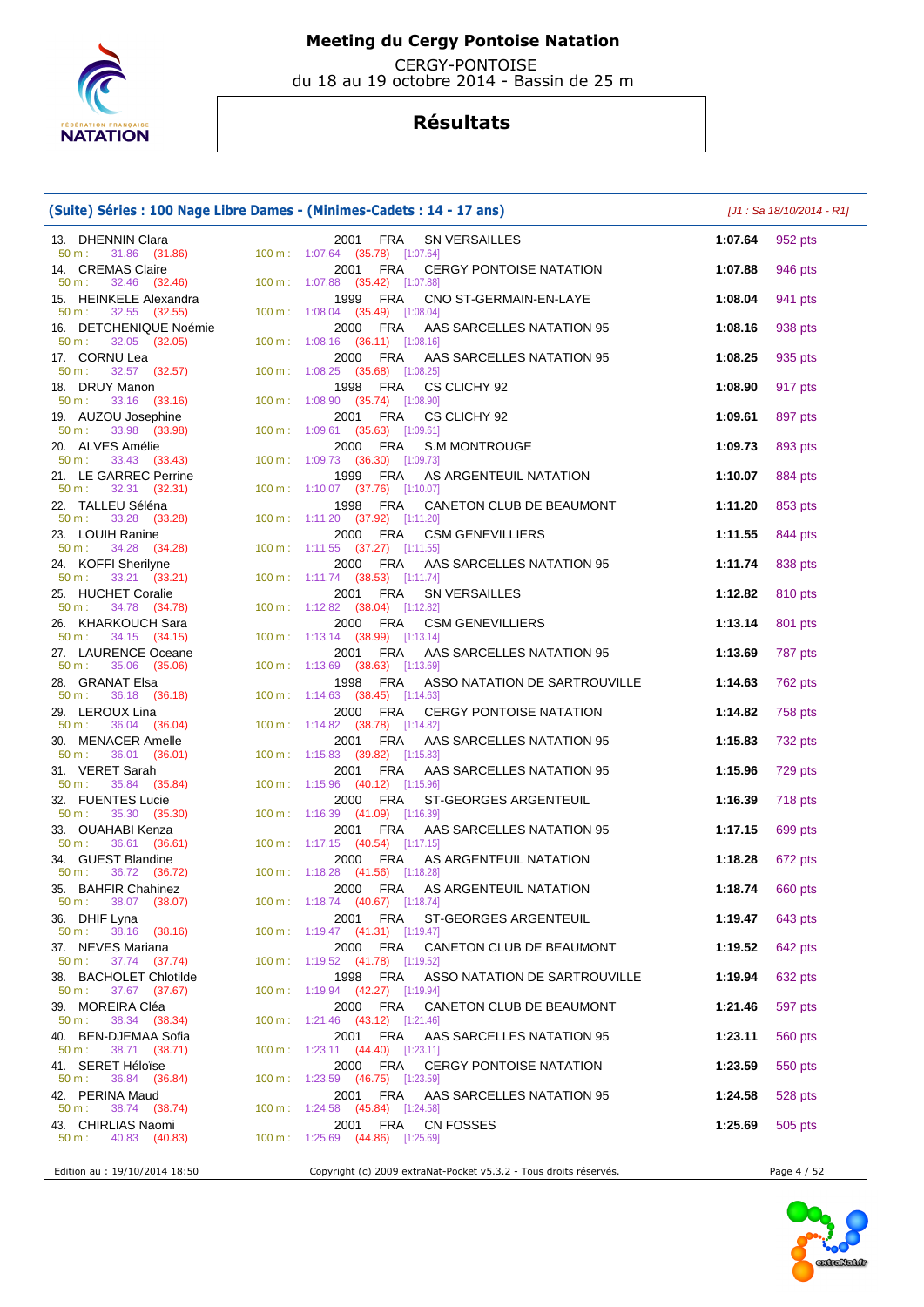

 CERGY-PONTOISE du 18 au 19 octobre 2014 - Bassin de 25 m

| (Suite) Séries : 100 Nage Libre Dames - (Minimes-Cadets : 14 - 17 ans) |  |                                                                                       |                                                                   |  | [J1 : Sa 18/10/2014 - R1]                                     |  |
|------------------------------------------------------------------------|--|---------------------------------------------------------------------------------------|-------------------------------------------------------------------|--|---------------------------------------------------------------|--|
| --- ROBERT Pauline                                                     |  | 2000<br>FRA                                                                           | <b>CERGY PONTOISE NATATION</b>                                    |  | <b>DNS</b> dec                                                |  |
| Séries : 100 Nage Libre Dames - (Benjamines : 12 - 13 ans)             |  |                                                                                       |                                                                   |  | $[J1: Sa 18/10/2014 - R1]$                                    |  |
| 1. PERMATAHANI Azzahra<br>30.52 (30.52)<br>$50 m$ :                    |  | INA<br>2002<br>100 m: 1:02.95 (32.43) [1:02.95]                                       | US ST-ANDRE                                                       |  | 1:02.95<br>1092 pts                                           |  |
| 2. DALLE Aliénor<br>35.27 (35.27)<br>50 m:                             |  | FRA<br>2002<br>100 m: 1:12.19 (36.92) [1:12.19]                                       | <b>S.M MONTROUGE</b>                                              |  | 1:12.19<br>826 pts                                            |  |
| 3. HADJOUJI Amira<br>36.34 (36.34)<br>50 m:                            |  | 2002<br>FRA<br>100 m : 1:17.22 (40.88) [1:17.22]                                      | CS CLICHY 92                                                      |  | 1:17.22<br>697 pts                                            |  |
| 4. DUCROCQ Lucy<br>40.24 (40.24)<br>50 m:                              |  | 2002<br>FRA<br>100 m: 1:25.56 (45.32) [1:25.56]                                       | CS CLICHY 92                                                      |  | 1:25.56<br>508 pts                                            |  |
| 5. BARDIN Julie<br>41.56 (41.56)<br>50 m:                              |  | 2003<br>FRA<br>100 m: 1:30.55 (48.99) [1:30.55]                                       | CS CLICHY 92                                                      |  | 1:30.55<br>408 pts                                            |  |
| 6. MARQUE Angèle<br>47.50 (47.50)<br>$50 m$ :                          |  | 2003<br>FRA<br>$100 \text{ m}: 1:33.88$ $(46.38)$ $[1:33.88]$                         | CS CLICHY 92                                                      |  | 1:33.88<br>348 pts                                            |  |
| --- CHARLES Yona                                                       |  | 2003<br>FRA                                                                           | CS CLICHY 92                                                      |  | <b>DNS</b> dec                                                |  |
| <b>Finale A: 200 Nage Libre Dames</b><br>[J2 : Di 19/10/2014 - R4]     |  |                                                                                       |                                                                   |  |                                                               |  |
| 1. MANSOURI Donia<br>30.18 (30.18)<br>50 m:                            |  | 1998<br>FRA<br>100 m: 1:03.30 (33.12) [1:03.30]                                       | STADE FRANÇAIS O COURBEVOIE<br>150 m :                            |  | 2:08.44 1187 pts<br>200 m: 2:08.44 (1:05.14) [1:05.14]        |  |
| 2. GRESSET Lucie<br>31.69 (31.69)<br>$50 m$ :                          |  | 1998<br>FRA<br>100 m: 1:06.25 (34.56) [1:06.25] 150 m:                                | <b>CERGY PONTOISE NATATION</b><br>$\sim$ $\sim$                   |  | 2:14.00 1099 pts<br>200 m: 2:14.00 (1:07.75) [1:07.75]        |  |
| 3. PHILOMENE-ALEXANDRINE Melody<br>$50 m$ :<br>31.82 (31.82)           |  | <b>FRA</b><br>2001<br>100 m: 1:06.48 (34.66) [1:06.48]                                | AAS SARCELLES NATATION 95<br>150 m :                              |  | 2:15.09 1082 pts<br>200 m: 2:15.09 (1:08.61) [1:08.61]        |  |
| 4. BEN MANSOUR Célina<br>50 m:<br>31.54 (31.54)                        |  | 1999<br>FRA<br>100 m: 1:06.16 (34.62) [1:06.16] 150 m:                                | AAS SARCELLES NATATION 95                                         |  | 2:16.46 1061 pts<br>200 m: 2:16.46 (1:10.30) [1:10.30]        |  |
| 5. CASTEL Margaux<br>$32.01$ $(32.01)$<br>50 m:                        |  | 2000<br>FRA<br>$100 \text{ m}$ : $1:06.87$ (34.86) [1:06.87] 150 m :                  | <b>S.M MONTROUGE</b>                                              |  | 2:17.47 1046 pts<br>200 m : 2:17.47 (1:10.60) [1:10.60]       |  |
| 6. VERET Camille<br>32.08 (32.08)<br>50 m:                             |  | FRA<br>1998<br>$100 \text{ m}: 1:06.50$ $(34.42)$ $[1:06.50]$ $150 \text{ m}:$        | AAS SARCELLES NATATION 95<br>$\sim$ $\sim$                        |  | 2:17.89 1040 pts<br>200 m: 2:17.89 (1:11.39) [1:11.39]        |  |
| Séries : 200 Nage Libre Dames - (Juniors-Séniors : 18 ans et plus)     |  |                                                                                       |                                                                   |  | [J2 : Di 19/10/2014 - R3]                                     |  |
| 1. ROHRBASSER Pauline<br>50 m:<br>32.92 (32.92)                        |  | FRA<br>1997<br>100 m: 1:09.79 (36.87) [1:09.79] 150 m:                                | CANETON CLUB DE BEAUMONT<br>$\sim$ $\sim$                         |  | 2:26.88 909 pts<br>200 m: 2:26.88 (1:17.09) [1:17.09]         |  |
| Séries: 200 Nage Libre Dames - (Minimes-Cadets: 14 - 17 ans)           |  |                                                                                       |                                                                   |  | [J2 : Di 19/10/2014 - R3]                                     |  |
| 1. MANSOURI Donia<br>29.55 (29.55)<br>50 m:                            |  | FRA<br>1998<br>100 m: 1:02.59 (33.04) [1:02.59]                                       | STADE FRANÇAIS O COURBEVOIE<br>150 m :<br>$\scriptstyle\cdots$    |  | 2:10.55 1153 pts<br>200 m: 2:10.55 (1:07.96) [1:07.96]        |  |
| 2. GRESSET Lucie<br>$50 m$ :<br>31.70 (31.70)                          |  | FRA<br>1998<br>100 m: 1:05.84 (34.14) [1:05.84] 150 m:                                | <b>CERGY PONTOISE NATATION</b><br>$\sim$                          |  | <b>2:16.20</b> 1065 pts<br>200 m: 2:16.20 (1:10.36) [1:10.36] |  |
| 3. BEN MANSOUR Célina<br>50 m:<br>31.71 (31.71)                        |  | FRA<br>1999<br>$100 \text{ m}: 1:06.31$ $(34.60)$ $[1:06.31]$ $150 \text{ m}:$        | AAS SARCELLES NATATION 95<br>$\sim$ $\sim$                        |  | 2:16.60 1059 pts<br>200 m: 2:16.60 (1:10.29) [1:10.29]        |  |
| 4. VERET Camille<br>32.04 (32.04)<br>50 m:                             |  | 1998<br>FRA<br>100 m: 1:06.45 (34.41) [1:06.45]                                       | AAS SARCELLES NATATION 95<br>150 m :                              |  | $2:18.15$ 1036 pts<br>200 m: 2:18.15 (1:11.70) [1:11.70]      |  |
| 5. PHILOMENE-ALEXANDRINE Melody<br>50 m:<br>31.68 (31.68)              |  | FRA<br>2001<br>100 m: 1:06.89 (35.21) [1:06.89] 150 m:                                | AAS SARCELLES NATATION 95                                         |  | 2:18.34 1033 pts<br>200 m: 2:18.34 (1:11.45) [1:11.45]        |  |
| 6. CASTEL Margaux<br>50 m:<br>33.60 (33.60)                            |  | 2000<br>FRA<br>$100 \text{ m}: 1:09.46$ (35.86) [1:09.46]                             | S.M MONTROUGE<br>150 m :                                          |  | 2:20.67<br>998 pts<br>200 m : 2:20.67 (1:11.21) [1:11.21]     |  |
| 7. CHARPENTIER Ilona<br>31.81 (31.81)<br>50 m:                         |  | FRA<br>1998<br>$100 \text{ m}: 1:07.98$ $(36.17)$ $[1:07.98]$ $150 \text{ m}:$        | AAS SARCELLES NATATION 95<br>$\rightarrow$ $\rightarrow$          |  | $2:22.36$ 974 pts<br>200 m: 2:22.36 (1:14.38) [1:14.38]       |  |
| 8. GUIDET Delphine<br>50 m:<br>35.11 (35.11)                           |  | 2000<br>FRA<br>$100 \text{ m}: 1:12.50$ $(37.39)$ $[1:12.50]$ $150 \text{ m}:$        | <b>CERGY PONTOISE NATATION</b><br>$\cdots$                        |  | 2:25.24 932 pts<br>200 m: 2:25.24 (1:12.74) [1:12.74]         |  |
| 9. AUVRAY TISSERANT Romane<br>50 m:<br>33.73 (33.73)                   |  | <b>FRA</b><br>1999<br>$100 \text{ m}: 1:10.98$ $(37.25)$ $[1:10.98]$ $150 \text{ m}:$ | <b>CERGY PONTOISE NATATION</b><br>$\sim$ $\sim$                   |  | 2:25.61<br>927 pts<br>200 m: 2:25.61 (1:14.63) [1:14.63]      |  |
| 10. CREMAS Claire<br>50 m:<br>33.08 (33.08)                            |  | FRA<br>2001<br>100 m: 1:09.91 (36.83) [1:09.91] 150 m:                                | <b>CERGY PONTOISE NATATION</b>                                    |  | 2:25.74<br>925 pts<br>200 m : 2:25.74 (1:15.83) [1:15.83]     |  |
| Edition au : 19/10/2014 18:50                                          |  |                                                                                       | Copyright (c) 2009 extraNat-Pocket v5.3.2 - Tous droits réservés. |  | Page 5 / 52                                                   |  |

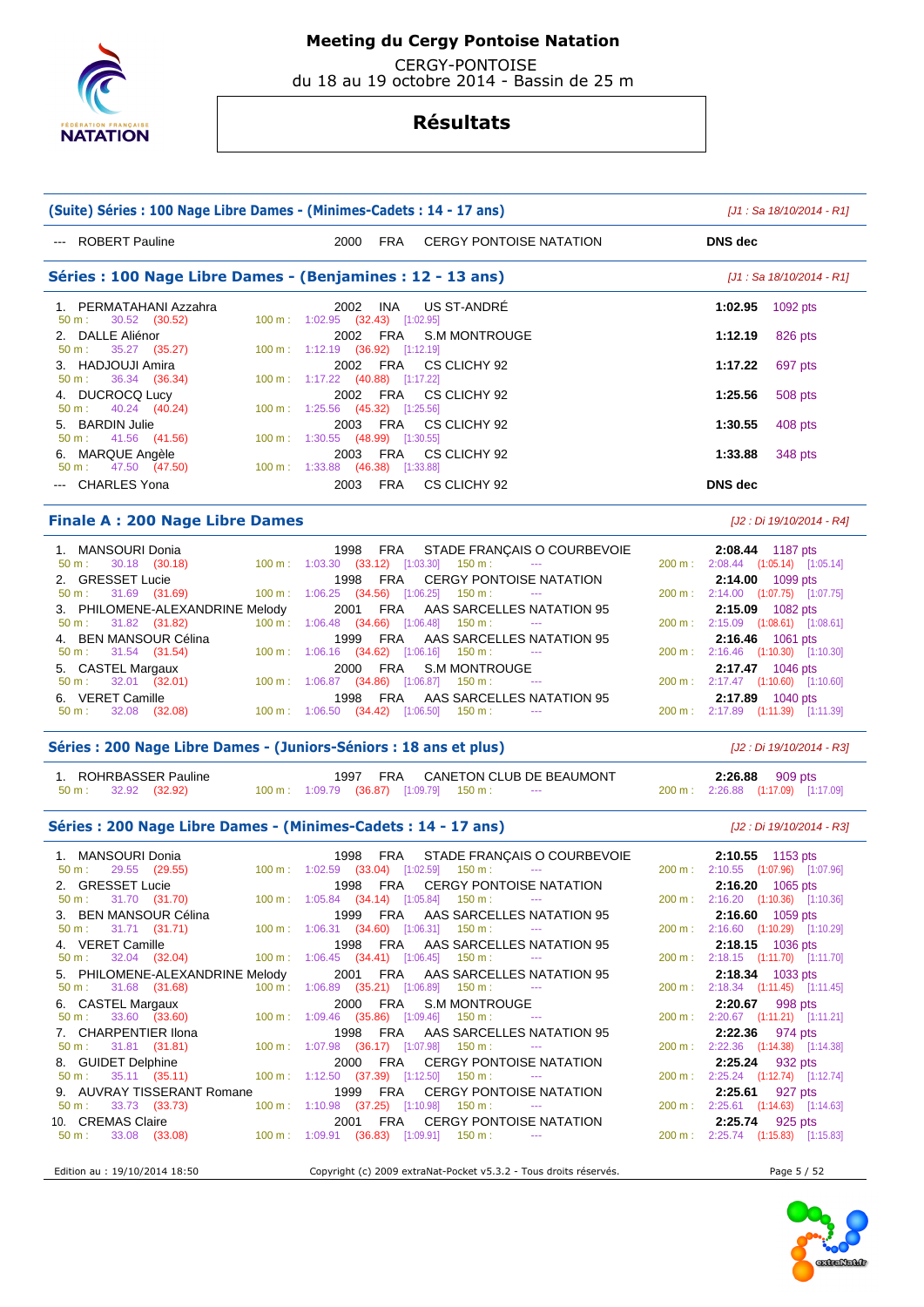

 CERGY-PONTOISE du 18 au 19 octobre 2014 - Bassin de 25 m

## **Résultats**

## **(Suite) Séries : 200 Nage Libre Dames - (Minimes-Cadets : 14 - 17 ans)** [J2 : Di 19/10/2014 - R3]

| 11. PEREIRA Ines                                    | 1999 FRA SN VERSAILLES                                                         | 2:25.76 925 pts                                       |
|-----------------------------------------------------|--------------------------------------------------------------------------------|-------------------------------------------------------|
| $50 m$ :<br>33.26 (33.26)                           | 100 m: 1:10.04 (36.78) [1:10.04] 150 m: ---                                    | 200 m: 2:25.76 (1:15.72) [1:15.72]                    |
| 12. DHENNIN Clara                                   | 2001 FRA SN VERSAILLES                                                         | 2:27.41 901 pts                                       |
| $50 \text{ m}: 34.14 (34.14)$                       | 100 m: 1:11.79 (37.65) [1:11.79] 150 m: ---                                    | 200 m: 2:27.41 (1:15.62) [1:15.62]                    |
| 13. CASBAS Charlotte                                | 2001 FRA CERGY PONTOISE NATATION                                               | 2:28.86 881 pts                                       |
| $50 \text{ m}: 34.88 (34.88)$                       | 100 m: 1:13.55 (38.67) [1:13.55] 150 m: ---                                    | 200 m: 2:28.86 (1:15.31) [1:15.31]                    |
| 14. ALVES Amélie                                    | 2000 FRA S.M MONTROUGE                                                         | 2:28.93 880 pts                                       |
| 34.58 (34.58)<br>$50 m$ :                           | 100 m: 1:12.46 (37.88) [1:12.46] 150 m: ---                                    | 200 m: 2:28.93 (1:16.47) [1:16.47]                    |
| 15. BLANCHARD Maelle                                | 2001 FRA AAS SARCELLES NATATION 95                                             | 2:29.94 866 pts                                       |
| 50 m:<br>34.09 (34.09)                              | $100 \text{ m}: 1:12.25$ (38.16) [1:12.25] 150 m : --                          | 200 m: 2:29.94 (1:17.69) [1:17.69]                    |
| 16. CORNU Lea<br>50 m:                              | 2000 FRA AAS SARCELLES NATATION 95                                             | 2:30.54 858 pts                                       |
| 33.07 (33.07)                                       | 100 m : 1:10.37 (37.30) [1:10.37] 150 m :                                      | 200 m: 2:30.54 (1:20.17) [1:20.17]                    |
| 17. DRUY Manon<br>$50 \text{ m}$ :<br>33.74 (33.74) | 1998 FRA CS CLICHY 92<br>100 m: 1:11.37 (37.63) [1:11.37] 150 m: ---           | 2:30.97 852 pts<br>200 m: 2:30.97 (1:19.60) [1:19.60] |
| 18. HUCHET Coralie                                  | 2001 FRA SN VERSAILLES                                                         | 2:31.88 840 pts                                       |
| 34.57 (34.57)<br>50 m:                              | 100 m: 1:14.29 (39.72) [1:14.29] 150 m: ---                                    | 200 m: 2:31.88 (1:17.59) [1:17.59]                    |
| 19. AUZOU Josephine                                 | 2001 FRA CS CLICHY 92                                                          | 2:32.66 829 pts                                       |
| $50 \text{ m}: 35.68 (35.68)$                       | 100 m: 1:14.21 (38.53) [1:14.21] 150 m: ---                                    | 200 m: 2:32.66 (1:18.45) [1:18.45]                    |
| 20. LAURENCE Oceane                                 | 2001 FRA AAS SARCELLES NATATION 95                                             | $2:36.25$ 782 pts                                     |
| $50 \text{ m}: 35.24 (35.24)$                       | 100 m: 1:14.73 (39.49) [1:14.73] 150 m: ---                                    | 200 m: 2:36.25 (1:21.52) [1:21.52]                    |
| 21. KOFFI Sherilyne                                 | 2000 FRA AAS SARCELLES NATATION 95                                             | 2:39.60 739 pts                                       |
| $50 \text{ m}: 36.93 (36.93)$                       | 100 m: 1:16.80 (39.87) [1:16.80] 150 m: ---                                    | 200 m: 2:39.60 (1:22.80) [1:22.80]                    |
| 22. GIBON Julie                                     | 2001 FRA CERGY PONTOISE NATATION                                               | 2:39.62 738 pts                                       |
| $50 \text{ m}: 37.34 (37.34)$                       | 100 m: 1:18.78 (41.44) [1:18.78] 150 m: ---                                    | 200 m: 2:39.62 (1:20.84) [1:20.84]                    |
| 23. MARGUERON Julie                                 | 2001 FRA AAS SARCELLES NATATION 95                                             | 2:39.84 736 pts                                       |
| $50 \text{ m}: 37.63 (37.63)$                       | 100 m: 1:58.81 (1:21.18) [1:58.81] 150 m: ---                                  | 200 m: 2:39.84 (41.03) [41.03]                        |
| 24. LEROUX Lina                                     | 2000 FRA CERGY PONTOISE NATATION                                               | 2:39.87 735 pts                                       |
| $50 \text{ m}: 36.04 (36.04)$                       | 100 m: 1:16.17 (40.13) [1:16.17] 150 m: ---                                    | 200 m: 2:39.87 (1:23.70) [1:23.70]                    |
| 25. KHARKOUCH Sara                                  | 2000 FRA CSM GENEVILLIERS                                                      | 2:43.66 688 pts                                       |
| 50 m: 35.34 (35.34)                                 | 100 m: 1:16.78 (41.44) [1:16.78] 150 m: ---                                    | 200 m: 2:43.66 (1:26.88) [1:26.88]                    |
| 26. BAHFIR Chahinez<br>38.21 (38.21)<br>$50 m$ :    | 2000 FRA AS ARGENTEUIL NATATION<br>100 m: 1:20.71 (42.50) [1:20.71] 150 m: --- | 2:48.87 626 pts<br>200 m: 2:48.87 (1:28.16) [1:28.16] |
| 27. VERET Sarah                                     | 2001 FRA AAS SARCELLES NATATION 95                                             |                                                       |
| 38.17 (38.17)<br>50 m :                             | 100 m: 1:21.40 (43.23) [1:21.40] 150 m: ---                                    | 2:51.08 600 pts<br>200 m: 2:51.08 (1:29.68) [1:29.68] |
| 28. GUEST Blandine                                  | 2000 FRA AS ARGENTEUIL NATATION                                                | 2:52.34 586 pts                                       |
| 38.30 (38.30)<br>$50 m$ :                           | 100 m: 1:21.79 (43.49) [1:21.79] 150 m:<br><b><i><u>ALCOHOL: 2006</u></i></b>  | 200 m: 2:52.34 (1:30.55) [1:30.55]                    |
| 29. PERINA Maud                                     | 2001 FRA AAS SARCELLES NATATION 95                                             | 3:04.49 457 pts                                       |
| 50 m : 38.79 (38.79)                                | $100 \text{ m}: 1:24.24 (45.45) [1:24.24] 150 \text{ m}:$                      | 200 m: 3:04.49 (1:40.25) [1:40.25]                    |
|                                                     |                                                                                |                                                       |

### **Séries : 200 Nage Libre Dames - (Benjamines : 12 - 13 ans)** [J2 : Di 19/10/2014 - R3]

| 1. AZAT Farah                 | 2002 FRA CS CLICHY 92                                                                |         | <b>2:43.98</b> 684 pts            |
|-------------------------------|--------------------------------------------------------------------------------------|---------|-----------------------------------|
| $50 \text{ m}: 36.52 (36.52)$ | $100 \text{ m}$ : 1:19.01 (42.49) [1:19.01] 150 m : ---                              | 200 m : | 2:43.98 (1:24.97) [1:24.97]       |
| 2. MUNKHTUR Altaina           | 2002 FRA CS CLICHY 92                                                                |         | $2:44.10$ 683 pts                 |
| 50 m : 37.93 (37.93)          | $100 \text{ m}: 1:19.27 \quad (41.34) \quad [1:19.27] \quad 150 \text{ m}: \quad --$ | 200 m : | 2:44.10 (1:24.83) [1:24.83]       |
| 3. CHAOUA Ines                | 2002 FRA CS CLICHY 92                                                                |         | 2:49.97 613 pts                   |
| $50 \text{ m}: 38.52 (38.52)$ | $100 \text{ m}: 1:20.92$ $(42.40)$ $[1:20.92]$ $150 \text{ m}:$                      | 200 m : | 2:49.97 (1:29.05) [1:29.05]       |
| 4. HADJOUJI Amira             | 2002 FRA CS CLICHY 92                                                                |         | $2:59.60$ 507 pts                 |
| $50 \text{ m}: 38.47 (38.47)$ | $100 \text{ m}: 1:23.06$ $(44.59)$ $[1:23.06]$ $150 \text{ m}:$                      | 200 m : | 2:59.60 (1:36.54) [1:36.54]       |
| 5. DUCROCQ Lucy               | 2002 FRA CS CLICHY 92                                                                |         | 3:08.86 414 pts                   |
| $50 \text{ m}: 41.85 (41.85)$ | $100 \text{ m}: 1:30.72$ (48.87) [1:30.72] 150 m :                                   | 200 m : | $3:08.86$ $(1:38.14)$ $[1:38.14]$ |
| 6. CHOBILLON Emma             | 2003 FRA CS CLICHY 92                                                                |         | 3:20.46 311 pts                   |
| $50 \text{ m}: 44.08 (44.08)$ | $100 \text{ m}$ : 1:35.76 (51.68) [1:35.76] 150 m :                                  | 200 m:  | 3:20.46 (1:44.70) [1:44.70]       |
| 7. BARDIN Julie               | 2003 FRA CS CLICHY 92                                                                |         | $3:24.52$ 279 pts                 |
| $50 \text{ m}: 44.34 (44.34)$ | 100 m: 1:36.13 (51.79) [1:36.13] 150 m:                                              | 200 m : | 3:24.52 (1:48.39) [1:48.39]       |
| 8. MARQUE Angèle              | 2003 FRA CS CLICHY 92                                                                |         | 3:29.58 241 pts                   |
| $50 \text{ m}: 44.31 (44.31)$ | 100 m: 1:38.01 (53.70) [1:38.01] 150 m:                                              | 200 m : | 3:29.58 (1:51.57) [1:51.57]       |
| 9. BENDELLAA Sofya            | 2003<br>FRA CS CLICHY 92                                                             |         | 3:35.00 $203 \text{ pts}$         |
| $50 \text{ m}: 45.52 (45.52)$ | $100 \text{ m}: 1:40.01$ $(54.49)$ $[1:40.01]$ $150 \text{ m}:$ --                   | 200 m : | 3:35.00 (1:54.99) [1:54.99]       |
| --- CHARLES Yona              | 2003 FRA CS CLICHY 92                                                                |         | DNS dec                           |



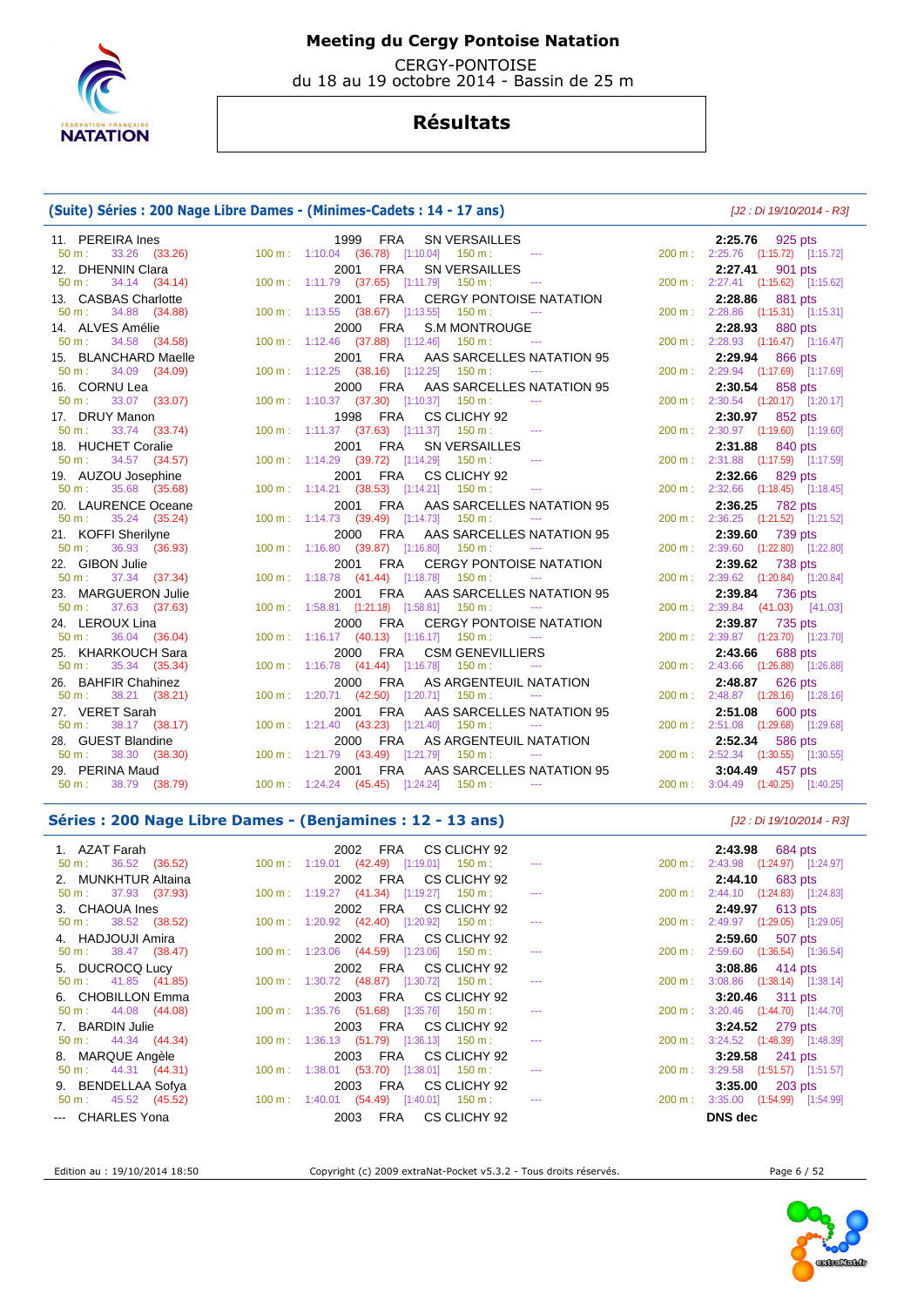

 CERGY-PONTOISE du 18 au 19 octobre 2014 - Bassin de 25 m

## **Résultats**

### **Série : 400 Nage Libre Dames - (Juniors-Séniors : 18 ans et plus)** [J1 : Sa 18/10/2014 - R2]

| 1. CLERC Celia                             |                   | <b>CERGY PONTOISE NATATION</b><br>FRA<br>1997                                       |                              | 4:28.64 1183 pts                    |
|--------------------------------------------|-------------------|-------------------------------------------------------------------------------------|------------------------------|-------------------------------------|
| 30.98<br>(30.98)<br>$50 m$ :               | 100 m :           | (32.58)<br>[1:03.56]<br>1:03.56<br>$150 \text{ m}$ :<br>$\sim$ $\sim$ $\sim$        | 200 m: 2:11.04               | $(1:07.48)$ [1:07.48]               |
| 250 m:<br><b><i><u>Participate</u></i></b> | $300 \text{ m}$ : | 350 m:<br>$\sim$ $\sim$<br>$\sim$ $\sim$                                            | $400 \text{ m}: 4:28.64$     | $(2:17.60)$ $[2:17.60]$             |
| 2. LEUREGANS Camille                       |                   | FRA STADE FRANCAIS O COURBEVOIE<br>1993                                             |                              | 4:32.93 1149 pts                    |
| 30.70 (30.70)<br>$50 \text{ m}$ :          |                   | $100 \text{ m}: 1:03.85$ (33.15)<br>[1:03.85]<br>$150 \text{ m}$ :<br>$\sim$ $\sim$ | 200 m:                       | 2:12.95 (1:09.10) [1:09.10]         |
| 250 m:<br><b>Service Contracts</b>         | $300 \text{ m}$ : | 350 m :<br>$\sim$ $\sim$<br><b>Service</b>                                          | 4:32.93<br>400 m :           | $(2:19.98)$ $[2:19.98]$             |
| 3. PETITPRE Alexandra                      |                   | CS CLICHY 92<br>FRA<br>1996                                                         |                              | 4:44.14 1064 pts                    |
| 33.02 (33.02)<br>$50 m$ :                  | $100 \text{ m}$ : | (35.38)<br>1:08.40<br>[1:08.40]<br>$150 \text{ m}$ :<br><b>Security</b>             | 200 m:                       | 2:20.72 (1:12.32) [1:12.32]         |
| 250 m:<br><b>Service Contracts</b>         | 300 m:            | 350 m :<br>$\sim$ $\sim$<br>$\sim$ $\sim$                                           |                              | 400 m : 4:44.14 (2:23.42) [2:23.42] |
| 4. LEDUC Ambre                             |                   | CNO ST-GERMAIN-EN-LAYE<br>FRA<br>1997                                               |                              | 5:02.06 934 pts                     |
| 34.91 (34.91)<br>$50 m$ :                  |                   | 100 m: 1:50.71 (1:15.80) [1:50.71]<br>$150 \text{ m}$ :                             | 200 m:                       | 3:08.23 (1:17.52) [1:17.52]         |
| 250 m:<br>$\sim$ $\sim$                    | $300 \text{ m}$ : | 350 m :<br>$\sim$ $\sim$<br>$\sim$ $\sim$                                           | 5:02.06<br>$400 \text{ m}$ : | $(1:53.83)$ $[1:53.83]$             |
| 5. ROHRBASSER Pauline                      |                   | CANETON CLUB DE BEAUMONT<br><b>FRA</b><br>1997                                      | 5:29.55                      | 751 pts                             |
| $50 \text{ m}$ :<br>$- - -$                |                   | $100 \text{ m}: 1:15.29$ $(1:15.29)$<br>[1:15.29]<br>150 m :<br>$\sim$ $\sim$       | 2:38.78<br>200 m:            | $(1:23.49)$ $[1:23.49]$             |
| 250 m:<br>$\sim$                           | $300 \text{ m}$ : | 350 m :<br>$\sim$ $\sim$<br>$\sim$ $\sim$                                           | 5:29.55<br>400 m:            | (2:50.77)<br>[2:50.77]              |

### **Série : 400 Nage Libre Dames - (Minimes-Cadets : 14 - 17 ans)** [J1 : Sa 18/10/2014 - R2]

 1. MANSOURI Donia 1998 FRA STADE FRANÇAIS O COURBEVOIE **4:26.16** 1203 pts 50 m : 30.76 (30.76) 100 m : 1:03.61 (32.85) [1:03.61] 150 m : --- 200 m : 2:11.08 (1:07.47) [1:07.47] 250 m : --- 300 m : --- 350 m : --- 400 m : 4:26.16 (2:15.08) [2:15.08] 2. SOLA Delphine 1998 FRA STADE FRANÇAIS O COURBEVOIE 4:40.12 **4:40.12 4:40.12** 50 m : 32.07 (32.07) 100 m : 1:06.42 (34.35) [1:06.42] 150 m : --- 200 m : 2:17.27 (1:10.85) [1:10.85] 250 m : --- 300 m : --- 300 m : --- 350 m : --- 350 m : --- 400 m : 4:40.12 (2:22.85) [2:22.85] 3. ROUAULT Perrine 1998 FRA STADE FRANÇAIS O COURBEVOIE **4:42.58** 1075 pts 50 m : 33.05 (33.05) 100 m : 1:08.27 (35.22) [1:08.27] 150 m : 250 m : --- 300 m : --- 350 m : --- 400 m : 4:42.58 (2:22.13) [2:22.13] 4. PORTAL Elea 2000 FRA CNO ST-GERMAIN-EN-LAYE **4:44.82** 1059 pts 1:10.06 (36.88) [1:10.06] 150 m : ---250 m : --- 300 m : --- 300 m : --- 350 m : --- 400 m : 4:44.82 (2:22.76) [2:22.76] 5. VERET Camille 1998 FRA AAS SARCELLES NATATION 95 **4:50.47** 1017 pts 50 m : 32.37 (32.37) 100 m : 1:07.20 (34.83) [1:07.20] 150 m : --- 200 m : 2:20.65 (1:13.45) [1:13.45] 250 m : --- 300 m : --- 350 m : --- 400 m : 4:50.47 (2:29.82) [2:29.82] 6. MASSON Chloe 2001 FRA SN VERSAILLES **4:52.60** 1001 pts 50 m : 34.22 (34.22) 100 m : 1:10.04 (35.82) [1:10.04] 150 m : 250 m : --- 250 m : --- 300 m : --- 350 m : --- 350 m : --- 350 m : --- 400 m : 4:52.60 (2:28.61) [2:28.61] 7. COUPLET Céleste 1999 FRA STADE FRANÇAIS O COURBEVOIE **4:55.65** 979 pts 34.66 (34.66) 100 m : 1:11.38 (36.72) [1:11.38] 150 m : 250 m : --- 300 m : --- 350 m : 350 m : --- 400 m : 4:55.65 (2:29.54) [2:29.54] 8. GRESSET Lucie 1998 FRA CERGY PONTOISE NATATION **5:00.90** 942 pts 50 m : 33.80 (33.80) 100 m : 1:10.55 (36.75) [1:10.55] 150 m : --- 200 m : 2:25.68 (1:15.13) [1:15.13] 250 m : --- 2260 m : --- 300 m : --- 350 m : --- 350 m : --- 350 m : --- 400 m : 5:00.90 (2:35.22) [2:35.22] 9. DHENNIN Clara 2001 FRA SN VERSAILLES **5:02.72** 929 pts  $1:11.30$  (37.35)  $[1:11.30]$  150 m : 250 m : --- 300 m : --- 300 m : --- 350 m : --- 350 m : --- 400 m : 5:02.72 (2:34.29) [2:34.29] 10. CRABIE Johanna 1999 FRA CNO ST-GERMAIN-EN-LAYE **5:04.72** 915 pts  $50 \text{ m}$  : 35.38 (35.38) 100 m : 1:12.87 (37.49) [1:12.87] 150 m : --- 200 m : 2:30.11 (1:17.24) [1:17.24] 1:12.87<br>250 m : --- 200 m : 2:30.11 (1:17.24) 150 m : 200 m : 2:30.11 (1:17.24) [1:17.24] 2.34.61] 300 m : --- 300 m : --- 350 m : --- 350 m : --- 400 m : 5:04.72 (2:34.61) [2:34.61] 11. HUDEBINE Camille 1999 FRA CNO ST-GERMAIN-EN-LAYE **5:04.81** 914 pts 50 m : 33.89 (33.89) 100 m : 1:11.26 (37.37) [1:11.26] 150 m : --- 200 m : 2:28.37 (1:17.11) [1:17.11] 250 m : --- 300 m : --- 300 m : --- 350 m : --- 350 m : --- 400 m : 5:04.81 (2:36.44) [2:36.44] 12. GUIDET Delphine 2000 FRA CERGY PONTOISE NATATION **5:08.51** 889 pts 50 m : 35.98 (35.98) 100 m : 1:14.85 (38.87) [1:14.85] 150 m : --- 200 m : 2:34.35 (1:19.50) [1:19.50] 250 m : --- 300 m : --- 300 m : --- 350 m : --- 400 m : 5:08.51 (2:34.16) [2:34.16] 13. LISIK Chloé 2000 FRA AS ARGENTEUIL NATATION **5:10.02** 879 pts 50 m : 35.19 (35.19) 100 m : 1:13.05 (37.86) [1:13.05] 150 m : ---250 m : --- 300 m : --- 300 m : --- 350 m : --- 350 m : --- 400 m : 5:10.02 (2:37.97) [2:37.97] 14. HUCHET Coralie 2001 FRA SN VERSAILLES **5:15.82** 839 pts 50 m : 35.57 (35.57) 100 m : 1:15.30 (39.73) [1:15.30] 150 m : --- 200 m : 2:35.67 (1:20.37) [1:20.37] 250 m : --- 300 m : --- 350 m : --- 400 m : 5:15.82 (2:40.15) [2:40.15]

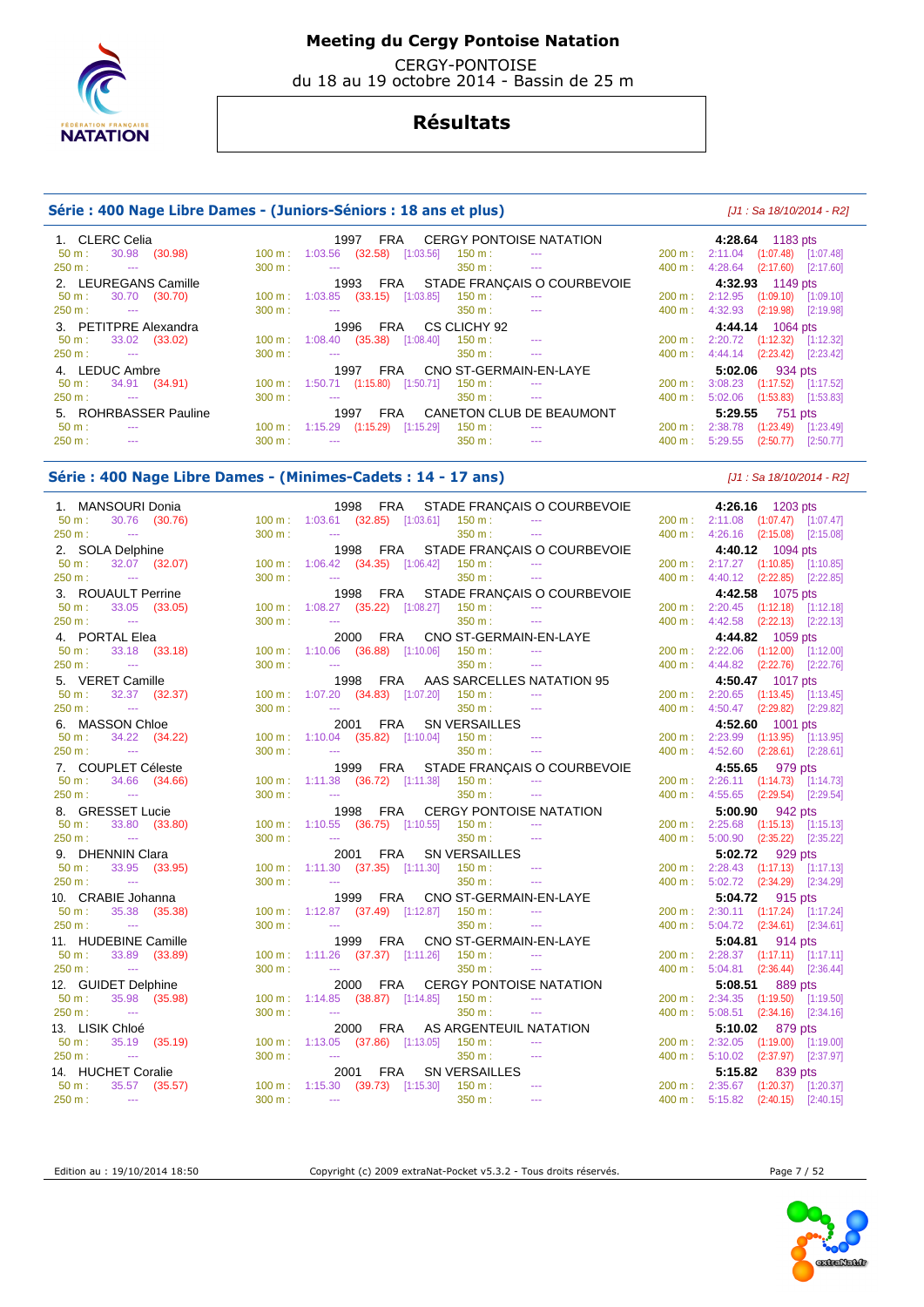

 CERGY-PONTOISE du 18 au 19 octobre 2014 - Bassin de 25 m

## **Résultats**

### **(Suite) Série : 400 Nage Libre Dames - (Minimes-Cadets : 14 - 17 ans)** [J1 : Sa 18/10/2014 - R2]

| 15. ALVES Amélie                  |        | 2000 FRA<br><b>S.M MONTROUGE</b>                             |                                |                   | 5:17.19 830 pts                    |
|-----------------------------------|--------|--------------------------------------------------------------|--------------------------------|-------------------|------------------------------------|
| $50 m$ :<br>35.17 (35.17)         |        | $100 \text{ m}: 1:14.21$ (39.04) [1:14.21] 150 m :           | $\sim$ 100 $\mu$               |                   | 200 m: 2:34.43 (1:20.22) [1:20.22] |
| 250 m:<br>$\sim$ 1000 $\mu$       | 300 m: | 350 m:<br>$\omega_{\rm max}$                                 | $\sim$                         |                   | 400 m: 5:17.19 (2:42.76) [2:42.76] |
| 16. CREMAS Claire                 |        | <b>FRA</b><br>2001                                           | <b>CERGY PONTOISE NATATION</b> |                   | 5:22.93 793 pts                    |
| 50 m:<br>35.33 (35.33)            |        | 100 m: 1:14.40 (39.07) [1:14.40]<br>150 m:                   | $\sim$                         |                   | 200 m: 2:35.33 (1:20.93) [1:20.93] |
| 250 m:<br>$\sim 100$ mass $^{-1}$ | 300 m: | 350 m:<br>$\sim$ $\sim$ $\sim$                               | $\sim$ $\sim$                  |                   | 400 m: 5:22.93 (2:47.60) [2:47.60] |
| 17. LE GARREC Perrine             |        | AS ARGENTEUIL NATATION<br>1999 FRA                           |                                |                   | 5:23.30 790 pts                    |
| $50 m$ :<br>35.36 (35.36)         |        | $100 \text{ m}$ : 1:15.61 (40.25) [1:15.61] 150 m :          |                                |                   | 200 m: 2:40.21 (1:24.60) [1:24.60] |
| 250 m:<br><b>College</b>          | 300 m: | 350 m:<br>$\mathbb{Z}_{\geq 0}$                              | $\sim$ $\sim$                  |                   | 400 m: 5:23.30 (2:43.09) [2:43.09] |
| 18. TALLEU Séléna                 |        | 1998 FRA                                                     | CANETON CLUB DE BEAUMONT       |                   | 5:27.12<br>766 pts                 |
| 50 m:<br>39.91 (39.91)            |        | $100 \text{ m}: 1:16.15$ (36.24) [1:16.15]<br>$150 m$ :      |                                |                   | 200 m: 2:39.24 (1:23.09) [1:23.09] |
| 250 m:<br>$\sim$ 100 $\pm$        | 300 m: | 350 m:<br>$\sim$ $\sim$                                      | $\sim$ $\sim$                  |                   | 400 m: 5:27.12 (2:47.88) [2:47.88] |
| 19. MARGUERON Julie               |        | 2001 FRA                                                     | AAS SARCELLES NATATION 95      |                   | <b>5:41.85</b> 675 pts             |
| $50 m$ :<br>38.86 (38.86)         |        | 100 m: 1:20.76 (41.90) [1:20.76] 150 m:                      |                                |                   | 200 m: 2:46.93 (1:26.17) [1:26.17] |
| 250 m:<br>$\sim$                  | 300 m: | $\sim$ $\sim$<br>350 m:                                      | $\sim$ $\sim$                  | 400 m :           | 5:41.85 (2:54.92) [2:54.92]        |
|                                   |        |                                                              |                                |                   |                                    |
| 20. LEROUX Lina                   |        | 2000 FRA                                                     | CERGY PONTOISE NATATION        |                   | 5:43.08 668 pts                    |
| $50 m$ :<br>37.08 (37.08)         |        | 100 m: 1:18.08 (41.00) [1:18.08]<br>150 m :<br>$\sim$ $\sim$ | $\sim$ $\sim$                  |                   | 200 m: 2:45.64 (1:27.56) [1:27.56] |
| 250 m:<br>$\sim$                  | 300 m: | 350 m:                                                       | $\sim$                         |                   | 400 m: 5:43.08 (2:57.44) [2:57.44] |
| 21. VERET Sarah                   |        | 2001<br>FRA                                                  | AAS SARCELLES NATATION 95      |                   | 5:51.21 620 pts                    |
| 38.83<br>(38.83)<br>$50 m$ :      |        | 100 m: 1:22.42 (43.59) [1:22.42]<br>$150 \text{ m}$ :        | $\sim$ $\sim$ $\sim$           |                   | 200 m: 2:52.39 (1:29.97) [1:29.97] |
| 250 m:<br>$\sim$                  | 300 m: | 350 m:<br>$\sim$ $\sim$                                      |                                |                   | 400 m: 5:51.21 (2:58.82) [2:58.82] |
| 22. DHIF Lyna                     |        | 2001<br>FRA<br><b>ST-GEORGES ARGENTEUIL</b>                  |                                |                   | 5:56.47 591 pts                    |
| $50 m$ :<br>38.01<br>(38.01)      |        | $100 \text{ m}$ : $1:20.47$ (42.46) [1:20.47] 150 m :        | $\sim$                         | $200 \text{ m}$ : | $2:52.60$ $(1:32.13)$ $[1:32.13]$  |
| 250 m:<br>$\sim 100$              | 300 m: | 350 m:<br>$\scriptstyle\cdots$                               | $\sim$                         |                   | 400 m: 5:56.47 (3:03.87) [3:03.87] |
| 23. FUENTES Lucie                 |        | 2000<br><b>FRA</b><br><b>ST-GEORGES ARGENTEUIL</b>           |                                |                   | 5:58.89 577 pts                    |
| 50 m:<br>38.84 (38.84)            |        | $100 \text{ m}: 1:22.59$ (43.75) [1:22.59] 150 m :           |                                |                   | 200 m: 2:53.40 (1:30.81) [1:30.81] |
| 250 m:<br>$\sim$ $\sim$           | 300 m: | 350 m:<br>$\sim$                                             | $\sim$ $\sim$                  |                   | 400 m: 5:58.89 (3:05.49) [3:05.49] |
| 24. MENACER Amelle                |        | 2001 FRA                                                     | AAS SARCELLES NATATION 95      |                   | 6:08.75 $524 \text{ pts}$          |
| 50 m:<br>40.85 (40.85)            |        | 100 m: 1:26.30 (45.45) [1:26.30] 150 m:                      |                                |                   | 200 m: 3:01.92 (1:35.62) [1:35.62] |
| 250 m:<br>$\sim$                  | 300 m: | 350 m:<br>44                                                 | $\sim$                         | 400 m:            | 6:08.75 (3:06.83) [3:06.83]        |
| 25. PUREN Maria                   |        | 2001 FRA                                                     | CANETON CLUB DE BEAUMONT       |                   | 6:09.50 520 pts                    |
| 50 m:<br>40.66 (40.66)            |        | 100 m: 1:26.95 (46.29) [1:26.95]<br>$150 m$ :                | $\sim$ $\sim$                  |                   | 200 m: 3:01.69 (1:34.74) [1:34.74] |
| 250 m:<br>$\sim$                  | 300 m: | 350 m:<br>$\sim$ $\sim$                                      | $-$                            | 400 m:            | 6:09.50 (3:07.81) [3:07.81]        |
| 26. GUEST Blandine                |        | AS ARGENTEUIL NATATION<br>2000 FRA                           |                                |                   | 6:11.00 512 pts                    |
| 50 m:<br>40.40 (40.40)            |        | 100 m: 1:24.48 (44.08) [1:24.48]<br>$150 m$ :                | $\sim$ $\sim$                  |                   | 200 m: 2:59.38 (1:34.90) [1:34.90] |
| 250 m:<br>$\sim$ 1000 $\mu$       | 300 m: | 350 m:<br>$\mathbb{Z}_{\geq 0}$                              | $\sim$ $\sim$ $\sim$           |                   | 400 m: 6:11.00 (3:11.62) [3:11.62] |
| 27. BAHFIR Chahinez               |        | 2000 FRA<br>AS ARGENTEUIL NATATION                           |                                |                   | 6:13.13 501 pts                    |
| 50 m:<br>41.59 (41.59)            |        | 100 m: 1:26.66 (45.07) [1:26.66]<br>150 m:                   | $\scriptstyle\cdots$           |                   | 200 m: 3:01.91 (1:35.25) [1:35.25] |
| 250 m:<br>$\sim$                  | 300 m: | 350 m:<br>$\overline{a}$                                     | $\sim$ $\sim$                  |                   | 400 m: 6:13.13 (3:11.22) [3:11.22] |
|                                   |        |                                                              |                                |                   |                                    |
| 28. DOMINOIS Valentine            |        | 2001<br>FRA                                                  | CANETON CLUB DE BEAUMONT       |                   | 6:21.10 $461 \text{ pts}$          |
| 50 m:<br>41.34 (41.34)            |        | 100 m : 1:28.12 $(46.78)$ [1:28.12]<br>$150 \text{ m}$ :     | $\sim$                         |                   | 200 m: 3:07.70 (1:39.58) [1:39.58] |
| 250 m:<br>$\sim$                  | 300 m: | 350 m:<br>$\sim$ $\sim$                                      | $\sim$ $\sim$                  |                   | 400 m: 6:21.10 (3:13.40) [3:13.40] |
| 29. BEN-DJEMAA Sofia              |        | 2001 FRA                                                     | AAS SARCELLES NATATION 95      |                   | 6:36.03 390 pts                    |
| $50 m$ :<br>39.71 (39.71)         |        | $100 \text{ m}$ : $1:28.03$ (48.32) [1:28.03] 150 m :        |                                |                   | 200 m: 3:11.68 (1:43.65) [1:43.65] |
| 250 m:<br><b>Continued</b>        | 300 m: | 350 m:<br>$\overline{a}$                                     | $\sim$                         |                   | 400 m: 6:36.03 (3:24.35) [3:24.35] |
| --- DRUY Manon                    |        | 1998 FRA<br>CS CLICHY 92                                     |                                |                   | <b>DNS</b> dec                     |

### **Série : 400 Nage Libre Dames - (Benjamines : 12 - 13 ans)** [J1 : Sa 18/10/2014 - R2]

| 1. PERMATAHANI Azzahra             |                   | US ST-ANDRÉ<br>2002<br>INA                                           |               |                           |                           | 4:30.04 1172 pts                   |
|------------------------------------|-------------------|----------------------------------------------------------------------|---------------|---------------------------|---------------------------|------------------------------------|
| 31.35 (31.35)<br>50 m :            |                   | $(33.91)$ [1:05.26]<br>$150 \text{ m}$ :<br>$100 \text{ m}: 1:05.26$ | $\sim$        | $200 \text{ m}: 2:14.21$  |                           | $(1:08.95)$ $[1:08.95]$            |
| $250 \text{ m}:$ ---               | $300 \text{ m}$ : | 350 m :<br>$\sim$ $\sim$                                             | $\sim$ $\sim$ | $400 \text{ m}$ :         | 4:30.04                   | $(2:15.83)$ $[2:15.83]$            |
| 2. MUNKHTUR Altaina                |                   | FRA<br>CS CLICHY 92<br>2002                                          |               |                           |                           | <b>5:51.87</b> 617 pts             |
| 38.67<br>(38.67)<br>50 m :         | $100 \text{ m}$ : | 1:22.03 (43.36) [1:22.03]<br>$150 \text{ m}$ :                       | $\sim$        | $200 \text{ m}$ : 2:52.03 |                           | $(1:30.00)$ $[1:30.00]$            |
| $250 \text{ m}:$ ---               | $300 \text{ m}$ : | 350 m :<br>$\sim$ $\sim$                                             | $\sim$ $\sim$ |                           | 400 m: 5:51.87            | $(2:59.84)$ $[2:59.84]$            |
| 3. CHAOUA Ines                     |                   | FRA<br>CS CLICHY 92<br>2002                                          |               |                           |                           | 6:03.03 $555 \text{ pts}$          |
| 40.91 (40.91)<br>50 m :            |                   | 100 m: 1:24.97 (44.06) [1:24.97]<br>$150 \text{ m}$ :                | $\sim$        |                           |                           | 200 m: 2:58.25 (1:33.28) [1:33.28] |
|                                    |                   |                                                                      |               |                           |                           |                                    |
| 250 m:<br><b>Contract Contract</b> | $300 \text{ m}$ : | $350 \text{ m}$ :<br>$\sim$ $\sim$                                   | $\sim$        |                           | $400 \text{ m}$ : 6:03.03 | $(3:04.78)$ [3:04.78]              |
| 4. PISTUDDI Rose                   |                   | CS CLICHY 92<br>FRA<br>2003                                          |               |                           |                           | 6:20.12 466 pts                    |
| 43.75 (43.75)<br>50 m :            |                   | $100 \text{ m}: 1:32.15 (48.40)$<br>[1:32.15]<br>$150 \text{ m}$ :   | $\sim$        | $200 \text{ m}: 3:10.97$  |                           | $(1:38.82)$ $[1:38.82]$            |

Edition au : 19/10/2014 18:50 Copyright (c) 2009 extraNat-Pocket v5.3.2 - Tous droits réservés. Page 8 / 52

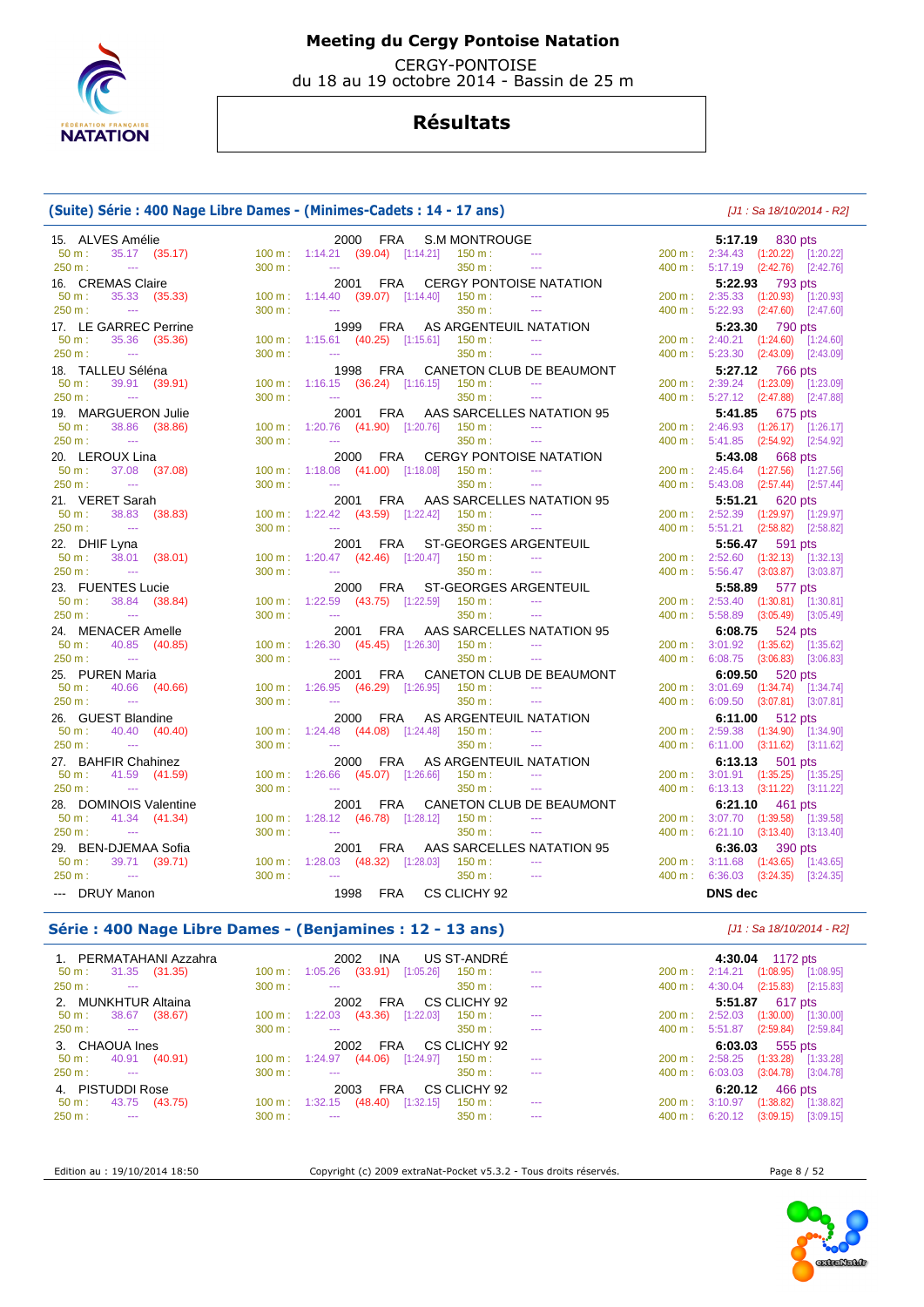

 CERGY-PONTOISE du 18 au 19 octobre 2014 - Bassin de 25 m

| (Suite) Série : 400 Nage Libre Dames - (Benjamines : 12 - 13 ans) |        |                                     |                          |                                                  |        |                       | [J1 : Sa 18/10/2014 - R2]                    |
|-------------------------------------------------------------------|--------|-------------------------------------|--------------------------|--------------------------------------------------|--------|-----------------------|----------------------------------------------|
| 5. DUMAY Agathe                                                   |        | 2003                                | <b>FRA</b>               | AS ARGENTEUIL NATATION                           |        | 6:33.04               | 404 pts                                      |
| $50 m$ :<br>44.47 (44.47)                                         |        | 100 m: 1:35.07                      | $(50.60)$ [1:35.07]      | 150 m:<br>$\cdots$                               | 200 m: |                       | 3:18.63 (1:43.56) [1:43.56]                  |
| 250 m:<br>$\sim$ $\sim$                                           | 300 m: | $\sim$                              |                          | 350 m:<br>$\overline{a}$                         | 400 m: | $6:33.04$ $(3:14.41)$ | [3:14.41]                                    |
| 6. IBO Lily                                                       |        | 2003                                | FRA                      | CS CLICHY 92                                     |        | 6:58.45               | 295 pts                                      |
| 50 m:<br>44.02 (44.02)                                            | 100 m: | $\cdots$                            |                          | 150 m:                                           | 200 m: | 3:21.54               | $(2:37.52)$ $[3:21.54]$                      |
| 250 m:<br>$\scriptstyle\cdots$                                    | 300 m: | $\sim$                              |                          | 350 m:<br>---                                    | 400 m: | 6:58.45               | (3:36.91)<br>[3:36.91]                       |
| 7. CHOBILLON Emma<br>45.35<br>50 m:<br>(45.35)                    | 100 m: | 2003<br>$1:35.76$ (50.41) [1:35.76] | FRA                      | CS CLICHY 92<br>150 m:<br>---                    | 200 m: | 7:16.74               | 227 pts<br>$3:28.21$ $(1:52.45)$ $[1:52.45]$ |
| 250 m:<br>$\overline{\phantom{a}}$                                | 300 m: | 444                                 |                          | 350 m :<br>---                                   | 400 m: | $7:16.74$ (3:48.53)   | [3:48.53]                                    |
| 8. BENDELLAA Sofya                                                |        | 2003                                | FRA                      | CS CLICHY 92                                     |        | 7:32.98               | $175$ pts                                    |
| 50 m:<br>47.49 (47.49)                                            |        | 100 m: 1:43.70                      | $(56.21)$ [1:43.70]      | 150 m:<br>---                                    | 200 m: | $3:38.08$ $(1:54.38)$ | [1:54.38]                                    |
| 250 m:<br>$\mathbb{Z} \to \mathbb{Z}$                             | 300 m: | $\sim$                              |                          | 350 m :<br>$\sim$                                | 400 m: | 7:32.98 (3:54.90)     | [3:54.90]                                    |
| --- AZAT Farah                                                    |        | 2002                                | <b>FRA</b>               | CS CLICHY 92                                     |        | <b>DSQ Da</b>         |                                              |
| <b>Finale A: 50 Dos Dames</b>                                     |        |                                     |                          |                                                  |        |                       | $[J1: Sa 18/10/2014 - R2]$                   |
| 1. ROUAULT Perrine                                                |        | 1998                                | <b>FRA</b>               | STADE FRANÇAIS O COURBEVOIE                      |        | 30.73                 | 1266 pts                                     |
| 2. DELANOË Marine                                                 |        | 1997                                | <b>FRA</b>               | ASSO NATATION DE SARTROUVILLE                    |        | 30.94                 | 1253 pts                                     |
| 3. LEUREGANS Camille                                              |        | 1993                                | <b>FRA</b>               | STADE FRANÇAIS O COURBEVOIE                      |        | 31.09                 | 1244 pts                                     |
| 4. BOURHIS Charlotte                                              |        | 1999                                | <b>FRA</b>               | <b>CERGY PONTOISE NATATION</b>                   |        | 31.58                 | 1214 pts                                     |
| 5. CASTEL Margaux                                                 |        | 2000                                | <b>FRA</b>               | <b>S.M MONTROUGE</b>                             |        | 33.93                 | 1077 pts                                     |
| 6. COUPLET Céleste                                                |        | 1999                                | <b>FRA</b>               | STADE FRANÇAIS O COURBEVOIE                      |        | 34.39                 | 1051 pts                                     |
| Finale B: 50 Dos Dames - (Minimes-Cadets: 14 - 17 ans)            |        |                                     |                          |                                                  |        |                       | [J1 : Sa 18/10/2014 - R2]                    |
| 1. AUVRAY TISSERANT Romane                                        |        | 1999                                | <b>FRA</b>               | <b>CERGY PONTOISE NATATION</b>                   |        | 33.69                 | 1091 pts                                     |
| 2. LOUIH Ranine                                                   |        | 2000                                | <b>FRA</b>               | <b>CSM GENEVILLIERS</b>                          |        | 33.85                 | 1082 pts                                     |
| 3. CASBAS Charlotte                                               |        | 2001                                | <b>FRA</b>               | <b>CERGY PONTOISE NATATION</b>                   |        | 36.46                 | 939 pts                                      |
| 4. ANDRE Margot                                                   |        | 2001                                | <b>FRA</b>               | <b>SN VERSAILLES</b>                             |        | 36.75                 | 923 pts                                      |
| <b>GIBON Julie</b><br>5.                                          |        | 2001                                | <b>FRA</b>               | <b>CERGY PONTOISE NATATION</b>                   |        | 38.99                 | 810 pts                                      |
| KHARKOUCH Sara<br>6.                                              |        | 2000                                | <b>FRA</b>               | <b>CSM GENEVILLIERS</b>                          |        | 41.26                 | 702 pts                                      |
| <b>Séries: 50 Dos Dames</b>                                       |        |                                     |                          |                                                  |        |                       | [J1 : Sa 18/10/2014 - R1]                    |
| 1. ROUAULT Perrine                                                |        | 1998                                | <b>FRA</b>               | STADE FRANÇAIS O COURBEVOIE                      |        | 30.61                 | 1273 pts                                     |
| 2. LEUREGANS Camille                                              |        | 1993                                | <b>FRA</b>               | STADE FRANÇAIS O COURBEVOIE                      |        | 30.62                 | 1272 pts                                     |
| <b>BOURHIS Charlotte</b><br>3.                                    |        | 1999                                | <b>FRA</b>               | <b>CERGY PONTOISE NATATION</b>                   |        | 31.58                 | 1214 pts                                     |
| DELANOË Marine<br>4.                                              |        | 1997                                | <b>FRA</b>               | ASSO NATATION DE SARTROUVILLE                    |        | 32.72                 | 1147 pts                                     |
| <b>CASTEL Margaux</b><br>5.                                       |        | 2000                                | <b>FRA</b>               | <b>S.M MONTROUGE</b>                             |        | 33.64                 | 1094 pts                                     |
| <b>COUPLET Céleste</b><br>6.                                      |        | 1999                                | <b>FRA</b>               | STADE FRANÇAIS O COURBEVOIE                      |        | 33.98                 | 1074 pts                                     |
| 7. LOUIH Ranine                                                   |        | 2000                                | <b>FRA</b>               | <b>CSM GENEVILLIERS</b>                          |        | 34.43                 | 1049 pts                                     |
| 8. AUVRAY TISSERANT Romane                                        |        | 1999                                | <b>FRA</b>               | <b>CERGY PONTOISE NATATION</b>                   |        | 35.74                 | 977 pts                                      |
| <b>CASBAS Charlotte</b><br>9.                                     |        | 2001                                | <b>FRA</b>               | CERGY PONTOISE NATATION                          |        |                       | 36.29 948 pts                                |
| 10. ANDRE Margot                                                  |        | 2001                                | <b>FRA</b>               | SN VERSAILLES                                    |        | 37.02                 | 909 pts                                      |
| 11. GIBON Julie                                                   |        | 2001                                | <b>FRA</b>               | <b>CERGY PONTOISE NATATION</b>                   |        | 38.27                 | 846 pts                                      |
| 12. CHIVET Mélanie<br>13. DALLE Aliénor                           |        | 1996<br>2002                        | <b>FRA</b><br><b>FRA</b> | CANETON CLUB DE BEAUMONT<br><b>S.M MONTROUGE</b> |        | 39.07<br>40.11        | 806 pts<br>756 pts                           |
| 14. CHIRLIAS Naomi                                                |        | 2001                                | <b>FRA</b>               | CN FOSSES                                        |        | 40.26                 | 749 pts                                      |
| 15. KHARKOUCH Sara                                                |        | 2000                                | <b>FRA</b>               | <b>CSM GENEVILLIERS</b>                          |        | 41.92                 | 672 pts                                      |
| 16. DOMINOIS Valentine                                            |        | 2001                                | <b>FRA</b>               | CANETON CLUB DE BEAUMONT                         |        | 42.31                 | 655 pts                                      |
| <b>BEN-DJEMAA Sofia</b><br>17.                                    |        | 2001                                | <b>FRA</b>               | AAS SARCELLES NATATION 95                        |        | 42.44                 | 649 pts                                      |
| <b>DUMAY Agathe</b><br>18.                                        |        | 2003                                | <b>FRA</b>               | AS ARGENTEUIL NATATION                           |        | 45.52                 | 521 pts                                      |
| PONSART Roxane<br>19.                                             |        | 2001                                | <b>FRA</b>               | <b>CERGY PONTOISE NATATION</b>                   |        | 45.54                 | 520 pts                                      |
| <b>PUREN Maria</b><br>$\sim$ $\sim$                               |        | 2001                                | <b>FRA</b>               | CANETON CLUB DE BEAUMONT                         |        | <b>DSQ Vi</b>         |                                              |
| <b>BERGEROT Perrine</b><br>$\qquad \qquad \cdots$                 |        | 1997                                | <b>FRA</b>               | ST-GEORGES ARGENTEUIL                            |        | DNS dec               |                                              |
| <b>LABAN Melody</b><br>$\qquad \qquad \cdots$                     |        | 1998                                | <b>FRA</b>               | AAS SARCELLES NATATION 95                        |        | DNS dec               |                                              |

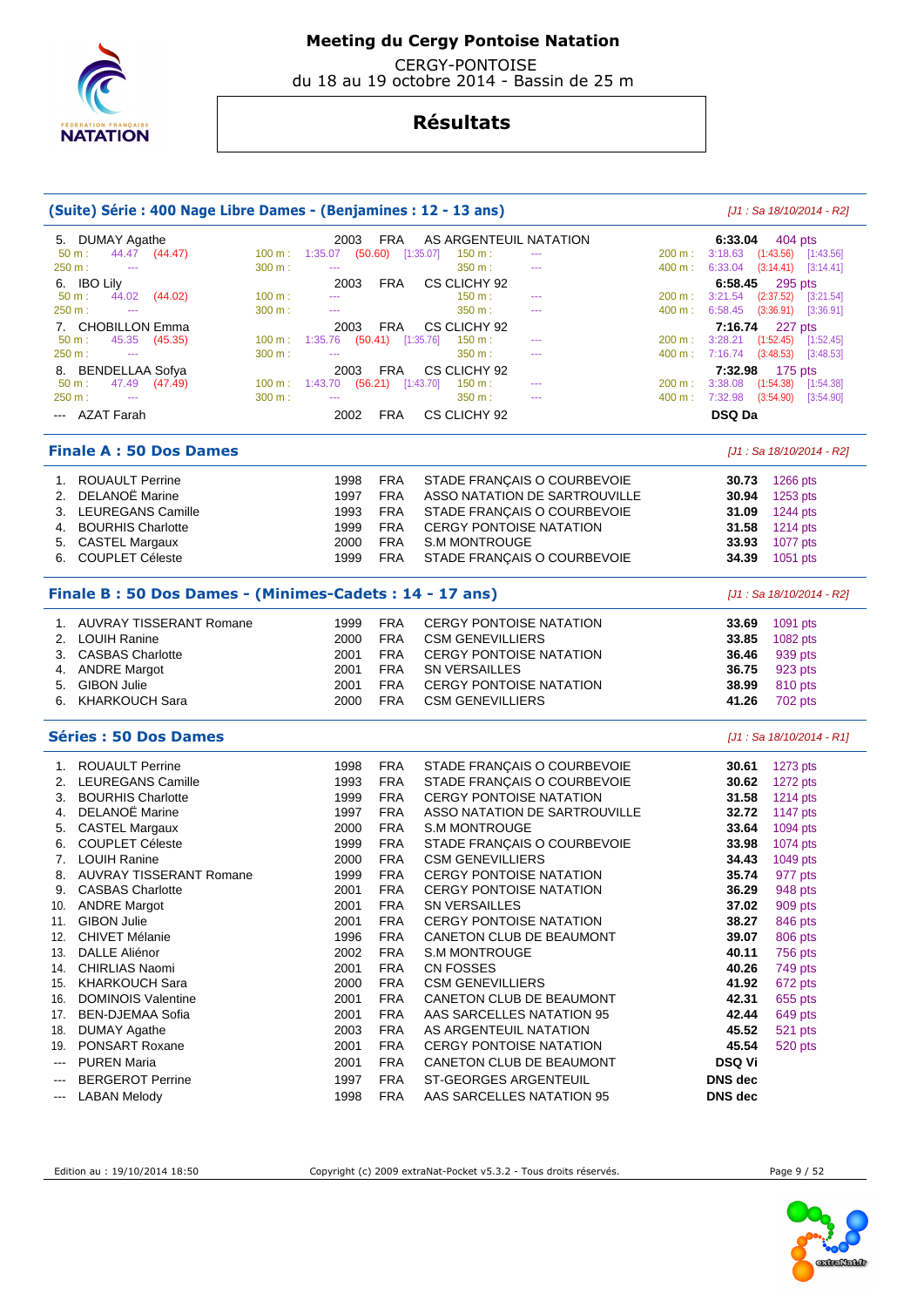

 CERGY-PONTOISE du 18 au 19 octobre 2014 - Bassin de 25 m

|                        | Séries : 50 Dos Dames - (Minimes-Cadets : 14 - 17 ans)      |                                                        |                                     |                                                                   |                | [J1 : Sa 18/10/2014 - R1]  |
|------------------------|-------------------------------------------------------------|--------------------------------------------------------|-------------------------------------|-------------------------------------------------------------------|----------------|----------------------------|
|                        | 1. ROUAULT Perrine                                          | 1998                                                   | <b>FRA</b>                          | STADE FRANÇAIS O COURBEVOIE                                       | 30.61          | 1273 pts                   |
| 2.                     | <b>BOURHIS Charlotte</b>                                    | 1999                                                   | <b>FRA</b>                          | <b>CERGY PONTOISE NATATION</b>                                    | 31.58          | 1214 pts                   |
|                        | 3. CASTEL Margaux                                           | 2000                                                   | <b>FRA</b>                          | S.M MONTROUGE                                                     | 33.64          | 1094 pts                   |
|                        | 4. COUPLET Céleste                                          | 1999                                                   | <b>FRA</b>                          | STADE FRANÇAIS O COURBEVOIE                                       | 33.98          | 1074 pts                   |
|                        | 5. LOUIH Ranine                                             | 2000                                                   | <b>FRA</b>                          | <b>CSM GENEVILLIERS</b>                                           | 34.43          | 1049 pts                   |
|                        |                                                             |                                                        | <b>FRA</b>                          |                                                                   |                |                            |
|                        | 6. AUVRAY TISSERANT Romane                                  | 1999                                                   |                                     | <b>CERGY PONTOISE NATATION</b>                                    | 35.74          | 977 pts                    |
|                        | 7. CASBAS Charlotte                                         | 2001                                                   | <b>FRA</b>                          | <b>CERGY PONTOISE NATATION</b>                                    | 36.29          | 948 pts                    |
|                        | 8. ANDRE Margot                                             | 2001                                                   | <b>FRA</b>                          | SN VERSAILLES                                                     | 37.02          | 909 pts                    |
|                        | 9. GIBON Julie                                              | 2001                                                   | <b>FRA</b>                          | <b>CERGY PONTOISE NATATION</b>                                    | 38.27          | 846 pts                    |
|                        | 10. CHIRLIAS Naomi                                          | 2001                                                   | <b>FRA</b>                          | <b>CN FOSSES</b>                                                  | 40.26          | 749 pts                    |
|                        | 11. KHARKOUCH Sara                                          | 2000                                                   | <b>FRA</b>                          | <b>CSM GENEVILLIERS</b>                                           | 41.92          | 672 pts                    |
|                        | 12. DOMINOIS Valentine                                      | 2001                                                   | <b>FRA</b>                          | CANETON CLUB DE BEAUMONT                                          | 42.31          | 655 pts                    |
|                        | 13. BEN-DJEMAA Sofia                                        | 2001                                                   | <b>FRA</b>                          | AAS SARCELLES NATATION 95                                         | 42.44          | 649 pts                    |
|                        | 14. PONSART Roxane                                          | 2001                                                   | <b>FRA</b>                          | <b>CERGY PONTOISE NATATION</b>                                    | 45.54          | 520 pts                    |
| $---$                  | <b>PUREN Maria</b>                                          | 2001                                                   | <b>FRA</b>                          | CANETON CLUB DE BEAUMONT                                          | <b>DSQ Vi</b>  |                            |
| $\qquad \qquad \cdots$ | <b>LABAN Melody</b>                                         | 1998                                                   | <b>FRA</b>                          | AAS SARCELLES NATATION 95                                         | <b>DNS</b> dec |                            |
|                        |                                                             |                                                        |                                     |                                                                   |                |                            |
|                        | Séries : 50 Dos Dames - (Benjamines : 12 - 13 ans)          |                                                        |                                     |                                                                   |                | $[J1: Sa 18/10/2014 - R1]$ |
|                        | 1. DALLE Aliénor                                            | 2002                                                   | <b>FRA</b>                          | <b>S.M MONTROUGE</b>                                              | 40.11          | 756 pts                    |
|                        | 2. DUMAY Agathe                                             | 2003                                                   | <b>FRA</b>                          | AS ARGENTEUIL NATATION                                            | 45.52          | 521 pts                    |
|                        |                                                             |                                                        |                                     |                                                                   |                |                            |
|                        | <b>Finale A: 100 Dos Dames</b>                              |                                                        |                                     |                                                                   |                | [J2 : Di 19/10/2014 - R4]  |
|                        | 1. LEUREGANS Camille<br>50 m:<br>32.30 (32.30)              | 1993<br>100 m: 1:06.14 (33.84) [1:06.14]               | <b>FRA</b>                          | STADE FRANÇAIS O COURBEVOIE                                       | 1:06.14        | 1220 pts                   |
| 2.                     | PETITPRE Alexandra<br>32.70 (32.70)<br>50 m:                | 1996<br>100 m: 1:06.29                                 | <b>FRA</b><br>$(33.59)$ $[1:06.29]$ | CS CLICHY 92                                                      | 1:06.29        | 1216 pts                   |
|                        | 3. ROUAULT Perrine<br>32.76 (32.76)<br>50 m:                | 1998<br>$100 m$ : $1:07.05$                            | <b>FRA</b><br>$(34.29)$ [1:07.05]   | STADE FRANÇAIS O COURBEVOIE                                       | 1:07.05        | 1194 pts                   |
|                        | 4. DELANOË Marine<br>50 m:<br>33.18 (33.18)                 | 1997<br>100 m: 1:08.33                                 | <b>FRA</b><br>$(35.15)$ [1:08.33]   | ASSO NATATION DE SARTROUVILLE                                     | 1:08.33        | 1157 pts                   |
|                        | 5. DETCHENIQUE Noémie<br>50 m:<br>33.42 (33.42)             | 2000<br>100 m: 1:09.78 (36.36)                         | <b>FRA</b>                          | AAS SARCELLES NATATION 95<br>[1:09.78]                            | 1:09.78        | <b>1117 pts</b>            |
|                        | 6. COUPLET Céleste<br>34.99 (34.99)<br>50 m:                | 1999<br>100 m: 1:10.18 (35.19) [1:10.18]               | <b>FRA</b>                          | STADE FRANÇAIS O COURBEVOIE                                       | 1:10.18        | 1106 pts                   |
|                        | <b>Finale B: 100 Dos Dames</b>                              |                                                        |                                     |                                                                   |                | [J2 : Di 19/10/2014 - R4]  |
| 1.                     | <b>BOURHIS Charlotte</b><br>50 m:<br>34.34 (34.34)          | 1999<br>100 m: 1:10.42                                 | <b>FRA</b><br>$(36.08)$ [1:10.42]   | <b>CERGY PONTOISE NATATION</b>                                    | 1:10.42        | 1099 pts                   |
|                        | 2. GRESSET Lucie<br>35.09 (35.09)<br>$50 m$ :               | 1998<br>$100 \text{ m}: 1:11.35$ (36.26) [1:11.35]     | <b>FRA</b>                          | <b>CERGY PONTOISE NATATION</b>                                    | 1:11.35        | 1073 pts                   |
|                        | 3. BLANCHARD Maelle<br>35.28 (35.28)<br>50 m:               | 2001<br>100 m: 1:13.78 (38.50) [1:13.78]               | FRA                                 | AAS SARCELLES NATATION 95                                         |                | 1:13.78 1008 pts           |
|                        | 4. CASTEL Margaux<br>36.20 (36.20)<br>$50 m$ :              | 2000<br>100 m: 1:14.08 (37.88) [1:14.08]               | FRA                                 | S.M MONTROUGE                                                     | 1:14.08        | $1000$ pts                 |
|                        | 5. AUVRAY TISSERANT Romane<br>35.20 (35.20)<br>50 m:        | 1999<br>$100 \text{ m}: 1:14.97$ (39.77) [1:14.97]     | <b>FRA</b>                          | <b>CERGY PONTOISE NATATION</b>                                    | 1:14.97        | 977 pts                    |
|                        | 6. FAYDIT Elsa<br>37.58 (37.58)<br>50 m:                    | 1999 FRA<br>100 m: 1:17.51 (39.93) [1:17.51]           |                                     | <b>CERGY PONTOISE NATATION</b>                                    | 1:17.51        | 912 pts                    |
|                        | Séries : 100 Dos Dames - (Juniors-Séniors : 18 ans et plus) |                                                        |                                     |                                                                   |                | [J2 : Di 19/10/2014 - R3]  |
|                        | 1. LEUREGANS Camille<br>33.20 (33.20)<br>50 m:              | 1993<br>$100 \text{ m}: 1:07.61$ $(34.41)$ $[1:07.61]$ | FRA                                 | STADE FRANÇAIS O COURBEVOIE                                       |                | <b>1:07.61</b> 1178 pts    |
|                        | 2. PETITPRE Alexandra<br>50 m:<br>33.25 (33.25)             | 1996<br>100 m: 1:07.90 (34.65) [1:07.90]               | FRA                                 | CS CLICHY 92                                                      | 1:07.90        | 1170 pts                   |
|                        | 3. DELANOË Marine<br>33.55 (33.55)<br>$50 m$ :              | 1997 FRA<br>100 m: 1:09.67 (36.12) [1:09.67]           |                                     | ASSO NATATION DE SARTROUVILLE                                     |                | 1:09.67 1120 pts           |
|                        | Edition au : 19/10/2014 18:50                               |                                                        |                                     | Copyright (c) 2009 extraNat-Pocket v5.3.2 - Tous droits réservés. |                | Page 10 / 52               |

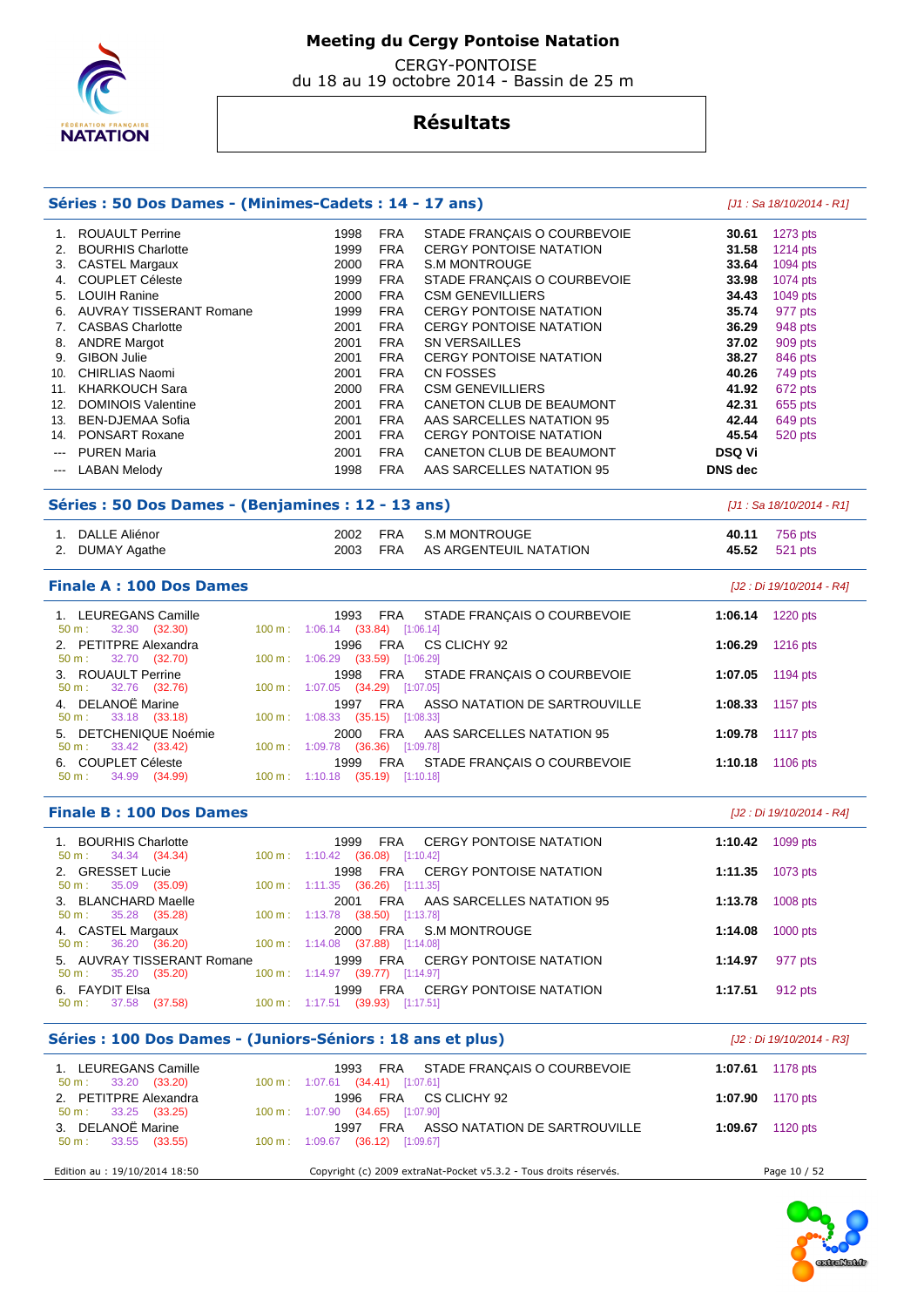

 CERGY-PONTOISE du 18 au 19 octobre 2014 - Bassin de 25 m

## **Résultats**

## **Séries : 100 Dos Dames - (Minimes-Cadets : 14 - 17 ans)** [J2 : Di 19/10/2014 - R3]

| 1. ROUAULT Perrine<br>31.53 (31.53) 100 m: 1:05.34 (33.81) [1:05.34]<br>50 m: | 1998 FRA STADE FRANÇAIS O COURBEVOIE                                      | 1:05.34 1244 pts |          |
|-------------------------------------------------------------------------------|---------------------------------------------------------------------------|------------------|----------|
| 2. COUPLET Céleste                                                            | STADE FRANÇAIS O COURBEVOIE<br>1999 FRA                                   | 1:09.34 1129 pts |          |
| 34.09 (34.09)<br>50 m:                                                        | 100 m: 1:09.34 (35.25) [1:09.34]                                          |                  |          |
| 3. DETCHENIQUE Noémie<br>32.59 (32.59)<br>50 m:                               | 2000 FRA<br>AAS SARCELLES NATATION 95<br>100 m: 1:09.50 (36.91) [1:09.50] | 1:09.50          | 1125 pts |
| 4. GRESSET Lucie                                                              | 1998 FRA CERGY PONTOISE NATATION                                          | 1:10.83          | 1088 pts |
| 34.93 (34.93)<br>$50 m$ :                                                     | 100 m: 1:10.83 (35.90) [1:10.83]                                          |                  |          |
| 5. BOURHIS Charlotte<br>50 m : 35.45 (35.45)                                  | 1999 FRA<br>CERGY PONTOISE NATATION                                       | 1:11.58          | 1067 pts |
|                                                                               | 100 m: 1:11.58 (36.13) [1:11.58]                                          |                  |          |
| 6. VINCENT Amelie                                                             | 1999 FRA<br>SN VERSAILLES                                                 | 1:11.80          | 1061 pts |
| 34.08 (34.08)<br>$50 m$ :                                                     | 100 m: 1:11.80 (37.72) [1:11.80]                                          |                  |          |
| 7. CASTEL Margaux<br>36.39 (36.39)<br>$50 m$ :                                | S.M MONTROUGE<br>2000 FRA<br>100 m: 1:15.09 (38.70) [1:15.09]             | 1:15.09          | 974 pts  |
| 8. AUVRAY TISSERANT Romane                                                    | 1999 FRA<br>CERGY PONTOISE NATATION                                       | 1:15.25          | 970 pts  |
| 50 m : 36.52 (36.52)                                                          | 100 m: 1:15.25 (38.73) [1:15.25]                                          |                  |          |
| 9. FAYDIT Elsa                                                                | 1999 FRA<br>CERGY PONTOISE NATATION                                       | 1:15.48          | 964 pts  |
| 9. FAYDIT Elsa<br>50 m : 37.47 (37.47)                                        | 100 m: 1:15.48 (38.01) [1:15.48]                                          |                  |          |
| 10. BLANCHARD Maelle<br>50 m : 36.66 (36.66)                                  | 2001 FRA<br>AAS SARCELLES NATATION 95                                     | 1:15.70          | 958 pts  |
|                                                                               | 100 m: 1:15.70 (39.04) [1:15.70]                                          |                  |          |
| 11. LOUIH Ranine<br>36.54 (36.54)<br>50 m:                                    | 2000 FRA CSM GENEVILLIERS<br>100 m: 1:16.06 (39.52) [1:16.06]             | 1:16.06          | 949 pts  |
|                                                                               | 2001 FRA<br><b>CERGY PONTOISE NATATION</b>                                | 1:17.57          | 910 pts  |
| 12. CASBAS Charlotte<br>50 m : 37.26 (37.26)                                  | 100 m: 1:17.57 (40.31) [1:17.57]                                          |                  |          |
| 13. LISIK Chloé                                                               | 2000 FRA AS ARGENTEUIL NATATION                                           | 1:17.84          | 904 pts  |
| 37.99 (37.99)<br>$50 m$ :                                                     | 100 m: 1:17.84 (39.85) [1:17.84]                                          |                  |          |
| 14. ALVES Amélie                                                              | 2000 FRA<br>S.M MONTROUGE                                                 | 1:19.03          | 874 pts  |
| 38.77 (38.77)<br>$50 m$ :                                                     | 100 m: 1:19.03 (40.26) [1:19.03]                                          |                  |          |
| 15. LE GARREC Perrine<br>38.06 (38.06)<br>50 m:                               | 1999 FRA<br>AS ARGENTEUIL NATATION<br>100 m: 1:19.87 (41.81) [1:19.87]    | 1:19.87          | 854 pts  |
| 16. GIBON Julie                                                               | 2001 FRA<br><b>CERGY PONTOISE NATATION</b>                                | 1:24.67          | 741 pts  |
| 50 m : 40.86 (40.86)                                                          | 100 m: 1:24.67 (43.81) [1:24.67]                                          |                  |          |
| 17. PUREN Maria                                                               | 2001 FRA<br>CANETON CLUB DE BEAUMONT                                      | 1:26.80          | 693 pts  |
| 50 m : 41.40 (41.40)                                                          | 100 m: 1:26.80 (45.40) [1:26.80]                                          |                  |          |
| 18. DOMINOIS Valentine                                                        | 2001 FRA<br>CANETON CLUB DE BEAUMONT                                      | 1:30.19          | 621 pts  |
| 45.00 (45.00)<br>$50 m$ :                                                     | 100 m: 1:30.19 (45.19) [1:30.19]                                          |                  |          |
| 19. BEN-DJEMAA Sofia<br>50 m:<br>43.77 (43.77)                                | 2001 FRA<br>AAS SARCELLES NATATION 95<br>100 m: 1:31.85 (48.08) [1:31.85] | 1:31.85          | 587 pts  |
| 20. MOREIRA Cléa                                                              | 2000 FRA<br>CANETON CLUB DE BEAUMONT                                      | 1:34.87          | 527 pts  |
| 50 m:<br>44.66 (44.66)                                                        | 100 m: 1:34.87 (50.21) [1:34.87]                                          |                  |          |
| --- LABAN Melody                                                              | 1998 FRA AAS SARCELLES NATATION 95                                        | <b>DNS</b> dec   |          |

### **Séries : 100 Dos Dames - (Benjamines : 12 - 13 ans)** [J2 : Di 19/10/2014 - R3]

| 1. DALLE Aliénor     |                                  | 2002 FRA S.M MONTROUGE | 1:26.42 702 pts |  |
|----------------------|----------------------------------|------------------------|-----------------|--|
| 50 m : 42.17 (42.17) | 100 m: 1:26.42 (44.25) [1:26.42] |                        |                 |  |

### **Finale A : 200 Dos Dames** *Maximum Compact A : 200 Dos Dames Maximum Compact A : 200 Dos Dames* **<b>***Maximum Compact A : 200 Dos Dames*

| 1. CLERC Celia<br>$50 \text{ m}: 33.93 (33.93)$ | 1997 FRA CERGY PONTOISE NATATION<br>$100 \text{ m}: 1:09.32$ $(35.39)$ $[1:09.32]$ $150 \text{ m}:$<br>$\sim$ $\sim$ | <b>2:20.00</b> 1234 pts<br>200 m: 2:20.00 (1:10.68) [1:10.68] |
|-------------------------------------------------|----------------------------------------------------------------------------------------------------------------------|---------------------------------------------------------------|
| 2. PETITPRE Alexandra                           | 1996 FRA CS CLICHY 92                                                                                                | 2:22.76 1194 pts                                              |
| $50 \text{ m}: 34.42 (34.42)$                   | $100 \text{ m}$ : $1:11.02$ (36.60) [1:11.02] $150 \text{ m}$ : ---                                                  | 200 m: 2:22.76 (1:11.74) [1:11.74]                            |
| 3. COUPLET Céleste                              | 1999 FRA STADE FRANÇAIS O COURBEVOIE                                                                                 | 2:24.66 1167 pts                                              |
| $50 \text{ m}: 35.02 (35.02)$                   | $100 \text{ m}: 1:11.29$ (36.27) [1:11.29] 150 m :<br>$\sim 100$ and $\sim 100$                                      | 200 m: 2:24.66 (1:13.37) [1:13.37]                            |
| 4. PERMATAHANI Azzahra                          | 2002 INA US ST-ANDRÉ                                                                                                 | 2:26.04 1147 pts                                              |
| $50 \text{ m}: 34.63 (34.63)$                   | $100 \text{ m}: 1:11.52$ $(36.89)$ $[1:11.52]$ $150 \text{ m}:$ --                                                   | 200 m: 2:26.04 (1:14.52) [1:14.52]                            |
| 5. DELANOË Marine                               | 1997 FRA ASSO NATATION DE SARTROUVILLE                                                                               | 2:28.80 1108 pts                                              |
| $50 \text{ m}: 34.43 (34.43)$                   | $100 \text{ m}$ : 1:12.31 (37.88) [1:12.31] 150 m : ---                                                              | 200 m: 2:28.80 (1:16.49) [1:16.49]                            |
| 6. GRESSET Lucie                                | 1998 FRA CERGY PONTOISE NATATION                                                                                     | 2:28.97 1106 pts                                              |
| $50 \text{ m}: 35.62 (35.62)$                   | $100 \text{ m}: 1:12.99$ $(37.37)$ $[1:12.99]$ $150 \text{ m}:$ ---                                                  | 200 m: 2:28.97 (1:15.98) [1:15.98]                            |
| Edition au : 19/10/2014 18:50                   | Copyright (c) 2009 extraNat-Pocket v5.3.2 - Tous droits réservés.                                                    | Page 11 / 52                                                  |

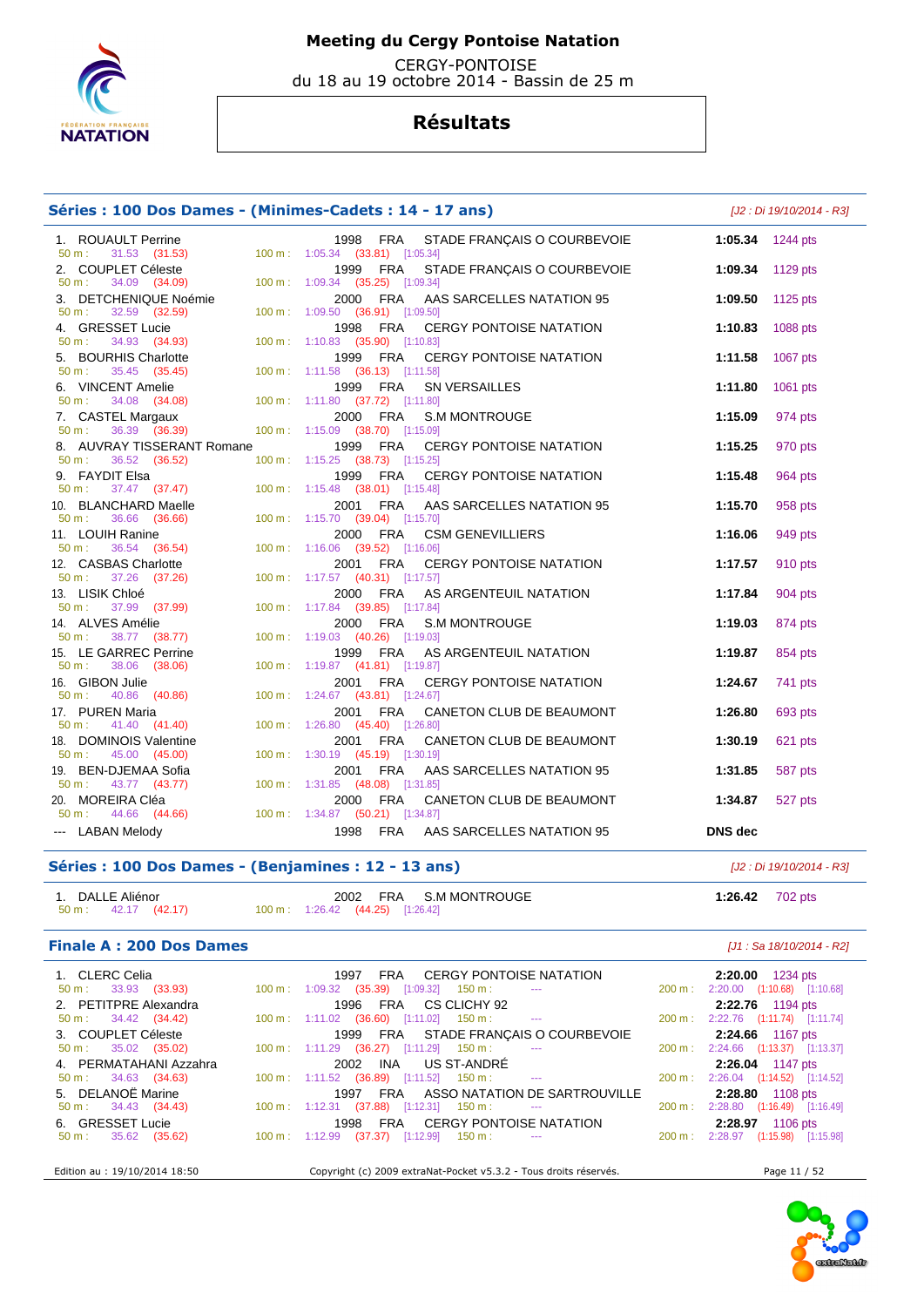

 CERGY-PONTOISE du 18 au 19 octobre 2014 - Bassin de 25 m

## **Résultats**

## **Séries : 200 Dos Dames - (Juniors-Séniors : 18 ans et plus)** [J1 : Sa 18/10/2014 - R1] 1. CLERC Celia **1997 FRA CERGY PONTOISE NATATION** 2:22.12 1203 pts<br>
50 m : 34.03 (34.03) 100 m : 1:09.70 (35.67) [1:09.70] 150 m : --- 200 m : 2:22.12 (1:12.42) [1:12.42]  $100 \text{ m}$  :  $1:09.70$  (35.67)  $[1:09.70]$   $150 \text{ m}$  : 2. PETITPRE Alexandra 1996 FRA CS CLICHY 92 **2:22.36** 1200 pts  $100 \text{ m}$  : 1:10.12 (36.25) [1:10.12] 150 m : 3. DELANOË Marine 1997 FRA ASSO NATATION DE SARTROUVILLE **2:30.17** 1089 pts

100 m : 1:13.02 (38.15) [1:13.02] 150 m : ---

**Séries : 200 Dos Dames - (Minimes-Cadets : 14 - 17 ans)** [J1 : Sa 18/10/2014 - R1]

| 1. COUPLET Céleste                                                                  | 1999 FRA STADE FRANÇAIS O COURBEVOIE<br>50 m: 34.77 (34.77) 100 m: 1:11.11 (36.34) [1:11.11] 150 m: ---                                                                | 2:26.70 1138 pts<br>200 m: 2:26.70 (1:15.59) [1:15.59]                                      |
|-------------------------------------------------------------------------------------|------------------------------------------------------------------------------------------------------------------------------------------------------------------------|---------------------------------------------------------------------------------------------|
| 2. GRESSET Lucie<br>35.77 (35.77)<br>50 m :<br>3. MANSOURI Donia                    | 1998 FRA CERGY PONTOISE NATATION<br>100 m: 1:13.37 (37.60) [1:13.37] 150 m: ---<br>1998 FRA STADE FRANÇAIS O COURBEVOIE                                                | 2:31.02 1078 pts<br>200 m: 2:31.02 (1:17.65) [1:17.65]<br>2:32.05 1064 pts                  |
| $50 \text{ m}: 34.32 (34.32)$<br>4. DETCHENIQUE Noémie                              | 100 m: 1:12.90 (38.58) [1:12.90] 150 m: ---<br>2000 FRA AAS SARCELLES NATATION 95                                                                                      | 200 m: 2:32.05 (1:19.15) [1:19.15]<br>2:32.62 1056 pts                                      |
| 35.37 (35.37)<br>50 m:<br>5. BOURHIS Charlotte                                      | $100 \text{ m}$ : 1:13.46 (38.09) [1:13.46] 150 m : ---<br>1999 FRA CERGY PONTOISE NATATION                                                                            | 200 m: 2:32.62 (1:19.16) [1:19.16]<br>2:33.26 1047 pts                                      |
| 35.75 (35.75)<br>$50 \text{ m}$ :<br>6. PHILOMENE-ALEXANDRINE Melody                | 100 m: 1:14.63 (38.88) [1:14.63] 150 m: ---<br>2001 FRA AAS SARCELLES NATATION 95                                                                                      | 200 m: 2:33.26 (1:18.63) [1:18.63]<br>2:33.92 1038 pts                                      |
| 50 m:<br>35.50 (35.50)<br>7. HUDEBINE Camille<br>50 m:                              | 100 m: 1:14.50 (39.00) [1:14.50] 150 m:<br><b>Contract Contract</b><br>1999 FRA CNO ST-GERMAIN-EN-LAYE                                                                 | 200 m: 2:33.92 (1:19.42) [1:19.42]<br>2:35.29 1020 pts                                      |
| 36.16 (36.16)<br>8. BLANCHARD Maelle<br>36.28 (36.28)<br>50 m:                      | 100 m: 1:15.48 (39.32) [1:15.48] 150 m: ---<br>2001 FRA AAS SARCELLES NATATION 95<br>100 m: 1:16.26 (39.98) [1:16.26] 150 m:                                           | 200 m: 2:35.29 (1:19.81) [1:19.81]<br>2:38.00 984 pts<br>200 m: 2:38.00 (1:21.74) [1:21.74] |
| 9. CASTEL Margaux<br>38.94 (38.94)<br>$50 \text{ m}$ :                              | 2000 FRA S.M MONTROUGE<br>$100 \text{ m}: 1:20.25$ $(41.31)$ $[1:20.25]$ $150 \text{ m}:$<br><b>State Street</b>                                                       | 2:39.46 965 pts<br>200 m: 2:39.46 (1:19.21) [1:19.21]                                       |
| 10. FAYDIT Elsa<br>$50 \text{ m}: 38.06 (38.06)$                                    | 1999 FRA CERGY PONTOISE NATATION<br>100 m: 1:20.08 (42.02) [1:20.08] 150 m: ---                                                                                        | 2:45.20 892 pts<br>200 m: 2:45.20 (1:25.12) [1:25.12]                                       |
| 11. AUVRAY TISSERANT Romane<br>$50 \text{ m}: 38.48 (38.48)$                        | 1999 FRA CERGY PONTOISE NATATION<br>100 m: 1:20.62 (42.14) [1:20.62] 150 m:<br><b>State State</b>                                                                      | 2:45.44 889 pts<br>200 m: 2:45.44 (1:24.82) [1:24.82]                                       |
| 12. ALVES Amélie<br>50 m : 39.51 (39.51)<br>13. LISIK Chloé                         | 2000 FRA S.M MONTROUGE<br>$100 \text{ m}: 1:20.94$ (41.43) [1:20.94] 150 m :<br>2000 FRA AS ARGENTEUIL NATATION                                                        | 2:45.87 883 pts<br>200 m: 2:45.87 (1:24.93) [1:24.93]<br>2:47.11 868 pts                    |
| 50 m : 38.77 (38.77)<br>14. LOUIH Ranine                                            | $100 \text{ m}: 1:21.58$ (42.81) [1:21.58] 150 m : ---<br>2000 FRA CSM GENEVILLIERS                                                                                    | 200 m: 2:47.11 (1:25.53) [1:25.53]<br>2:47.21 867 pts                                       |
| 37.40 (37.40)<br>$50 \text{ m}$ :<br>15. CASBAS Charlotte                           | 100 m: 1:20.24 (42.84) [1:20.24] 150 m: ---<br>2001 FRA CERGY PONTOISE NATATION                                                                                        | 200 m: 2:47.21 (1:26.97) [1:26.97]<br>2:51.59 814 pts                                       |
| $50 \text{ m}: 41.12 (41.12)$<br>16. GIBON Julie                                    | 100 m: 1:24.81 (43.69) [1:24.81] 150 m:<br>2001 FRA CERGY PONTOISE NATATION                                                                                            | 200 m: 2:51.59 (1:26.78) [1:26.78]<br>3:00.05 716 pts                                       |
| $50 \text{ m}: 41.42 (41.42)$<br>17. OUAHABI Kenza<br>$50 \text{ m}: 42.18 (42.18)$ | 100 m: 1:27.85 (46.43) [1:27.85] 150 m:<br><b>Contract Contract</b><br>2001 FRA AAS SARCELLES NATATION 95<br>$100 \text{ m}: 1:31.31 (49.13) [1:31.31] 150 \text{ m}:$ | 200 m: 3:00.05 (1:32.20) [1:32.20]<br>3:12.84 580 pts<br>200 m: 3:12.84 (1:41.53) [1:41.53] |
| --- LABAN Melody                                                                    | 1998 FRA AAS SARCELLES NATATION 95                                                                                                                                     | DNS dec                                                                                     |

### **Séries : 200 Dos Dames - (Benjamines : 12 - 13 ans)** [J1 : Sa 18/10/2014 - R1]

| 1. PERMATAHANI Azzahra                         | INA US ST-ANDRÉ<br>2002<br>$\sim$ 100 $\pm$ 100 $\pm$                       | $2:30.41$ 1086 pts                                    |
|------------------------------------------------|-----------------------------------------------------------------------------|-------------------------------------------------------|
| $50 \text{ m}: 35.66 (35.66)$<br>2. AZAT Farah | $100 \text{ m}: 1:14.22$ (38.56) [1:14.22] 150 m :<br>2002 FRA CS CLICHY 92 | 200 m: 2:30.41 (1:16.19) [1:16.19]<br>2:55.47 768 pts |
| $50 \text{ m}: 40.26 (40.26)$                  | $100 \text{ m}: 1:25.28$ (45.02) [1:25.28] 150 m :<br>$\sim$ $\sim$         | 200 m: 2:55.47 (1:30.19) [1:30.19]                    |
| 3. MUNKHTUR Altaina                            | 2002 FRA CS CLICHY 92                                                       | <b>3:02.40</b> 690 pts                                |
| $50 \text{ m}: 43.05 (43.05)$                  | $100 \text{ m}: 1:28.85$ (45.80) [1:28.85] 150 m :<br>$\sim$ $\sim$         | 200 m: 3:02.40 (1:33.55) [1:33.55]                    |
| 4. CHAOUA Ines                                 | 2002 FRA CS CLICHY 92                                                       | <b>3:08.24</b> 627 pts                                |
| $50 \text{ m}: 44.34 (44.34)$                  | $100 \text{ m}: 1:38.20$ (53.86) [1:38.20] 150 m :<br>$\sim$                | 200 m: 3:08.24 (1:30.04) [1:30.04]                    |
| 5. PISTUDDI Rose                               | 2003 FRA CS CLICHY 92                                                       | 3:08.80 621 pts                                       |
| $50 \text{ m}: 46.05 (46.05)$                  | $100 \text{ m}: 1:34.03$ (47.98) [1:34.03] 150 m :<br>$\sim$                | 200 m: 3:08.80 (1:34.77) [1:34.77]                    |
| 6. DUCROCQ Lucy                                | 2002 FRA CS CLICHY 92                                                       | 3:11.81 590 pts                                       |
| $50 \text{ m}: 44.72 (44.72)$                  | $100 \text{ m}: 1:34.46$ (49.74) [1:34.46] 150 m :<br>$\sim$ $\sim$         | 200 m: 3:11.81 (1:37.35) [1:37.35]                    |
| 7. HADJOUJI Amira                              | 2002 FRA CS CLICHY 92                                                       | 3:12.29 586 pts                                       |
| $50 \text{ m}: 44.20 (44.20)$                  | $100 \text{ m}: 1:33.31$ (49.11) [1:33.31] 150 m :<br>$\sim$ $\sim$         | 3:12.29 (1:38.98) [1:38.98]<br>$200 \text{ m}$ :      |
| Edition au : 19/10/2014 18:50                  | Copyright (c) 2009 extraNat-Pocket v5.3.2 - Tous droits réservés.           | Page 12 / 52                                          |

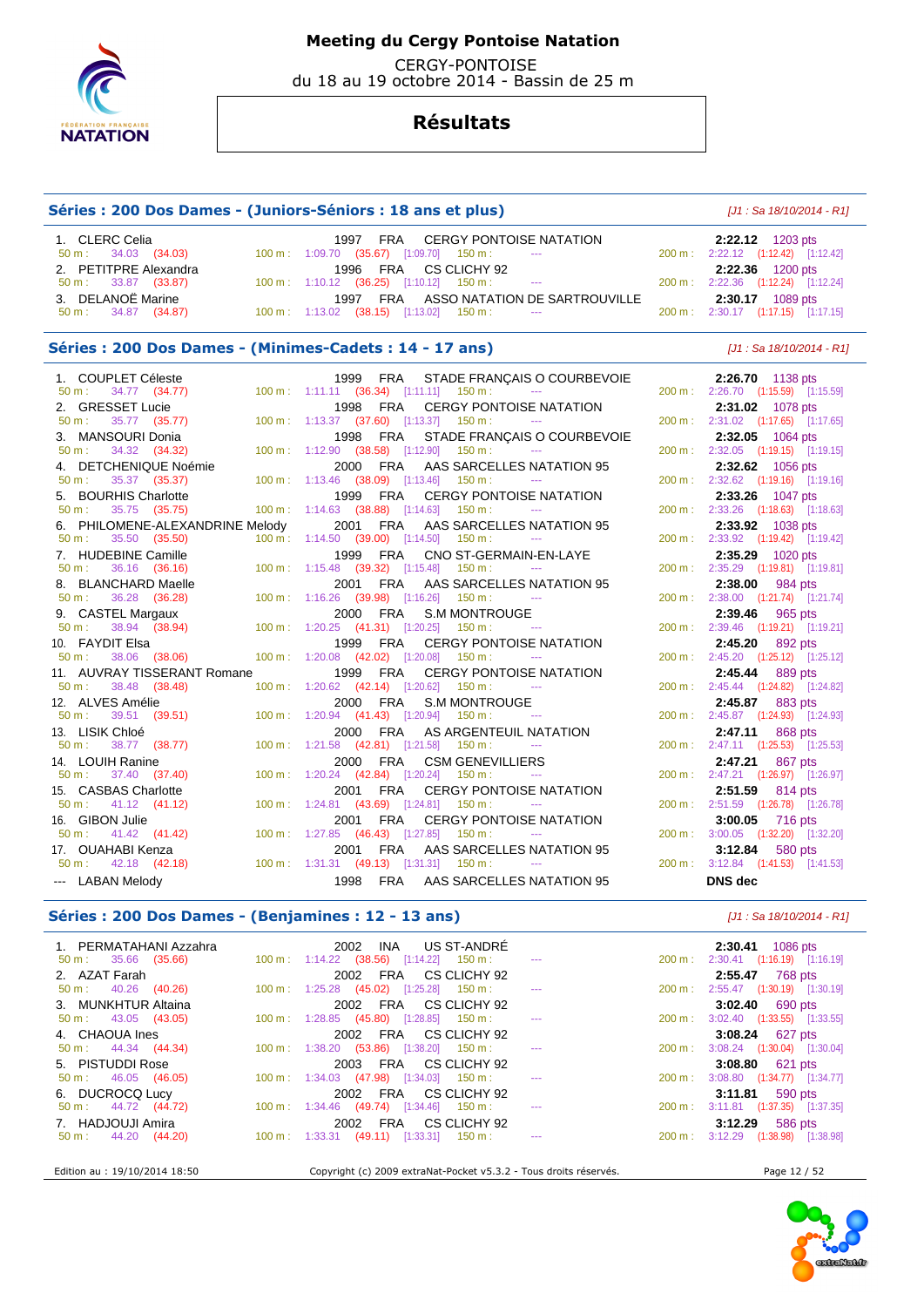

CERGY-PONTOISE

du 18 au 19 octobre 2014 - Bassin de 25 m

|     | (Suite) Séries : 200 Dos Dames - (Benjamines : 12 - 13 ans) |                                  |                          |                                                                   |                               |        |                | [J1 : Sa 18/10/2014 - R1]                     |
|-----|-------------------------------------------------------------|----------------------------------|--------------------------|-------------------------------------------------------------------|-------------------------------|--------|----------------|-----------------------------------------------|
| 8.  | <b>IBO Lily</b><br>45.65 (45.65)<br>50 m:                   | 2003                             | <b>FRA</b>               | CS CLICHY 92<br>100 m: 1:40.77 (55.12) [1:40.77] 150 m:           | $\scriptstyle\cdots$          |        | 3:22.09        | 491 pts<br>200 m: 3:22.09 (1:41.32) [1:41.32] |
| 9.  | <b>CHOBILLON Emma</b>                                       | 2003                             | FRA                      | CS CLICHY 92                                                      |                               |        | 3:39.73        | 341 pts                                       |
|     | 50.70 (50.70)<br>50 m:                                      | 100 m: 1:48.50                   | $(57.80)$ [1:48.50]      | 150 m:                                                            | $\scriptstyle\cdots$          |        |                | 200 m: 3:39.73 (1:51.23) [1:51.23]            |
| 10. | <b>BENDELLAA Sofya</b>                                      | 2003                             | <b>FRA</b>               | CS CLICHY 92                                                      |                               |        | 3:41.02        | 331 pts                                       |
|     | 49.65 (49.65)<br>50 m:                                      | 100 m: 1:46.80 (57.15) [1:46.80] |                          | 150 m :                                                           | $\scriptstyle\cdots$          | 200 m: |                | 3:41.02 (1:54.22) [1:54.22]                   |
|     | <b>Finale A: 50 Brasse Dames</b>                            |                                  |                          |                                                                   |                               |        |                | [J2 : Di 19/10/2014 - R4]                     |
|     | 1. CHARLES-FRANÇOIS Lucie                                   | 1998                             | <b>FRA</b>               | <b>CERGY PONTOISE NATATION</b>                                    |                               |        | 34.94          | 1191 pts                                      |
| 2.  | <b>CHARPENTIER Ilona</b>                                    | 1998                             | <b>FRA</b>               | AAS SARCELLES NATATION 95                                         |                               |        | 35.82          | 1148 pts                                      |
|     | 3. LAURENCE Oceane                                          | 2001                             | <b>FRA</b>               | AAS SARCELLES NATATION 95                                         |                               |        | 37.71          | 1058 pts                                      |
|     | 4. BOURGUIGNON Tiphanie                                     | 1999                             | <b>FRA</b>               | <b>CERGY PONTOISE NATATION</b>                                    |                               |        | 38.01          | 1044 pts                                      |
|     | 5. LE GARREC Perrine                                        | 1999                             | <b>FRA</b>               | AS ARGENTEUIL NATATION                                            |                               |        | 39.67          | 968 pts                                       |
| 6.  | <b>MASSON Chloe</b>                                         | 2001                             | <b>FRA</b>               | SN VERSAILLES                                                     |                               |        | 40.29          | 941 pts                                       |
|     | Finale B: 50 Brasse Dames - (Minimes-Cadets: 14 - 17 ans)   |                                  |                          |                                                                   |                               |        |                | [J2 : Di 19/10/2014 - R4]                     |
| 1.  | <b>GROSSO Sarah</b>                                         | 1999                             | <b>FRA</b>               | <b>CERGY PONTOISE NATATION</b>                                    |                               |        | 39.28          | 986 pts                                       |
| 2.  | <b>VERET Sarah</b>                                          | 2001                             | <b>FRA</b>               | AAS SARCELLES NATATION 95                                         |                               |        | 40.24          | 943 pts                                       |
| 3.  | <b>VEDOVATI Alexane</b>                                     | 2001                             | <b>FRA</b>               | <b>CERGY PONTOISE NATATION</b>                                    |                               |        | 40.92          | 913 pts                                       |
| 4.  | <b>MARGUERON Julie</b>                                      | 2001                             | <b>FRA</b>               | AAS SARCELLES NATATION 95                                         |                               |        | 41.09          | 906 pts                                       |
| 5.  | <b>ANDRE Margot</b>                                         | 2001                             | <b>FRA</b>               | SN VERSAILLES                                                     |                               |        | 41.53          | 887 pts                                       |
|     | 6. BAHFIR Chahinez                                          | 2000                             | <b>FRA</b>               | AS ARGENTEUIL NATATION                                            |                               |        | 43.73          | 795 pts                                       |
|     | <b>Séries : 50 Brasse Dames</b>                             |                                  |                          |                                                                   |                               |        |                | [J2 : Di 19/10/2014 - R3]                     |
| 1.  | <b>CHARPENTIER Ilona</b>                                    | 1998                             | <b>FRA</b>               | AAS SARCELLES NATATION 95                                         |                               |        | 35.66          | 1156 pts                                      |
| 2.  | CHARLES-FRANÇOIS Lucie                                      | 1998                             | <b>FRA</b>               | <b>CERGY PONTOISE NATATION</b>                                    |                               |        | 36.24          | 1128 pts                                      |
| 3.  | <b>LAURENCE Oceane</b>                                      | 2001                             | <b>FRA</b>               | AAS SARCELLES NATATION 95                                         |                               |        | 36.89          | 1096 pts                                      |
| 4.  | <b>MASSON Chloe</b>                                         | 2001                             | <b>FRA</b>               | <b>SN VERSAILLES</b>                                              |                               |        | 38.51          | 1021 pts                                      |
| 5.  | <b>BOURGUIGNON Tiphanie</b>                                 | 1999                             | <b>FRA</b>               | <b>CERGY PONTOISE NATATION</b>                                    |                               |        | 39.71          | 966 pts                                       |
| 6.  | LE GARREC Perrine                                           | 1999                             | <b>FRA</b>               | AS ARGENTEUIL NATATION                                            |                               |        | 39.80          | 962 pts                                       |
| 7.  | <b>GROSSO Sarah</b>                                         | 1999                             | <b>FRA</b>               | <b>CERGY PONTOISE NATATION</b>                                    |                               |        | 39.90          | 958 pts                                       |
| 8.  | <b>PERROT Mathilde</b>                                      | 1996                             | <b>FRA</b>               | CS CLICHY 92                                                      |                               |        | 40.34          | 939 pts                                       |
| 9.  | <b>JORION Solène</b>                                        | 1994                             | <b>FRA</b>               |                                                                   | ASSO NATATION DE SARTROUVILLE |        | 40.45          | 934 pts                                       |
| 10. | <b>MARGUERON Julie</b>                                      | 2001                             | <b>FRA</b>               | AAS SARCELLES NATATION 95                                         |                               |        | 41.46          | 890 pts                                       |
|     | 11. VEDOVATI Alexane                                        | 2001                             | <b>FRA</b>               | <b>CERGY PONTOISE NATATION</b>                                    |                               |        | 41.69          | 880 pts                                       |
|     | 12. ANDRE Margot                                            | 2001                             | <b>FRA</b>               | <b>SN VERSAILLES</b>                                              |                               |        | 41.81          |                                               |
|     | 13. ARCHAMBEAUD Diane                                       | 1997                             | <b>FRA</b>               | CS CLICHY 92                                                      |                               |        | 41.91          | 875 pts<br>871 pts                            |
| 14. | <b>VERET Sarah</b>                                          | 2001                             | <b>FRA</b>               | AAS SARCELLES NATATION 95                                         |                               |        | 42.90          |                                               |
|     | 15. BAHFIR Chahinez                                         | 2000                             | <b>FRA</b>               | AS ARGENTEUIL NATATION                                            |                               |        | 44.00          | 829 pts<br>784 pts                            |
|     |                                                             |                                  |                          |                                                                   |                               |        |                |                                               |
| 16. | <b>GRANAT Elsa</b>                                          | 1998                             | <b>FRA</b><br><b>FRA</b> |                                                                   | ASSO NATATION DE SARTROUVILLE |        | 44.23<br>44.39 | 775 pts                                       |
|     | 17. LHOMME Angèle                                           | 2001                             |                          | SN VERSAILLES                                                     |                               |        | 44.93          | 769 pts                                       |
|     | 18. NEVES Mariana                                           | 2000                             | <b>FRA</b><br><b>FRA</b> | CANETON CLUB DE BEAUMONT                                          |                               |        |                | 747 pts<br>746 pts                            |
|     | 19. OUAHABI Kenza                                           | 2001                             |                          | AAS SARCELLES NATATION 95                                         |                               |        | 44.96          |                                               |
|     | 20. BACHOLET Chlotilde<br>21. PONSART Roxane                | 1998<br>2001                     | <b>FRA</b><br><b>FRA</b> | <b>CERGY PONTOISE NATATION</b>                                    | ASSO NATATION DE SARTROUVILLE |        | 46.81<br>47.02 | 675 pts<br>668 pts                            |
|     | Séries : 50 Brasse Dames - (Minimes-Cadets : 14 - 17 ans)   |                                  |                          |                                                                   |                               |        |                | [J2 : Di 19/10/2014 - R3]                     |
|     | 1. CHARPENTIER Ilona                                        | 1998                             | <b>FRA</b>               | AAS SARCELLES NATATION 95                                         |                               |        | 35.66          | 1156 pts                                      |
|     | 2. CHARLES-FRANÇOIS Lucie                                   | 1998                             | <b>FRA</b>               | <b>CERGY PONTOISE NATATION</b>                                    |                               |        | 36.24          | 1128 pts                                      |
|     | 3. LAURENCE Oceane                                          | 2001                             | <b>FRA</b>               | AAS SARCELLES NATATION 95                                         |                               |        | 36.89          | 1096 pts                                      |
|     | 4. MASSON Chloe                                             | 2001                             | <b>FRA</b>               | SN VERSAILLES                                                     |                               |        | 38.51          | 1021 pts                                      |
|     | 5. BOURGUIGNON Tiphanie                                     | 1999                             | <b>FRA</b>               | <b>CERGY PONTOISE NATATION</b>                                    |                               |        | 39.71          | 966 pts                                       |
|     | 6. LE GARREC Perrine                                        | 1999                             | <b>FRA</b>               | AS ARGENTEUIL NATATION                                            |                               |        | 39.80          | 962 pts                                       |
| 7.  | <b>GROSSO Sarah</b>                                         | 1999                             | <b>FRA</b>               | <b>CERGY PONTOISE NATATION</b>                                    |                               |        | 39.90          | 958 pts                                       |
|     |                                                             |                                  |                          |                                                                   |                               |        |                |                                               |
|     | Edition au : 19/10/2014 18:50                               |                                  |                          | Copyright (c) 2009 extraNat-Pocket v5.3.2 - Tous droits réservés. |                               |        |                | Page 13 / 52                                  |

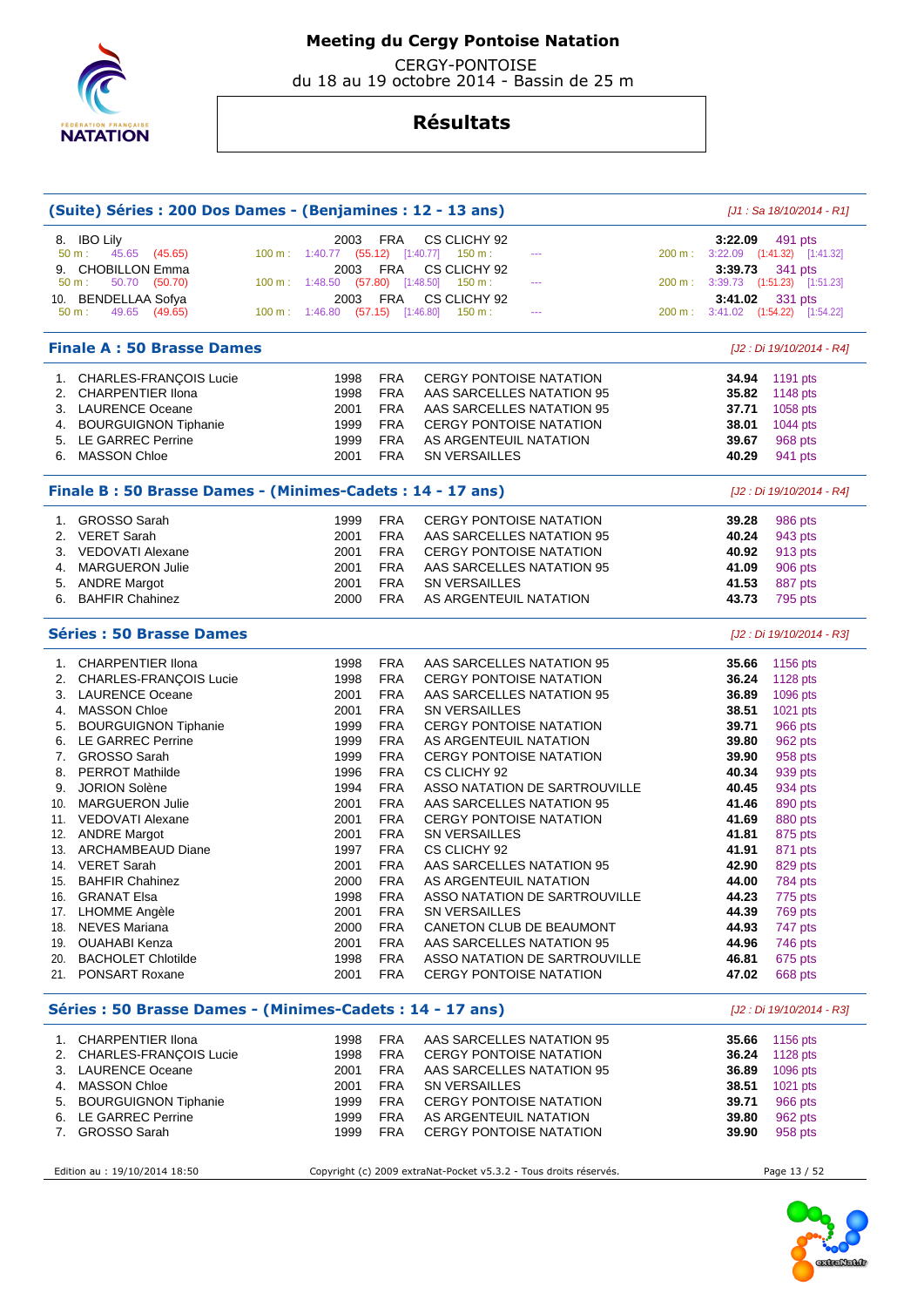

 CERGY-PONTOISE du 18 au 19 octobre 2014 - Bassin de 25 m

## **Résultats**

| (Suite) Séries : 50 Brasse Dames - (Minimes-Cadets : 14 - 17 ans) |                                                            | [J2 : Di 19/10/2014 - R3]      |         |          |
|-------------------------------------------------------------------|------------------------------------------------------------|--------------------------------|---------|----------|
| <b>MARGUERON Julie</b><br>8.                                      | <b>FRA</b><br>2001                                         | AAS SARCELLES NATATION 95      | 41.46   | 890 pts  |
| <b>VEDOVATI Alexane</b><br>9.                                     | 2001<br><b>FRA</b>                                         | <b>CERGY PONTOISE NATATION</b> | 41.69   | 880 pts  |
| <b>ANDRE Margot</b><br>10.                                        | 2001<br><b>FRA</b>                                         | <b>SN VERSAILLES</b>           | 41.81   | 875 pts  |
| <b>VERET Sarah</b><br>11.                                         | 2001<br><b>FRA</b>                                         | AAS SARCELLES NATATION 95      | 42.90   | 829 pts  |
| <b>BAHFIR Chahinez</b><br>12.                                     | <b>FRA</b><br>2000                                         | AS ARGENTEUIL NATATION         | 44.00   | 784 pts  |
| <b>GRANAT Elsa</b><br>13.                                         | <b>FRA</b><br>1998                                         | ASSO NATATION DE SARTROUVILLE  | 44.23   | 775 pts  |
| LHOMME Angèle<br>14.                                              | <b>FRA</b><br>2001                                         | <b>SN VERSAILLES</b>           | 44.39   | 769 pts  |
| <b>NEVES Mariana</b><br>15.                                       | <b>FRA</b><br>2000                                         | CANETON CLUB DE BEAUMONT       | 44.93   | 747 pts  |
| <b>OUAHABI Kenza</b><br>16.                                       | <b>FRA</b><br>2001                                         | AAS SARCELLES NATATION 95      | 44.96   | 746 pts  |
| <b>BACHOLET Chlotilde</b><br>17.                                  | 1998<br><b>FRA</b>                                         | ASSO NATATION DE SARTROUVILLE  | 46.81   | 675 pts  |
| <b>PONSART Roxane</b><br>18.                                      | <b>FRA</b><br>2001                                         | <b>CERGY PONTOISE NATATION</b> | 47.02   | 668 pts  |
| <b>Finale A: 100 Brasse Dames</b>                                 |                                                            | [J1 : Sa 18/10/2014 - R2]      |         |          |
| 1. AT EVATO Vanessae<br>35.62<br>50 m:<br>(35.62)                 | <b>INA</b><br>1997<br>1:13.38 (37.76)<br>$100 \text{ m}$ : | US ST-ANDRÉ<br>[1:13.38]       | 1:13.38 | 1235 pts |
| 2. BLANCHARD Morgane<br>35.21 (35.21)<br>50 m:                    | <b>FRA</b><br>1997<br>100 m: 1:13.40 (38.19) [1:13.40]     | AAS SARCELLES NATATION 95      | 1:13.40 | 1235 pts |
| 3. CHARLES-FRANÇOIS Lucie<br>35.35 (35.35)<br>$50 m$ :            | FRA<br>1998<br>100 m: 1:13.65 (38.30) [1:13.65]            | <b>CERGY PONTOISE NATATION</b> | 1:13.65 | 1229 pts |

| 4. LEDUC Ambre                | 1997 FRA CNO ST-GERMAIN-EN-LAYE     | 1:14.28 1213 pts           |
|-------------------------------|-------------------------------------|----------------------------|
| $50 \text{ m}: 35.36 (35.36)$ | 100 m: 1:14.28 (38.92) [1:14.28]    |                            |
| 5. CHARPENTIER IIona          | 1998 FRA AAS SARCELLES NATATION 95  | 1:18.84 $1102 \text{ pts}$ |
| 50 m : ---                    | 100 m: 1:18.84 (1:18.84) [1:18.84]  |                            |
| 6. CRABIE Johanna             | 1999 FRA CNO ST-GERMAIN-EN-LAYE     | 1:19.44 $1088 \text{ pts}$ |
| 50 m : 37.74 (37.74)          | 100 m : 1:19.44 $(41.70)$ [1:19.44] |                            |

### **Finale B : 100 Brasse Dames** [J1 : Sa 18/10/2014 - R2]

| 1. MASSON Chloe<br>$50 \text{ m}: 38.59 (38.59)$       | SN VERSAILLES<br>FRA<br>2001<br>$100 \text{ m}: 1:21.52$<br>$(42.93)$ [1:21.52]             | 1040 $pts$<br>1:21.52 |
|--------------------------------------------------------|---------------------------------------------------------------------------------------------|-----------------------|
| 2. LAURENCE Oceane<br>$50 \text{ m}: 39.09 (39.09)$    | AAS SARCELLES NATATION 95<br>2001<br>FRA<br>$100 \text{ m}: 1:24.18$<br>$(45.09)$ [1:24.18] | 980 pts<br>1:24.18    |
| 3. BLANCHARD Maelle<br>$50 \text{ m}: 39.66 (39.66)$   | 2001 FRA AAS SARCELLES NATATION 95<br>100 m : $1:26.44$ (46.78) [1:26.44]                   | 930 pts<br>1:26.44    |
| 4. LE GARREC Perrine<br>$50 \text{ m}: 41.39 (41.39)$  | AS ARGENTEUIL NATATION<br>1999<br>FRA<br>100 m: 1:26.76<br>$(45.37)$ [1:26.76]              | 923 pts<br>1:26.76    |
| 5. KOFFI Sherilyne<br>40.92 (40.92)<br>$50 m$ :        | FRA AAS SARCELLES NATATION 95<br>2000<br>$100 \text{ m}: 1:28.03$<br>$(47.11)$ [1:28.03]    | 896 pts<br>1:28.03    |
| 6. LISIK Chloé<br>(42.56)<br>42.56<br>$50 \text{ m}$ : | AS ARGENTEUIL NATATION<br>2000<br>FRA<br>100 m: 1:29.51<br>$(46.95)$ [1:29.51]              | 864 pts<br>1:29.51    |

### **Séries : 100 Brasse Dames - (Juniors-Séniors : 18 ans et plus)** [J1 : Sa 18/10/2014 - R1]

| 1. BLANCHARD Morgane<br>$50 \text{ m}: 35.49 (35.49)$ | FRA AAS SARCELLES NATATION 95<br>1997<br>100 m: 1:14.36 (38.87) [1:14.36]                 | 1:14.36 1211 pts    |
|-------------------------------------------------------|-------------------------------------------------------------------------------------------|---------------------|
| 2. LEDUC Ambre<br>$50 \text{ m}: 35.36 (35.36)$       | CNO ST-GERMAIN-EN-LAYE<br>FRA<br>1997<br>$100 \text{ m}: 1:15.03$<br>$(39.67)$ [1:15.03]  | 1194 pts<br>1:15.03 |
| 3. AT EVATO Vanessae<br>$50 \text{ m}: 36.58 (36.58)$ | INA US ST-ANDRÉ<br>1997<br>100 m: 1:16.98 (40.40) [1:16.98]                               | 1:16.98 1147 pts    |
| 4. PERROT Mathilde<br>$50 \text{ m}: 40.56 (40.56)$   | CS CLICHY 92<br>FRA<br>1996<br>100 m: 1:25.89 (45.33) [1:25.89]                           | 1:25.89<br>942 pts  |
| 5. JORION Solène<br>$50 \text{ m}: 41.25 (41.25)$     | 1994 FRA ASSO NATATION DE SARTROUVILLE<br>$100 \text{ m}: 1:29.03$<br>$(47.78)$ [1:29.03] | 874 pts<br>1:29.03  |
| 6. ARCHAMBEAUD Diane<br>$50 \text{ m}: 42.44 (42.44)$ | CS CLICHY 92<br><b>FRA</b><br>1997<br>100 m: 1:30.43 (47.99) [1:30.43]                    | 845 pts<br>1:30.43  |



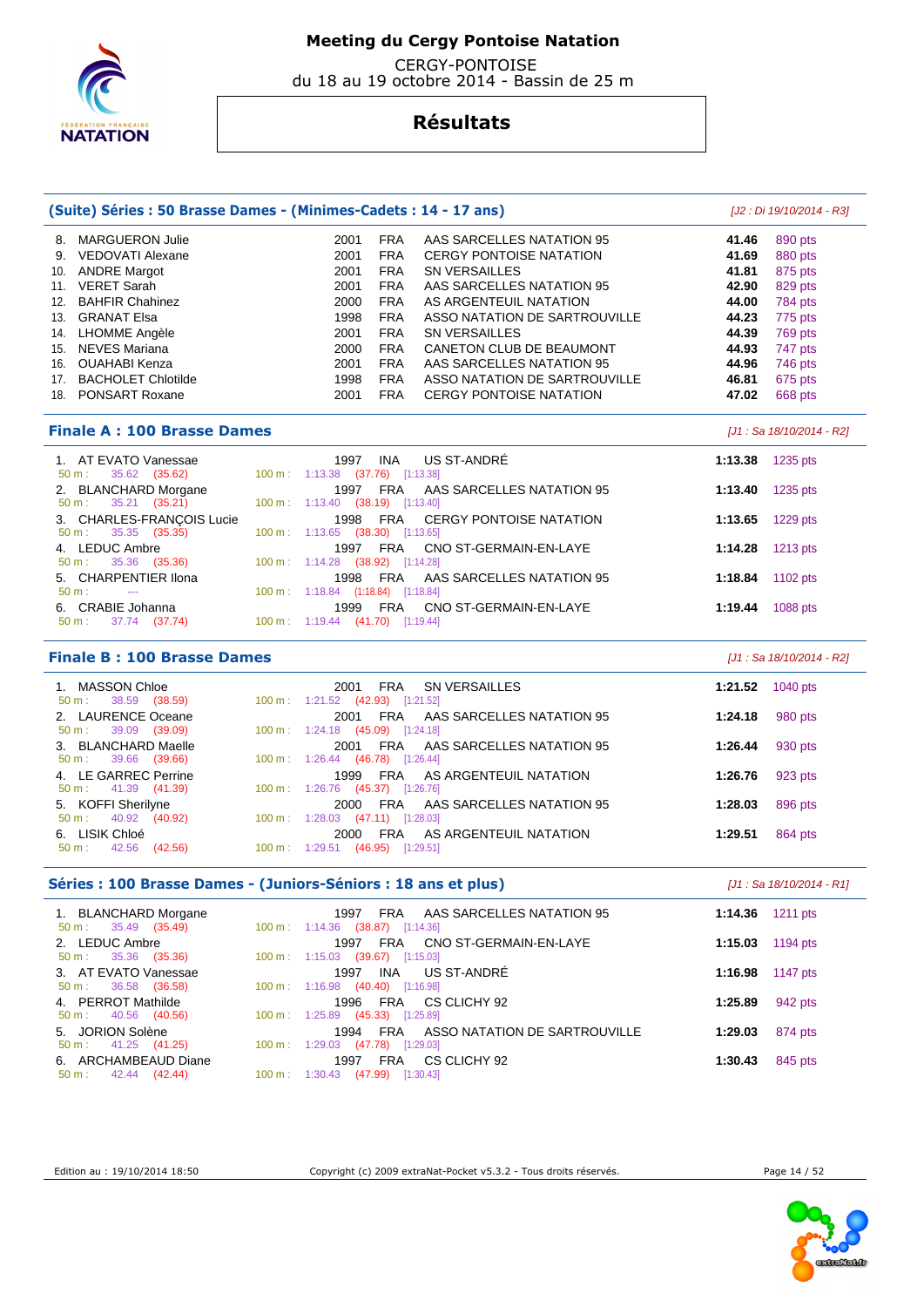

 CERGY-PONTOISE du 18 au 19 octobre 2014 - Bassin de 25 m

## **Résultats**

### **Séries : 100 Brasse Dames - (Minimes-Cadets : 14 - 17 ans)** [J1 : Sa 18/10/2014 - R1]

 1. CHARLES-FRANÇOIS Lucie 1998 FRA CERGY PONTOISE NATATION **1:15.46** 1184 pts 50 m : 36.39 (36.39) 100 m : 1:15.46 (39.07) [1:15.46] 2. CHARPENTIER Ilona 1998 FRA AAS SARCELLES NATATION 95 **1:18.10** 1120 pts 1:18.10 (41.36) [1:18.10] 3. CRABIE Johanna 1999 FRA CNO ST-GERMAIN-EN-LAYE **1:20.45** 1065 pts 50 m : 36.43 (36.43) 100 m : 1:20.45 (44.02) [1:20.45] 4. MASSON Chloe 2001 FRA SN VERSAILLES **1:20.95** 1053 pts 50 m : 38.36 (38.36) 100 m : 1:20.95 (42.59) [1:20.95] 5. BLANCHARD Maelle 2001 FRA AAS SARCELLES NATATION 95 **1:26.30** 933 pts 50 m : 39.58 (39.58) 100 m : 1:26.30 (46.72) [1:26.30] 6. LAURENCE Oceane 2001 FRA AAS SARCELLES NATATION 95 **1:26.37** 931 pts 50 m : 39.54 (39.54) 100 m : 1:26.37 (46.83) [1:26.37] 7. LE GARREC Perrine 1999 FRA AS ARGENTEUIL NATATION **1:27.75** 902 pts 50 m : 41.07 (41.07) 100 m : 1:27.75 (46.68) [1:27.75] 8. KOFFI Sherilyne 2000 FRA AAS SARCELLES NATATION 95 **1:28.12** 894 pts 50 m : 40.75 (40.75) 100 m : 1:28.12 (47.37) [1:28.12] 9. MARGUERON Julie 2001 FRA AAS SARCELLES NATATION 95 **1:28.58** 884 pts 1:28.58 (47.31) [1:28.58] 10. BOURGUIGNON Tiphanie 1999 FRA CERGY PONTOISE NATATION **1:29.08** 873 pts 50 m : 42.11 (42.11) 100 m : 1:29.08 (46.97) [1:29.08] 11. LISIK Chloé 2000 FRA AS ARGENTEUIL NATATION **1:29.75** 859 pts 50 m : 42.91 (42.91) 100 m : 1:29.75 (46.84) [1:29.75] 12. VERET Sarah 2001 FRA AAS SARCELLES NATATION 95 **1:30.28** 848 pts 1:30.28 (48.19) [1:30.28] 13. VEDOVATI Alexane **2001 FRA CERGY PONTOISE NATATION 1:30.91 1:30.91 1:30.91 1:30** pts 50 m : 43.27 (43.27) 100 m : 1:30.91 (47.64) [1:30.91] 14. GRANAT Elsa 1998 FRA ASSO NATATION DE SARTROUVILLE **1:34.97** 754 pts 50 m : 44.89 (44.89) 100 m : 1:34.97 (50.08) [1:34.97] 15. BAHFIR Chahinez 2000 FRA AS ARGENTEUIL NATATION **1:37.20** 711 pts 50 m : 45.75 (45.75) 100 m : 1:37.20 (51.45) [1:37.20] 16. PERINA Maud 2001 FRA AAS SARCELLES NATATION 95 **1:39.80** 662 pts 50 m : 43.83 (43.83) 100 m : 1:39.80 (55.97) [1:39.80] 17. BACHOLET Chlotilde 1998 FRA ASSO NATATION DE SARTROUVILLE **1:40.37** 652 pts<br>
50 m : 47.23 (47.23) 100 m : 1:40.37 (53.14) [1:40.37] 100 m : 1:40.37 (53.14) [1:40.37] 18. NEVES Mariana 2000 FRA CANETON CLUB DE BEAUMONT **1:42.19** 619 pts 50 m : 46.76 (46.76) 100 m : 1:42.19 (55.43) [1:42.19] 19. PONSART Roxane 2001 FRA CERGY PONTOISE NATATION **1:42.93** 606 pts 50 m : 47.59 (47.59) 100 m : 1:42.93 (55.34) [1:42.93] --- PORTAL Elea 2000 FRA CNO ST-GERMAIN-EN-LAYE **DSQ Da** 

### **Séries : 100 Brasse Dames - (Benjamines : 12 - 13 ans)** [J1 : Sa 18/10/2014 - R1]

| 1. DUMAY Agathe<br>50 m : 45.45 (45.45)          | 2003 FRA AS ARGENTEUIL NATATION<br>100 m: 1:38.01 (52.56) [1:38.01] | 1:38.01 695 pts |  |
|--------------------------------------------------|---------------------------------------------------------------------|-----------------|--|
| 2. BARDIN Julie<br>$50 \text{ m}: 47.18 (47.18)$ | 2003 FRA CS CLICHY 92<br>$100 \text{ m}: 1:40.12$ (52.94) [1:40.12] | 1:40.12 656 pts |  |

### **Finale A : 200 Brasse Dames** [J2 : Di 19/10/2014 - R4]

| 1. CHARLES-FRANÇOIS Lucie     | 1998 FRA CERGY PONTOISE NATATION                                                                         | $2:42.81$ 1175 pts                               |
|-------------------------------|----------------------------------------------------------------------------------------------------------|--------------------------------------------------|
| $50 \text{ m}: 36.88 (36.88)$ | $100 \text{ m}: 1:17.55$ (40.67) [1:17.55] 150 m : ---                                                   | 200 m: 2:42.81 (1:25.26) [1:25.26]               |
| 2. MASSON Chloe               | FRA SN VERSAILLES<br>2001                                                                                | 2:55.92 1018 pts                                 |
| $50 \text{ m}: 40.10 (40.10)$ | $100 \text{ m}: \quad 1:24.44 \quad (44.34) \quad [1:24.44] \quad 150 \text{ m}: \quad \quad \text{---}$ | 200 m: 2:55.92 (1:31.48) [1:31.48]               |
| 3. LISIK Chloé                | 2000 FRA AS ARGENTEUIL NATATION                                                                          | 3:07.43 889 pts                                  |
| $50 \text{ m}: 43.14 (43.14)$ | $100 \text{ m}: 1:31.38$ (48.24) [1:31.38] 150 m : ---                                                   | 200 m: 3:07.43 (1:36.05) [1:36.05]               |
| 4. VEDOVATI Alexane           | 2001 FRA CERGY PONTOISE NATATION                                                                         | 3:07.98 883 pts                                  |
| $50 \text{ m}: 43.67 (43.67)$ | $100 \text{ m}: 1:31.77$ (48.10) [1:31.77] 150 m : ---                                                   | 3:07.98 (1:36.21) [1:36.21]<br>$200 \text{ m}$ : |
| 5. MUNKHTUR Altaina           | 2002 FRA CS CLICHY 92                                                                                    | 3:21.75 741 pts                                  |
| $50 \text{ m}: 45.53 (45.53)$ | $100 \text{ m}: 1:36.10 \quad (50.57) \quad [1:36.10] \quad 150 \text{ m}: \quad \text{---}$             | 200 m: 3:21.75 (1:45.65) [1:45.65]               |
| --- MARGUERON Julie           | FRA AAS SARCELLES NATATION 95<br>2001                                                                    | <b>DSQ Ai</b>                                    |

Edition au : 19/10/2014 18:50 Copyright (c) 2009 extraNat-Pocket v5.3.2 - Tous droits réservés. Page 15 / 52

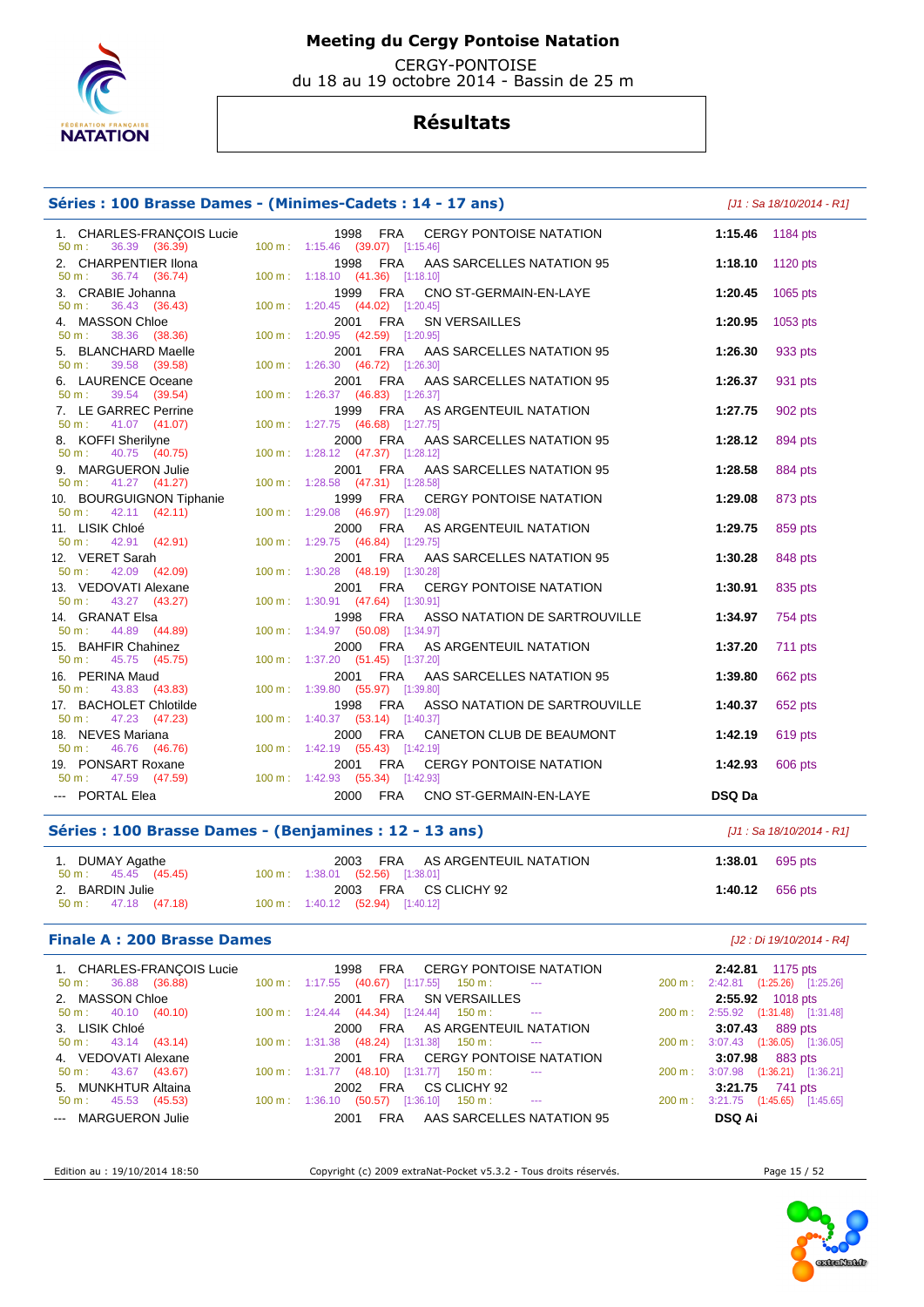

 CERGY-PONTOISE du 18 au 19 octobre 2014 - Bassin de 25 m

## **Résultats**

| Séries : 200 Brasse Dames - (Juniors-Séniors : 18 ans et plus) |                                                |                     |                                                                                                             |                  | [J2 : Di 19/10/2014 - R3]                      |
|----------------------------------------------------------------|------------------------------------------------|---------------------|-------------------------------------------------------------------------------------------------------------|------------------|------------------------------------------------|
| 1. CLERC Celia<br>37.18 (37.18)<br>50 m:                       |                                                | 1997 FRA            | <b>CERGY PONTOISE NATATION</b><br>$100 \text{ m}: 1:18.38$ $(41.20)$ $[1:18.38]$ $150 \text{ m}:$<br>$\sim$ | 2:42.51 1179 pts | 200 m: 2:42.51 (1:24.13) [1:24.13]             |
| Séries : 200 Brasse Dames - (Minimes-Cadets : 14 - 17 ans)     |                                                |                     |                                                                                                             |                  | [J2 : Di 19/10/2014 - R3]                      |
| 1. CHARLES-FRANÇOIS Lucie                                      |                                                | 1998<br><b>FRA</b>  | <b>CERGY PONTOISE NATATION</b>                                                                              | 2:48.68 1103 pts |                                                |
| 38.82 (38.82)<br>50 m:                                         | 100 m: 1:20.94 (42.12) [1:20.94]               |                     | $150 m$ :<br>$-$                                                                                            |                  | 200 m : 2:48.68 (1:27.74) [1:27.74]            |
| 2. MASSON Chloe                                                |                                                | FRA<br>2001         | <b>SN VERSAILLES</b>                                                                                        | 2:58.69          | 986 pts                                        |
| 50 m:<br>39.51 (39.51)                                         | 100 m : 1:24.57 (45.06) [1:24.57]              |                     | 150 m :<br>$\sim$ $\sim$                                                                                    |                  | 200 m: 2:58.69 (1:34.12) [1:34.12]             |
| 3. MARGUERON Julie<br>50 m:<br>42.11 (42.11)                   | 100 m : $1:27.48$ (45.37) [1:27.48]            | <b>FRA</b><br>2001  | AAS SARCELLES NATATION 95<br>$150 m$ :<br>$\cdots$                                                          | 3:01.48          | 955 pts<br>200 m: 3:01.48 (1:34.00) [1:34.00]  |
| 4. LISIK Chloé                                                 |                                                | <b>FRA</b><br>2000  | AS ARGENTEUIL NATATION                                                                                      | 3:08.61          | 877 pts                                        |
| 42.84 (42.84)<br>50 m:                                         | 100 m: 1:30.74 (47.90) [1:30.74]               |                     | 150 m :<br>$-$                                                                                              |                  | 200 m: 3:08.61 (1:37.87) [1:37.87]             |
| 5. VEDOVATI Alexane                                            |                                                | 2001<br>FRA         | <b>CERGY PONTOISE NATATION</b>                                                                              | 3:11.24          | 849 pts                                        |
| $50 m$ :<br>44.54 (44.54)                                      | 100 m: 1:33.02                                 | $(48.48)$ [1:33.02] | 150 m :<br>$\sim$ $\sim$                                                                                    |                  | 200 m: 3:11.24 (1:38.22) [1:38.22]             |
| 6. BAHFIR Chahinez                                             |                                                | <b>FRA</b><br>2000  | AS ARGENTEUIL NATATION                                                                                      | 3:25.98          | 700 pts                                        |
| 45.84 (45.84)<br>50 m:                                         |                                                |                     | $100 \text{ m}: 1:37.67$ (51.83) [1:37.67] 150 m :                                                          |                  | 200 m: 3:25.98 (1:48.31) [1:48.31]             |
| 7. PERINA Maud                                                 |                                                | <b>FRA</b><br>2001  | AAS SARCELLES NATATION 95                                                                                   | 3:32.65          | 638 pts                                        |
| 50 m:<br>44.48 (44.48)                                         | $100 \text{ m}: 1:37.39$ $(52.91)$ $[1:37.39]$ |                     | $150 m$ :<br>$\sim$ $\sim$                                                                                  |                  | 200 m: 3:32.65 (1:55.26) [1:55.26]             |
| Séries : 200 Brasse Dames - (Benjamines : 12 - 13 ans)         |                                                |                     |                                                                                                             |                  | [J2 : Di 19/10/2014 - R3]                      |
| 1. MUNKHTUR Altaina                                            |                                                | 2002<br>FRA         | CS CLICHY 92                                                                                                | 3:23.58          | 723 pts                                        |
| 45.91 (45.91)<br>50 m:                                         | 100 m: 1:36.87 (50.96) [1:36.87]               |                     | 150 m :<br>---                                                                                              |                  | 200 m: 3:23.58 (1:46.71) [1:46.71]             |
| 2. CHAOUA Ines                                                 |                                                | 2002<br>FRA         | CS CLICHY 92                                                                                                | 3:23.91          | 720 pts                                        |
| 50 m:<br>45.75 (45.75)                                         | 100 m: 1:36.88 (51.13) [1:36.88]               |                     | 150 m :<br>$\cdots$                                                                                         |                  | 200 m: 3:23.91 (1:47.03) [1:47.03]             |
| 3. BARDIN Julie                                                |                                                | FRA<br>2003         | CS CLICHY 92                                                                                                | 3:34.22          | 623 pts                                        |
| 48.08<br>(48.08)<br>50 m:                                      | 100 m: 1:42.07 (53.99) [1:42.07]               |                     | $-150 \text{ m}$ :<br>$- - -$                                                                               |                  | 200 m : 3:34.22 (1:52.15) [1:52.15]            |
| 4. AZAT Farah                                                  |                                                | 2002 FRA            | CS CLICHY 92                                                                                                | 3:37.19          | 597 pts                                        |
| 48.87 (48.87)<br>50 m:                                         | $100 \text{ m}: 1:43.68$ (54.81) [1:43.68]     |                     | 150 m :<br>$- - -$                                                                                          |                  | 200 m: 3:37.19 (1:53.51) [1:53.51]             |
| <b>BENDELLAA Sofya</b><br>5.<br>50 m:<br>50.90<br>(50.90)      | $100 \text{ m}: 1:50.18$ (59.28) [1:50.18]     | FRA<br>2003         | CS CLICHY 92<br>150 m :<br><u>.</u>                                                                         | 3:52.48          | 469 pts<br>200 m : 3:52.48 (2:02.30) [2:02.30] |
|                                                                |                                                | FRA<br>2003         | CS CLICHY 92                                                                                                |                  |                                                |
| 6. CHOBILLON Emma<br>52.96<br>50 m:<br>(52.96)                 | 100 m: 1:52.02 (59.06) [1:52.02]               |                     | 150 m :<br>---                                                                                              | 3:54.51          | 453 pts<br>200 m: 3:54.51 (2:02.49) [2:02.49]  |
| <b>Finale C: 50 Papillon Dames</b>                             |                                                |                     |                                                                                                             |                  | [J1 : Sa 18/10/2014 - R2]                      |
| 1. DALLE Aliénor                                               |                                                | <b>FRA</b><br>2002  | <b>S.M MONTROUGE</b>                                                                                        | 36.74            | 812 pts                                        |
| 2. ARMANDONI Louna                                             |                                                | <b>FRA</b><br>2002  | <b>US ST-ANDRE</b>                                                                                          | 37.19            | 791 pts                                        |
| 3. MARQUE Angèle                                               |                                                | <b>FRA</b><br>2003  | CS CLICHY 92                                                                                                | 46.42            | 408 pts                                        |
|                                                                |                                                |                     |                                                                                                             |                  |                                                |
| <b>Finale B: 50 Papillon Dames</b>                             |                                                |                     |                                                                                                             |                  | [J1 : Sa 18/10/2014 - R2]                      |
| SIMON Romane<br>1.                                             |                                                | 2001<br><b>FRA</b>  | SN VERSAILLES                                                                                               | 32.50            | 1033 pts                                       |
| <b>GUIDET Delphine</b><br>2.                                   |                                                | 2000<br><b>FRA</b>  | <b>CERGY PONTOISE NATATION</b>                                                                              | 33.24            | 992 pts                                        |
| <b>BOURGUIGNON Tiphanie</b><br>3.                              |                                                | <b>FRA</b><br>1999  | <b>CERGY PONTOISE NATATION</b>                                                                              | 33.37            | 985 pts                                        |
| MIRZICA-VIGE Louhanne<br>4.                                    |                                                | <b>FRA</b><br>2001  | <b>CERGY PONTOISE NATATION</b>                                                                              | 33.57            | 975 pts                                        |
| WENDLING Bao-Quynh<br>5.                                       |                                                | 1999<br><b>FRA</b>  | <b>CERGY PONTOISE NATATION</b>                                                                              | 33.67            | 969 pts                                        |
| TALLEU Séléna<br>6.                                            |                                                | <b>FRA</b><br>1998  | <b>CANETON CLUB DE BEAUMONT</b>                                                                             | 33.71            | 967 pts                                        |
| <b>Finale A: 50 Papillon Dames</b>                             |                                                |                     |                                                                                                             |                  | [J1 : Sa 18/10/2014 - R2]                      |
| <b>ROUAULT Perrine</b><br>1.                                   |                                                | 1998<br><b>FRA</b>  | STADE FRANÇAIS O COURBEVOIE                                                                                 | 29.60            | 1199 pts                                       |
| <b>LEUREGANS Camille</b><br>2.                                 |                                                | <b>FRA</b><br>1993  | STADE FRANÇAIS O COURBEVOIE                                                                                 | 29.82            | 1185 pts                                       |
| AT EVATO Vanessae<br>3.                                        |                                                | 1997<br><b>INA</b>  | US ST-ANDRE                                                                                                 | 30.20            | 1163 pts                                       |
|                                                                |                                                | 1996<br><b>FRA</b>  | CS CLICHY 92                                                                                                | 30.74            | 1132 pts                                       |
| <b>PETITPRE Alexandra</b><br>4.                                |                                                |                     |                                                                                                             |                  |                                                |
| 5.<br><b>BEN MANSOUR Célina</b>                                |                                                | <b>FRA</b><br>1999  | AAS SARCELLES NATATION 95                                                                                   | 31.80            | 1072 pts                                       |

Edition au : 19/10/2014 18:50 Copyright (c) 2009 extraNat-Pocket v5.3.2 - Tous droits réservés. Page 16 / 52

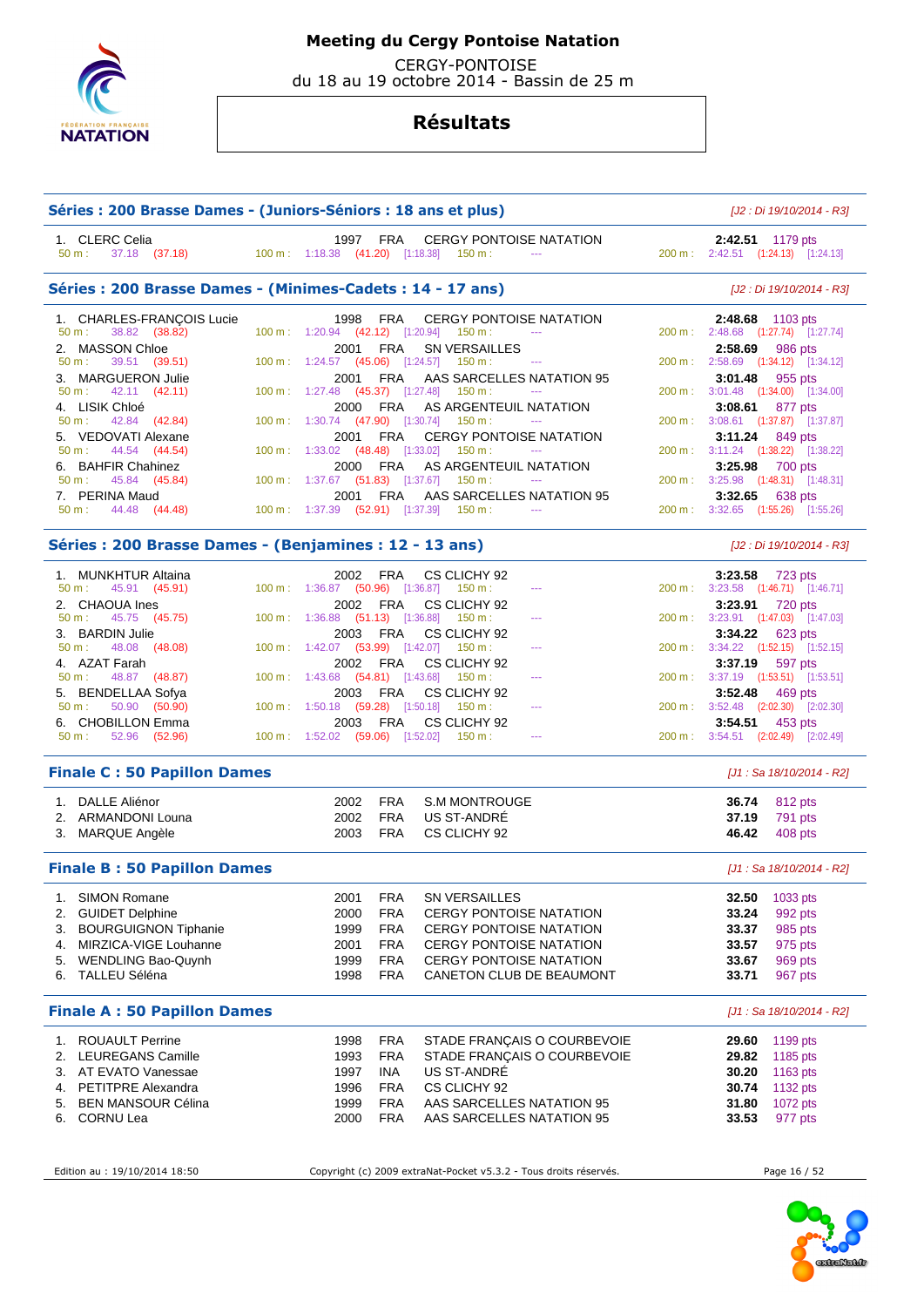

 CERGY-PONTOISE du 18 au 19 octobre 2014 - Bassin de 25 m

## **Résultats**

### **Séries : 50 Papillon Dames** [J1 : Sa 18/10/2014 - R1]

|                          | <b>LEUREGANS Camille</b>  | 1993 | <b>FRA</b> | STADE FRANÇAIS O COURBEVOIE    | 29.67          | 1194 pts |
|--------------------------|---------------------------|------|------------|--------------------------------|----------------|----------|
|                          | 2. ROUAULT Perrine        | 1998 | <b>FRA</b> | STADE FRANÇAIS O COURBEVOIE    | 29.96          | 1177 pts |
|                          | 3. PETITPRE Alexandra     | 1996 | <b>FRA</b> | CS CLICHY 92                   | 30.24          | 1161 pts |
| 4.                       | AT EVATO Vanessae         | 1997 | <b>INA</b> | US ST-ANDRÉ                    | 31.38          | 1095 pts |
| 5.                       | <b>BEN MANSOUR Célina</b> | 1999 | <b>FRA</b> | AAS SARCELLES NATATION 95      | 32.02          | 1059 pts |
|                          | 6. CORNU Lea              | 2000 | <b>FRA</b> | AAS SARCELLES NATATION 95      | 33.28          | 990 pts  |
| 6.                       | <b>GUIDET Delphine</b>    | 2000 | <b>FRA</b> | CERGY PONTOISE NATATION        | 33.28          | 990 pts  |
|                          | 8. TALLEU Séléna          | 1998 | <b>FRA</b> | CANETON CLUB DE BEAUMONT       | 33.86          | 959 pts  |
| 9.                       | <b>JORION Solène</b>      | 1994 | <b>FRA</b> | ASSO NATATION DE SARTROUVILLE  | 33.89          | 958 pts  |
| 9.                       | MIRZICA-VIGE Louhanne     | 2001 | <b>FRA</b> | <b>CERGY PONTOISE NATATION</b> | 33.89          | 958 pts  |
| 11.                      | <b>SIMON Romane</b>       | 2001 | <b>FRA</b> | <b>SN VERSAILLES</b>           | 33.96          | 954 pts  |
| 12.                      | <b>WENDLING Bao-Quynh</b> | 1999 | <b>FRA</b> | CERGY PONTOISE NATATION        | 34.02          | 951 pts  |
| 13.                      | <b>PERROT Mathilde</b>    | 1996 | <b>FRA</b> | CS CLICHY 92                   | 34.41          | 930 pts  |
|                          | 14. BOURGUIGNON Tiphanie  | 1999 | <b>FRA</b> | <b>CERGY PONTOISE NATATION</b> | 34.87          | 906 pts  |
| 15.                      | <b>ARCHAMBEAUD Diane</b>  | 1997 | <b>FRA</b> | CS CLICHY 92                   | 35.15          | 892 pts  |
| 16.                      | AUZOU Josephine           | 2001 | <b>FRA</b> | CS CLICHY 92                   | 35.47          | 876 pts  |
| 17.                      | <b>DALLE Aliénor</b>      | 2002 | <b>FRA</b> | S.M MONTROUGE                  | 35.78          | 860 pts  |
|                          | 18. FAYDIT Elsa           | 1999 | <b>FRA</b> | CERGY PONTOISE NATATION        | 35.93          | 852 pts  |
| 19.                      | <b>CHIVET Mélanie</b>     | 1996 | <b>FRA</b> | CANETON CLUB DE BEAUMONT       | 37.42          | 780 pts  |
|                          | 20. ARMANDONI Louna       | 2002 | <b>FRA</b> | US ST-ANDRE                    | 38.33          | 737 pts  |
| 21.                      | <b>GRANAT Elsa</b>        | 1998 | <b>FRA</b> | ASSO NATATION DE SARTROUVILLE  | 39.09          | 702 pts  |
| 22.                      | <b>GUEST Blandine</b>     | 2000 | <b>FRA</b> | AS ARGENTEUIL NATATION         | 42.11          | 571 pts  |
|                          | 23. KHARKOUCH Sara        | 2000 | <b>FRA</b> | <b>CSM GENEVILLIERS</b>        | 42.97          | 537 pts  |
| 24.                      | <b>OUAHABI Kenza</b>      | 2001 | <b>FRA</b> | AAS SARCELLES NATATION 95      | 43.02          | 535 pts  |
| 25.                      | <b>CHIRLIAS Naomi</b>     | 2001 | <b>FRA</b> | CN FOSSES                      | 43.31          | 523 pts  |
| 26.                      | <b>MOREIRA Cléa</b>       | 2000 | <b>FRA</b> | CANETON CLUB DE BEAUMONT       | 43.44          | 518 pts  |
| 27.                      | MARQUE Angèle             | 2003 | <b>FRA</b> | CS CLICHY 92                   | 49.03          | 323 pts  |
| $\hspace{0.05cm} \ldots$ | <b>BERGEROT Perrine</b>   | 1997 | <b>FRA</b> | ST-GEORGES ARGENTEUIL          | <b>DNS</b> dec |          |
| $\sim$ $\sim$            | <b>CHARLES Yona</b>       | 2003 | <b>FRA</b> | CS CLICHY 92                   | <b>DNS</b> dec |          |
|                          | <b>JORION Laure</b>       | 1994 | <b>FRA</b> | ASSO NATATION DE SARTROUVILLE  | <b>DNS</b> dec |          |
| ---                      | <b>ROBERT Pauline</b>     | 2000 | <b>FRA</b> | <b>CERGY PONTOISE NATATION</b> | <b>DNS</b> dec |          |
|                          |                           |      |            |                                |                |          |

### **Séries : 50 Papillon Dames - (Minimes-Cadets : 14 - 17 ans)** [J1 : Sa 18/10/2014 - R1]

|                        | <b>ROUAULT Perrine</b>      | 1998 | FRA        | STADE FRANÇAIS O COURBEVOIE    | 29.96          | 1177 pts |
|------------------------|-----------------------------|------|------------|--------------------------------|----------------|----------|
| 2.                     | <b>BEN MANSOUR Célina</b>   | 1999 | <b>FRA</b> | AAS SARCELLES NATATION 95      | 32.02          | 1059 pts |
| 3.                     | <b>CORNU Lea</b>            | 2000 | <b>FRA</b> | AAS SARCELLES NATATION 95      | 33.28          | 990 pts  |
| 3.                     | <b>GUIDET Delphine</b>      | 2000 | <b>FRA</b> | <b>CERGY PONTOISE NATATION</b> | 33.28          | 990 pts  |
| 5.                     | TALLEU Séléna               | 1998 | <b>FRA</b> | CANETON CLUB DE BEAUMONT       | 33.86          | 959 pts  |
| 6.                     | MIRZICA-VIGE Louhanne       | 2001 | <b>FRA</b> | <b>CERGY PONTOISE NATATION</b> | 33.89          | 958 pts  |
| 7.                     | SIMON Romane                | 2001 | <b>FRA</b> | <b>SN VERSAILLES</b>           | 33.96          | 954 pts  |
| 8.                     | WENDLING Bao-Quynh          | 1999 | FRA        | <b>CERGY PONTOISE NATATION</b> | 34.02          | 951 pts  |
| 9.                     | <b>BOURGUIGNON Tiphanie</b> | 1999 | <b>FRA</b> | <b>CERGY PONTOISE NATATION</b> | 34.87          | 906 pts  |
| 10.                    | AUZOU Josephine             | 2001 | FRA        | CS CLICHY 92                   | 35.47          | 876 pts  |
| 11.                    | <b>FAYDIT Elsa</b>          | 1999 | <b>FRA</b> | <b>CERGY PONTOISE NATATION</b> | 35.93          | 852 pts  |
| 12.                    | <b>GRANAT Elsa</b>          | 1998 | <b>FRA</b> | ASSO NATATION DE SARTROUVILLE  | 39.09          | 702 pts  |
| 13.                    | <b>GUEST Blandine</b>       | 2000 | <b>FRA</b> | AS ARGENTEUIL NATATION         | 42.11          | 571 pts  |
| 14.                    | <b>KHARKOUCH Sara</b>       | 2000 | <b>FRA</b> | <b>CSM GENEVILLIERS</b>        | 42.97          | 537 pts  |
| 15.                    | <b>OUAHABI Kenza</b>        | 2001 | <b>FRA</b> | AAS SARCELLES NATATION 95      | 43.02          | 535 pts  |
| 16.                    | <b>CHIRLIAS Naomi</b>       | 2001 | <b>FRA</b> | CN FOSSES                      | 43.31          | 523 pts  |
| 17.                    | <b>MOREIRA CIéa</b>         | 2000 | <b>FRA</b> | CANETON CLUB DE BEAUMONT       | 43.44          | 518 pts  |
| $\qquad \qquad \cdots$ | <b>ROBERT Pauline</b>       | 2000 | <b>FRA</b> | <b>CERGY PONTOISE NATATION</b> | <b>DNS</b> dec |          |

### **Séries : 50 Papillon Dames - (Benjamines : 12 - 13 ans)** [J1 : Sa 18/10/2014 - R1]

| 2. | DALLE Aliénor<br>ARMANDONI Louna | 2002<br>2002 | FRA<br><b>FRA</b> | S.M MONTROUGE<br>US ST-ANDRÉ | <b>35.78</b> 860 pts<br><b>38.33</b> 737 pts |
|----|----------------------------------|--------------|-------------------|------------------------------|----------------------------------------------|
|    | 3. MARQUE Angèle                 | 2003         | <b>FRA</b>        | CS CLICHY 92                 | 49.03 323 pts                                |

Edition au : 19/10/2014 18:50 Copyright (c) 2009 extraNat-Pocket v5.3.2 - Tous droits réservés. Page 17 / 52

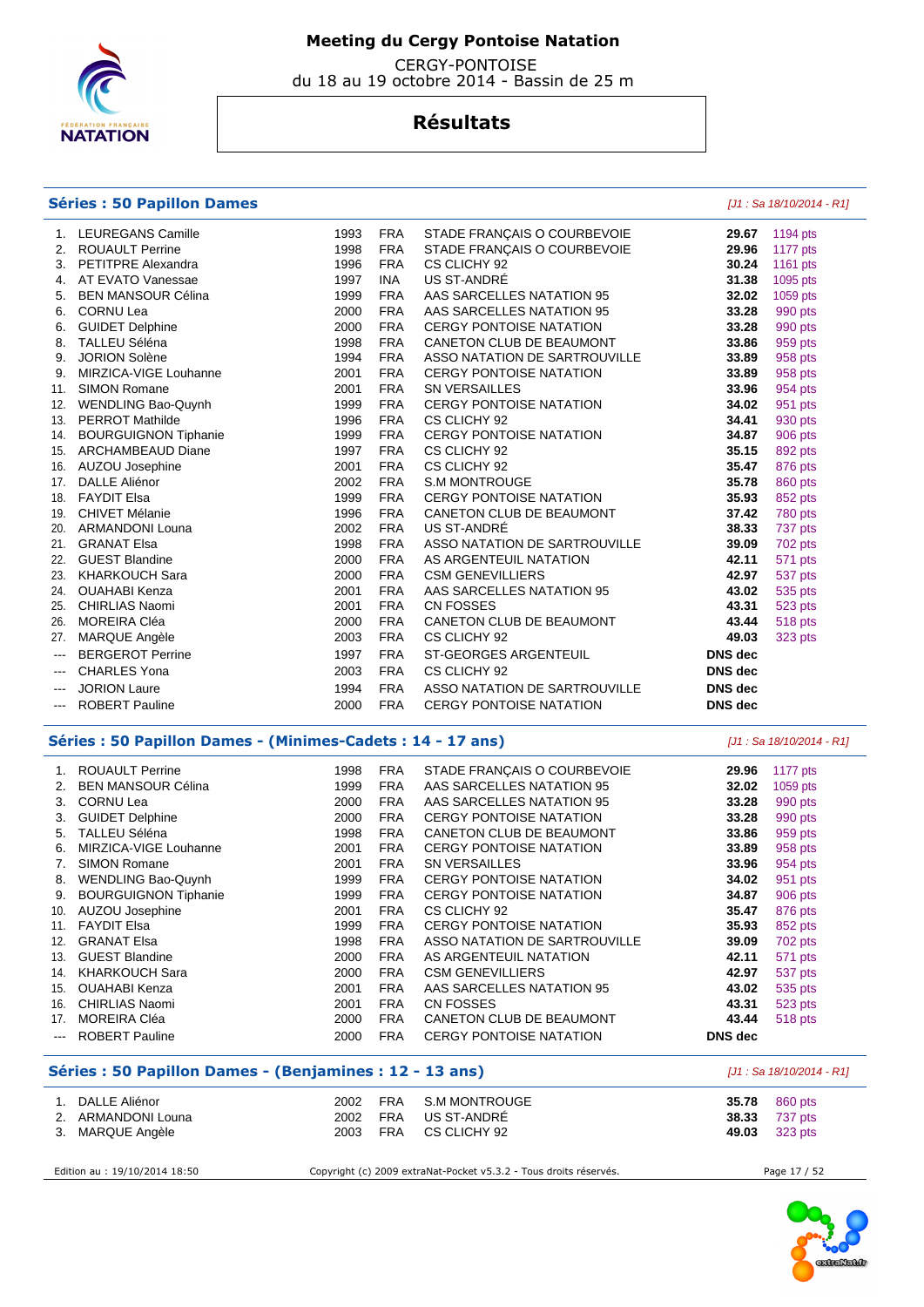

 CERGY-PONTOISE du 18 au 19 octobre 2014 - Bassin de 25 m

# **Résultats**

| (Suite) Séries : 50 Papillon Dames - (Benjamines : 12 - 13 ans)  |                                              |            |                                    |                            | $[J1: Sa 18/10/2014 - R1]$ |  |
|------------------------------------------------------------------|----------------------------------------------|------------|------------------------------------|----------------------------|----------------------------|--|
| --- CHARLES Yona                                                 | 2003 FRA                                     |            | CS CLICHY 92                       | <b>DNS</b> dec             |                            |  |
| <b>Finale A: 100 Papillon Dames</b>                              |                                              |            |                                    |                            | [J2 : Di 19/10/2014 - R4]  |  |
| 1. LEUREGANS Camille<br>50 m:<br>31.34 (31.34)                   | 1993<br>100 m: 1:07.21 (35.87) [1:07.21]     | FRA        | STADE FRANÇAIS O COURBEVOIE        | 1:07.21 1127 pts           |                            |  |
| 2. SIMON Romane<br>33.07 (33.07)<br>50 m:                        | 2001<br>100 m: 1:11.14 (38.07) [1:11.14]     | <b>FRA</b> | SN VERSAILLES                      | 1:11.14                    | 1018 pts                   |  |
| 3. PERROT Mathilde<br>$50 m$ :<br>34.18 (34.18)                  | 1996<br>100 m: 1:14.10 (39.92) [1:14.10]     | FRA        | CS CLICHY 92                       | 1:14.10                    | 939 pts                    |  |
| 4. GUIDET Delphine<br>34.89 (34.89)<br>$50 m$ :                  | 2000<br>100 m: 1:14.86 (39.97) [1:14.86]     | FRA        | CERGY PONTOISE NATATION            | 1:14.86                    | 919 pts                    |  |
| 5. WENDLING Bao-Quynh<br>34.89 (34.89)<br>50 m:                  | 1999<br>100 m: 1:16.87 (41.98) [1:16.87]     | FRA        | <b>CERGY PONTOISE NATATION</b>     | 1:16.87                    | 868 pts                    |  |
| 6. ARCHAMBEAUD Diane<br>36.21 (36.21)<br>$50 m$ :                | 1997 FRA<br>100 m: 1:18.65 (42.44) [1:18.65] |            | CS CLICHY 92                       | 1:18.65                    | 824 pts                    |  |
| <b>Finale B: 100 Papillon Dames</b>                              |                                              |            |                                    |                            | [J2 : Di 19/10/2014 - R4]  |  |
| 1. MIRZICA-VIGE Louhanne<br>50 m:<br>35.66 (35.66)               | 2001<br>100 m: 1:17.25 (41.59) [1:17.25]     | FRA        | <b>CERGY PONTOISE NATATION</b>     | 1:17.25                    | 858 pts                    |  |
| 2. HUCHET Coralie<br>50 m:<br>36.42 (36.42)                      | 2001<br>100 m: 1:18.58 (42.16) [1:18.58]     | FRA        | SN VERSAILLES                      | 1:18.58                    | 825 pts                    |  |
| 3. CORNU Lea<br>37.42 (37.42)<br>50 m:                           | 2000<br>100 m: 1:21.28 (43.86) [1:21.28]     | FRA        | AAS SARCELLES NATATION 95          | 1:21.28                    | 761 pts                    |  |
| 4. DHENNIN Clara<br>37.23 (37.23)<br>50 m:                       | 2001<br>100 m: 1:23.87 (46.64) [1:23.87]     | FRA        | SN VERSAILLES                      | 1:23.87                    | 701 pts                    |  |
| 5. OUAHABI Kenza<br>45.45 (45.45)<br>$50 m$ :                    | 2001<br>100 m: 1:43.87 (58.42) [1:43.87]     | FRA        | AAS SARCELLES NATATION 95          | 1:43.87                    | 322 pts                    |  |
| Séries : 100 Papillon Dames - (Juniors-Séniors : 18 ans et plus) |                                              |            |                                    | [J2 : Di 19/10/2014 - R3]  |                            |  |
| 1. LEUREGANS Camille<br>50 m:<br>32.33 (32.33)                   | 1993<br>100 m: 1:08.43 (36.10) [1:08.43]     | <b>FRA</b> | STADE FRANÇAIS O COURBEVOIE        | 1:08.43                    | 1093 pts                   |  |
| 2. PETITPRE Alexandra<br>31.45 (31.45)<br>50 m:                  | 1996<br>100 m: 1:08.67 (37.22) [1:08.67]     | FRA        | CS CLICHY 92                       | 1:08.67                    | 1086 pts                   |  |
| 3. PERROT Mathilde<br>50 m:<br>34.89 (34.89)                     | 1996<br>100 m: 1:16.59 (41.70) [1:16.59]     | FRA        | CS CLICHY 92                       | 1:16.59                    | 875 pts                    |  |
| 4. ARCHAMBEAUD Diane<br>35.38 (35.38)<br>$50 m$ :                | 1997 FRA<br>100 m: 1:17.56 (42.18) [1:17.56] |            | CS CLICHY 92                       | 1:17.56                    | 851 pts                    |  |
| Séries : 100 Papillon Dames - (Minimes-Cadets : 14 - 17 ans)     |                                              |            |                                    |                            | [J2 : Di 19/10/2014 - R3]  |  |
| 1. PHILOMENE-ALEXANDRINE Melody                                  |                                              |            | 2001 FRA AAS SARCELLES NATATION 95 | 1:10.52 $1035 \text{ pts}$ |                            |  |
| 50 m:<br>32.43 (32.43)<br>2. SIMON Romane                        | 100 m: 1:10.52 (38.09) [1:10.52]<br>2001 FRA |            | <b>SN VERSAILLES</b>               | 1:11.05                    | 1020 pts                   |  |
| 33.36 (33.36)<br>50 m:<br>3. VINCENT Amelie                      | 100 m: 1:11.05 (37.69) [1:11.05]<br>1999     | FRA        | SN VERSAILLES                      | 1:14.74                    | 922 pts                    |  |
| 33.22 (33.22)<br>50 m:<br>4. GUIDET Delphine                     | 100 m: 1:14.74 (41.52) [1:14.74]<br>2000 FRA |            | CERGY PONTOISE NATATION            | 1:15.68                    | 898 pts                    |  |
| 34.97 (34.97)<br>50 m:<br>5. SOLA Delphine                       | 100 m: 1:15.68 (40.71) [1:15.68]<br>1998     | FRA        | STADE FRANÇAIS O COURBEVOIE        | 1:18.00                    | 840 pts                    |  |
| 34.86 (34.86)<br>$50 m$ :<br>6. WENDLING Bao-Quynh               | 100 m: 1:18.00 (43.14) [1:18.00]<br>1999     | FRA        | <b>CERGY PONTOISE NATATION</b>     | 1:19.02                    | 815 pts                    |  |
| 34.67 (34.67)<br>50 m:<br>7. DHENNIN Clara                       | 100 m: 1:19.02 (44.35) [1:19.02]<br>2001     | FRA        | <b>SN VERSAILLES</b>               | 1:19.20                    | 810 pts                    |  |
| 50 m:<br>36.18 (36.18)<br>8. CORNU Lea                           | 100 m: 1:19.20 (43.02) [1:19.20]<br>2000 FRA |            | AAS SARCELLES NATATION 95          | 1:21.62                    | 753 pts                    |  |
| $50 m$ :<br>$\sim$                                               | 100 m: 1:21.62 (1:21.62) [1:21.62]           |            |                                    |                            |                            |  |

Edition au : 19/10/2014 18:50 Copyright (c) 2009 extraNat-Pocket v5.3.2 - Tous droits réservés. Page 18 / 52

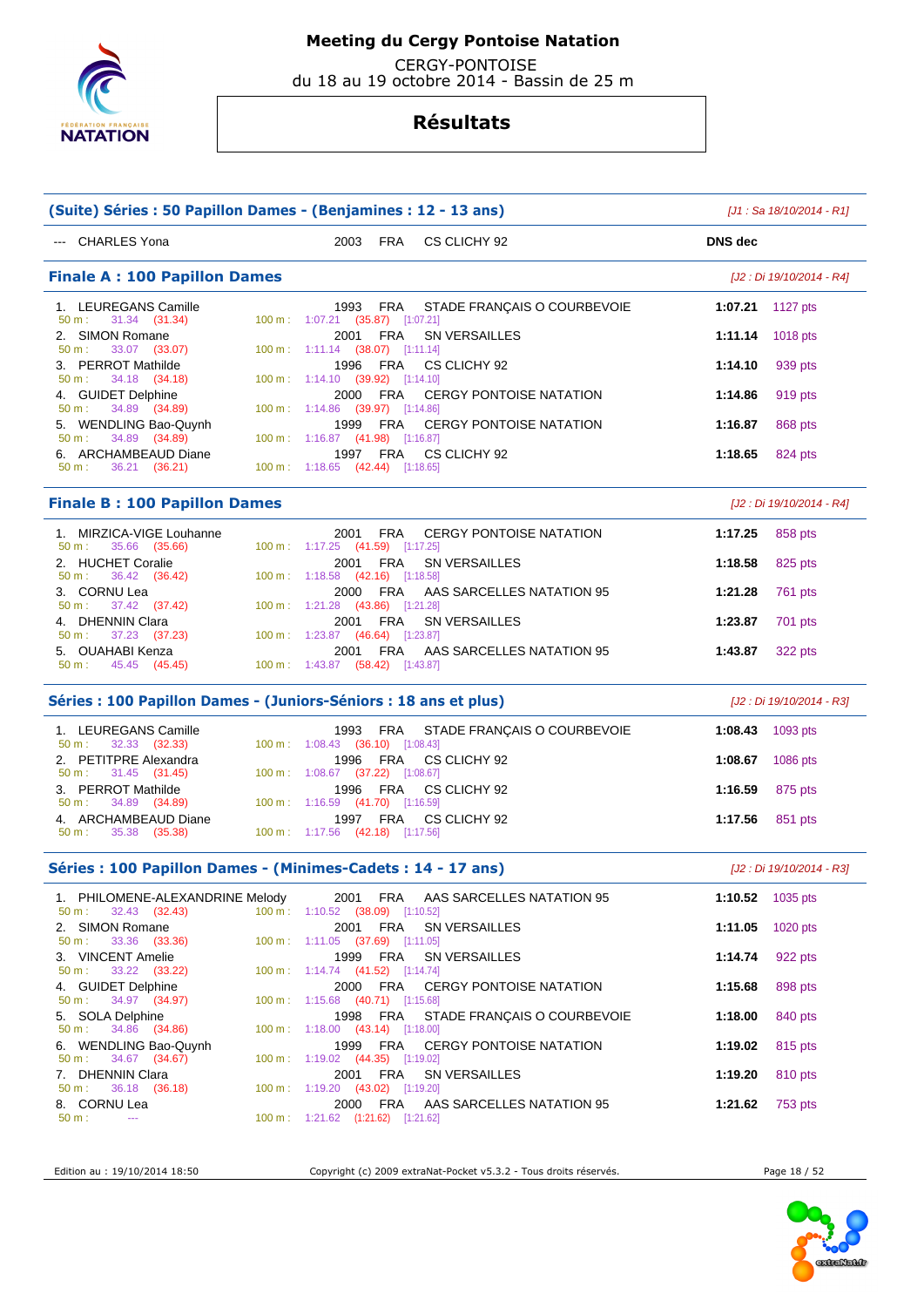

 CERGY-PONTOISE du 18 au 19 octobre 2014 - Bassin de 25 m

|                                                       | (Suite) Séries : 100 Papillon Dames - (Minimes-Cadets : 14 - 17 ans)                          |                        | [J2 : Di 19/10/2014 - R3]          |
|-------------------------------------------------------|-----------------------------------------------------------------------------------------------|------------------------|------------------------------------|
| 9. HUCHET Coralie<br>37.46 (37.46)<br>50 m:           | 2001<br>FRA<br><b>SN VERSAILLES</b><br>100 m: 1:22.42 (44.96) [1:22.42]                       | 1:22.42                | 734 pts                            |
| 10. MIRZICA-VIGE Louhanne<br>39.21 (39.21)<br>50 m:   | FRA<br><b>CERGY PONTOISE NATATION</b><br>2001<br>100 m: 1:24.02 (44.81) [1:24.02]             | 1:24.02                | 698 pts                            |
| 11. OUAHABI Kenza<br>50 m:<br>44.62 (44.62)           | FRA<br>2001<br>AAS SARCELLES NATATION 95<br>$100 \text{ m}: 1:39.74$ $(55.12)$ $[1:39.74]$    | 1:39.74                | 389 pts                            |
| --- ROBERT Pauline                                    | <b>FRA</b><br>2000<br><b>CERGY PONTOISE NATATION</b>                                          | <b>DNS</b> dec         |                                    |
| <b>Finale A: 200 Papillon Dames</b>                   |                                                                                               |                        | [J1 : Sa 18/10/2014 - R2]          |
| 1. MANSOURI Donia                                     | 1998<br>FRA<br>STADE FRANÇAIS O COURBEVOIE                                                    | 2:26.99 1113 pts       |                                    |
| 33.30 (33.30)<br>50 m:                                | 100 m: 1:11.35 (38.05) [1:11.35]<br>$150 m$ :                                                 |                        | 200 m: 2:26.99 (1:15.64) [1:15.64] |
| 2. CLERC Celia<br>50 m:<br>33.81 (33.81)              | <b>CERGY PONTOISE NATATION</b><br>1997<br>FRA<br>100 m : 1:12.77 (38.96) [1:12.77]<br>150 m : | 2:31.43 1049 pts       | 200 m: 2:31.43 (1:18.66) [1:18.66] |
| 3. LEDUC Ambre                                        | 1997<br>FRA<br>CNO ST-GERMAIN-EN-LAYE                                                         | 2:32.17 1039 pts       |                                    |
| 34.10 (34.10)<br>$50 m$ :                             | 100 m: 1:12.85 (38.75) [1:12.85]<br>$150 \text{ m}$ :                                         |                        | 200 m: 2:32.17 (1:19.32) [1:19.32] |
| 4. SIMON Romane                                       | FRA<br><b>SN VERSAILLES</b><br>2001                                                           | 2:32.39 1036 pts       |                                    |
| 33.49 (33.49)<br>50 m:                                | 100 m : 1:10.77 (37.28) [1:10.77]<br>$150 m$ :                                                |                        | 200 m: 2:32.39 (1:21.62) [1:21.62] |
| 5. GUIDET Delphine                                    | FRA<br><b>CERGY PONTOISE NATATION</b><br>2000                                                 | 2:46.56                | 846 pts                            |
| 35.83 (35.83)<br>50 m:                                | 100 m: 1:17.68 (41.85) [1:17.68]<br>150 m :                                                   |                        | 200 m: 2:46.56 (1:28.88) [1:28.88] |
|                                                       | Série : 200 Papillon Dames - (Juniors-Séniors : 18 ans et plus)                               |                        | [J1 : Sa 18/10/2014 - R1]          |
| 1. CLERC Celia                                        | <b>CERGY PONTOISE NATATION</b><br>1997<br>FRA                                                 | 2:33.08 1026 pts       |                                    |
| 50 m:<br>33.48 (33.48)                                | 100 m: 1:12.16 (38.68) [1:12.16]<br>$150 m$ :                                                 |                        | 200 m: 2:33.08 (1:20.92) [1:20.92] |
| 2. LEDUC Ambre                                        | CNO ST-GERMAIN-EN-LAYE<br>1997 FRA                                                            | 2:42.03                | 905 pts                            |
| $50 \text{ m}: 36.44 (36.44)$                         | 100 m: 1:17.73 (41.29) [1:17.73] 150 m:                                                       |                        | 200 m: 2:42.03 (1:24.30) [1:24.30] |
|                                                       | Série : 200 Papillon Dames - (Minimes-Cadets : 14 - 17 ans)                                   |                        | [J1: Sa 18/10/2014 - R1]           |
| 1. MANSOURI Donia                                     | 1998<br>FRA<br>STADE FRANÇAIS O COURBEVOIE                                                    | 2:28.14 1096 pts       |                                    |
| 33.05 (33.05)<br>$50 m$ :                             | 100 m : 1:09.92 (36.87) [1:09.92]<br>$150 m$ :                                                |                        | 200 m: 2:28.14 (1:18.22) [1:18.22] |
| 2. SIMON Romane                                       | FRA<br>SN VERSAILLES<br>2001                                                                  | <b>2:40.70</b> 922 pts |                                    |
| 36.22<br>(36.22)<br>50 m:                             | 100 m: 1:16.52 (40.30) [1:16.52]<br>150 m :                                                   |                        | 200 m: 2:40.70 (1:24.18) [1:24.18] |
| 3. GUIDET Delphine                                    | FRA<br><b>CERGY PONTOISE NATATION</b><br>2000                                                 | 2:48.82                | 818 pts                            |
| 37.72 (37.72)<br>50 m:                                | $100 \text{ m}: 1:20.82$ $(43.10)$ $[1:20.82]$ $150 \text{ m}:$                               |                        | 200 m: 2:48.82 (1:28.00) [1:28.00] |
| <b>Finale A: 100 4 Nages Dames</b>                    |                                                                                               |                        | [J2 : Di 19/10/2014 - R4]          |
| 1. PETITPRE Alexandra<br>50 m:                        | 1996<br><b>FRA</b><br>CS CLICHY 92<br>$100 \text{ m}$ : $1:09.51$ $(1:09.51)$ $[1:09.51]$     | 1:09.51                | 1171 pts                           |
| 2. SOLA Delphine                                      | 1998<br>FRA<br>STADE FRANÇAIS O COURBEVOIE                                                    | 1:11.05 1125 pts       |                                    |
| 50 m :                                                | $100 \text{ m}: 1:11.05$ $(1:11.05)$ $[1:11.05]$                                              |                        |                                    |
| 3. BEN MANSOUR Célina                                 | 1999 FRA<br>AAS SARCELLES NATATION 95                                                         | 1:11.36 1116 pts       |                                    |
| 50 m:<br>$\sim$                                       | 100 m: 1:11.36 (1:11.36) [1:11.36]                                                            |                        |                                    |
| 4. PHILOMENE-ALEXANDRINE Melody<br>50 m:              | AAS SARCELLES NATATION 95<br>2001<br><b>FRA</b><br>100 m: 1:11.89 (1:11.89) [1:11.89]         | 1:11.89                | 1101 pts                           |
| 5. SIMON Romane                                       | FRA<br><b>SN VERSAILLES</b><br>2001                                                           | 1:14.38                | 1030 pts                           |
| 50 m:<br>$\scriptstyle\cdots$                         | 100 m: 1:14.38 (1:14.38) [1:14.38]                                                            |                        |                                    |
| 6. DETCHENIQUE Noémie<br>$50 m$ :<br>$\sim$ $\sim$    | <b>FRA</b><br>AAS SARCELLES NATATION 95<br>2000<br>100 m: 1:15.41 (1:15.41) [1:15.41]         | 1:15.41                | 1002 pts                           |
| <b>Finale B: 100 4 Nages Dames</b>                    |                                                                                               |                        | [J2 : Di 19/10/2014 - R4]          |
|                                                       |                                                                                               |                        | 998 pts                            |
| 1. CASTEL Margaux<br>50 m:<br>$\sim 100$ mass $^{-1}$ | 2000<br>FRA<br>S.M MONTROUGE<br>100 m: 1:15.54 (1:15.54) [1:15.54]                            | 1:15.54                |                                    |
| 2. ROBERT Pauline                                     | 2000<br>FRA<br><b>CERGY PONTOISE NATATION</b>                                                 | 1:16.61                | 969 pts                            |
| $50 m$ :<br>$\sim$                                    | $100 \text{ m}$ : 1:16.61 (1:16.61) [1:16.61]                                                 |                        |                                    |
| 3. GUIDET Delphine<br>50 m:                           | 2000<br>FRA<br><b>CERGY PONTOISE NATATION</b><br>100 m: 1:16.77 (1:16.77) [1:16.77]           | 1:16.77                | 964 pts                            |
|                                                       |                                                                                               |                        |                                    |
| Edition au : 19/10/2014 18:50                         | Copyright (c) 2009 extraNat-Pocket v5.3.2 - Tous droits réservés.                             |                        | Page 19 / 52                       |

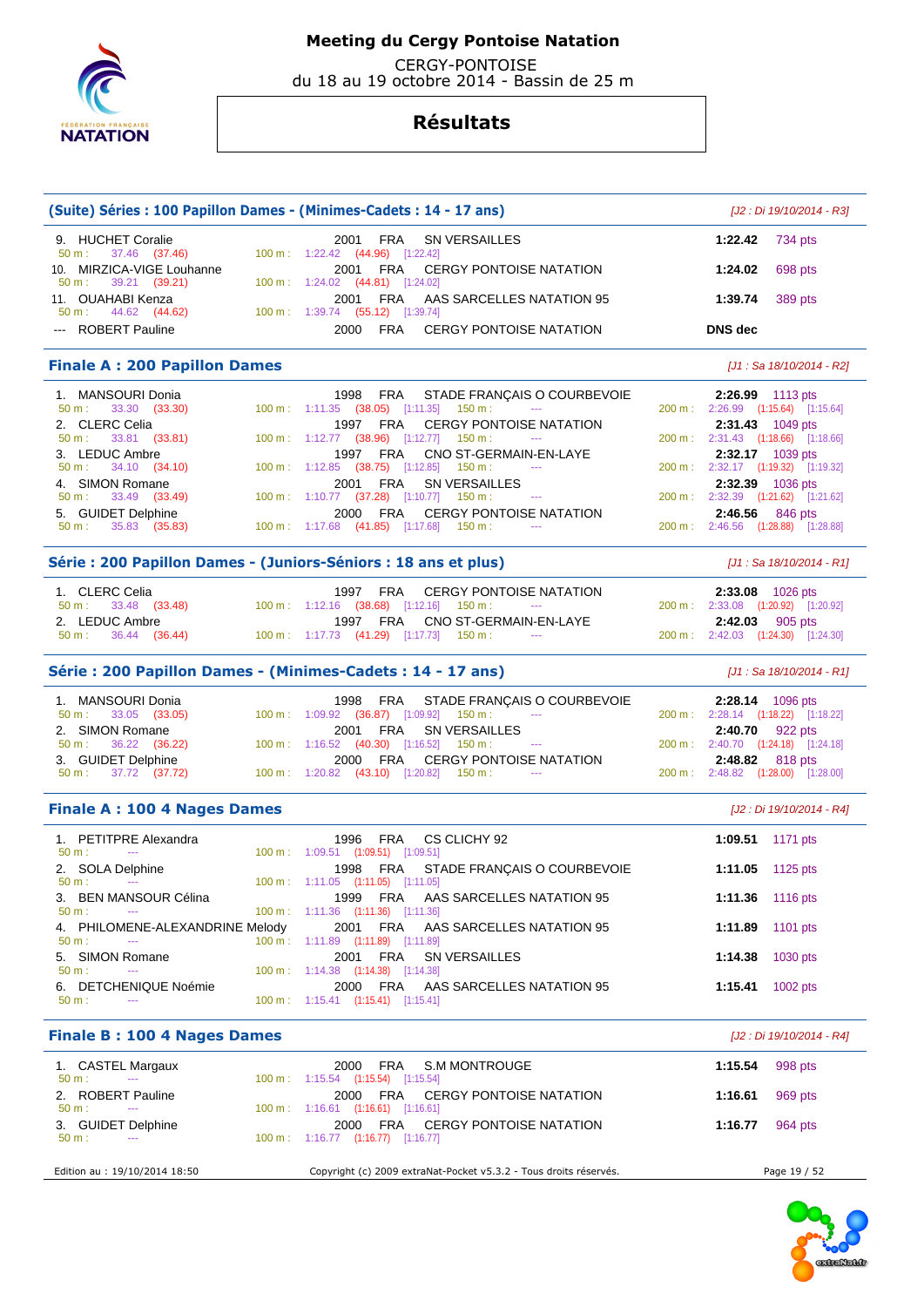

 CERGY-PONTOISE du 18 au 19 octobre 2014 - Bassin de 25 m

## **Résultats**

| (Suite) Finale B: 100 4 Nages Dames                              |                                                                                                                                 |                           | [J2 : Di 19/10/2014 - R4] |  |
|------------------------------------------------------------------|---------------------------------------------------------------------------------------------------------------------------------|---------------------------|---------------------------|--|
| 4. LE GARREC Perrine<br>$50 m$ :<br>$\sim$ $\sim$                | 1999<br><b>FRA</b><br>AS ARGENTEUIL NATATION<br>100 m: 1:16.96 (1:16.96) [1:16.96]                                              | 1:16.96                   | 959 pts                   |  |
| 5. LAURENCE Oceane<br>$50 m$ :<br>$\sim$                         | FRA<br>AAS SARCELLES NATATION 95<br>2001<br>100 m: 1:17.86 (1:17.86) [1:17.86]                                                  | 1:17.86                   | 935 pts                   |  |
| 6. GROSSO Sarah<br>$50 m$ :<br>$\sim$                            | FRA<br>CERGY PONTOISE NATATION<br>1999<br>100 m: 1:17.88 (1:17.88) [1:17.88]                                                    | 1:17.88                   | 935 pts                   |  |
|                                                                  | Séries : 100 4 Nages Dames - (Juniors-Séniors : 18 ans et plus)                                                                 | [J2 : Di 19/10/2014 - R3] |                           |  |
| 1. PETITPRE Alexandra<br>$50 m$ :<br>$\sim$ $\sim$               | 1996<br><b>FRA</b><br>CS CLICHY 92<br>100 m: 1:09.69 (1:09.69) [1:09.69]                                                        | 1:09.69                   | 1166 pts                  |  |
| 2. DELANOË Marine<br>50 m:<br>$\sim$                             | 1997<br>FRA<br>ASSO NATATION DE SARTROUVILLE<br>100 m: 1:13.94 (1:13.94) [1:13.94]                                              | 1:13.94                   | 1043 pts                  |  |
| 3. PERROT Mathilde<br>$\sim$                                     | 1996<br>FRA<br>CS CLICHY 92                                                                                                     | 1:17.40                   | 947 pts                   |  |
| $50 m$ :<br>4. JORION Solène<br>$50 m$ :<br>$\scriptstyle\cdots$ | 100 m: 1:17.40 (1:17.40) [1:17.40]<br>1994 FRA<br>ASSO NATATION DE SARTROUVILLE                                                 | 1:18.33                   | 923 pts                   |  |
| 5. JORION Laure                                                  | 100 m: 1:18.33 (1:18.33) [1:18.33]<br>1994<br>FRA<br>ASSO NATATION DE SARTROUVILLE                                              | 1:22.06                   | 826 pts                   |  |
| 50 m:<br>$\sim$<br>6. CHIVET Mélanie                             | 100 m: 1:22.06 (1:22.06) [1:22.06]<br>1996<br>FRA<br>CANETON CLUB DE BEAUMONT                                                   | 1:23.17                   | 799 pts                   |  |
| 50 m:<br>$\sim$                                                  | 100 m: 1:23.17 (1:23.17) [1:23.17]                                                                                              |                           |                           |  |
|                                                                  | Séries : 100 4 Nages Dames - (Minimes-Cadets : 14 - 17 ans)                                                                     |                           | [J2 : Di 19/10/2014 - R3] |  |
| 1. BEN MANSOUR Célina<br>50 m:<br>$\sim$ $\sim$                  | 1999<br>FRA<br>AAS SARCELLES NATATION 95<br>100 m: 1:11.99 (1:11.99) [1:11.99]                                                  | 1:11.99                   | 1098 pts                  |  |
| 2. PHILOMENE-ALEXANDRINE Melody<br>$50 m$ :                      | 2001 FRA<br>AAS SARCELLES NATATION 95<br>100 m: 1:12.57 (1:12.57) [1:12.57]                                                     | 1:12.57                   | 1081 pts                  |  |
| 3. SOLA Delphine<br>50 m:<br>$\rightarrow$                       | 1998<br>FRA<br>STADE FRANÇAIS O COURBEVOIE<br>100 m: 1:12.87 (1:12.87) [1:12.87]                                                | 1:12.87                   | 1073 pts                  |  |
| <b>SIMON Romane</b><br>50 m:<br>$\sim$                           | 2001<br>FRA<br>SN VERSAILLES<br>100 m: 1:14.49 (1:14.49) [1:14.49]                                                              | 1:14.49                   | 1027 pts                  |  |
| 5. DETCHENIQUE Noémie<br>$50 m$ :<br>$\sim$                      | AAS SARCELLES NATATION 95<br>2000<br>FRA<br>100 m: 1:15.79 (1:15.79) [1:15.79]                                                  | 1:15.79                   | 991 pts                   |  |
| 6. CASTEL Margaux<br>50 m:<br>$\sim$                             | 2000<br>FRA<br><b>S.M MONTROUGE</b><br>100 m: 1:16.33 (1:16.33) [1:16.33]                                                       | 1:16.33                   | 976 pts                   |  |
| 7. GUIDET Delphine<br>$50 m$ :<br>$\sim$                         | FRA<br><b>CERGY PONTOISE NATATION</b><br>2000<br>100 m: 1:17.07 (1:17.07) [1:17.07]                                             | 1:17.07                   | 956 pts                   |  |
| 8. LAURENCE Oceane                                               | FRA<br>2001<br>AAS SARCELLES NATATION 95                                                                                        | 1:17.57                   | 943 pts                   |  |
| $50 m$ :<br>$\sim$<br>9. LE GARREC Perrine<br>$50 m$ :           | $100 \text{ m}: 1:17.57$ $(1:17.57)$ $[1:17.57]$<br>1999<br>FRA<br>AS ARGENTEUIL NATATION<br>100 m: 1:17.93 (1:17.93) [1:17.93] | 1:17.93                   | 933 pts                   |  |
| $\sim$<br>10. ROBERT Pauline                                     | 2000<br>FRA<br><b>CERGY PONTOISE NATATION</b>                                                                                   | 1:18.51                   | 918 pts                   |  |
| $50 \text{ m}$ : ---<br>11. GROSSO Sarah                         | 100 m: 1:18.51 (1:18.51) [1:18.51]<br>1999 FRA CERGY PONTOISE NATATION                                                          | 1:19.16                   | 901 pts                   |  |
| $50 m$ :<br>$\sim$<br>12. CASBAS Charlotte                       | 100 m: 1:19.16 (1:19.16) [1:19.16]<br>2001<br>FRA<br><b>CERGY PONTOISE NATATION</b>                                             | 1:19.52                   | 891 pts                   |  |
| $50 m$ :<br>$\sim$<br>13. FAYDIT Elsa                            | 100 m: 1:19.52 (1:19.52) [1:19.52]<br>FRA<br>CERGY PONTOISE NATATION<br>1999                                                    | 1:19.84                   | 883 pts                   |  |
| 50 m:<br>$\scriptstyle\cdots$<br>14. MIRZICA-VIGE Louhanne       | 100 m: 1:19.84 (1:19.84) [1:19.84]<br>FRA<br>2001<br><b>CERGY PONTOISE NATATION</b>                                             | 1:20.30                   | 871 pts                   |  |
| 50 m:<br>$\scriptstyle\cdots$<br>15. BOURGUIGNON Tiphanie        | 100 m: 1:20.30 (1:20.30) [1:20.30]<br>1999<br>FRA<br><b>CERGY PONTOISE NATATION</b>                                             | 1:20.39                   | 869 pts                   |  |
| $50 m$ :<br>16. LOUIH Ranine                                     | 100 m: 1:20.39 (1:20.39) [1:20.39]<br><b>FRA</b><br>2000<br><b>CSM GENEVILLIERS</b>                                             | 1:20.40                   | 869 pts                   |  |
| $50 m$ :<br>$\scriptstyle\cdots$<br>17. TALLEU Séléna            | 100 m: 1:20.40 (1:20.40) [1:20.40]<br>1998<br><b>FRA</b><br>CANETON CLUB DE BEAUMONT                                            | 1:20.46                   | 867 pts                   |  |
| 50 m:<br>$\scriptstyle\cdots$<br>18. KOFFI Sherilyne             | 100 m : 1:20.46 (1:20.46) [1:20.46]<br>AAS SARCELLES NATATION 95<br>2000<br>FRA                                                 | 1:20.62                   | 863 pts                   |  |
| 50 m:                                                            | 100 m: 1:20.62 (1:20.62) [1:20.62]                                                                                              |                           |                           |  |

Edition au : 19/10/2014 18:50 Copyright (c) 2009 extraNat-Pocket v5.3.2 - Tous droits réservés. Page 20 / 52

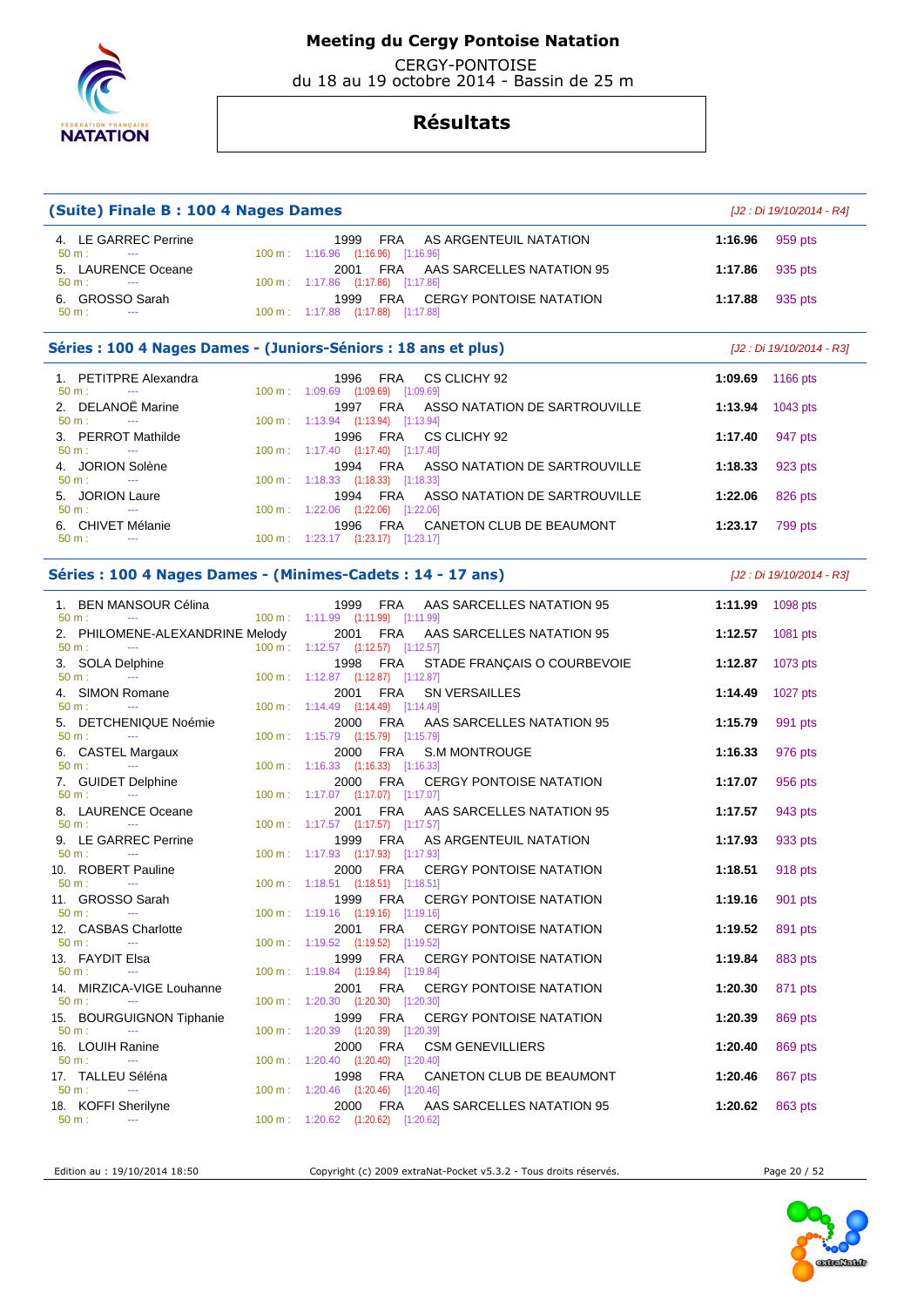

 CERGY-PONTOISE du 18 au 19 octobre 2014 - Bassin de 25 m

## **Résultats**

| (Suite) Séries : 100 4 Nages Dames - (Minimes-Cadets : 14 - 17 ans) |                                                                              | [J2 : Di 19/10/2014 - R3] |         |
|---------------------------------------------------------------------|------------------------------------------------------------------------------|---------------------------|---------|
| 19. CORNU Lea<br>$50 \text{ m}$ :                                   | 2000 FRA AAS SARCELLES NATATION 95<br>100 m: 1:20.67 (1:20.67) [1:20.67]     | 1:20.67                   | 862 pts |
| 20. HUCHET Coralie<br>$50 \text{ m}$ :<br><b>State State</b>        | 2001 FRA SN VERSAILLES<br>100 m: 1:23.82 (1:23.82) [1:23.82]                 | 1:23.82                   | 783 pts |
| 21. WENDLING Bao-Quynh<br>$50 \text{ m}$ : $-$                      | 1999 FRA CERGY PONTOISE NATATION<br>100 m: 1:23.84 (1:23.84) [1:23.84]       | 1:23.84                   | 782 pts |
| 22. VERET Sarah<br>$50 \text{ m}$ :<br><b>State State</b>           | 2001 FRA AAS SARCELLES NATATION 95<br>100 m: 1:24.76 (1:24.76) [1:24.76]     | 1:24.76                   | 760 pts |
| 23. GRANAT Elsa<br>$50 \text{ m}$ : $-$                             | 1998 FRA ASSO NATATION DE SARTROUVILLE<br>100 m: 1:26.40 (1:26.40) [1:26.40] | 1:26.40                   | 721 pts |
| 24. GIBON Julie<br>$50 \text{ m}$ :                                 | 2001 FRA CERGY PONTOISE NATATION<br>100 m: 1:26.74 (1:26.74) [1:26.74]       | 1:26.74                   | 713 pts |
| 25. MENACER Amelle<br>$50 \text{ m}$ : $-$                          | 2001 FRA AAS SARCELLES NATATION 95<br>100 m: 1:27.48 (1:27.48) [1:27.48]     | 1:27.48                   | 696 pts |
| 26. NEVES Mariana<br>$50 \text{ m}$ : $-$                           | 2000 FRA CANETON CLUB DE BEAUMONT<br>100 m: 1:28.89 (1:28.89) [1:28.89]      | 1:28.89                   | 664 pts |
| 27. KHARKOUCH Sara<br>$50 m$ :                                      | 2000 FRA CSM GENEVILLIERS<br>100 m: 1:29.68 (1:29.68) [1:29.68]              | 1:29.68                   | 647 pts |
| 28. GUEST Blandine<br>$50 \text{ m}$ : $-$                          | 2000 FRA AS ARGENTEUIL NATATION<br>100 m: 1:30.00 (1:30.00) [1:30.00]        | 1:30.00                   | 639 pts |
| 29. BEN-DJEMAA Sofia<br>$50 m$ :                                    | 2001 FRA AAS SARCELLES NATATION 95<br>100 m: 1:32.53 (1:32.53) [1:32.53]     | 1:32.53                   | 585 pts |
| 30. DOMINOIS Valentine<br>$50 \text{ m}$ : $-$                      | CANETON CLUB DE BEAUMONT<br>2001 FRA<br>100 m: 1:35.47 (1:35.47) [1:35.47]   | 1:35.47                   | 525 pts |
| --- LABAN Melody                                                    | 1998 FRA AAS SARCELLES NATATION 95                                           | <b>DNS Nd</b>             |         |

## **Séries : 100 4 Nages Dames - (Benjamines : 12 - 13 ans)** [J2 : Di 19/10/2014 - R3]

| 1. DALLE Aliénor<br>$50 \text{ m}$ :<br>$\sim$ $\sim$         | FRA S.M MONTROUGE<br>2002<br>100 m: 1:23.91 (1:23.91) [1:23.91]                 | 781 pts<br>1:23.91 |
|---------------------------------------------------------------|---------------------------------------------------------------------------------|--------------------|
| 2. HADJOUJI Amira<br>$50 \text{ m}$ :<br><b>State College</b> | 2002 FRA CS CLICHY 92<br>100 m: 1:29.73 (1:29.73) [1:29.73]                     | 645 pts<br>1:29.73 |
| 3. DUCROCQ Lucy                                               | FRA CS CLICHY 92<br>2002                                                        | 574 pts<br>1:33.05 |
| 50 m :<br>$\sim$<br>4. MARQUE Angèle                          | $100 \text{ m}: 1:33.05$ $(1:33.05)$ $[1:33.05]$<br>CS CLICHY 92<br>FRA<br>2003 | 1:45.33<br>346 pts |
| $50 \text{ m}$ :<br>$\sim$<br>--- CHARLES Yona                | 100 m: 1:45.33 (1:45.33) [1:45.33]<br>CS CLICHY 92<br><b>FRA</b><br>2003        | <b>DNS</b> dec     |

### **Finale A : 200 4 Nages Dames** *Mages Dames Mages <b>Dames Mages Dames <i>Mages Dames Mages Dames Mages Dames Mages Dames Mages Dames Mages Dames Mages Dames Mages Dames Mages Dames*

| 1. PERMATAHANI Azzahra<br>$50 \text{ m}: 31.77 (31.77)$ | 100 m: | 2002<br>$\frac{1}{2}$ | <b>INA</b> | US ST-ANDRE<br>150 m :<br>$\sim$                                     | $200 \text{ m}$ : | 2:23.02 1220 pts<br>2:23.02 (1:51.25) [2:23.02]                      |
|---------------------------------------------------------|--------|-----------------------|------------|----------------------------------------------------------------------|-------------------|----------------------------------------------------------------------|
| 2. AT EVATO Vanessae<br>$50 \text{ m}: 31.02 (31.02)$   | 100 m: | 1997<br>$\cdots$      | <b>INA</b> | US ST-ANDRÉ<br>150 m:<br>$\sim$                                      | $200 \text{ m}$ : | 2:30.69 1107 pts<br>2:30.69 (1:59.67) [2:30.69]                      |
| 3. BOURHIS Charlotte<br>$50 \text{ m}: 34.53 (34.53)$   | 100 m: | 1999<br>$\cdots$      | <b>FRA</b> | <b>CERGY PONTOISE NATATION</b><br>150 m :<br>$\sim$ $\sim$           | 200 m:            | 2:37.38 1012 pts<br>2:37.38<br>$(2:02.85)$ $[2:37.38]$               |
| 4. PORTAL Elea<br>50 m : 34.77 (34.77)                  | 100 m: | 2000<br>$\frac{1}{2}$ | <b>FRA</b> | CNO ST-GERMAIN-EN-LAYE<br>150 m:                                     |                   | 2:39.56 982 pts<br>$200 \text{ m}: 2:39.56$<br>$(2:04.79)$ [2:39.56] |
| 5. CREMAS Claire<br>50 m: 35.66<br>(35.66)              | 100 m: | 2001<br>$\cdots$      | <b>FRA</b> | <b>CERGY PONTOISE NATATION</b><br>$150 \text{ m}$ :<br>$\frac{1}{2}$ | $200 \text{ m}$ : | 2:47.60<br>876 pts<br>$(2:11.94)$ $[2:47.60]$<br>2:47.60             |
| 6. LISIK Chloé<br>39.24<br>(39.24)<br>$50 \text{ m}$ :  | 100 m: | 2000<br>$\cdots$      | <b>FRA</b> | AS ARGENTEUIL NATATION<br>150 m :<br>$\cdots$                        | 200 m:            | 2:52.33<br>816 pts<br>2:52.33<br>(2:13.09)<br>[2:52.33]              |

## **Séries : 200 4 Nages Dames - (Juniors-Séniors : 18 ans et plus)** [J1 : Sa 18/10/2014 - R1]

| 1. LEUREGANS Camille          |                   | 1993                 | FRA        | STADE FRANÇAIS O COURBEVOIE |  | 2:31.83 1090 pts                   |
|-------------------------------|-------------------|----------------------|------------|-----------------------------|--|------------------------------------|
| 50 m : 31.55 (31.55)          | $100 \text{ m}$ : | $\sim$ $\sim$ $\sim$ |            | 150 m:<br><b>Service</b>    |  | 200 m: 2:31.83 (2:00.28) [2:31.83] |
| 2. AT EVATO Vanessae          |                   | 1997                 | <b>INA</b> | US ST-ANDRÉ                 |  | <b>2:34.96</b> 1046 pts            |
| $50 \text{ m}: 32.39 (32.39)$ | $100 \text{ m}$ : | $\cdots$             |            | $150 \text{ m}$ :<br>$-$    |  | 200 m: 2:34.96 (2:02.57) [2:34.96] |

Edition au : 19/10/2014 18:50 Copyright (c) 2009 extraNat-Pocket v5.3.2 - Tous droits réservés. Page 21 / 52

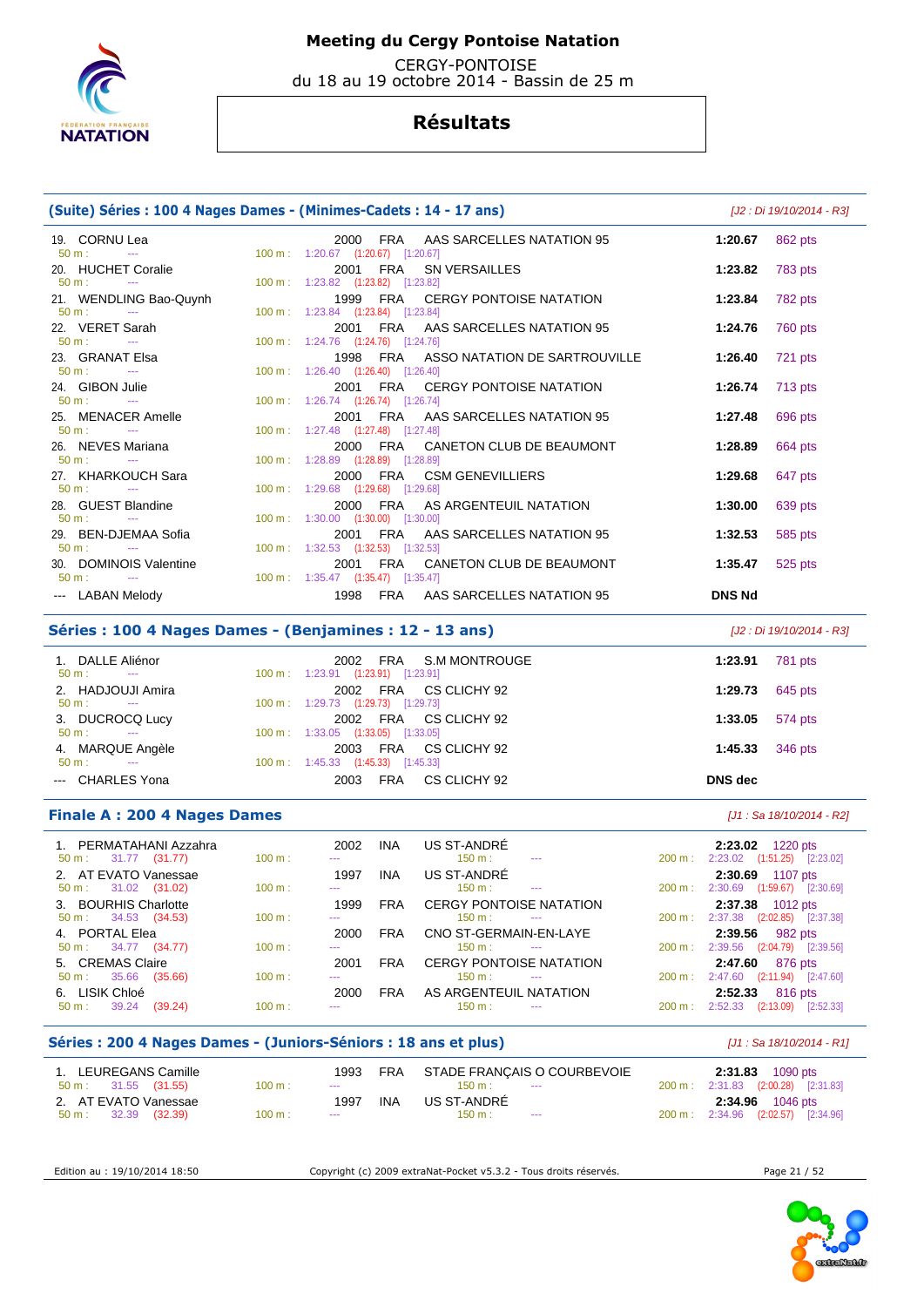

CERGY-PONTOISE

du 18 au 19 octobre 2014 - Bassin de 25 m

## **Résultats**

| (Suite) Séries : 200 4 Nages Dames - (Juniors-Séniors : 18 ans et plus)        |                  |                                                                  |            |                                                                |                   | [J1 : Sa 18/10/2014 - R1]                                                                                    |
|--------------------------------------------------------------------------------|------------------|------------------------------------------------------------------|------------|----------------------------------------------------------------|-------------------|--------------------------------------------------------------------------------------------------------------|
| 3. ROHRBASSER Pauline<br>$50 m$ :<br>37.16 (37.16)                             | 100 m:           | 1997<br>$\sim$                                                   | <b>FRA</b> | CANETON CLUB DE BEAUMONT<br>150 m:<br>$\sim$ $\sim$            |                   | 2:53.91<br>797 pts<br>200 m: 2:53.91 (2:16.75) [2:53.91]                                                     |
| Séries: 200 4 Nages Dames - (Minimes-Cadets: 14 - 17 ans)                      |                  | [J1 : Sa 18/10/2014 - R1]                                        |            |                                                                |                   |                                                                                                              |
| <b>SOLA Delphine</b><br>1.<br>33.03 (33.03)<br>50 m:                           | 100 m:           | 1998<br><u></u>                                                  | <b>FRA</b> | STADE FRANÇAIS O COURBEVOIE<br>150 m:<br>$\sim$                |                   | 2:34.64<br>1050 pts<br>200 m: 2:34.64 (2:01.61) [2:34.64]                                                    |
| <b>BOURHIS Charlotte</b><br>2.<br>50 m:<br>34.95 (34.95)                       | 100 m:           | 1999<br>$\sim$                                                   | <b>FRA</b> | <b>CERGY PONTOISE NATATION</b><br>150 m:<br>$\sim$             |                   | 2:37.54<br>1010 pts<br>200 m: 2:37.54 (2:02.59) [2:37.54]                                                    |
| PORTAL Elea<br>3.<br>33.90 (33.90)<br>50 m:                                    | 100 m:           | 2000<br>$\overline{a}$                                           | <b>FRA</b> | CNO ST-GERMAIN-EN-LAYE<br>150 m:<br>$\sim$ $\sim$              | $200 \text{ m}$ : | 2:38.00<br>1004 pts<br>2:38.00 (2:04.10) [2:38.00]                                                           |
| 4. CREMAS Claire<br>50 m:<br>$\mathbb{Z} \to \mathbb{Z}$                       | 100 m:           | 2001<br>$\sim$                                                   | <b>FRA</b> | <b>CERGY PONTOISE NATATION</b><br>150 m:<br>$\sim$             |                   | 2:50.07<br>844 pts<br>200 m: 2:50.07 (2:50.07) [2:50.07]                                                     |
| 5. LISIK Chloé                                                                 |                  | 2000                                                             | <b>FRA</b> | AS ARGENTEUIL NATATION                                         |                   | 2:51.05<br>832 pts                                                                                           |
| 50 m:<br>38.24<br>(38.24)<br>6. LE GARREC Perrine<br>50 m:<br>37.06<br>(37.06) | 100 m:<br>100 m: | шш.<br>1999<br>шш.                                               | <b>FRA</b> | 150 m:<br>$\sim$<br>AS ARGENTEUIL NATATION<br>150 m:<br>$\sim$ |                   | 200 m: 2:51.05<br>$(2:12.81)$ $[2:51.05]$<br>2:51.88<br>822 pts<br>200 m: 2:51.88<br>$(2:14.82)$ $[2:51.88]$ |
| 7. CASBAS Charlotte                                                            |                  | 2001<br><b>LLL</b>                                               | <b>FRA</b> | <b>CERGY PONTOISE NATATION</b><br>$\sim$                       |                   | 2:53.59<br>801 pts                                                                                           |
| 38.91<br>50 m:<br>(38.91)<br>8. LAURENCE Oceane<br>50 m:<br>38.49<br>(38.49)   | 100 m:<br>100 m: | 2001<br><u></u>                                                  | <b>FRA</b> | 150 m:<br>AAS SARCELLES NATATION 95<br>150 m:<br>$\sim$        |                   | 200 m: 2:53.59<br>$(2:14.68)$ $[2:53.59]$<br>2:55.14<br>782 pts<br>200 m: 2:55.14 (2:16.65) [2:55.14]        |
| <b>MARGUERON Julie</b><br>9.<br>40.15 (40.15)<br>50 m:                         | 100 m:           | 2001<br>$\sim$                                                   | <b>FRA</b> | AAS SARCELLES NATATION 95<br>150 m:<br>$\sim$                  |                   | 2:55.70<br>775 pts<br>200 m: 2:55.70<br>$(2:15.55)$ $[2:55.70]$                                              |
| 10. MIRZICA-VIGE Louhanne<br>38.12 (38.12)<br>50 m:                            | 100 m:           | 2001<br>$\overline{a}$                                           | <b>FRA</b> | <b>CERGY PONTOISE NATATION</b><br>150 m:<br>$\sim$             |                   | 2:56.88<br>761 pts<br>200 m: 2:56.88<br>$(2:18.76)$ $[2:56.88]$                                              |
| 11. VEDOVATI Alexane<br>50 m:<br>41.32<br>(41.32)                              | 100 m:           | 2001<br><u></u>                                                  | <b>FRA</b> | <b>CERGY PONTOISE NATATION</b><br>150 m:<br><u>.</u>           | $200 \text{ m}$ : | 3:00.21<br>721 pts<br>3:00.21<br>(2:18.89)<br>[3:00.21]                                                      |
| 12. GIBON Julie<br>42.15<br>50 m:<br>(42.15)                                   | 100 m:           | 2001<br><u></u>                                                  | <b>FRA</b> | <b>CERGY PONTOISE NATATION</b><br>150 m:                       | $200 \text{ m}$ : | 3:05.14<br>665 pts<br>3:05.14 (2:22.99) [3:05.14]                                                            |
| 13. BAHFIR Chahinez<br>50 m:<br>39.96<br>(39.96)                               | 100 m:           | 2000<br><u></u>                                                  | <b>FRA</b> | AS ARGENTEUIL NATATION<br>150 m:<br>$\sim$                     |                   | 3:08.48<br>628 pts<br>200 m: 3:08.48<br>(2:28.52)<br>[3:08.48]                                               |
| <b>MENACER Amelle</b><br>14.<br>50 m:<br>41.29<br>(41.29)                      | 100 m:           | 2001<br><u></u>                                                  | <b>FRA</b> | AAS SARCELLES NATATION 95<br>150 m:                            |                   | 3:14.52<br>564 pts<br>200 m : 3:14.52<br>$(2:33.23)$ $[3:14.52]$                                             |
| GUEST Blandine<br>15.<br>50 m:<br>43.11 (43.11)                                | 100 m:           | 2000<br>$- - -$                                                  | <b>FRA</b> | AS ARGENTEUIL NATATION<br>150 m:<br>$-$                        |                   | 3:17.17<br>537 pts<br>200 m: 3:17.17 (2:34.06) [3:17.17]                                                     |
| 16. CHIRLIAS Naomi<br>45.88<br>50 m:<br>(45.88)                                | 100 m:           | 2001                                                             | <b>FRA</b> | <b>CN FOSSES</b><br>150 m:<br>$\sim$                           |                   | 3:25.16<br>460 pts<br>200 m: 3:25.16                                                                         |
| 17. PERINA Maud                                                                |                  | 2001                                                             | <b>FRA</b> | AAS SARCELLES NATATION 95                                      |                   | $(2:39.28)$ $[3:25.16]$<br>3:27.26<br>441 pts                                                                |
| 43.63<br>50 m:<br>(43.63)<br><b>ROBERT Pauline</b>                             | 100 m:           | шш.<br>2000                                                      | <b>FRA</b> | 150 m:<br><b>CERGY PONTOISE NATATION</b>                       | $200 \text{ m}$ : | 3:27.26<br>$(2:43.63)$ $[3:27.26]$<br><b>DNS</b> dec                                                         |
| Séries: 200 4 Nages Dames - (Benjamines: 12 - 13 ans)                          |                  |                                                                  |            |                                                                |                   | [J1 : Sa 18/10/2014 - R1]                                                                                    |
| 1. PERMATAHANI Azzahra                                                         |                  | 2002                                                             | INA        | <b>US ST-ANDRE</b>                                             |                   | 2:32.30 1083 pts                                                                                             |
| 32.74 (32.74)<br>50 m:                                                         | 100 m:           |                                                                  |            | 150 m:<br>$\cdots$                                             |                   | 200 m: 2:32.30 (1:59.56) [2:32.30]                                                                           |
| Série : 400 4 Nages Dames - (Juniors-Séniors : 18 ans et plus)                 |                  |                                                                  |            |                                                                |                   | [J2 : Di 19/10/2014 - R4]                                                                                    |
| CLERC Celia                                                                    |                  | 1997                                                             | <b>FRA</b> | <b>CERGY PONTOISE NATATION</b>                                 |                   | <b>DNS</b> dec                                                                                               |
| Série: 400 4 Nages Dames - (Minimes-Cadets: 14 - 17 ans)                       |                  |                                                                  |            |                                                                |                   | [J2 : Di 19/10/2014 - R4]                                                                                    |
| 1. MANSOURI Donia<br>50 m:<br>32.25 (32.25)                                    | 100 m:           | 1998<br>$1:09.61$ (37.36) $[1:09.61]$                            | <b>FRA</b> | STADE FRANÇAIS O COURBEVOIE<br>150 m:<br>---                   | 200 m:            | 5:05.14 1192 pts<br>---                                                                                      |
| 250 m:<br>---                                                                  | 300 m:           | $\overline{a}$                                                   |            | 350 m :<br>$\overline{a}$                                      | 400 m:            | $5:05.14$ $(3:55.53)$ $[3:55.53]$<br>5:36.19 971 pts                                                         |
| 2. COUPLET Céleste<br>50 m:<br>36.41 (36.41)<br>250 m:<br>---                  | 300 m:           | 1999<br>100 m: 1:19.09 (42.68) [1:19.09]<br>$\scriptstyle\cdots$ | <b>FRA</b> | STADE FRANÇAIS O COURBEVOIE<br>150 m:<br>350 m:<br>$\cdots$    | 200 m:<br>400 m:  | ---<br>5:36.19 (4:17.10) [4:17.10]                                                                           |
|                                                                                |                  |                                                                  |            |                                                                |                   |                                                                                                              |

Edition au : 19/10/2014 18:50 Copyright (c) 2009 extraNat-Pocket v5.3.2 - Tous droits réservés. Page 22 / 52

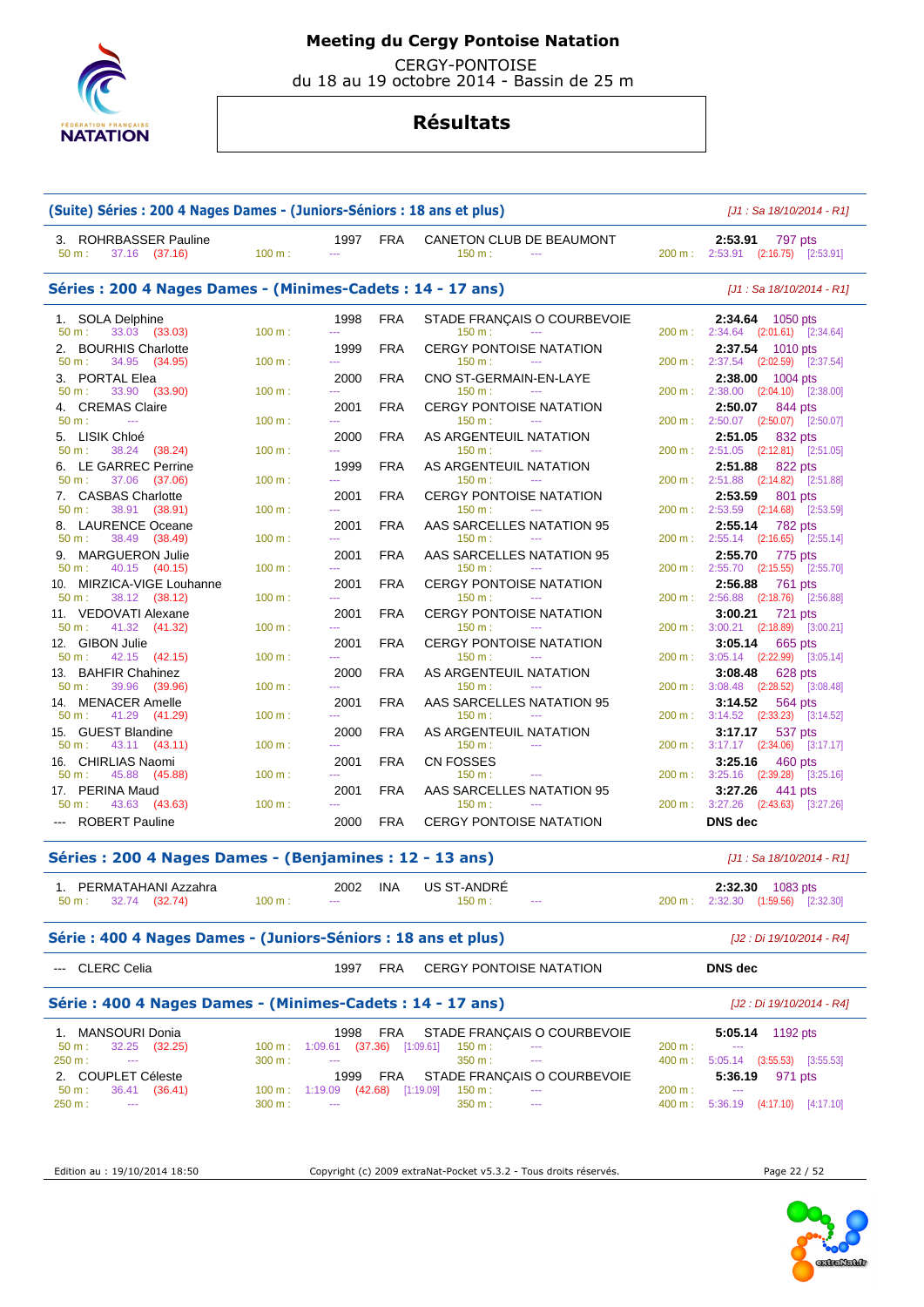

 CERGY-PONTOISE du 18 au 19 octobre 2014 - Bassin de 25 m

| 3. LE GARREC Perrine<br><b>FRA</b><br>AS ARGENTEUIL NATATION<br>1999<br>5:50.81<br>875 pts<br>50 m:<br>38.00<br>(38.00)<br>100 m: 1:23.62 (45.62) [1:23.62]<br>150 m:<br>200 m:<br>$\cdots$<br>$\cdots$<br>350 m:<br>250 m:<br>300 m:<br>5:50.81 (4:27.19) [4:27.19]<br>$\sim$<br>400 m:<br>$\sim$<br>$\scriptstyle\cdots$<br>4. LISIK Chloé<br>FRA<br>AS ARGENTEUIL NATATION<br>2000<br>5:52.29<br>865 pts<br>$100 m$ :<br>200 m:<br>50 m:<br>41.59<br>(41.59)<br>$1:30.06$ (48.47) [1:30.06]<br>150 m:<br>$\scriptstyle\cdots$<br>---<br>300 m:<br>$5:52.29$ $(4:22.23)$ $[4:22.23]$<br>250 m:<br>350 m :<br>400 m:<br>---<br>$\scriptstyle\cdots$<br>5. CREMAS Claire<br><b>CERGY PONTOISE NATATION</b><br>2001<br>FRA<br>5:52.37<br>865 pts<br>38.86<br>$100 \text{ m}: 1:26.48$<br>$(47.62)$ [1:26.48]<br>150 m:<br>200 m:<br>50 m:<br>(38.86)<br>$\scriptstyle\cdots$<br>250 m:<br>300 m:<br>350 m :<br>400 m:<br>5:52.37 (4:25.89) [4:25.89]<br>$\overline{a}$<br>$\overline{a}$<br>---<br><b>Finale A: 50 Nage Libre Messieurs</b><br>[J2 : Di 19/10/2014 - R4]<br>1. M'RABET Taki<br><b>TUN</b><br>STADE FRANÇAIS O COURBEVOIE<br>1989<br>1230 pts<br>23.60<br><b>BEL</b><br><b>ROMANINI Pierre-Yves</b><br>1985<br>CS CLICHY 92<br>1214 pts<br>2.<br>23.82<br>3. TABOGA Vincent<br><b>FRA</b><br><b>CERGY PONTOISE NATATION</b><br>1196 pts<br>1995<br>24.07<br>ALG<br>4. BELKHOUDJA Nazim<br>1990<br>STADE FRANÇAIS O COURBEVOIE<br>24.10<br>1194 pts<br><b>FRA</b><br>1996<br><b>CERGY PONTOISE NATATION</b><br>24.12<br>5. PEMA Pelden<br>1192 pts<br><b>FRA</b><br>1994<br>AAS SARCELLES NATATION 95<br>24.39<br>6. CHEVALIER Christophe<br>1173 pts<br>Finale B: 50 Nage Libre Messieurs - (Minimes-Cadets: 14 - 17 ans)<br>[J2 : Di 19/10/2014 - R4]<br>1. ANGELY Slowan<br>1998<br><b>FRA</b><br><b>CERGY PONTOISE NATATION</b><br>24.83<br>1141 pts<br><b>FRA</b><br>25.17<br>2. LE CORNIER Adrien<br>1998<br>STADE FRANÇAIS O COURBEVOIE<br>1117 pts<br><b>FRA</b><br>1998<br>STADE FRANÇAIS O COURBEVOIE<br>25.29<br>1109 pts<br>3. RENOUVIN Lorenzo<br><b>FRA</b><br>4. UJKA Yoan<br>1999<br>STADE FRANÇAIS O COURBEVOIE<br>25.81<br>1073 pts<br><b>PRUD'HOMME Maxime</b><br><b>FRA</b><br>CERGY PONTOISE NATATION<br>26.36<br>5.<br>1998<br>1035 pts<br><b>FRA</b><br>6. CHATTI Souhaiel<br>2000<br>26.70<br>STADE FRANÇAIS O COURBEVOIE<br>1013 pts<br><b>Séries : 50 Nage Libre Messieurs</b><br>[J2 : Di 19/10/2014 - R3]<br>1. ROMANINI Pierre-Yves<br>1985<br>BEL<br>CS CLICHY 92<br>23.79<br>1216 pts<br>2. M'RABET Taki<br>1989<br><b>TUN</b><br>STADE FRANÇAIS O COURBEVOIE<br>1209 pts<br>23.89<br>3. PEMA Pelden<br><b>FRA</b><br><b>CERGY PONTOISE NATATION</b><br>23.98<br>1202 pts<br>1996<br>1990<br>ALG<br>24.18<br>1188 pts<br>4. BELKHOUDJA Nazim<br>STADE FRANÇAIS O COURBEVOIE<br><b>FRA</b><br><b>CHEVALIER Christophe</b><br>1994<br>AAS SARCELLES NATATION 95<br>24.19<br>1187 pts<br>5.<br><b>FRA</b><br>24.28<br><b>TABOGA Vincent</b><br>1995<br><b>CERGY PONTOISE NATATION</b><br>1181 pts<br>6.<br>PINCEPOCHE Yohan<br>1997<br><b>FRA</b><br>24.50<br>STADE FRANÇAIS O COURBEVOIE<br>1165 pts<br>7.<br><b>SEN</b><br>24.72<br><b>FALL Malik</b><br>1985<br>STADE FRANÇAIS O COURBEVOIE<br>1149 pts<br>8.<br><b>FRA</b><br><b>CERGY PONTOISE NATATION</b><br>24.73<br><b>THEILLER Philippe</b><br>1995<br>1148 pts<br>9.<br>1992<br><b>FRA</b><br><b>MAILLOT Melvin</b><br>STADE FRANÇAIS O COURBEVOIE<br>24.81<br>1143 pts<br>10.<br><b>FRA</b><br><b>ROUSSE Arnaud</b><br>1988<br>24.89<br>11.<br><b>S.M MONTROUGE</b><br>1137 pts<br>1998<br><b>FRA</b><br>25.04<br>12.<br><b>RENOUVIN Lorenzo</b><br>STADE FRANÇAIS O COURBEVOIE<br>1127 $pts$<br><b>FRA</b><br><b>ANGELY Slowan</b><br>1998<br><b>CERGY PONTOISE NATATION</b><br>25.19<br>1116 pts<br>13.<br><b>FRA</b><br>25.34<br>VEDOVATI Yann<br>1995<br><b>CERGY PONTOISE NATATION</b><br>1105 pts<br>14.<br>25.38<br><b>MAIGUY Adrien</b><br>1987<br><b>FRA</b><br><b>S.M MONTROUGE</b><br>1103 pts<br>15.<br><b>FRA</b><br>LE CORNIER Adrien<br>1998<br>STADE FRANÇAIS O COURBEVOIE<br>25.43<br>1099 pts<br>16.<br>SIMPKINS Blair<br>1995<br>USA<br>STADE FRANÇAIS O COURBEVOIE<br>25.44<br>1099 pts<br>17.<br><b>BOITEL Lilian</b><br><b>FRA</b><br>25.47<br>1994<br>ASSO NATATION DE SARTROUVILLE<br>1096 pts<br>18.<br><b>FRA</b><br>CHOUFA Jordane<br>1995<br>STADE FRANÇAIS O COURBEVOIE<br>25.49<br>1095 pts<br>19.<br><b>FRA</b><br>25.54<br><b>BECQUET Mathias</b><br>1995<br><b>S.M MONTROUGE</b><br>1092 pts<br>20.<br>25.74<br><b>PRUD'HOMME Maxime</b><br>1998<br><b>FRA</b><br><b>CERGY PONTOISE NATATION</b><br>1078 pts<br>21.<br><b>FRA</b><br>25.97<br>UJKA Yoan<br>1999<br>STADE FRANÇAIS O COURBEVOIE<br>1062 pts<br>22.<br><b>TOURE Brice</b><br><b>FRA</b><br>23.<br>1997<br>STADE FRANÇAIS O COURBEVOIE<br>26.02<br>1059 pts<br>26.07<br><b>RUBIN Nicolas</b><br>1985<br><b>FRA</b><br><b>CERGY PONTOISE NATATION</b><br>1055 pts<br>24.<br><b>FRA</b><br><b>CHATTI Souhaiel</b><br>2000<br>STADE FRANÇAIS O COURBEVOIE<br>26.18<br>1048 pts<br>25.<br><b>FRA</b><br><b>POTHIN Matthias</b><br>1999<br>STADE FRANÇAIS O COURBEVOIE<br>26.25<br>1043 pts<br>26.<br>26.38<br>27. QUIERTANT Yann<br>1989<br><b>FRA</b><br>STADE FRANÇAIS O COURBEVOIE<br>1034 pts<br>SADOUDI Mohand<br>1996<br>MEX<br>CS CLICHY 92<br>26.44<br>1030 pts<br>28.<br>STADE FRANÇAIS O COURBEVOIE<br>29. LEMIERE-MAC DOUGLAS Adam<br>1998<br><b>FRA</b><br>26.54<br>1023 pts<br>Edition au : 19/10/2014 18:50<br>Copyright (c) 2009 extraNat-Pocket v5.3.2 - Tous droits réservés.<br>Page 23 / 52 | (Suite) Série : 400 4 Nages Dames - (Minimes-Cadets : 14 - 17 ans) |  |  |  | [J2 : Di 19/10/2014 - R4] |
|---------------------------------------------------------------------------------------------------------------------------------------------------------------------------------------------------------------------------------------------------------------------------------------------------------------------------------------------------------------------------------------------------------------------------------------------------------------------------------------------------------------------------------------------------------------------------------------------------------------------------------------------------------------------------------------------------------------------------------------------------------------------------------------------------------------------------------------------------------------------------------------------------------------------------------------------------------------------------------------------------------------------------------------------------------------------------------------------------------------------------------------------------------------------------------------------------------------------------------------------------------------------------------------------------------------------------------------------------------------------------------------------------------------------------------------------------------------------------------------------------------------------------------------------------------------------------------------------------------------------------------------------------------------------------------------------------------------------------------------------------------------------------------------------------------------------------------------------------------------------------------------------------------------------------------------------------------------------------------------------------------------------------------------------------------------------------------------------------------------------------------------------------------------------------------------------------------------------------------------------------------------------------------------------------------------------------------------------------------------------------------------------------------------------------------------------------------------------------------------------------------------------------------------------------------------------------------------------------------------------------------------------------------------------------------------------------------------------------------------------------------------------------------------------------------------------------------------------------------------------------------------------------------------------------------------------------------------------------------------------------------------------------------------------------------------------------------------------------------------------------------------------------------------------------------------------------------------------------------------------------------------------------------------------------------------------------------------------------------------------------------------------------------------------------------------------------------------------------------------------------------------------------------------------------------------------------------------------------------------------------------------------------------------------------------------------------------------------------------------------------------------------------------------------------------------------------------------------------------------------------------------------------------------------------------------------------------------------------------------------------------------------------------------------------------------------------------------------------------------------------------------------------------------------------------------------------------------------------------------------------------------------------------------------------------------------------------------------------------------------------------------------------------------------------------------------------------------------------------------------------------------------------------------------------------------------------------------------------------------------------------------------------------------------------------------------------------------------------------------------------------------------------------------------------------------------------------------------------------------------------------------------------------------------------------------------------------------------------------------------------------------------------------------------------------------------------------------------------------------------------------------------------------------------------------------------------------------------------------------------------------------------------------------------------------------------------------------------------------------------------------------------------------------------------------------------------------------------------------------------------------------------------------------------------------------------------------------------------------------|--------------------------------------------------------------------|--|--|--|---------------------------|
|                                                                                                                                                                                                                                                                                                                                                                                                                                                                                                                                                                                                                                                                                                                                                                                                                                                                                                                                                                                                                                                                                                                                                                                                                                                                                                                                                                                                                                                                                                                                                                                                                                                                                                                                                                                                                                                                                                                                                                                                                                                                                                                                                                                                                                                                                                                                                                                                                                                                                                                                                                                                                                                                                                                                                                                                                                                                                                                                                                                                                                                                                                                                                                                                                                                                                                                                                                                                                                                                                                                                                                                                                                                                                                                                                                                                                                                                                                                                                                                                                                                                                                                                                                                                                                                                                                                                                                                                                                                                                                                                                                                                                                                                                                                                                                                                                                                                                                                                                                                                                                                                                                                                                                                                                                                                                                                                                                                                                                                                                                                                                                                                               |                                                                    |  |  |  |                           |
|                                                                                                                                                                                                                                                                                                                                                                                                                                                                                                                                                                                                                                                                                                                                                                                                                                                                                                                                                                                                                                                                                                                                                                                                                                                                                                                                                                                                                                                                                                                                                                                                                                                                                                                                                                                                                                                                                                                                                                                                                                                                                                                                                                                                                                                                                                                                                                                                                                                                                                                                                                                                                                                                                                                                                                                                                                                                                                                                                                                                                                                                                                                                                                                                                                                                                                                                                                                                                                                                                                                                                                                                                                                                                                                                                                                                                                                                                                                                                                                                                                                                                                                                                                                                                                                                                                                                                                                                                                                                                                                                                                                                                                                                                                                                                                                                                                                                                                                                                                                                                                                                                                                                                                                                                                                                                                                                                                                                                                                                                                                                                                                                               |                                                                    |  |  |  |                           |
|                                                                                                                                                                                                                                                                                                                                                                                                                                                                                                                                                                                                                                                                                                                                                                                                                                                                                                                                                                                                                                                                                                                                                                                                                                                                                                                                                                                                                                                                                                                                                                                                                                                                                                                                                                                                                                                                                                                                                                                                                                                                                                                                                                                                                                                                                                                                                                                                                                                                                                                                                                                                                                                                                                                                                                                                                                                                                                                                                                                                                                                                                                                                                                                                                                                                                                                                                                                                                                                                                                                                                                                                                                                                                                                                                                                                                                                                                                                                                                                                                                                                                                                                                                                                                                                                                                                                                                                                                                                                                                                                                                                                                                                                                                                                                                                                                                                                                                                                                                                                                                                                                                                                                                                                                                                                                                                                                                                                                                                                                                                                                                                                               |                                                                    |  |  |  |                           |
|                                                                                                                                                                                                                                                                                                                                                                                                                                                                                                                                                                                                                                                                                                                                                                                                                                                                                                                                                                                                                                                                                                                                                                                                                                                                                                                                                                                                                                                                                                                                                                                                                                                                                                                                                                                                                                                                                                                                                                                                                                                                                                                                                                                                                                                                                                                                                                                                                                                                                                                                                                                                                                                                                                                                                                                                                                                                                                                                                                                                                                                                                                                                                                                                                                                                                                                                                                                                                                                                                                                                                                                                                                                                                                                                                                                                                                                                                                                                                                                                                                                                                                                                                                                                                                                                                                                                                                                                                                                                                                                                                                                                                                                                                                                                                                                                                                                                                                                                                                                                                                                                                                                                                                                                                                                                                                                                                                                                                                                                                                                                                                                                               |                                                                    |  |  |  |                           |
|                                                                                                                                                                                                                                                                                                                                                                                                                                                                                                                                                                                                                                                                                                                                                                                                                                                                                                                                                                                                                                                                                                                                                                                                                                                                                                                                                                                                                                                                                                                                                                                                                                                                                                                                                                                                                                                                                                                                                                                                                                                                                                                                                                                                                                                                                                                                                                                                                                                                                                                                                                                                                                                                                                                                                                                                                                                                                                                                                                                                                                                                                                                                                                                                                                                                                                                                                                                                                                                                                                                                                                                                                                                                                                                                                                                                                                                                                                                                                                                                                                                                                                                                                                                                                                                                                                                                                                                                                                                                                                                                                                                                                                                                                                                                                                                                                                                                                                                                                                                                                                                                                                                                                                                                                                                                                                                                                                                                                                                                                                                                                                                                               |                                                                    |  |  |  |                           |
|                                                                                                                                                                                                                                                                                                                                                                                                                                                                                                                                                                                                                                                                                                                                                                                                                                                                                                                                                                                                                                                                                                                                                                                                                                                                                                                                                                                                                                                                                                                                                                                                                                                                                                                                                                                                                                                                                                                                                                                                                                                                                                                                                                                                                                                                                                                                                                                                                                                                                                                                                                                                                                                                                                                                                                                                                                                                                                                                                                                                                                                                                                                                                                                                                                                                                                                                                                                                                                                                                                                                                                                                                                                                                                                                                                                                                                                                                                                                                                                                                                                                                                                                                                                                                                                                                                                                                                                                                                                                                                                                                                                                                                                                                                                                                                                                                                                                                                                                                                                                                                                                                                                                                                                                                                                                                                                                                                                                                                                                                                                                                                                                               |                                                                    |  |  |  |                           |
|                                                                                                                                                                                                                                                                                                                                                                                                                                                                                                                                                                                                                                                                                                                                                                                                                                                                                                                                                                                                                                                                                                                                                                                                                                                                                                                                                                                                                                                                                                                                                                                                                                                                                                                                                                                                                                                                                                                                                                                                                                                                                                                                                                                                                                                                                                                                                                                                                                                                                                                                                                                                                                                                                                                                                                                                                                                                                                                                                                                                                                                                                                                                                                                                                                                                                                                                                                                                                                                                                                                                                                                                                                                                                                                                                                                                                                                                                                                                                                                                                                                                                                                                                                                                                                                                                                                                                                                                                                                                                                                                                                                                                                                                                                                                                                                                                                                                                                                                                                                                                                                                                                                                                                                                                                                                                                                                                                                                                                                                                                                                                                                                               |                                                                    |  |  |  |                           |
|                                                                                                                                                                                                                                                                                                                                                                                                                                                                                                                                                                                                                                                                                                                                                                                                                                                                                                                                                                                                                                                                                                                                                                                                                                                                                                                                                                                                                                                                                                                                                                                                                                                                                                                                                                                                                                                                                                                                                                                                                                                                                                                                                                                                                                                                                                                                                                                                                                                                                                                                                                                                                                                                                                                                                                                                                                                                                                                                                                                                                                                                                                                                                                                                                                                                                                                                                                                                                                                                                                                                                                                                                                                                                                                                                                                                                                                                                                                                                                                                                                                                                                                                                                                                                                                                                                                                                                                                                                                                                                                                                                                                                                                                                                                                                                                                                                                                                                                                                                                                                                                                                                                                                                                                                                                                                                                                                                                                                                                                                                                                                                                                               |                                                                    |  |  |  |                           |
|                                                                                                                                                                                                                                                                                                                                                                                                                                                                                                                                                                                                                                                                                                                                                                                                                                                                                                                                                                                                                                                                                                                                                                                                                                                                                                                                                                                                                                                                                                                                                                                                                                                                                                                                                                                                                                                                                                                                                                                                                                                                                                                                                                                                                                                                                                                                                                                                                                                                                                                                                                                                                                                                                                                                                                                                                                                                                                                                                                                                                                                                                                                                                                                                                                                                                                                                                                                                                                                                                                                                                                                                                                                                                                                                                                                                                                                                                                                                                                                                                                                                                                                                                                                                                                                                                                                                                                                                                                                                                                                                                                                                                                                                                                                                                                                                                                                                                                                                                                                                                                                                                                                                                                                                                                                                                                                                                                                                                                                                                                                                                                                                               |                                                                    |  |  |  |                           |
|                                                                                                                                                                                                                                                                                                                                                                                                                                                                                                                                                                                                                                                                                                                                                                                                                                                                                                                                                                                                                                                                                                                                                                                                                                                                                                                                                                                                                                                                                                                                                                                                                                                                                                                                                                                                                                                                                                                                                                                                                                                                                                                                                                                                                                                                                                                                                                                                                                                                                                                                                                                                                                                                                                                                                                                                                                                                                                                                                                                                                                                                                                                                                                                                                                                                                                                                                                                                                                                                                                                                                                                                                                                                                                                                                                                                                                                                                                                                                                                                                                                                                                                                                                                                                                                                                                                                                                                                                                                                                                                                                                                                                                                                                                                                                                                                                                                                                                                                                                                                                                                                                                                                                                                                                                                                                                                                                                                                                                                                                                                                                                                                               |                                                                    |  |  |  |                           |
|                                                                                                                                                                                                                                                                                                                                                                                                                                                                                                                                                                                                                                                                                                                                                                                                                                                                                                                                                                                                                                                                                                                                                                                                                                                                                                                                                                                                                                                                                                                                                                                                                                                                                                                                                                                                                                                                                                                                                                                                                                                                                                                                                                                                                                                                                                                                                                                                                                                                                                                                                                                                                                                                                                                                                                                                                                                                                                                                                                                                                                                                                                                                                                                                                                                                                                                                                                                                                                                                                                                                                                                                                                                                                                                                                                                                                                                                                                                                                                                                                                                                                                                                                                                                                                                                                                                                                                                                                                                                                                                                                                                                                                                                                                                                                                                                                                                                                                                                                                                                                                                                                                                                                                                                                                                                                                                                                                                                                                                                                                                                                                                                               |                                                                    |  |  |  |                           |
|                                                                                                                                                                                                                                                                                                                                                                                                                                                                                                                                                                                                                                                                                                                                                                                                                                                                                                                                                                                                                                                                                                                                                                                                                                                                                                                                                                                                                                                                                                                                                                                                                                                                                                                                                                                                                                                                                                                                                                                                                                                                                                                                                                                                                                                                                                                                                                                                                                                                                                                                                                                                                                                                                                                                                                                                                                                                                                                                                                                                                                                                                                                                                                                                                                                                                                                                                                                                                                                                                                                                                                                                                                                                                                                                                                                                                                                                                                                                                                                                                                                                                                                                                                                                                                                                                                                                                                                                                                                                                                                                                                                                                                                                                                                                                                                                                                                                                                                                                                                                                                                                                                                                                                                                                                                                                                                                                                                                                                                                                                                                                                                                               |                                                                    |  |  |  |                           |
|                                                                                                                                                                                                                                                                                                                                                                                                                                                                                                                                                                                                                                                                                                                                                                                                                                                                                                                                                                                                                                                                                                                                                                                                                                                                                                                                                                                                                                                                                                                                                                                                                                                                                                                                                                                                                                                                                                                                                                                                                                                                                                                                                                                                                                                                                                                                                                                                                                                                                                                                                                                                                                                                                                                                                                                                                                                                                                                                                                                                                                                                                                                                                                                                                                                                                                                                                                                                                                                                                                                                                                                                                                                                                                                                                                                                                                                                                                                                                                                                                                                                                                                                                                                                                                                                                                                                                                                                                                                                                                                                                                                                                                                                                                                                                                                                                                                                                                                                                                                                                                                                                                                                                                                                                                                                                                                                                                                                                                                                                                                                                                                                               |                                                                    |  |  |  |                           |
|                                                                                                                                                                                                                                                                                                                                                                                                                                                                                                                                                                                                                                                                                                                                                                                                                                                                                                                                                                                                                                                                                                                                                                                                                                                                                                                                                                                                                                                                                                                                                                                                                                                                                                                                                                                                                                                                                                                                                                                                                                                                                                                                                                                                                                                                                                                                                                                                                                                                                                                                                                                                                                                                                                                                                                                                                                                                                                                                                                                                                                                                                                                                                                                                                                                                                                                                                                                                                                                                                                                                                                                                                                                                                                                                                                                                                                                                                                                                                                                                                                                                                                                                                                                                                                                                                                                                                                                                                                                                                                                                                                                                                                                                                                                                                                                                                                                                                                                                                                                                                                                                                                                                                                                                                                                                                                                                                                                                                                                                                                                                                                                                               |                                                                    |  |  |  |                           |
|                                                                                                                                                                                                                                                                                                                                                                                                                                                                                                                                                                                                                                                                                                                                                                                                                                                                                                                                                                                                                                                                                                                                                                                                                                                                                                                                                                                                                                                                                                                                                                                                                                                                                                                                                                                                                                                                                                                                                                                                                                                                                                                                                                                                                                                                                                                                                                                                                                                                                                                                                                                                                                                                                                                                                                                                                                                                                                                                                                                                                                                                                                                                                                                                                                                                                                                                                                                                                                                                                                                                                                                                                                                                                                                                                                                                                                                                                                                                                                                                                                                                                                                                                                                                                                                                                                                                                                                                                                                                                                                                                                                                                                                                                                                                                                                                                                                                                                                                                                                                                                                                                                                                                                                                                                                                                                                                                                                                                                                                                                                                                                                                               |                                                                    |  |  |  |                           |
|                                                                                                                                                                                                                                                                                                                                                                                                                                                                                                                                                                                                                                                                                                                                                                                                                                                                                                                                                                                                                                                                                                                                                                                                                                                                                                                                                                                                                                                                                                                                                                                                                                                                                                                                                                                                                                                                                                                                                                                                                                                                                                                                                                                                                                                                                                                                                                                                                                                                                                                                                                                                                                                                                                                                                                                                                                                                                                                                                                                                                                                                                                                                                                                                                                                                                                                                                                                                                                                                                                                                                                                                                                                                                                                                                                                                                                                                                                                                                                                                                                                                                                                                                                                                                                                                                                                                                                                                                                                                                                                                                                                                                                                                                                                                                                                                                                                                                                                                                                                                                                                                                                                                                                                                                                                                                                                                                                                                                                                                                                                                                                                                               |                                                                    |  |  |  |                           |
|                                                                                                                                                                                                                                                                                                                                                                                                                                                                                                                                                                                                                                                                                                                                                                                                                                                                                                                                                                                                                                                                                                                                                                                                                                                                                                                                                                                                                                                                                                                                                                                                                                                                                                                                                                                                                                                                                                                                                                                                                                                                                                                                                                                                                                                                                                                                                                                                                                                                                                                                                                                                                                                                                                                                                                                                                                                                                                                                                                                                                                                                                                                                                                                                                                                                                                                                                                                                                                                                                                                                                                                                                                                                                                                                                                                                                                                                                                                                                                                                                                                                                                                                                                                                                                                                                                                                                                                                                                                                                                                                                                                                                                                                                                                                                                                                                                                                                                                                                                                                                                                                                                                                                                                                                                                                                                                                                                                                                                                                                                                                                                                                               |                                                                    |  |  |  |                           |
|                                                                                                                                                                                                                                                                                                                                                                                                                                                                                                                                                                                                                                                                                                                                                                                                                                                                                                                                                                                                                                                                                                                                                                                                                                                                                                                                                                                                                                                                                                                                                                                                                                                                                                                                                                                                                                                                                                                                                                                                                                                                                                                                                                                                                                                                                                                                                                                                                                                                                                                                                                                                                                                                                                                                                                                                                                                                                                                                                                                                                                                                                                                                                                                                                                                                                                                                                                                                                                                                                                                                                                                                                                                                                                                                                                                                                                                                                                                                                                                                                                                                                                                                                                                                                                                                                                                                                                                                                                                                                                                                                                                                                                                                                                                                                                                                                                                                                                                                                                                                                                                                                                                                                                                                                                                                                                                                                                                                                                                                                                                                                                                                               |                                                                    |  |  |  |                           |
|                                                                                                                                                                                                                                                                                                                                                                                                                                                                                                                                                                                                                                                                                                                                                                                                                                                                                                                                                                                                                                                                                                                                                                                                                                                                                                                                                                                                                                                                                                                                                                                                                                                                                                                                                                                                                                                                                                                                                                                                                                                                                                                                                                                                                                                                                                                                                                                                                                                                                                                                                                                                                                                                                                                                                                                                                                                                                                                                                                                                                                                                                                                                                                                                                                                                                                                                                                                                                                                                                                                                                                                                                                                                                                                                                                                                                                                                                                                                                                                                                                                                                                                                                                                                                                                                                                                                                                                                                                                                                                                                                                                                                                                                                                                                                                                                                                                                                                                                                                                                                                                                                                                                                                                                                                                                                                                                                                                                                                                                                                                                                                                                               |                                                                    |  |  |  |                           |
|                                                                                                                                                                                                                                                                                                                                                                                                                                                                                                                                                                                                                                                                                                                                                                                                                                                                                                                                                                                                                                                                                                                                                                                                                                                                                                                                                                                                                                                                                                                                                                                                                                                                                                                                                                                                                                                                                                                                                                                                                                                                                                                                                                                                                                                                                                                                                                                                                                                                                                                                                                                                                                                                                                                                                                                                                                                                                                                                                                                                                                                                                                                                                                                                                                                                                                                                                                                                                                                                                                                                                                                                                                                                                                                                                                                                                                                                                                                                                                                                                                                                                                                                                                                                                                                                                                                                                                                                                                                                                                                                                                                                                                                                                                                                                                                                                                                                                                                                                                                                                                                                                                                                                                                                                                                                                                                                                                                                                                                                                                                                                                                                               |                                                                    |  |  |  |                           |
|                                                                                                                                                                                                                                                                                                                                                                                                                                                                                                                                                                                                                                                                                                                                                                                                                                                                                                                                                                                                                                                                                                                                                                                                                                                                                                                                                                                                                                                                                                                                                                                                                                                                                                                                                                                                                                                                                                                                                                                                                                                                                                                                                                                                                                                                                                                                                                                                                                                                                                                                                                                                                                                                                                                                                                                                                                                                                                                                                                                                                                                                                                                                                                                                                                                                                                                                                                                                                                                                                                                                                                                                                                                                                                                                                                                                                                                                                                                                                                                                                                                                                                                                                                                                                                                                                                                                                                                                                                                                                                                                                                                                                                                                                                                                                                                                                                                                                                                                                                                                                                                                                                                                                                                                                                                                                                                                                                                                                                                                                                                                                                                                               |                                                                    |  |  |  |                           |
|                                                                                                                                                                                                                                                                                                                                                                                                                                                                                                                                                                                                                                                                                                                                                                                                                                                                                                                                                                                                                                                                                                                                                                                                                                                                                                                                                                                                                                                                                                                                                                                                                                                                                                                                                                                                                                                                                                                                                                                                                                                                                                                                                                                                                                                                                                                                                                                                                                                                                                                                                                                                                                                                                                                                                                                                                                                                                                                                                                                                                                                                                                                                                                                                                                                                                                                                                                                                                                                                                                                                                                                                                                                                                                                                                                                                                                                                                                                                                                                                                                                                                                                                                                                                                                                                                                                                                                                                                                                                                                                                                                                                                                                                                                                                                                                                                                                                                                                                                                                                                                                                                                                                                                                                                                                                                                                                                                                                                                                                                                                                                                                                               |                                                                    |  |  |  |                           |
|                                                                                                                                                                                                                                                                                                                                                                                                                                                                                                                                                                                                                                                                                                                                                                                                                                                                                                                                                                                                                                                                                                                                                                                                                                                                                                                                                                                                                                                                                                                                                                                                                                                                                                                                                                                                                                                                                                                                                                                                                                                                                                                                                                                                                                                                                                                                                                                                                                                                                                                                                                                                                                                                                                                                                                                                                                                                                                                                                                                                                                                                                                                                                                                                                                                                                                                                                                                                                                                                                                                                                                                                                                                                                                                                                                                                                                                                                                                                                                                                                                                                                                                                                                                                                                                                                                                                                                                                                                                                                                                                                                                                                                                                                                                                                                                                                                                                                                                                                                                                                                                                                                                                                                                                                                                                                                                                                                                                                                                                                                                                                                                                               |                                                                    |  |  |  |                           |
|                                                                                                                                                                                                                                                                                                                                                                                                                                                                                                                                                                                                                                                                                                                                                                                                                                                                                                                                                                                                                                                                                                                                                                                                                                                                                                                                                                                                                                                                                                                                                                                                                                                                                                                                                                                                                                                                                                                                                                                                                                                                                                                                                                                                                                                                                                                                                                                                                                                                                                                                                                                                                                                                                                                                                                                                                                                                                                                                                                                                                                                                                                                                                                                                                                                                                                                                                                                                                                                                                                                                                                                                                                                                                                                                                                                                                                                                                                                                                                                                                                                                                                                                                                                                                                                                                                                                                                                                                                                                                                                                                                                                                                                                                                                                                                                                                                                                                                                                                                                                                                                                                                                                                                                                                                                                                                                                                                                                                                                                                                                                                                                                               |                                                                    |  |  |  |                           |
|                                                                                                                                                                                                                                                                                                                                                                                                                                                                                                                                                                                                                                                                                                                                                                                                                                                                                                                                                                                                                                                                                                                                                                                                                                                                                                                                                                                                                                                                                                                                                                                                                                                                                                                                                                                                                                                                                                                                                                                                                                                                                                                                                                                                                                                                                                                                                                                                                                                                                                                                                                                                                                                                                                                                                                                                                                                                                                                                                                                                                                                                                                                                                                                                                                                                                                                                                                                                                                                                                                                                                                                                                                                                                                                                                                                                                                                                                                                                                                                                                                                                                                                                                                                                                                                                                                                                                                                                                                                                                                                                                                                                                                                                                                                                                                                                                                                                                                                                                                                                                                                                                                                                                                                                                                                                                                                                                                                                                                                                                                                                                                                                               |                                                                    |  |  |  |                           |
|                                                                                                                                                                                                                                                                                                                                                                                                                                                                                                                                                                                                                                                                                                                                                                                                                                                                                                                                                                                                                                                                                                                                                                                                                                                                                                                                                                                                                                                                                                                                                                                                                                                                                                                                                                                                                                                                                                                                                                                                                                                                                                                                                                                                                                                                                                                                                                                                                                                                                                                                                                                                                                                                                                                                                                                                                                                                                                                                                                                                                                                                                                                                                                                                                                                                                                                                                                                                                                                                                                                                                                                                                                                                                                                                                                                                                                                                                                                                                                                                                                                                                                                                                                                                                                                                                                                                                                                                                                                                                                                                                                                                                                                                                                                                                                                                                                                                                                                                                                                                                                                                                                                                                                                                                                                                                                                                                                                                                                                                                                                                                                                                               |                                                                    |  |  |  |                           |
|                                                                                                                                                                                                                                                                                                                                                                                                                                                                                                                                                                                                                                                                                                                                                                                                                                                                                                                                                                                                                                                                                                                                                                                                                                                                                                                                                                                                                                                                                                                                                                                                                                                                                                                                                                                                                                                                                                                                                                                                                                                                                                                                                                                                                                                                                                                                                                                                                                                                                                                                                                                                                                                                                                                                                                                                                                                                                                                                                                                                                                                                                                                                                                                                                                                                                                                                                                                                                                                                                                                                                                                                                                                                                                                                                                                                                                                                                                                                                                                                                                                                                                                                                                                                                                                                                                                                                                                                                                                                                                                                                                                                                                                                                                                                                                                                                                                                                                                                                                                                                                                                                                                                                                                                                                                                                                                                                                                                                                                                                                                                                                                                               |                                                                    |  |  |  |                           |
|                                                                                                                                                                                                                                                                                                                                                                                                                                                                                                                                                                                                                                                                                                                                                                                                                                                                                                                                                                                                                                                                                                                                                                                                                                                                                                                                                                                                                                                                                                                                                                                                                                                                                                                                                                                                                                                                                                                                                                                                                                                                                                                                                                                                                                                                                                                                                                                                                                                                                                                                                                                                                                                                                                                                                                                                                                                                                                                                                                                                                                                                                                                                                                                                                                                                                                                                                                                                                                                                                                                                                                                                                                                                                                                                                                                                                                                                                                                                                                                                                                                                                                                                                                                                                                                                                                                                                                                                                                                                                                                                                                                                                                                                                                                                                                                                                                                                                                                                                                                                                                                                                                                                                                                                                                                                                                                                                                                                                                                                                                                                                                                                               |                                                                    |  |  |  |                           |
|                                                                                                                                                                                                                                                                                                                                                                                                                                                                                                                                                                                                                                                                                                                                                                                                                                                                                                                                                                                                                                                                                                                                                                                                                                                                                                                                                                                                                                                                                                                                                                                                                                                                                                                                                                                                                                                                                                                                                                                                                                                                                                                                                                                                                                                                                                                                                                                                                                                                                                                                                                                                                                                                                                                                                                                                                                                                                                                                                                                                                                                                                                                                                                                                                                                                                                                                                                                                                                                                                                                                                                                                                                                                                                                                                                                                                                                                                                                                                                                                                                                                                                                                                                                                                                                                                                                                                                                                                                                                                                                                                                                                                                                                                                                                                                                                                                                                                                                                                                                                                                                                                                                                                                                                                                                                                                                                                                                                                                                                                                                                                                                                               |                                                                    |  |  |  |                           |
|                                                                                                                                                                                                                                                                                                                                                                                                                                                                                                                                                                                                                                                                                                                                                                                                                                                                                                                                                                                                                                                                                                                                                                                                                                                                                                                                                                                                                                                                                                                                                                                                                                                                                                                                                                                                                                                                                                                                                                                                                                                                                                                                                                                                                                                                                                                                                                                                                                                                                                                                                                                                                                                                                                                                                                                                                                                                                                                                                                                                                                                                                                                                                                                                                                                                                                                                                                                                                                                                                                                                                                                                                                                                                                                                                                                                                                                                                                                                                                                                                                                                                                                                                                                                                                                                                                                                                                                                                                                                                                                                                                                                                                                                                                                                                                                                                                                                                                                                                                                                                                                                                                                                                                                                                                                                                                                                                                                                                                                                                                                                                                                                               |                                                                    |  |  |  |                           |
|                                                                                                                                                                                                                                                                                                                                                                                                                                                                                                                                                                                                                                                                                                                                                                                                                                                                                                                                                                                                                                                                                                                                                                                                                                                                                                                                                                                                                                                                                                                                                                                                                                                                                                                                                                                                                                                                                                                                                                                                                                                                                                                                                                                                                                                                                                                                                                                                                                                                                                                                                                                                                                                                                                                                                                                                                                                                                                                                                                                                                                                                                                                                                                                                                                                                                                                                                                                                                                                                                                                                                                                                                                                                                                                                                                                                                                                                                                                                                                                                                                                                                                                                                                                                                                                                                                                                                                                                                                                                                                                                                                                                                                                                                                                                                                                                                                                                                                                                                                                                                                                                                                                                                                                                                                                                                                                                                                                                                                                                                                                                                                                                               |                                                                    |  |  |  |                           |
|                                                                                                                                                                                                                                                                                                                                                                                                                                                                                                                                                                                                                                                                                                                                                                                                                                                                                                                                                                                                                                                                                                                                                                                                                                                                                                                                                                                                                                                                                                                                                                                                                                                                                                                                                                                                                                                                                                                                                                                                                                                                                                                                                                                                                                                                                                                                                                                                                                                                                                                                                                                                                                                                                                                                                                                                                                                                                                                                                                                                                                                                                                                                                                                                                                                                                                                                                                                                                                                                                                                                                                                                                                                                                                                                                                                                                                                                                                                                                                                                                                                                                                                                                                                                                                                                                                                                                                                                                                                                                                                                                                                                                                                                                                                                                                                                                                                                                                                                                                                                                                                                                                                                                                                                                                                                                                                                                                                                                                                                                                                                                                                                               |                                                                    |  |  |  |                           |
|                                                                                                                                                                                                                                                                                                                                                                                                                                                                                                                                                                                                                                                                                                                                                                                                                                                                                                                                                                                                                                                                                                                                                                                                                                                                                                                                                                                                                                                                                                                                                                                                                                                                                                                                                                                                                                                                                                                                                                                                                                                                                                                                                                                                                                                                                                                                                                                                                                                                                                                                                                                                                                                                                                                                                                                                                                                                                                                                                                                                                                                                                                                                                                                                                                                                                                                                                                                                                                                                                                                                                                                                                                                                                                                                                                                                                                                                                                                                                                                                                                                                                                                                                                                                                                                                                                                                                                                                                                                                                                                                                                                                                                                                                                                                                                                                                                                                                                                                                                                                                                                                                                                                                                                                                                                                                                                                                                                                                                                                                                                                                                                                               |                                                                    |  |  |  |                           |
|                                                                                                                                                                                                                                                                                                                                                                                                                                                                                                                                                                                                                                                                                                                                                                                                                                                                                                                                                                                                                                                                                                                                                                                                                                                                                                                                                                                                                                                                                                                                                                                                                                                                                                                                                                                                                                                                                                                                                                                                                                                                                                                                                                                                                                                                                                                                                                                                                                                                                                                                                                                                                                                                                                                                                                                                                                                                                                                                                                                                                                                                                                                                                                                                                                                                                                                                                                                                                                                                                                                                                                                                                                                                                                                                                                                                                                                                                                                                                                                                                                                                                                                                                                                                                                                                                                                                                                                                                                                                                                                                                                                                                                                                                                                                                                                                                                                                                                                                                                                                                                                                                                                                                                                                                                                                                                                                                                                                                                                                                                                                                                                                               |                                                                    |  |  |  |                           |
|                                                                                                                                                                                                                                                                                                                                                                                                                                                                                                                                                                                                                                                                                                                                                                                                                                                                                                                                                                                                                                                                                                                                                                                                                                                                                                                                                                                                                                                                                                                                                                                                                                                                                                                                                                                                                                                                                                                                                                                                                                                                                                                                                                                                                                                                                                                                                                                                                                                                                                                                                                                                                                                                                                                                                                                                                                                                                                                                                                                                                                                                                                                                                                                                                                                                                                                                                                                                                                                                                                                                                                                                                                                                                                                                                                                                                                                                                                                                                                                                                                                                                                                                                                                                                                                                                                                                                                                                                                                                                                                                                                                                                                                                                                                                                                                                                                                                                                                                                                                                                                                                                                                                                                                                                                                                                                                                                                                                                                                                                                                                                                                                               |                                                                    |  |  |  |                           |
|                                                                                                                                                                                                                                                                                                                                                                                                                                                                                                                                                                                                                                                                                                                                                                                                                                                                                                                                                                                                                                                                                                                                                                                                                                                                                                                                                                                                                                                                                                                                                                                                                                                                                                                                                                                                                                                                                                                                                                                                                                                                                                                                                                                                                                                                                                                                                                                                                                                                                                                                                                                                                                                                                                                                                                                                                                                                                                                                                                                                                                                                                                                                                                                                                                                                                                                                                                                                                                                                                                                                                                                                                                                                                                                                                                                                                                                                                                                                                                                                                                                                                                                                                                                                                                                                                                                                                                                                                                                                                                                                                                                                                                                                                                                                                                                                                                                                                                                                                                                                                                                                                                                                                                                                                                                                                                                                                                                                                                                                                                                                                                                                               |                                                                    |  |  |  |                           |
|                                                                                                                                                                                                                                                                                                                                                                                                                                                                                                                                                                                                                                                                                                                                                                                                                                                                                                                                                                                                                                                                                                                                                                                                                                                                                                                                                                                                                                                                                                                                                                                                                                                                                                                                                                                                                                                                                                                                                                                                                                                                                                                                                                                                                                                                                                                                                                                                                                                                                                                                                                                                                                                                                                                                                                                                                                                                                                                                                                                                                                                                                                                                                                                                                                                                                                                                                                                                                                                                                                                                                                                                                                                                                                                                                                                                                                                                                                                                                                                                                                                                                                                                                                                                                                                                                                                                                                                                                                                                                                                                                                                                                                                                                                                                                                                                                                                                                                                                                                                                                                                                                                                                                                                                                                                                                                                                                                                                                                                                                                                                                                                                               |                                                                    |  |  |  |                           |
|                                                                                                                                                                                                                                                                                                                                                                                                                                                                                                                                                                                                                                                                                                                                                                                                                                                                                                                                                                                                                                                                                                                                                                                                                                                                                                                                                                                                                                                                                                                                                                                                                                                                                                                                                                                                                                                                                                                                                                                                                                                                                                                                                                                                                                                                                                                                                                                                                                                                                                                                                                                                                                                                                                                                                                                                                                                                                                                                                                                                                                                                                                                                                                                                                                                                                                                                                                                                                                                                                                                                                                                                                                                                                                                                                                                                                                                                                                                                                                                                                                                                                                                                                                                                                                                                                                                                                                                                                                                                                                                                                                                                                                                                                                                                                                                                                                                                                                                                                                                                                                                                                                                                                                                                                                                                                                                                                                                                                                                                                                                                                                                                               |                                                                    |  |  |  |                           |
|                                                                                                                                                                                                                                                                                                                                                                                                                                                                                                                                                                                                                                                                                                                                                                                                                                                                                                                                                                                                                                                                                                                                                                                                                                                                                                                                                                                                                                                                                                                                                                                                                                                                                                                                                                                                                                                                                                                                                                                                                                                                                                                                                                                                                                                                                                                                                                                                                                                                                                                                                                                                                                                                                                                                                                                                                                                                                                                                                                                                                                                                                                                                                                                                                                                                                                                                                                                                                                                                                                                                                                                                                                                                                                                                                                                                                                                                                                                                                                                                                                                                                                                                                                                                                                                                                                                                                                                                                                                                                                                                                                                                                                                                                                                                                                                                                                                                                                                                                                                                                                                                                                                                                                                                                                                                                                                                                                                                                                                                                                                                                                                                               |                                                                    |  |  |  |                           |
|                                                                                                                                                                                                                                                                                                                                                                                                                                                                                                                                                                                                                                                                                                                                                                                                                                                                                                                                                                                                                                                                                                                                                                                                                                                                                                                                                                                                                                                                                                                                                                                                                                                                                                                                                                                                                                                                                                                                                                                                                                                                                                                                                                                                                                                                                                                                                                                                                                                                                                                                                                                                                                                                                                                                                                                                                                                                                                                                                                                                                                                                                                                                                                                                                                                                                                                                                                                                                                                                                                                                                                                                                                                                                                                                                                                                                                                                                                                                                                                                                                                                                                                                                                                                                                                                                                                                                                                                                                                                                                                                                                                                                                                                                                                                                                                                                                                                                                                                                                                                                                                                                                                                                                                                                                                                                                                                                                                                                                                                                                                                                                                                               |                                                                    |  |  |  |                           |
|                                                                                                                                                                                                                                                                                                                                                                                                                                                                                                                                                                                                                                                                                                                                                                                                                                                                                                                                                                                                                                                                                                                                                                                                                                                                                                                                                                                                                                                                                                                                                                                                                                                                                                                                                                                                                                                                                                                                                                                                                                                                                                                                                                                                                                                                                                                                                                                                                                                                                                                                                                                                                                                                                                                                                                                                                                                                                                                                                                                                                                                                                                                                                                                                                                                                                                                                                                                                                                                                                                                                                                                                                                                                                                                                                                                                                                                                                                                                                                                                                                                                                                                                                                                                                                                                                                                                                                                                                                                                                                                                                                                                                                                                                                                                                                                                                                                                                                                                                                                                                                                                                                                                                                                                                                                                                                                                                                                                                                                                                                                                                                                                               |                                                                    |  |  |  |                           |
|                                                                                                                                                                                                                                                                                                                                                                                                                                                                                                                                                                                                                                                                                                                                                                                                                                                                                                                                                                                                                                                                                                                                                                                                                                                                                                                                                                                                                                                                                                                                                                                                                                                                                                                                                                                                                                                                                                                                                                                                                                                                                                                                                                                                                                                                                                                                                                                                                                                                                                                                                                                                                                                                                                                                                                                                                                                                                                                                                                                                                                                                                                                                                                                                                                                                                                                                                                                                                                                                                                                                                                                                                                                                                                                                                                                                                                                                                                                                                                                                                                                                                                                                                                                                                                                                                                                                                                                                                                                                                                                                                                                                                                                                                                                                                                                                                                                                                                                                                                                                                                                                                                                                                                                                                                                                                                                                                                                                                                                                                                                                                                                                               |                                                                    |  |  |  |                           |
|                                                                                                                                                                                                                                                                                                                                                                                                                                                                                                                                                                                                                                                                                                                                                                                                                                                                                                                                                                                                                                                                                                                                                                                                                                                                                                                                                                                                                                                                                                                                                                                                                                                                                                                                                                                                                                                                                                                                                                                                                                                                                                                                                                                                                                                                                                                                                                                                                                                                                                                                                                                                                                                                                                                                                                                                                                                                                                                                                                                                                                                                                                                                                                                                                                                                                                                                                                                                                                                                                                                                                                                                                                                                                                                                                                                                                                                                                                                                                                                                                                                                                                                                                                                                                                                                                                                                                                                                                                                                                                                                                                                                                                                                                                                                                                                                                                                                                                                                                                                                                                                                                                                                                                                                                                                                                                                                                                                                                                                                                                                                                                                                               |                                                                    |  |  |  |                           |
|                                                                                                                                                                                                                                                                                                                                                                                                                                                                                                                                                                                                                                                                                                                                                                                                                                                                                                                                                                                                                                                                                                                                                                                                                                                                                                                                                                                                                                                                                                                                                                                                                                                                                                                                                                                                                                                                                                                                                                                                                                                                                                                                                                                                                                                                                                                                                                                                                                                                                                                                                                                                                                                                                                                                                                                                                                                                                                                                                                                                                                                                                                                                                                                                                                                                                                                                                                                                                                                                                                                                                                                                                                                                                                                                                                                                                                                                                                                                                                                                                                                                                                                                                                                                                                                                                                                                                                                                                                                                                                                                                                                                                                                                                                                                                                                                                                                                                                                                                                                                                                                                                                                                                                                                                                                                                                                                                                                                                                                                                                                                                                                                               |                                                                    |  |  |  |                           |
|                                                                                                                                                                                                                                                                                                                                                                                                                                                                                                                                                                                                                                                                                                                                                                                                                                                                                                                                                                                                                                                                                                                                                                                                                                                                                                                                                                                                                                                                                                                                                                                                                                                                                                                                                                                                                                                                                                                                                                                                                                                                                                                                                                                                                                                                                                                                                                                                                                                                                                                                                                                                                                                                                                                                                                                                                                                                                                                                                                                                                                                                                                                                                                                                                                                                                                                                                                                                                                                                                                                                                                                                                                                                                                                                                                                                                                                                                                                                                                                                                                                                                                                                                                                                                                                                                                                                                                                                                                                                                                                                                                                                                                                                                                                                                                                                                                                                                                                                                                                                                                                                                                                                                                                                                                                                                                                                                                                                                                                                                                                                                                                                               |                                                                    |  |  |  |                           |
|                                                                                                                                                                                                                                                                                                                                                                                                                                                                                                                                                                                                                                                                                                                                                                                                                                                                                                                                                                                                                                                                                                                                                                                                                                                                                                                                                                                                                                                                                                                                                                                                                                                                                                                                                                                                                                                                                                                                                                                                                                                                                                                                                                                                                                                                                                                                                                                                                                                                                                                                                                                                                                                                                                                                                                                                                                                                                                                                                                                                                                                                                                                                                                                                                                                                                                                                                                                                                                                                                                                                                                                                                                                                                                                                                                                                                                                                                                                                                                                                                                                                                                                                                                                                                                                                                                                                                                                                                                                                                                                                                                                                                                                                                                                                                                                                                                                                                                                                                                                                                                                                                                                                                                                                                                                                                                                                                                                                                                                                                                                                                                                                               |                                                                    |  |  |  |                           |
|                                                                                                                                                                                                                                                                                                                                                                                                                                                                                                                                                                                                                                                                                                                                                                                                                                                                                                                                                                                                                                                                                                                                                                                                                                                                                                                                                                                                                                                                                                                                                                                                                                                                                                                                                                                                                                                                                                                                                                                                                                                                                                                                                                                                                                                                                                                                                                                                                                                                                                                                                                                                                                                                                                                                                                                                                                                                                                                                                                                                                                                                                                                                                                                                                                                                                                                                                                                                                                                                                                                                                                                                                                                                                                                                                                                                                                                                                                                                                                                                                                                                                                                                                                                                                                                                                                                                                                                                                                                                                                                                                                                                                                                                                                                                                                                                                                                                                                                                                                                                                                                                                                                                                                                                                                                                                                                                                                                                                                                                                                                                                                                                               |                                                                    |  |  |  |                           |
|                                                                                                                                                                                                                                                                                                                                                                                                                                                                                                                                                                                                                                                                                                                                                                                                                                                                                                                                                                                                                                                                                                                                                                                                                                                                                                                                                                                                                                                                                                                                                                                                                                                                                                                                                                                                                                                                                                                                                                                                                                                                                                                                                                                                                                                                                                                                                                                                                                                                                                                                                                                                                                                                                                                                                                                                                                                                                                                                                                                                                                                                                                                                                                                                                                                                                                                                                                                                                                                                                                                                                                                                                                                                                                                                                                                                                                                                                                                                                                                                                                                                                                                                                                                                                                                                                                                                                                                                                                                                                                                                                                                                                                                                                                                                                                                                                                                                                                                                                                                                                                                                                                                                                                                                                                                                                                                                                                                                                                                                                                                                                                                                               |                                                                    |  |  |  |                           |

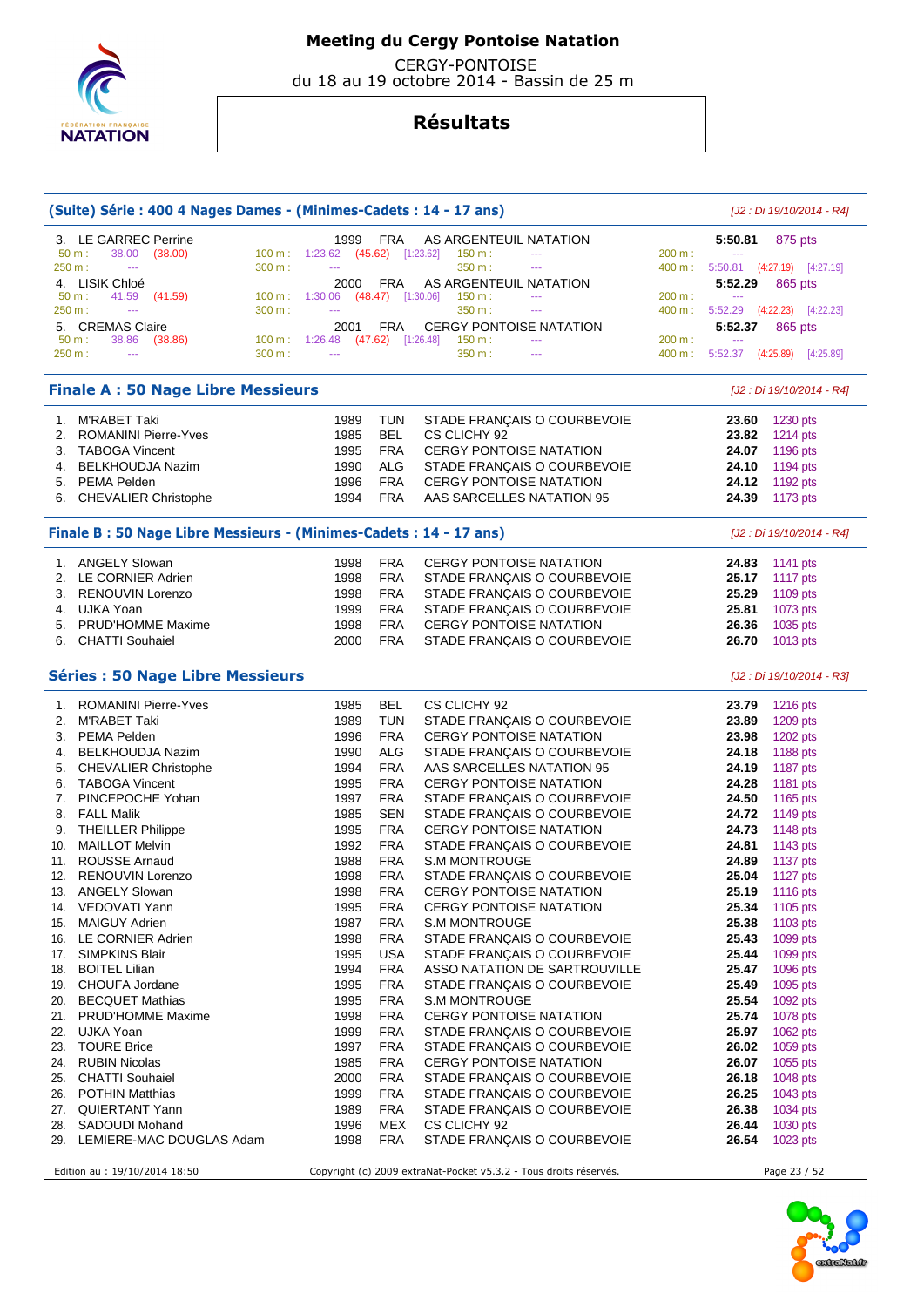

 CERGY-PONTOISE du 18 au 19 octobre 2014 - Bassin de 25 m

## **Résultats**

### **(Suite) Séries : 50 Nage Libre Messieurs** [J2 : Di 19/10/2014 - R3]

| 30.                      | <b>BODENES Adrien</b>                            | 1998         | <b>FRA</b>               | STADE FRANÇAIS O COURBEVOIE                         | 26.55          | 1023 pts           |
|--------------------------|--------------------------------------------------|--------------|--------------------------|-----------------------------------------------------|----------------|--------------------|
| 30.                      | <b>VRIGNON Arnaud</b>                            | 1999         | <b>FRA</b>               | <b>CERGY PONTOISE NATATION</b>                      | 26.55          | 1023 pts           |
| 32.                      | VIGNY Alexandre                                  | 1992         | <b>FRA</b>               | ASSO NATATION DE SARTROUVILLE                       | 26.60          | 1019 pts           |
| 33.                      | FLEURY Benjamin                                  | 1994         | <b>FRA</b>               | <b>S.M MONTROUGE</b>                                | 26.72          | 1011 pts           |
| 34.                      | M'RABET Talal                                    | 1987         | <b>TUN</b>               | STADE FRANÇAIS O COURBEVOIE                         | 26.74          | 1010 pts           |
| 35.                      | <b>GLOUX Mathieu</b>                             | 1995         | <b>FRA</b>               | ASSO NATATION DE SARTROUVILLE                       | 27.20          | 979 pts            |
| 36.                      | <b>OLIVIER Nicolas</b>                           | 1998         | <b>FRA</b>               | ASSO NATATION DE SARTROUVILLE                       | 27.29          | 974 pts            |
| 37.                      | <b>CRASSOUS Thomas</b>                           | 1999         | <b>FRA</b>               | STADE FRANÇAIS O COURBEVOIE                         | 27.55          | 957 pts            |
| 38.                      | <b>ZEINATY Paul</b>                              | 2001         | <b>FRA</b>               | STADE FRANÇAIS O COURBEVOIE                         | 27.82          | 939 pts            |
| 39.                      | POUZANOV Nicolas                                 | 1997         | <b>FRA</b>               | ASSO NATATION DE SARTROUVILLE                       | 27.85          | 937 pts            |
| 40.                      | <b>TREMBLAY Raphaël</b>                          | 1999         | <b>FRA</b>               | STADE FRANÇAIS O COURBEVOIE                         | 27.92          | 933 pts            |
| 41.                      | <b>GRIVEAU Hugo</b>                              | 1998         | <b>FRA</b>               | <b>CERGY PONTOISE NATATION</b>                      | 27.93          | 932 pts            |
| 42.                      | <b>ANDRE Baptiste</b>                            | 1998         | <b>FRA</b>               | <b>SN FRANCONVILLE</b>                              | 28.14          | 919 pts            |
| 43.                      | <b>DUBOSCQ Florian</b>                           | 1999         | <b>FRA</b>               | CANETON CLUB DE BEAUMONT                            | 28.15          | 918 pts            |
| 44.                      | CHADER Adam                                      | 2000         | <b>FRA</b>               | CS CLICHY 92                                        | 28.16          | 917 pts            |
| 45.                      | <b>GILLET Adrien</b>                             | 2000         | <b>FRA</b><br><b>FRA</b> | AAS SARCELLES NATATION 95                           | 28.20          | 915 pts            |
| 46.<br>46.               | <b>CLEMENT Matteo</b><br><b>MENNANE Mustapha</b> | 1997<br>1999 | <b>FRA</b>               | CANETON CLUB DE BEAUMONT<br><b>CSM GENEVILLIERS</b> | 28.29<br>28.29 | 909 pts<br>909 pts |
| 48.                      | <b>HUCHET Guillaume</b>                          | 1999         | <b>FRA</b>               | SN VERSAILLES                                       | 28.50          | 896 pts            |
| 49.                      | <b>LEITAO Florian</b>                            | 1999         | <b>FRA</b>               | AS ARGENTEUIL NATATION                              | 28.68          | 885 pts            |
| 49.                      | <b>SLIM Bassel</b>                               | 1999         | <b>FRA</b>               | <b>CERGY PONTOISE NATATION</b>                      | 28.68          | 885 pts            |
| 51.                      | BEN-DJEMAA Nassim                                | 1999         | <b>FRA</b>               | AAS SARCELLES NATATION 95                           | 28.97          | 867 pts            |
|                          | 52. FLEURY Samuel                                | 1999         | <b>FRA</b>               | CS CLICHY 92                                        | 28.98          | 866 pts            |
| 53.                      | DUBREUIL Marc-Aurélien                           | 1997         | <b>FRA</b>               | <b>CERGY PONTOISE NATATION</b>                      | 29.07          | 860 pts            |
| 53.                      | MASSIT Leo                                       | 1998         | <b>FRA</b>               | ASSO NATATION DE SARTROUVILLE                       | 29.07          | 860 pts            |
|                          | 55. RITZMANN Valentin                            | 1999         | <b>FRA</b>               | <b>CERGY PONTOISE NATATION</b>                      | 29.26          | 849 pts            |
| 56.                      | CHERRIER Kylian                                  | 2000         | <b>FRA</b>               | SN VERSAILLES                                       | 29.32          | 845 pts            |
| 57.                      | <b>MANSOUR SOLTANI Yassine</b>                   | 2000         | <b>FRA</b>               | AAS SARCELLES NATATION 95                           | 29.53          | 832 pts            |
| 58.                      | <b>CHAALANE Hakim</b>                            | 2000         | <b>FRA</b>               | AAS SARCELLES NATATION 95                           | 29.79          | 817 pts            |
| 59.                      | <b>CASTERA Louis</b>                             | 2000         | <b>FRA</b>               | <b>CERGY PONTOISE NATATION</b>                      | 29.81          | 815 pts            |
| 59.                      | <b>DOUMENGE Raphael</b>                          | 2000         | <b>FRA</b>               | CS CLICHY 92                                        | 29.81          | 815 pts            |
| 61.                      | <b>MIGUET Florian</b>                            | 2001         | <b>FRA</b>               | SN VERSAILLES                                       | 29.86          | 812 pts            |
| 62.                      | <b>MARGUERON Romain</b>                          | 1999         | <b>FRA</b>               | AAS SARCELLES NATATION 95                           | 29.96          | 806 pts            |
| 63.                      | <b>MELONI Clément</b>                            | 2001         | <b>FRA</b>               | <b>CERGY PONTOISE NATATION</b>                      | 30.05          | 801 pts            |
| 64.                      | LAUX Julien                                      | 2000         | <b>FRA</b>               | CS CLICHY 92                                        | 30.13          | 796 pts            |
| 65.                      | <b>BENTARZI Reda</b>                             | 1999         | ALG                      | AAS SARCELLES NATATION 95                           | 30.15          | 795 pts            |
| 66.                      | OGUZ Jean-Mathias                                | 2000         | <b>FRA</b>               | AAS SARCELLES NATATION 95                           | 30.17          | 794 pts            |
| 67.                      | CABANNE-HEBERT Douglas                           | 2000         | <b>FRA</b>               | CANETON CLUB DE BEAUMONT                            | 30.34          | 784 pts            |
| 68.                      | <b>TATI Hakim</b>                                | 2000         | <b>FRA</b>               | <b>SN FRANCONVILLE</b>                              | 30.37          | 782 pts            |
| 69.                      | <b>TAPIA Olivier</b>                             | 2000         | <b>FRA</b>               | <b>CSM GENEVILLIERS</b>                             | 30.46          | 777 pts            |
| 70.                      | <b>PEREIRA Maxence</b>                           | 2001         | <b>FRA</b>               | <b>SN VERSAILLES</b>                                | 30.60          | 769 pts            |
| 71.                      | <b>CELLICH Paul</b>                              | 2000         | <b>FRA</b>               | CANETON CLUB DE BEAUMONT                            | 30.63          | 767 pts            |
| 72.                      | COUDER Léo                                       | 2001         | <b>FRA</b>               | <b>S.M MONTROUGE</b>                                | 30.88          | 753 pts            |
| 73.                      | <b>GERSTER Arthur</b>                            | 1994<br>2000 | <b>FRA</b>               | <b>CERGY PONTOISE NATATION</b>                      | 31.39          | 723 pts            |
| 74.<br>75.               | <b>CORNU Ewan</b><br><b>NDIAYE Amadou</b>        | 2001         | <b>FRA</b><br><b>FRA</b> | AAS SARCELLES NATATION 95<br><b>S.M MONTROUGE</b>   | 31.45<br>31.56 | 720 pts<br>714 pts |
| 76.                      | <b>YZEMBAR Joffrey</b>                           | 2000         | <b>FRA</b>               | <b>CERGY PONTOISE NATATION</b>                      | 31.59          | 712 pts            |
|                          | 77. FRANCOIS Flavien                             | 2001         | <b>FRA</b>               | <b>CSM GENEVILLIERS</b>                             | 31.72          | 705 pts            |
|                          | 78. LE PESQUER Antoine                           | 2000         | <b>FRA</b>               | CANETON CLUB DE BEAUMONT                            | 32.02          | 688 pts            |
| 79.                      | BERNARD-MOES Thomas                              | 2001         | <b>FRA</b>               | <b>CERGY PONTOISE NATATION</b>                      | 32.57          | 658 pts            |
| 80.                      | <b>AZAT Rhyan</b>                                | 2001         | <b>FRA</b>               | CS CLICHY 92                                        | 32.66          | 654 pts            |
| 81.                      | <b>KADAMI</b> Amine                              | 2000         | <b>FRA</b>               | <b>CSM GENEVILLIERS</b>                             | 32.77          | 648 pts            |
| 82.                      | <b>GUYONNET Gatien</b>                           | 2000         | <b>FRA</b>               | <b>CSM GENEVILLIERS</b>                             | 32.89          | 641 pts            |
| 83.                      | <b>OLIVIER Thomas</b>                            | 2002         | <b>FRA</b>               | ASSO NATATION DE SARTROUVILLE                       | 35.34          | 518 pts            |
| 84.                      | SEDJARI Sofian                                   | 2000         | <b>FRA</b>               | <b>CERGY PONTOISE NATATION</b>                      | 35.98          | 487 pts            |
| $\hspace{0.05cm} \ldots$ | <b>BOUHIER Remy</b>                              | 1998         | <b>FRA</b>               | CS CLICHY 92                                        | DNS dec        |                    |
| $\qquad \qquad \cdots$   | <b>BOURSIER Cedric</b>                           | 1998         | <b>FRA</b>               | AAS SARCELLES NATATION 95                           | <b>DNS Nd</b>  |                    |
| $\qquad \qquad \cdots$   | CACCIOTTOLO Sacha                                | 1996         | <b>FRA</b>               | STADE FRANÇAIS O COURBEVOIE                         | DNS dec        |                    |
|                          |                                                  |              |                          |                                                     |                |                    |

Edition au : 19/10/2014 18:50 Copyright (c) 2009 extraNat-Pocket v5.3.2 - Tous droits réservés. Page 24 / 52

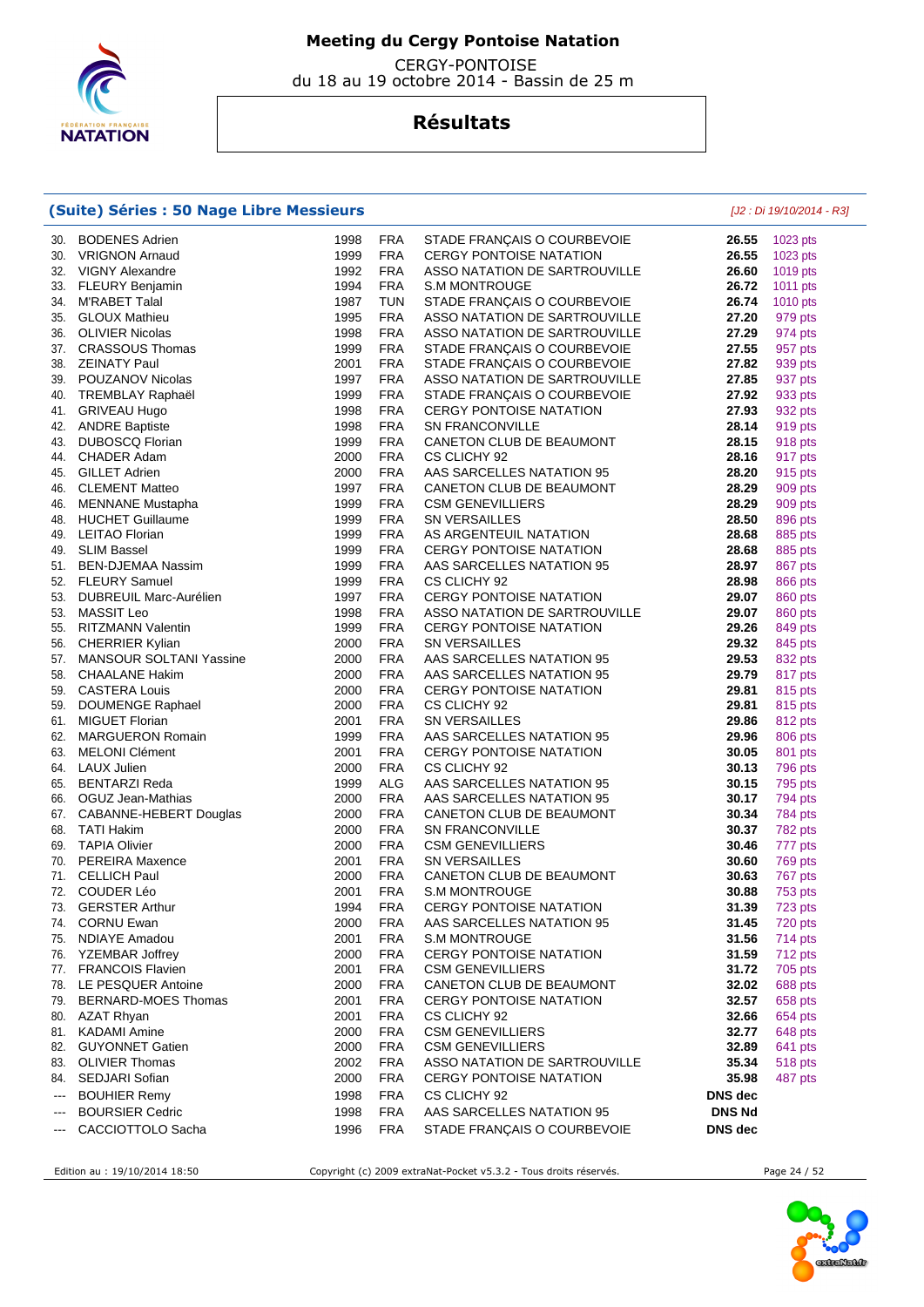

 CERGY-PONTOISE du 18 au 19 octobre 2014 - Bassin de 25 m

## **Résultats**

| (Suite) Séries : 50 Nage Libre Messieurs |                                                                   |              |                          |                                                                 | [J2 : Di 19/10/2014 - R3]        |                           |  |
|------------------------------------------|-------------------------------------------------------------------|--------------|--------------------------|-----------------------------------------------------------------|----------------------------------|---------------------------|--|
| $---$                                    | <b>HUSTACHE Joris</b><br><b>JEAN FRANCOIS Nicolas</b>             | 1988<br>1978 | <b>FRA</b><br><b>FRA</b> | STADE FRANÇAIS O COURBEVOIE<br>CANETON CLUB DE BEAUMONT         | <b>DNS</b> dec<br><b>DNS</b> dec |                           |  |
|                                          | <b>MEILLAUD Maxime</b>                                            | 1993         | <b>FRA</b>               | ASSO NATATION DE SARTROUVILLE                                   | <b>DNS</b> dec                   |                           |  |
| ---                                      | PEIXOTO Romain                                                    | 1997         | <b>FRA</b>               | AS ARGENTEUIL NATATION                                          | <b>DNS</b> dec                   |                           |  |
|                                          |                                                                   |              |                          |                                                                 |                                  |                           |  |
|                                          | Séries : 50 Nage Libre Messieurs - (Minimes-Cadets : 14 - 17 ans) |              |                          |                                                                 |                                  | [J2 : Di 19/10/2014 - R3] |  |
|                                          | 1. RENOUVIN Lorenzo                                               | 1998         | <b>FRA</b>               | STADE FRANÇAIS O COURBEVOIE                                     | 25.04                            | 1127 pts                  |  |
|                                          | 2. ANGELY Slowan                                                  | 1998         | <b>FRA</b>               | <b>CERGY PONTOISE NATATION</b>                                  | 25.19                            | 1116 pts                  |  |
| 3.                                       | LE CORNIER Adrien                                                 | 1998         | <b>FRA</b>               | STADE FRANÇAIS O COURBEVOIE                                     | 25.43                            | 1099 pts                  |  |
| 4.                                       | <b>PRUD'HOMME Maxime</b>                                          | 1998         | <b>FRA</b>               | <b>CERGY PONTOISE NATATION</b>                                  | 25.74                            | 1078 pts                  |  |
|                                          | 5. UJKA Yoan                                                      | 1999         | <b>FRA</b>               | STADE FRANÇAIS O COURBEVOIE                                     | 25.97                            | 1062 pts                  |  |
|                                          | 6. CHATTI Souhaiel                                                | 2000         | <b>FRA</b>               | STADE FRANÇAIS O COURBEVOIE                                     | 26.18                            | 1048 pts                  |  |
| 7.                                       | <b>POTHIN Matthias</b>                                            | 1999<br>1998 | <b>FRA</b><br><b>FRA</b> | STADE FRANÇAIS O COURBEVOIE                                     | 26.25<br>26.54                   | 1043 pts                  |  |
| 8.                                       | LEMIERE-MAC DOUGLAS Adam<br><b>BODENES Adrien</b>                 | 1998         | <b>FRA</b>               | STADE FRANÇAIS O COURBEVOIE                                     | 26.55                            | 1023 pts                  |  |
| 9.<br>9.                                 | <b>VRIGNON Arnaud</b>                                             | 1999         | <b>FRA</b>               | STADE FRANÇAIS O COURBEVOIE                                     | 26.55                            | 1023 pts                  |  |
| 11.                                      | <b>OLIVIER Nicolas</b>                                            | 1998         | <b>FRA</b>               | <b>CERGY PONTOISE NATATION</b><br>ASSO NATATION DE SARTROUVILLE | 27.29                            | 1023 pts<br>974 pts       |  |
| 12.                                      | <b>CRASSOUS Thomas</b>                                            | 1999         | <b>FRA</b>               | STADE FRANÇAIS O COURBEVOIE                                     | 27.55                            | 957 pts                   |  |
|                                          | 13. ZEINATY Paul                                                  | 2001         | <b>FRA</b>               | STADE FRANÇAIS O COURBEVOIE                                     | 27.82                            | 939 pts                   |  |
|                                          | 14. TREMBLAY Raphaël                                              | 1999         | <b>FRA</b>               | STADE FRANÇAIS O COURBEVOIE                                     | 27.92                            | 933 pts                   |  |
| 15.                                      | <b>GRIVEAU Hugo</b>                                               | 1998         | <b>FRA</b>               | <b>CERGY PONTOISE NATATION</b>                                  | 27.93                            | 932 pts                   |  |
|                                          | 16. ANDRE Baptiste                                                | 1998         | <b>FRA</b>               | <b>SN FRANCONVILLE</b>                                          | 28.14                            | 919 pts                   |  |
| 17.                                      | <b>DUBOSCQ Florian</b>                                            | 1999         | <b>FRA</b>               | CANETON CLUB DE BEAUMONT                                        | 28.15                            | 918 pts                   |  |
| 18.                                      | <b>CHADER Adam</b>                                                | 2000         | <b>FRA</b>               | CS CLICHY 92                                                    | 28.16                            | 917 pts                   |  |
| 19.                                      | <b>GILLET Adrien</b>                                              | 2000         | <b>FRA</b>               | AAS SARCELLES NATATION 95                                       | 28.20                            | 915 pts                   |  |
| 20.                                      | MENNANE Mustapha                                                  | 1999         | <b>FRA</b>               | <b>CSM GENEVILLIERS</b>                                         | 28.29                            | 909 pts                   |  |
| 21.                                      | <b>HUCHET Guillaume</b>                                           | 1999         | <b>FRA</b>               | <b>SN VERSAILLES</b>                                            | 28.50                            | 896 pts                   |  |
|                                          | 22. LEITAO Florian                                                | 1999         | <b>FRA</b>               | AS ARGENTEUIL NATATION                                          | 28.68                            | 885 pts                   |  |
|                                          | 22. SLIM Bassel                                                   | 1999         | <b>FRA</b>               | <b>CERGY PONTOISE NATATION</b>                                  | 28.68                            | 885 pts                   |  |
| 24.                                      | <b>BEN-DJEMAA Nassim</b>                                          | 1999         | <b>FRA</b>               | AAS SARCELLES NATATION 95                                       | 28.97                            | 867 pts                   |  |
| 25.                                      | <b>FLEURY Samuel</b>                                              | 1999         | <b>FRA</b>               | CS CLICHY 92                                                    | 28.98                            | 866 pts                   |  |
| 26.                                      | <b>MASSIT Leo</b>                                                 | 1998         | <b>FRA</b>               | ASSO NATATION DE SARTROUVILLE                                   | 29.07                            | 860 pts                   |  |
| 27.                                      | <b>RITZMANN Valentin</b>                                          | 1999         | <b>FRA</b>               | <b>CERGY PONTOISE NATATION</b>                                  | 29.26                            | 849 pts                   |  |
| 28.                                      | <b>CHERRIER Kylian</b>                                            | 2000         | <b>FRA</b>               | <b>SN VERSAILLES</b>                                            | 29.32                            | 845 pts                   |  |
| 29.                                      | <b>MANSOUR SOLTANI Yassine</b>                                    | 2000         | <b>FRA</b>               | AAS SARCELLES NATATION 95                                       | 29.53                            | 832 pts                   |  |
| 30.                                      | <b>CHAALANE Hakim</b>                                             | 2000         | <b>FRA</b>               | AAS SARCELLES NATATION 95                                       | 29.79                            | 817 pts                   |  |
| 31.                                      | <b>CASTERA Louis</b>                                              | 2000         | <b>FRA</b>               | <b>CERGY PONTOISE NATATION</b>                                  | 29.81                            | 815 pts                   |  |
| 31.                                      | DOUMENGE Raphael                                                  | 2000         | <b>FRA</b>               | CS CLICHY 92                                                    | 29.81                            | 815 pts                   |  |
| 33.                                      | <b>MIGUET Florian</b>                                             | 2001         | <b>FRA</b>               | <b>SN VERSAILLES</b>                                            | 29.86                            | 812 pts                   |  |
| 34.                                      | <b>MARGUERON Romain</b>                                           | 1999         | <b>FRA</b>               | AAS SARCELLES NATATION 95                                       | 29.96                            | 806 pts                   |  |
| 35.                                      | MELONI Clément                                                    | 2001         | <b>FRA</b>               | <b>CERGY PONTOISE NATATION</b>                                  | 30.05                            | 801 pts                   |  |
| 36.                                      | LAUX Julien                                                       | 2000         | <b>FRA</b>               | CS CLICHY 92                                                    | 30.13                            | 796 pts                   |  |
|                                          | 37. BENTARZI Reda                                                 | 1999         | <b>ALG</b>               | AAS SARCELLES NATATION 95                                       | 30.15                            | 795 pts                   |  |
|                                          | 38. OGUZ Jean-Mathias                                             | 2000         | <b>FRA</b>               | AAS SARCELLES NATATION 95                                       | 30.17                            | 794 pts                   |  |
|                                          | 39. CABANNE-HEBERT Douglas                                        | 2000         | <b>FRA</b>               | CANETON CLUB DE BEAUMONT                                        | 30.34                            | 784 pts                   |  |
|                                          | 40. TATI Hakim                                                    | 2000         | <b>FRA</b>               | <b>SN FRANCONVILLE</b>                                          | 30.37                            | 782 pts                   |  |
|                                          | 41. TAPIA Olivier                                                 | 2000         | <b>FRA</b>               | <b>CSM GENEVILLIERS</b>                                         | 30.46                            | 777 pts                   |  |
| 42.                                      | <b>PEREIRA Maxence</b>                                            | 2001         | FRA                      | <b>SN VERSAILLES</b>                                            | 30.60                            | 769 pts                   |  |
| 43.                                      | <b>CELLICH Paul</b>                                               | 2000         | <b>FRA</b>               | CANETON CLUB DE BEAUMONT                                        | 30.63                            | 767 pts                   |  |
| 44.                                      | COUDER Léo                                                        | 2001         | <b>FRA</b>               | <b>S.M MONTROUGE</b>                                            | 30.88                            | 753 pts                   |  |
|                                          | 45. CORNU Ewan                                                    | 2000         | <b>FRA</b>               | AAS SARCELLES NATATION 95                                       | 31.45                            | 720 pts                   |  |
|                                          | 46. NDIAYE Amadou<br>47. YZEMBAR Joffrey                          | 2001         | <b>FRA</b>               | <b>S.M MONTROUGE</b>                                            | 31.56                            | 714 pts                   |  |
|                                          |                                                                   | 2000         | <b>FRA</b>               | <b>CERGY PONTOISE NATATION</b>                                  | 31.59                            | 712 pts                   |  |
| 48.                                      | <b>FRANCOIS Flavien</b><br>49. LE PESQUER Antoine                 | 2001<br>2000 | <b>FRA</b><br><b>FRA</b> | <b>CSM GENEVILLIERS</b><br>CANETON CLUB DE BEAUMONT             | 31.72<br>32.02                   | 705 pts                   |  |
| 50.                                      | <b>BERNARD-MOES Thomas</b>                                        | 2001         | <b>FRA</b>               | <b>CERGY PONTOISE NATATION</b>                                  | 32.57                            | 688 pts<br>658 pts        |  |
|                                          | 51. AZAT Rhyan                                                    | 2001         | <b>FRA</b>               | CS CLICHY 92                                                    | 32.66                            | 654 pts                   |  |
|                                          |                                                                   |              |                          |                                                                 |                                  |                           |  |

Edition au : 19/10/2014 18:50 Copyright (c) 2009 extraNat-Pocket v5.3.2 - Tous droits réservés. Page 25 / 52

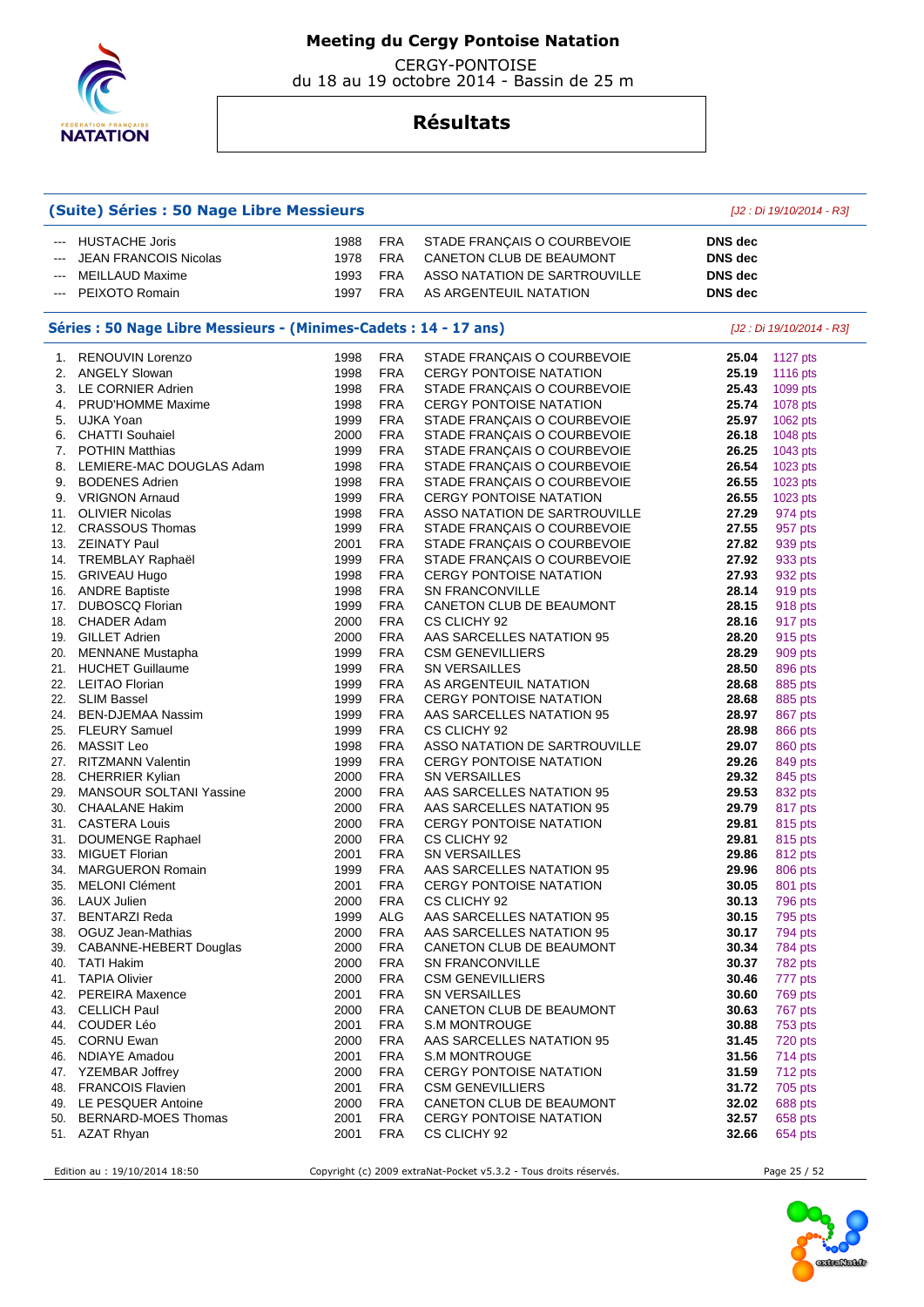

 CERGY-PONTOISE du 18 au 19 octobre 2014 - Bassin de 25 m

| (Suite) Séries : 50 Nage Libre Messieurs - (Minimes-Cadets : 14 - 17 ans)                                      |                           |                                                        |                                                                    |                                                                                                                                   |                                                            | [J2 : Di 19/10/2014 - R3]     |  |  |
|----------------------------------------------------------------------------------------------------------------|---------------------------|--------------------------------------------------------|--------------------------------------------------------------------|-----------------------------------------------------------------------------------------------------------------------------------|------------------------------------------------------------|-------------------------------|--|--|
| 52. KADAMI Amine<br>53. GUYONNET Gatien<br>54. SEDJARI Sofian<br><b>BOUHIER Remy</b><br><b>BOURSIER Cedric</b> |                           | 2000<br>2000<br>2000<br>1998<br>1998                   | <b>FRA</b><br><b>FRA</b><br><b>FRA</b><br><b>FRA</b><br><b>FRA</b> | <b>CSM GENEVILLIERS</b><br><b>CSM GENEVILLIERS</b><br><b>CERGY PONTOISE NATATION</b><br>CS CLICHY 92<br>AAS SARCELLES NATATION 95 | 32.77<br>32.89<br>35.98<br><b>DNS</b> dec<br><b>DNS Nd</b> | 648 pts<br>641 pts<br>487 pts |  |  |
| Séries : 50 Nage Libre Messieurs - (Benjamins : 12 - 13 ans)                                                   |                           | [J2 : Di 19/10/2014 - R3]                              |                                                                    |                                                                                                                                   |                                                            |                               |  |  |
| 1. OLIVIER Thomas                                                                                              |                           | 2002 FRA                                               |                                                                    | ASSO NATATION DE SARTROUVILLE                                                                                                     | 35.34                                                      | 518 pts                       |  |  |
| <b>Finale A: 100 Nage Libre Messieurs</b>                                                                      |                           | [J1 : Sa 18/10/2014 - R2]                              |                                                                    |                                                                                                                                   |                                                            |                               |  |  |
| 1. BELKHOUDJA Nazim<br>25.45 (25.45)<br>50 m:                                                                  | 100 m:                    | 1990<br>52.52 (27.07) [52.52]                          | ALG                                                                | STADE FRANÇAIS O COURBEVOIE                                                                                                       | 52.52                                                      | 1205 pts                      |  |  |
| 2. CHEVALIER Christophe<br>25.92<br>(25.92)<br>50 m:                                                           | 100 m:                    | 1994<br>52.91 (26.99)                                  | FRA                                                                | AAS SARCELLES NATATION 95<br>[52.91]                                                                                              | 52.91                                                      | 1191 pts                      |  |  |
| 3. FALL Malik<br>25.68<br>(25.68)<br>50 m:                                                                     | 100 m:                    | 1985<br>53.33 (27.65) [53.33]                          | SEN                                                                | STADE FRANÇAIS O COURBEVOIE                                                                                                       | 53.33                                                      | 1176 pts                      |  |  |
| 4. MANDALINIC Yvan<br>26.07 (26.07)<br>50 m:                                                                   | 100 m:                    | 1991<br>53.61 (27.54) [53.61]                          | FRA                                                                | AAS SARCELLES NATATION 95                                                                                                         | 53.61                                                      | 1167 pts                      |  |  |
| 5. PINCEPOCHE Yohan<br>26.27 (26.27)<br>50 m:                                                                  | 100 m:                    | 1997<br>53.67 (27.40) [53.67]                          | FRA                                                                | STADE FRANÇAIS O COURBEVOIE                                                                                                       | 53.67                                                      | 1165 pts                      |  |  |
| 6. CASTERA Mathis<br>26.59 (26.59)<br>50 m:                                                                    | 100 m:                    | 1996<br>54.11 (27.52) [54.11]                          | <b>FRA</b>                                                         | DAUPHINS TOULOUSE OEC                                                                                                             | 54.11                                                      | 1149 pts                      |  |  |
| <b>Finale B: 100 Nage Libre Messieurs</b>                                                                      | [J1 : Sa 18/10/2014 - R2] |                                                        |                                                                    |                                                                                                                                   |                                                            |                               |  |  |
| 1. ANGELY Slowan                                                                                               |                           | 1998                                                   | <b>FRA</b>                                                         | <b>CERGY PONTOISE NATATION</b>                                                                                                    | 53.94                                                      | 1155 pts                      |  |  |
| 26.37 (26.37)<br>50 m:<br>2. RENOUVIN Lorenzo                                                                  | 100 m:                    | 53.94 (27.57) [53.94]<br>1998                          | FRA                                                                | STADE FRANÇAIS O COURBEVOIE                                                                                                       | 54.61                                                      | 1132 pts                      |  |  |
| 26.55 (26.55)<br>50 m:<br>3. MARTIN Clément                                                                    | 100 m:                    | 54.61 (28.06) [54.61]<br>1999                          | FRA                                                                | CNO ST-GERMAIN-EN-LAYE                                                                                                            | 55.57                                                      | 1100 pts                      |  |  |
| 27.34 (27.34)<br>50 m:<br>4. LE CORNIER Adrien<br>50 m:                                                        | 100 m:                    | 55.57 (28.23) [55.57]<br>1998                          | <b>FRA</b>                                                         | STADE FRANÇAIS O COURBEVOIE                                                                                                       | 56.85                                                      | 1057 pts                      |  |  |
| 27.19 (27.19)<br>5. PRUD'HOMME Maxime<br>27.68 (27.68)<br>50 m:                                                | 100 m:<br>100 m:          | 56.85 (29.66) [56.85]<br>1998<br>57.31 (29.63) [57.31] | FRA                                                                | <b>CERGY PONTOISE NATATION</b>                                                                                                    | 57.31                                                      | 1042 pts                      |  |  |
| 6. BOURSIER Cedric<br>30.42 (30.42)<br>50 m:                                                                   |                           | 1998<br>100 m: 1:03.10 (32.68) [1:03.10]               | FRA                                                                | AAS SARCELLES NATATION 95                                                                                                         | 1:03.10                                                    | 861 pts                       |  |  |
| Séries : 100 Nage Libre Messieurs - (Juniors-Séniors : 18 ans et plus)                                         |                           |                                                        |                                                                    |                                                                                                                                   |                                                            | $[J1: Sa 18/10/2014 - R1]$    |  |  |
| 1. CHEVALIER Christophe<br>$50 \text{ m}: 25.52 (25.52)$                                                       | 100 m:                    | 52.48 (26.96) [52.48]                                  |                                                                    | 1994 FRA AAS SARCELLES NATATION 95                                                                                                |                                                            | <b>52.48</b> 1206 pts         |  |  |
| 2. BELKHOUDJA Nazim<br>25.11 (25.11)<br>50 m:                                                                  | 100 m:                    | 53.14 (28.03) [53.14]                                  | 1990 ALG                                                           | STADE FRANÇAIS O COURBEVOIE                                                                                                       |                                                            | <b>53.14</b> 1183 pts         |  |  |
| 3. FALL Malik<br>26.02 (26.02)<br>$50 m$ :                                                                     | 100 m:                    | 53.36 (27.34) [53.36]                                  |                                                                    | 1985 SEN STADE FRANÇAIS O COURBEVOIE                                                                                              | 53.36                                                      | 1175 pts                      |  |  |
| 4. MANDALINIC Yvan<br>26.06 (26.06)<br>50 m:                                                                   | 100 m:                    | 1991<br>53.46 (27.40) [53.46]                          | FRA                                                                | AAS SARCELLES NATATION 95                                                                                                         | 53.46                                                      | 1172 pts                      |  |  |
| 5. CASTERA Mathis<br>50 m:<br>26.08 (26.08)                                                                    | 100 m:                    | 1996<br>53.80 (27.72) [53.80]                          | FRA                                                                | DAUPHINS TOULOUSE OEC                                                                                                             | 53.80                                                      | 1160 pts                      |  |  |
| 6. PINCEPOCHE Yohan<br>25.99 (25.99)<br>$50 m$ :                                                               | 100 m:                    | 54.03 (28.04) [54.03]                                  |                                                                    | 1997 FRA STADE FRANÇAIS O COURBEVOIE                                                                                              | 54.03                                                      | 1152 pts                      |  |  |
| 7. SIMPKINS Blair<br>50 m:<br>26.36 (26.36)                                                                    | $100 \text{ m}$ :         | 1995<br>55.23 (28.87) [55.23]                          | USA                                                                | STADE FRANÇAIS O COURBEVOIE                                                                                                       | 55.23                                                      | <b>1111 pts</b>               |  |  |
| 8. BOITEL Lilian<br>26.62 (26.62)<br>$50 m$ :                                                                  | 100 m:                    | 57.18 (30.56) [57.18]                                  |                                                                    | 1994 FRA ASSO NATATION DE SARTROUVILLE                                                                                            | 57.18                                                      | 1046 pts                      |  |  |
| 9. GLOUX Mathieu<br>50 m:<br>28.27 (28.27)                                                                     | 100 m:                    | 59.74 (31.47) [59.74]                                  |                                                                    | 1995 FRA ASSO NATATION DE SARTROUVILLE                                                                                            | 59.74                                                      | 964 pts                       |  |  |
| Edition au : 19/10/2014 18:50                                                                                  |                           |                                                        |                                                                    | Copyright (c) 2009 extraNat-Pocket v5.3.2 - Tous droits réservés.                                                                 |                                                            | Page 26 / 52                  |  |  |

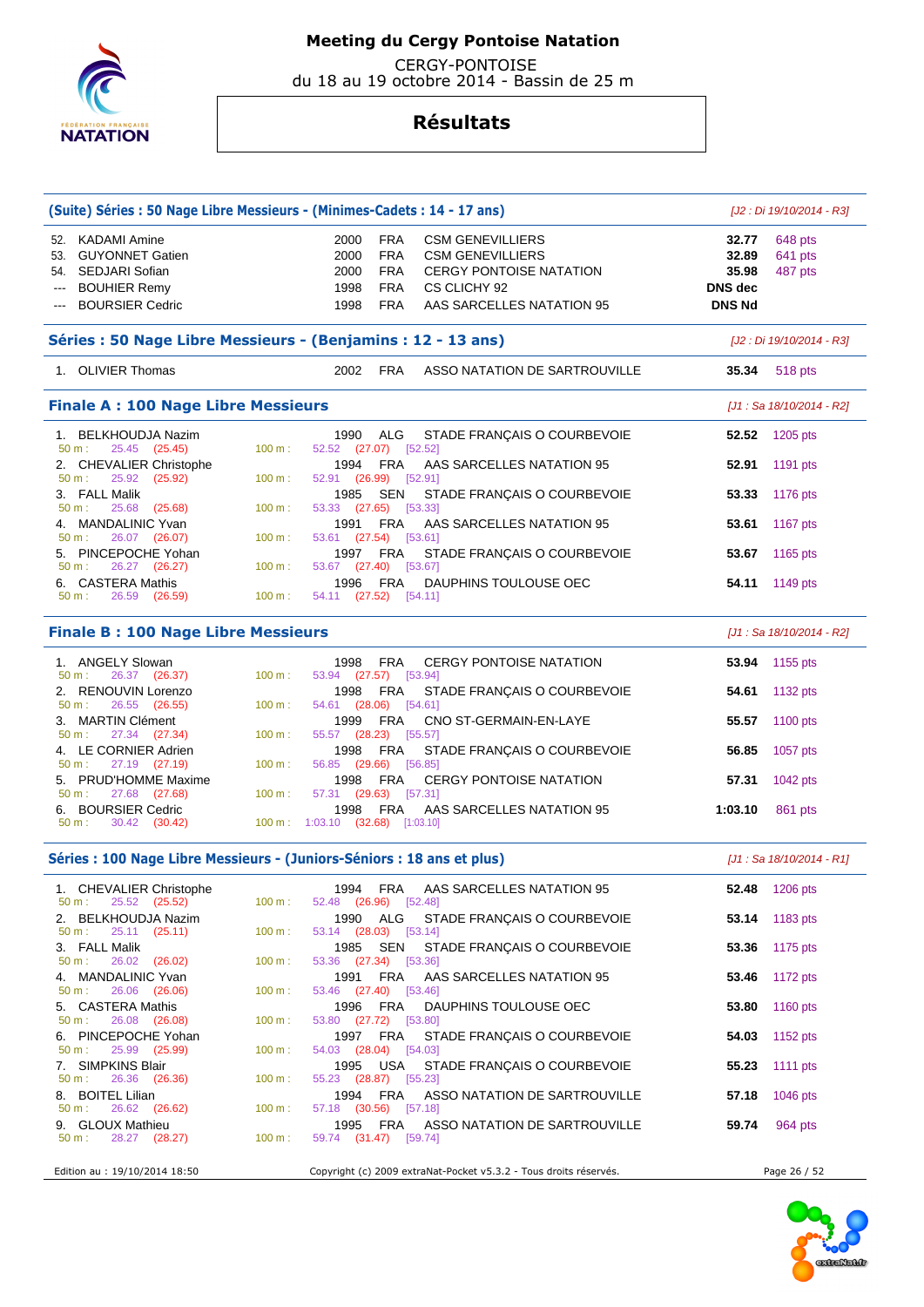

 CERGY-PONTOISE du 18 au 19 octobre 2014 - Bassin de 25 m

## **Résultats**

## **(Suite) Séries : 100 Nage Libre Messieurs - (Juniors-Séniors : 18 ans et plus)** [J1 : Sa 18/10/2014 - R1]

 10. VIGNY Alexandre 1992 FRA ASSO NATATION DE SARTROUVILLE **59.75** 964 pts 59.75 (31.07) 11. FLEURY Benjamin 1994 FRA S.M MONTROUGE **59.94** 958 pts 59.94 (31.48) [59.94] 12. LE GARREC Antonin 1997 FRA AS ARGENTEUIL NATATION **59.95** 958 pts 50 m : 28.59 (28.59) 100 m : 59.95 (31.36) 13. DUHAMEL Antoine 1996 FRA CANETON CLUB DE BEAUMONT **1:00.00** 956 pts 50 m : 28.44 (28.44) 100 m : 1:00.00 (31.56) [1:00.00] 14. POUZANOV Nicolas 1997 FRA ASSO NATATION DE SARTROUVILLE **1:01.40** 913 pts 1:01.40 (32.28) [1:01.40] 15. CLEMENT Matteo 1997 FRA CANETON CLUB DE BEAUMONT **1:03.89** 838 pts 50 m : 30.67 (30.67) 100 m : 1:03.89 (33.22) [1:03.89] 16. DUBREUIL Marc-Aurélien 1997 FRA CERGY PONTOISE NATATION **1:06.81** 754 pts 1:06.81 (36.42) [1:06.81] 17. MEILLAUD Maxime 1993 FRA ASSO NATATION DE SARTROUVILLE **1:07.29** 741 pts 50 m : 31.24 (31.24) 100 m : 1:07.29 (36.05) [1:07.29] 18. DALLE Thibault 1997 FRA SN VERSAILLES **1:08.13** 718 pts 50 m : 31.45 (31.45) 100 m : 1:08.13 (36.68) [1:08.13] --- PEIXOTO Romain 1997 FRA AS ARGENTEUIL NATATION **DNS dec**  --- SADOUDI Mohand 1996 MEX CS CLICHY 92 **DNS dec** 

### **Séries : 100 Nage Libre Messieurs - (Minimes-Cadets : 14 - 17 ans)** [J1 : Sa 18/10/2014 - R1]

 1. RENOUVIN Lorenzo 1998 FRA STADE FRANÇAIS O COURBEVOIE **54.39** 1140 pts 54.39 (28.52) 2. ANGELY Slowan 1998 FRA CERGY PONTOISE NATATION **55.44** 1104 pts 55.44 (28.92) [55.44] 3. LE CORNIER Adrien 1998 FRA STADE FRANÇAIS O COURBEVOIE **55.60** 1099 pts 50 m : 26.44 (26.44) 100 m : 55.60 (29.16) 4. PRUD'HOMME Maxime 1998 FRA CERGY PONTOISE NATATION **56.20** 1079 pts 56.20 (29.08) [56.20] 5. BOURSIER Cedric 1998 FRA AAS SARCELLES NATATION 95 **56.88** 1056 pts 50 m : 27.23 (27.23) 100 m : 56.88 (29.65) [56.88] 6. MARTIN Clément 1999 FRA CNO ST-GERMAIN-EN-LAYE **57.25** 1044 pts 50 m : 28.14 (28.14) 100 m : 57.25 (29.11) [57.25] 7. OLIVIER Nicolas 1998 FRA ASSO NATATION DE SARTROUVILLE **58.95** 989 pts 58.95 (31.23) [58.95] 8. VRIGNON Arnaud 1999 FRA CERGY PONTOISE NATATION **58.96** 989 pts  $50 \text{ m}$  : 27.83 (27.83) 9. RIVARD Bernard 2000 CAN CNO ST-GERMAIN-EN-LAYE **59.83** 961 pts 50 m : 28.84 (28.84) 100 m : 10. LEMIERE-MAC DOUGLAS Adam 1998 FRA STADE FRANÇAIS O COURBEVOIE **1:00.17** 951 pts 50 m : 28.95 (28.95) 100 m : 1:00.17 (31.22) [1:00.17] 11. MOUTARDE Mathieu 1998 FRA ST-GEORGES ARGENTEUIL **1:00.55** 939 pts 50 m : 28.01 (28.01) 100 m : 1:00.55 (32.54) [1:00.55] 12. CHADER Adam 2000 FRA CS CLICHY 92 **1:00.79** 931 pts 50 m : 29.12 (29.12) 100 m : 1:00.79 (31.67) [1:00.79] 13. GILLET Adrien 2000 FRA AAS SARCELLES NATATION 95 **1:01.68** 904 pts  $(31.78)$   $[1:01.68]$  14. TREMBLAY Raphaël 1999 FRA STADE FRANÇAIS O COURBEVOIE **1:01.86** 899 pts 50 m : 29.76 (29.76) 100 m : 1:01.86 (32.10) [1:01.86] 15. BIDAUT Florian 2000 FRA CNO ST-GERMAIN-EN-LAYE **1:03.13** 860 pts 50 m : 30.65 (30.65) 100 m : 1:03.13 (32.48) [1:03.13] 16. LEITAO Florian 1999 FRA AS ARGENTEUIL NATATION **1:03.18** 859 pts 1:03.18 (32.86) [1:03.18] 17. SANANIKONE Théodore 2001 FRA S.M MONTROUGE **1:03.35** 854 pts 50 m : 30.23 (30.23) 100 m : 1:03.35 (33.12) [1:03.35] 18. FLEURY Samuel 1999 FRA CS CLICHY 92 **1:03.52** 849 pts 50 m : 30.30 (30.30) 100 m : 1:03.52 (33.22) [1:03.52] 19. GRIVEAU Hugo 1998 FRA CERGY PONTOISE NATATION **1:03.56** 848 pts 1:03.56 (33.17) [1:03.56]

Edition au : 19/10/2014 18:50 Copyright (c) 2009 extraNat-Pocket v5.3.2 - Tous droits réservés. Page 27 / 52



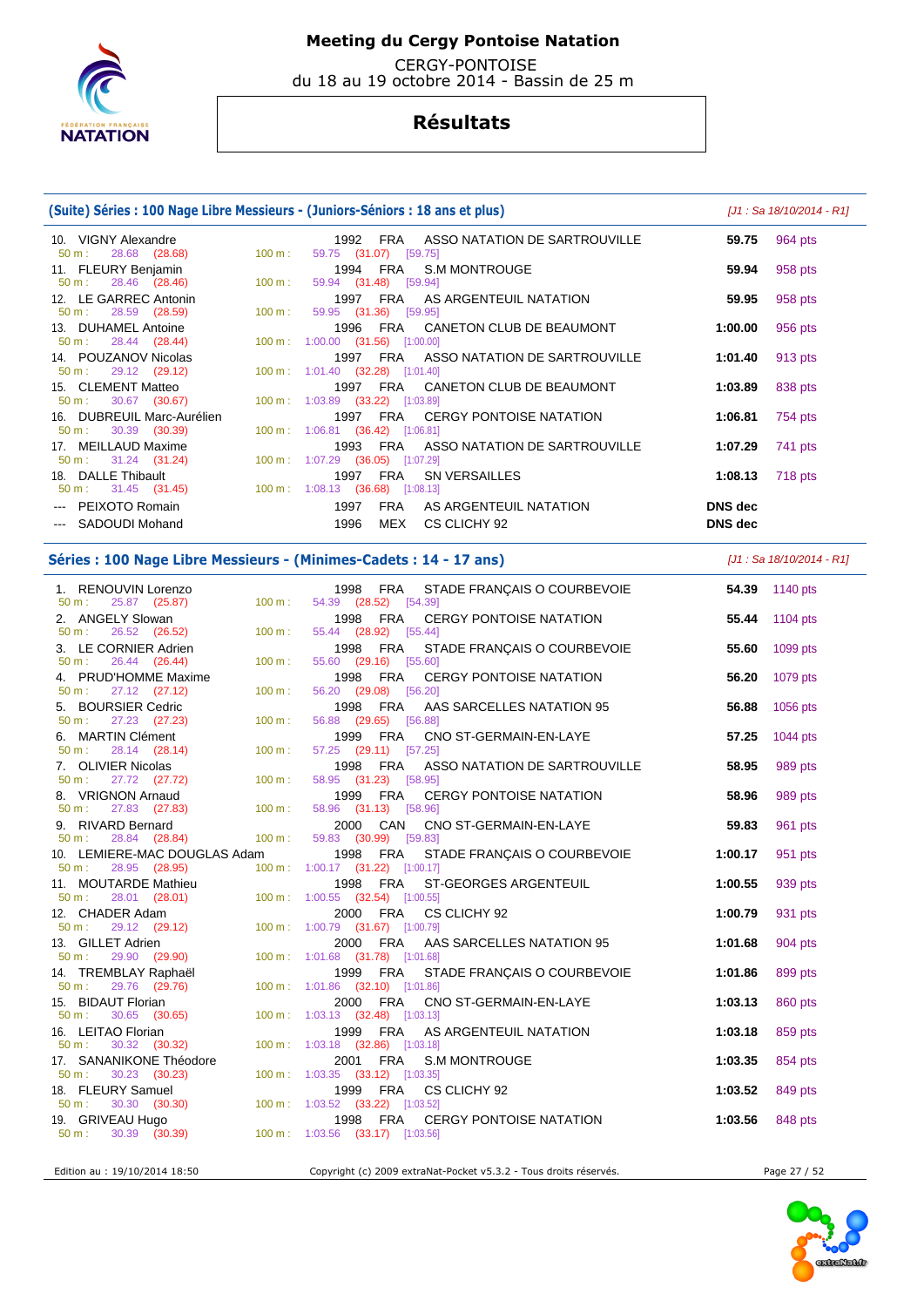

 CERGY-PONTOISE du 18 au 19 octobre 2014 - Bassin de 25 m

|                                                                              | (Suite) Séries : 100 Nage Libre Messieurs - (Minimes-Cadets : 14 - 17 ans)                                                                             |                 | [J1 : Sa 18/10/2014 - R1] |
|------------------------------------------------------------------------------|--------------------------------------------------------------------------------------------------------------------------------------------------------|-----------------|---------------------------|
| 20. KHIAT Aslane<br>50 m:<br>30.80 (30.80)                                   | 2000 FRA ST-GEORGES ARGENTEUIL<br>100 m: 1:03.76 (32.96) [1:03.76]                                                                                     | 1:03.76         | 842 pts                   |
| 21. MIGUET Florian<br>50 m : 30.40 (30.40) 100 m : 1:04.09 (33.69) [1:04.09] | 2001<br>FRA<br><b>SN VERSAILLES</b>                                                                                                                    | 1:04.09         | 832 pts                   |
| 22. QUEILLE Mathis                                                           | 2000 FRA<br><b>S.M MONTROUGE</b>                                                                                                                       | 1:04.10         | 832 pts                   |
| 31.10 (31.10)<br>$50 m$ :<br>23. SLIM Bassel                                 | 100 m: 1:04.10 (33.00) [1:04.10]<br>1999 FRA<br>CERGY PONTOISE NATATION                                                                                | 1:04.16         | 830 pts                   |
| 31.01 (31.01)<br>50 m:<br>24. LAMLICHE Jawad                                 | 100 m: 1:04.16 (33.15) [1:04.16]<br>FRA<br>ST-GEORGES ARGENTEUIL<br>1999                                                                               | 1:04.21         | 829 pts                   |
| 30.06 (30.06)<br>$50 m$ :<br>25. ANSEUR Adel                                 | 100 m: 1:04.21 (34.15) [1:04.21]<br>1998<br>FRA<br>ST-GEORGES ARGENTEUIL                                                                               | 1:05.12         | 802 pts                   |
| 29.64 (29.64)<br>50 m:<br>26. CHAALANE Hakim                                 | 100 m: 1:05.12 (35.48) [1:05.12]<br>2000 FRA<br>AAS SARCELLES NATATION 95                                                                              | 1:05.34         | 796 pts                   |
| $50 \text{ m}: 30.73 (30.73)$<br>27. BOURSIER Merlin                         | 100 m: 1:05.34 (34.61) [1:05.34]<br>FRA<br>AAS SARCELLES NATATION 95<br>2001                                                                           | 1:05.42         | 794 pts                   |
| $50 \text{ m}: 31.47 (31.47)$<br>28. MASSIT Leo                              | 100 m: 1:05.42 (33.95) [1:05.42]<br>FRA<br>1998<br>ASSO NATATION DE SARTROUVILLE                                                                       | 1:05.47         | 792 pts                   |
| 50 m : 31.09 (31.09) 100 m : 1:05.47 (34.38) [1:05.47]<br>29. CASTERA Louis  | 2000 FRA<br><b>CERGY PONTOISE NATATION</b>                                                                                                             | 1:06.36         | 767 pts                   |
| 31.68 (31.68)<br>50 m:<br>30. MANSOUR SOLTANI Yassine                        | 100 m: 1:06.36 (34.68) [1:06.36]<br>2000<br>FRA<br>AAS SARCELLES NATATION 95                                                                           | 1:06.70         | 758 pts                   |
| 31.04 (31.04)<br>50 m:<br>31. PEREIRA Maxence                                | 100 m: 1:06.70 (35.66) [1:06.70]<br>SN VERSAILLES<br>2001<br>FRA                                                                                       | 1:06.73         | 757 pts                   |
| $31.56$ (31.56)<br>MAAH ::<br>$50 m$ :<br>32. RITZMANN Valentin              | 100 m: 1:06.73 (35.17) [1:06.73]<br>1999<br>FRA<br><b>CERGY PONTOISE NATATION</b>                                                                      | 1:06.83         | 754 pts                   |
| 50 m:<br>31.77 (31.77)<br>33. LAUX Julien                                    | 100 m: 1:06.83 (35.06) [1:06.83]<br>2000 FRA<br>CS CLICHY 92                                                                                           | 1:06.98         | 750 pts                   |
| 50 m : 31.96 (31.96)                                                         | 100 m: 1:06.98 (35.02) [1:06.98]                                                                                                                       |                 |                           |
| 34. MARIE Gaétan<br>31.78 (31.78)<br>50 m:                                   | 2001 FRA<br><b>CERGY PONTOISE NATATION</b><br>100 m: 1:07.08 (35.30) [1:07.08]                                                                         | 1:07.08         | 747 pts                   |
| 35. MARGUERON Romain<br>30.83 (30.83)<br>$50 m$ :                            | 1999 FRA<br>AAS SARCELLES NATATION 95<br>100 m: 1:07.16 (36.33) [1:07.16]                                                                              | 1:07.16         | 745 pts                   |
| 36. POIRIER Virgile<br>31.50 (31.50)<br>$50 m$ :                             | 2000<br>FRA<br>CS CLICHY 92<br>100 m: 1:07.30 (35.80) [1:07.30]                                                                                        | 1:07.30         | 741 pts                   |
| 37. VANDEVELDE Alexis<br>32.52 (32.52)<br>$50 m$ :                           | SN VERSAILLES<br>FRA<br>2001<br>100 m: 1:07.54 (35.02) [1:07.54]                                                                                       | 1:07.54         | 734 pts                   |
| 38. LATRECHE Adam<br>32.35 (32.35)<br>50 m:                                  | 2001<br>FRA<br><b>CERGY PONTOISE NATATION</b><br>100 m: 1:07.94 (35.59) [1:07.94]                                                                      | 1:07.94         | 723 pts                   |
| 39. OGUZ Jean-Mathias<br>$50 m$ :                                            | AAS SARCELLES NATATION 95<br>2000 FRA                                                                                                                  | 1:08.07         | 720 pts                   |
| 40. LE GALL Théophile<br>50 m:                                               | 32.18 (32.18) 100 m: 1:08.07 (35.89) [1:08.07]<br>ALL Théophile 2001 FRA S.N<br>32.61 (32.61) 100 m: 1:08.19 (35.58) [1:08.19]<br><b>S.M MONTROUGE</b> | 1:08.19         | 717 pts                   |
| 41. TAPIA Olivier<br>$50 \text{ m}: 32.12 (32.12)$                           | 2000 FRA<br><b>CSM GENEVILLIERS</b><br>100 m: 1:08.30 (36.18) [1:08.30]                                                                                | 1:08.30         | 714 pts                   |
| 42. CABANNE-HEBERT Douglas<br>33.66 (33.66)<br>50 m:                         | 2000 FRA CANETON CLUB DE BEAUMONT<br>100 m : 1:08.87 (35.21) [1:08.87]                                                                                 | 1:08.87 698 pts |                           |
| 43. ALIZADEH Charly<br>32.77 (32.77)<br>50 m:                                | FRA<br>2000<br>CS CLICHY 92<br>100 m: 1:09.11 (36.34) [1:09.11]                                                                                        | 1:09.11         | 692 pts                   |
| 44. CELLICH Paul<br>32.49 (32.49)<br>$50 m$ :                                | CANETON CLUB DE BEAUMONT<br>2000<br>FRA<br>100 m: 1:09.36 (36.87) [1:09.36]                                                                            | 1:09.36         | 685 pts                   |
| 45. ASSELIN-BOULLE Pierre<br>50 m:                                           | 1999<br>FRA<br>AS ARGENTEUIL NATATION                                                                                                                  | 1:10.00         | 668 pts                   |
| 32.92 (32.92)<br>46. MADELEINE Paul                                          | $100 \text{ m}$ : $1:10.00$ (37.08) [1:10.00]<br>FRA<br>2001<br>CS CLICHY 92                                                                           | 1:10.03         | 667 pts                   |
| 33.81 (33.81)<br>$50 \text{ m}$ :<br>47. CORNU Ewan                          | $100 \text{ m}: 1:10.03$ $(36.22)$ [1:10.03]<br>2000 FRA<br>AAS SARCELLES NATATION 95                                                                  | 1:10.45         | 657 pts                   |
| $32.51$ $(32.51)$<br>50 m:<br>48. YZEMBAR Joffrey                            | 100 m: 1:10.45 (37.94) [1:10.45]<br>2000<br>FRA<br><b>CERGY PONTOISE NATATION</b>                                                                      | 1:10.67         | 651 pts                   |
| 33.24 (33.24)<br>$50 m$ :<br>49. AZAT Rhyan                                  | 100 m : 1:10.67 $(37.43)$ [1:10.67]<br>2001<br>FRA<br>CS CLICHY 92                                                                                     | 1:11.00         | 642 pts                   |
| 33.70 (33.70)<br>$50 m$ :<br>50. NDIAYE Amadou                               | 100 m: 1:11.00 (37.30) [1:11.00]<br>2001 FRA<br>S.M MONTROUGE                                                                                          | 1:11.04         | 641 pts                   |
| $50 m$ :<br>33.29 (33.29)                                                    | 100 m : $1:11.04$ (37.75) [1:11.04]                                                                                                                    |                 |                           |
| Edition au : 19/10/2014 18:50                                                | Copyright (c) 2009 extraNat-Pocket v5.3.2 - Tous droits réservés.                                                                                      |                 | Page 28 / 52              |

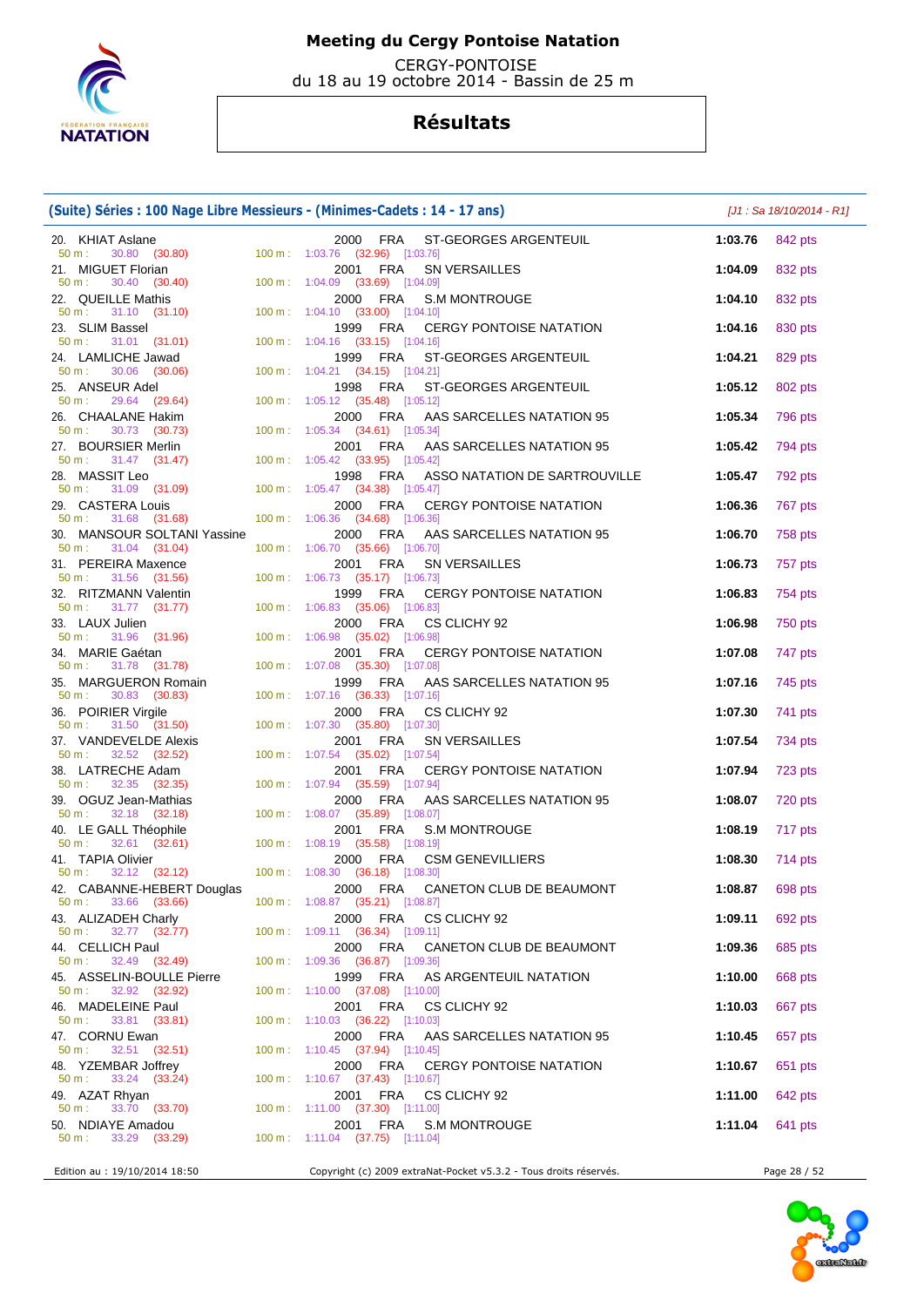

 CERGY-PONTOISE du 18 au 19 octobre 2014 - Bassin de 25 m

## **Résultats**

### **(Suite) Séries : 100 Nage Libre Messieurs - (Minimes-Cadets : 14 - 17 ans)** [J1 : Sa 18/10/2014 - R1] 51. LE PESQUER Antoine 2000 FRA CANETON CLUB DE BEAUMONT **1:11.31** 634 pts 50 m : 34.96 (34.96) 100 m : 1:11.31 (36.35) [1:11.31] 52. COUDER Léo 2001 FRA S.M MONTROUGE **1:11.58** 627 pts 50 m : 33.90 (33.90) 100 m : 1:11.58 (37.68) [1:11.58] 53. KADAMI Amine 2000 FRA CSM GENEVILLIERS **1:13.06** 590 pts 50 m : 34.62 (34.62) 100 m : 1:13.06 (38.44) [1:13.06] 54. CHAMBRAUD Nicolas 2001 FRA CS CLICHY 92 **1:13.68** 575 pts 50 m : 35.07 (35.07) 100 m : 1:13.68 (38.61) [1:13.68] 55. GUYONNET Gatien 2000 FRA CSM GENEVILLIERS **1:14.25** 562 pts 50 m : 34.84 (34.84) 100 m : 1:14.25 (39.41) [1:14.25] 56. BERNARD-MOES Thomas 2001 FRA CERGY PONTOISE NATATION **1:14.97** 544 pts 50 m : 36.10 (36.10) 100 m : 1:14.97 (38.87) [1:14.97] 57. SOHAN Pravin-Junior 2000 FRA CN FOSSES **1:17.59** 484 pts 50 m : 37.40 (37.40) 100 m : 1:17.59 (40.19) [1:17.59] 58. BRIET Léo-Paul 2001 FRA CANETON CLUB DE BEAUMONT **1:22.72** 377 pts 50 m : 39.77 (39.77) 100 m : 1:22.72 (42.95) [1:22.72] --- BEN-DJEMAA Nassim 1999 FRA AAS SARCELLES NATATION 95 **DSQ Da**  --- DOUMENGE Raphael 2000 FRA CS CLICHY 92 **DSQ Da**  --- BOUHIER Remy 1998 FRA CS CLICHY 92 **DNS dec**  --- GUETZOV Thomas 2001 BUL CS CLICHY 92 **DNS dec Séries : 100 Nage Libre Messieurs - (Benjamins : 12 - 13 ans)** [J1 : Sa 18/10/2014 - R1] 1. OULD MOUSSA Rayane 2002 FRA AS ARGENTEUIL NATATION **1:17.09** 495 pts 50 m : 36.40 (36.40) 100 m : 1:17.09 (40.69) [1:17.09] 2. OLIVIER Thomas 2002 FRA ASSO NATATION DE SARTROUVILLE **1:17.92** 477 pts 50 m : 37.45 (37.45) 100 m : 1:17.92 (40.47) [1:17.92] 3. PERDIGUES Owen 2003 FRA CS CLICHY 92 **1:34.55** 180 pts 50 m : 42.24 (42.24) 100 m : 1:34.55 (52.31) [1:34.55] --- IABASSENE Safy 2002 FRA AS ARGENTEUIL NATATION **DNS dec Finale A : 200 Nage Libre Messieurs Example 2018** *Magnetic Library (J2 : Di 19/10/2014 - R4]*

| 1. CHEVALIER Christophe<br>$50 \text{ m}: 27.13 (27.13)$ | $100 \text{ m}$ : | 1994 FRA AAS SARCELLES NATATION 95<br>$56.23$ (29.10) [56.23] 150 m : ---                      |                 | 1:54.00 1225 pts<br>200 m: 1:54.00 (57.77) [57.77]            |
|----------------------------------------------------------|-------------------|------------------------------------------------------------------------------------------------|-----------------|---------------------------------------------------------------|
| 2. PINCEPOCHE Yohan<br>$50 \text{ m}: 26.32 (26.32)$     | $100 \text{ m}$ : | 1997 FRA STADE FRANÇAIS O COURBEVOIE<br>$55.04$ (28.72) [55.04] 150 m : ---                    |                 | 1:54.99 1208 pts<br>200 m: 1:54.99 (59.95) [59.95]            |
| 3. RENOUVIN Lorenzo<br>$50 \text{ m}: 27.51 (27.51)$     | $100 \text{ m}$ : | 1998 FRA STADE FRANÇAIS O COURBEVOIE<br>57.52 (30.01) [57.52] 150 m : ---                      |                 | <b>1:58.38</b> 1149 pts<br>200 m: 1:58.38 (1:00.86) [1:00.86] |
| 4. BECQUET Mathias<br>$50 \text{ m}: 27.36 (27.36)$      | $100 \text{ m}$ : | 1995 FRA S.M MONTROUGE<br>57.33 (29.97) [57.33] 150 m : ---                                    |                 | <b>1:58.67</b> 1144 pts<br>200 m: 1:58.67 (1:01.34) [1:01.34] |
| 5. MAIGUY Adrien<br>$50 \text{ m}: 27.09$ (27.09)        | $100 \text{ m}$ : | 1987 FRA S.M MONTROUGE<br>57.97 (30.88) [57.97] 150 m :                                        |                 | 1:58.95 1139 pts<br>200 m: 1:58.95 (1:00.98) [1:00.98]        |
| 6. CHOUFA Jordane<br>$50 \text{ m}: 27.62 (27.62)$       | 100 m :           | 1995 FRA STADE FRANÇAIS O COURBEVOIE<br>$150 \text{ m}$ : $---$<br>[58.66]<br>(31.04)<br>58.66 | 200 m : 2:05.02 | <b>2:05.02</b> 1037 pts<br>(1:06.36)<br>[1:06.36]             |

## Séries : 200 Nage Libre Messieurs - (Juniors-Séniors : 18 ans et plus) **[J2 : Di 19/10/2014 - R3]**

| 1. CASTERA Mathis<br>$50 \text{ m}: 26.94 (26.94)$ | $100 \text{ m}$ : | 1996 FRA DAUPHINS TOULOUSE OEC<br>56.04 (29.10) [56.04] 150 m : --- | 1:54.91 1209 pts<br>200 m: 1:54.91 (58.87) [58.87] |
|----------------------------------------------------|-------------------|---------------------------------------------------------------------|----------------------------------------------------|
| 2. CHEVALIER Christophe                            |                   | 1994 FRA AAS SARCELLES NATATION 95                                  | 1:55.21 $1204 \text{ pts}$                         |
| $50 \text{ m}: 27.24 (27.24)$                      | $100 \text{ m}$ : | 57.07 (29.83) [57.07] 150 m : ---                                   | 200 m: 1:55.21 (58.14) [58.14]                     |
| 3. PINCEPOCHE Yohan                                |                   | 1997 FRA STADE FRANÇAIS O COURBEVOIE                                | 1:55.96 1191 pts                                   |
| $50 \text{ m}: 27.37 (27.37)$                      | $100 \text{ m}$ : | $57.03$ (29.66) $[57.03]$ 150 m : ---                               | 200 m: 1:55.96 (58.93) [58.93]                     |
| 4. BECQUET Mathias                                 |                   | 1995 FRA S.M. MONTROUGE<br>43 (29.86) [57.43] 150 m : ---           | <b>1:58.04</b> 1154 pts                            |
| $50 \text{ m}: 27.57 (27.57)$                      | $100 \text{ m}$ : | 57.43 (29.86) [57.43] 150 m :                                       | 200 m: 1:58.04 (1:00.61) [1:00.61]                 |
| 5. MAIGUY Adrien                                   |                   | FRA S.M MONTROUGE<br>1987                                           | 1:59.07 1137 pts                                   |
| $50 \text{ m}: 27.38 (27.38)$                      | $100 \text{ m}$ : | 57.34 (29.96) [57.34] 150 m : ---                                   | 200 m: 1:59.07 (1:01.73) [1:01.73]                 |
| 6. CHOUFA Jordane                                  |                   | 1995 FRA STADE FRANÇAIS O COURBEVOIE                                | 1:59.39 1131 pts                                   |
| $50 \text{ m}: 27.96 (27.96)$                      | $100 \text{ m}$ : | $57.87$ (29.91) $[57.87]$ 150 m : ---                               | 200 m: 1:59.39 (1:01.52) [1:01.52]                 |
|                                                    |                   |                                                                     |                                                    |
| Edition au : 19/10/2014 18:50                      |                   | Copyright (c) 2009 extraNat-Pocket v5.3.2 - Tous droits réservés.   | Page 29 / 52                                       |

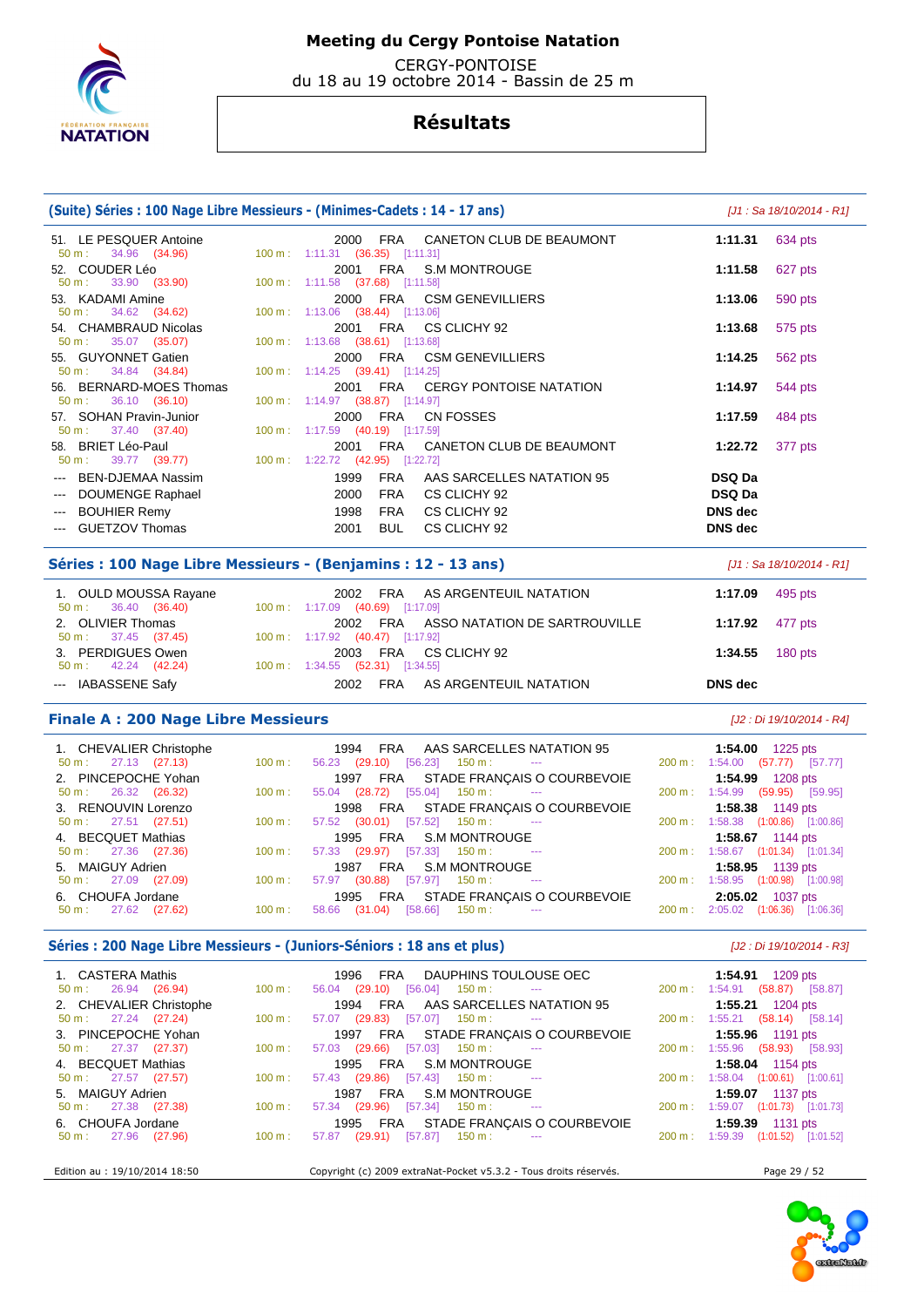

 CERGY-PONTOISE du 18 au 19 octobre 2014 - Bassin de 25 m

## **Résultats**

### **(Suite) Séries : 200 Nage Libre Messieurs - (Juniors-Séniors : 18 ans et plus)** [J2 : Di 19/10/2014 - R3]

| 7. VEYSSIERE Nicolas          | 1996 FRA CERGY PONTOISE NATATION                                               | $2:06.40$ 1015 pts                 |
|-------------------------------|--------------------------------------------------------------------------------|------------------------------------|
| $50 \text{ m}: 28.94 (28.94)$ | 100 m: 1:00.81 (31.87) [1:00.81] 150 m: --- 200 m: 2:06.40 (1:05.59) [1:05.59] |                                    |
| 8. VIGNY Alexandre            | 1992 FRA ASSO NATATION DE SARTROUVILLE                                         | <b>2:15.01</b> 881 pts             |
| $50 \text{ m}: 29.30 (29.30)$ | $100 \text{ m}: 1:03.61$ $(34.31)$ $[1:03.61]$ $150 \text{ m}:$ ---            | 200 m: 2:15.01 (1:11.40) [1:11.40] |
| 9. CLEMENT Matteo             | 1997 FRA CANETON CLUB DE BEAUMONT                                              | 2:23.28 760 pts                    |
| $50 \text{ m}: 32.54 (32.54)$ | $100 \text{ m}: 1:08.39$ $(35.85)$ $[1:08.39]$ $150 \text{ m}:$ ---            | 200 m: 2:23.28 (1:14.89) [1:14.89] |
| 10. BARON Emeric              | 1989 FRA CANETON CLUB DE BEAUMONT                                              | 2:26.54 716 pts                    |
| $50 \text{ m}: 32.42 (32.42)$ | $100 \text{ m}: 1:09.29$ (36.87) [1:09.29] 150 m : ---                         | 200 m: 2:26.54 (1:17.25) [1:17.25] |
| 11. LADREM Cyrille            | 1981 FRA AS ARGENTEUIL NATATION                                                | 2:27.13 708 pts                    |
| $50 \text{ m}: 34.27 (34.27)$ | $100 \text{ m}: 1:12.84$ (38.57) [1:12.84] 150 m : ---                         | 200 m: 2:27.13 (1:14.29) [1:14.29] |
| 12. BAUDOIN Antoine           | 1996 FRA CERGY PONTOISE NATATION                                               | 2:43.27<br>507 pts                 |
| $50 \text{ m}: 35.18 (35.18)$ | $100 \text{ m}: 1:15.92$ (40.74) [1:15.92] 150 m : ---                         | 200 m: 2:43.27 (1:27.35) [1:27.35] |
| --- PEIXOTO Romain            | FRA AS ARGENTEUIL NATATION<br>1997                                             | DNS dec                            |

## Séries : 200 Nage Libre Messieurs - (Minimes-Cadets : 14 - 17 ans) [J2 : Di 19/10/2014 - R3]

| 1. RENOUVIN Lorenzo                              |                   | 1998 FRA STADE FRANÇAIS O COURBEVOIE                                                               | 1:57.00 1172 pts                                         |
|--------------------------------------------------|-------------------|----------------------------------------------------------------------------------------------------|----------------------------------------------------------|
| 50 m: 27.26 (27.26)                              | $100 \text{ m}$ : | 56.76 (29.50) [56.76] 150 m : ---                                                                  | 200 m: 1:57.00 (1:00.24) [1:00.24]                       |
| 2. ALI ZOUBIR Rafik                              |                   | FRA<br>AAS SARCELLES NATATION 95<br>1999                                                           | 2:10.09<br>956 pts                                       |
| 30.07 (30.07)<br>$50 m$ :                        |                   | 100 m: 1:03.05 (32.98) [1:03.05] 150 m:<br>$\sim 100$ mass $^{-1}$                                 | 200 m: 2:10.09 (1:07.04) [1:07.04]                       |
| 3. BECQUET Julien                                |                   | 1999 FRA<br>S.M MONTROUGE                                                                          | 2:14.01 896 pts                                          |
| 31.39 (31.39)<br>$50 m$ :                        |                   | 100 m: 1:05.59 (34.20) [1:05.59] 150 m:                                                            | 200 m: 2:14.01 (1:08.42) [1:08.42]                       |
| 4. CHERRIER Kylian                               |                   | 2000<br>FRA<br><b>SN VERSAILLES</b>                                                                | 2:16.21<br>863 pts                                       |
| 30.71 (30.71)<br>$50 m$ :                        |                   | 100 m: 1:05.16 (34.45) [1:05.16] 150 m:<br>$\sim$ 1000 $\mu$                                       | 200 m: 2:16.21 (1:11.05) [1:11.05]                       |
| 4. LE LOHER Guillaume                            |                   | 1998<br>FRA<br>CS CLICHY 92                                                                        | 2:16.21<br>863 pts                                       |
| 30.53 (30.53)<br>50 m:                           |                   | $100 \text{ m}: 1:05.28$ $(34.75)$ $[1:05.28]$ $150 \text{ m}:$                                    | 200 m: 2:16.21 (1:10.93) [1:10.93]                       |
| 6. GILLET Adrien                                 |                   | 2000 FRA<br>AAS SARCELLES NATATION 95                                                              | 2:16.26 862 pts                                          |
| $31.01$ (31.01)<br>$50 m$ :                      |                   | 100 m: 1:05.95 (34.94) [1:05.95] 150 m:<br>$\sim$                                                  | 200 m: 2:16.26 (1:10.31) [1:10.31]                       |
| 7. CHADER Adam<br>$50 m$ :                       |                   | 2000<br>FRA<br>CS CLICHY 92                                                                        | 2:16.29<br>861 pts<br>200 m: 2:16.29 (1:11.14) [1:11.14] |
| 30.48 (30.48)                                    |                   | 100 m: 1:05.15 (34.67) [1:05.15] 150 m:<br>$\sim$ 0.000 $\mu$                                      |                                                          |
| 8. VANDEVELDE Alexis<br>50 m:<br>32.00 (32.00)   |                   | FRA<br>2001<br><b>SN VERSAILLES</b><br>100 m: 1:07.45 (35.45) [1:07.45] 150 m:                     | 2:18.00 836 pts<br>200 m: 2:18.00 (1:10.55) [1:10.55]    |
| 9. HUCHET Guillaume                              |                   | 1999<br>FRA<br><b>SN VERSAILLES</b>                                                                | 2:18.31 832 pts                                          |
| 31.82 (31.82)<br>$50 m$ :                        |                   | 100 m: 1:07.03 (35.21) [1:07.03] 150 m:<br>$\sim 100$ mass $^{-1}$                                 | 200 m: 2:18.31 (1:11.28) [1:11.28]                       |
| 10. QUEILLE Mathis                               |                   | 2000<br>FRA<br>S.M MONTROUGE                                                                       | 2:19.42<br>815 pts                                       |
| 50 m:<br>31.67 (31.67)                           |                   | 100 m: 1:06.84 (35.17) [1:06.84] 150 m:<br>$\sim$                                                  | 200 m : 2:19.42 (1:12.58) [1:12.58]                      |
| 11. BOURSIER Merlin                              |                   | FRA<br>AAS SARCELLES NATATION 95<br>2001                                                           | $2:19.67$ 812 pts                                        |
| 31.71 (31.71)<br>$50 m$ :                        |                   | $100 \text{ m}: 1:07.41$ $(35.70)$ $[1:07.41]$ $150 \text{ m}:$                                    | 200 m: 2:19.67 (1:12.26) [1:12.26]                       |
| 12. SLIM Bassel                                  |                   | FRA<br><b>CERGY PONTOISE NATATION</b><br>1999                                                      | 2:22.09 777 pts                                          |
| $50 \text{ m}: 32.51 (32.51)$                    |                   | 100 m: 1:08.08 (35.57) [1:08.08] 150 m:                                                            | 200 m: 2:22.09 (1:14.01) [1:14.01]                       |
| 13. PEREIRA Maxence                              |                   | 2001<br>FRA<br><b>SN VERSAILLES</b>                                                                | 2:22.37 773 pts                                          |
| 33.10 (33.10)<br>$50 m$ :                        |                   | 100 m: 1:09.97 (36.87) [1:09.97] 150 m:<br>$\sim 100$ mass $^{-1}$                                 | 200 m: 2:22.37 (1:12.40) [1:12.40]                       |
| 14. DOUMENGE Raphael                             |                   | FRA<br>CS CLICHY 92<br>2000                                                                        | 2:23.16 762 pts                                          |
| 33.05 (33.05)<br>50 m:                           |                   | 100 m: 1:09.72 (36.67) [1:09.72] 150 m:<br>$\sim$ $-$                                              | 200 m: 2:23.16 (1:13.44) [1:13.44]                       |
| 15. LE GALL Théophile                            |                   | 2001<br>FRA<br><b>S.M MONTROUGE</b>                                                                | 2:24.43 744 pts                                          |
| 50 m :<br>34.44 (34.44)                          |                   | 100 m: 1:11.41 (36.97) [1:11.41] 150 m:                                                            | 200 m: 2:24.43 (1:13.02) [1:13.02]                       |
| 16. SUAREZ RAYNAL Maxence                        |                   | 2000 FRA<br>AAS SARCELLES NATATION 95                                                              | 2:24.68 741 pts                                          |
| 33.78 (33.78)<br>50 m :                          |                   | 100 m: 1:11.09 (37.31) [1:11.09] 150 m:                                                            | 200 m : 2:24.68 (1:13.59) [1:13.59]                      |
| 17. MENNANE Mustapha                             |                   | 1999<br>FRA<br><b>CSM GENEVILLIERS</b>                                                             | 2:24.99<br>737 pts                                       |
| 50 m:<br>33.49 (33.49)                           |                   | $100 \text{ m}: 1:09.61$ (36.12) [1:09.61] 150 m :<br><b>Contract Contract</b>                     | 200 m: 2:24.99 (1:15.38) [1:15.38]                       |
| 18. CASTERA Louis                                |                   | <b>CERGY PONTOISE NATATION</b><br>2000<br>FRA                                                      | 2:25.24<br>733 pts                                       |
| $50 m$ :<br>32.83 (32.83)                        |                   | 100 m: 1:09.62 (36.79) [1:09.62] 150 m:<br><b>State State</b>                                      | 200 m: 2:25.24 (1:15.62) [1:15.62]                       |
| 19. MARIE Gaétan                                 |                   | FRA<br>2001<br>CERGY PONTOISE NATATION                                                             | 2:26.64 714 pts                                          |
| 33.53 (33.53)<br>50 m:                           |                   | 100 m: 1:12.01 (38.48) [1:12.01] 150 m:                                                            | 200 m: 2:26.64 (1:14.63) [1:14.63]                       |
| 20. MADELEINE Paul                               |                   | 2001<br>FRA<br>CS CLICHY 92                                                                        | 2:28.16<br>694 pts                                       |
| $50 \text{ m}$ :<br>34.31 (34.31)                |                   | $100 \text{ m}: 1:12.15$ (37.84) [1:12.15] 150 m :<br>$\sim 100$ and                               | 200 m: 2:28.16 (1:16.01) [1:16.01]                       |
| 21. BEN-DJEMAA Nassim<br>32.89 (32.89)<br>50 m : |                   | AAS SARCELLES NATATION 95<br>FRA<br>1999<br>$100 \text{ m}: 1:10.44$ (37.55) [1:10.44] 150 m : --- | 2:28.30<br>692 pts<br>200 m: 2:28.30 (1:17.86) [1:17.86] |
| 22. ZINAOUI Mehdi                                |                   | 2001 FRA AAS SARCELLES NATATION 95                                                                 |                                                          |
| $50 \text{ m}: 34.45 (34.45)$                    |                   | $100 \text{ m}: 1:11.68$ $(37.23)$ $[1:11.68]$ $150 \text{ m}:$                                    | 2:28.97 683 pts<br>200 m: 2:28.97 (1:17.29) [1:17.29]    |
|                                                  |                   |                                                                                                    |                                                          |

Edition au : 19/10/2014 18:50 Copyright (c) 2009 extraNat-Pocket v5.3.2 - Tous droits réservés. Page 30 / 52

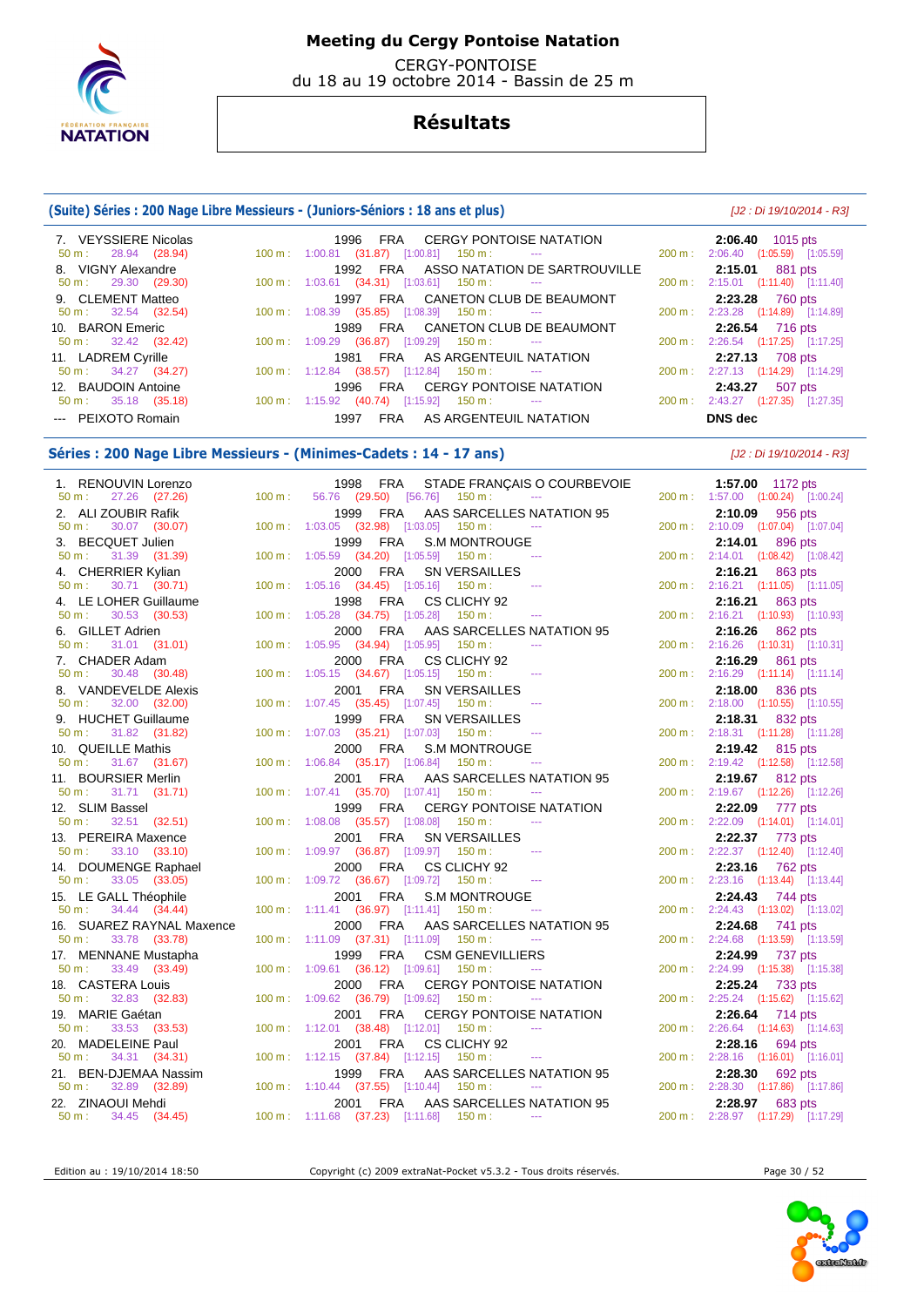

 CERGY-PONTOISE du 18 au 19 octobre 2014 - Bassin de 25 m

## **Résultats**

### **(Suite) Séries : 200 Nage Libre Messieurs - (Minimes-Cadets : 14 - 17 ans)** [J2 : Di 19/10/2014 - R3]

| 23. COUDER Léo                | 2001 FRA S.M MONTROUGE                                               | <b>2:31.76</b> 646 pts                                 |
|-------------------------------|----------------------------------------------------------------------|--------------------------------------------------------|
| $50 \text{ m}: 35.25 (35.25)$ | $100 \text{ m}: 1:14.34$ (39.09) [1:14.34] 150 m : ---               | 200 m: 2:31.76 (1:17.42) [1:17.42]                     |
| 24. NDIAYE Amadou             | 2001 FRA S.M MONTROUGE                                               | 2:33.31 627 pts                                        |
| 50 m : 34.76 (34.76)          | 100 m : 1:13.96 (39.20) [1:13.96] 150 m :<br>$\sim 100$ mass $^{-1}$ | 200 m: 2:33.31 (1:19.35) [1:19.35]                     |
| 25. AZAT Rhyan                | 2001 FRA CS CLICHY 92                                                | 2:36.54 586 pts                                        |
| $50 \text{ m}: 35.76 (35.76)$ | $100 \text{ m}: 1:15.59$ (39.83) [1:15.59] 150 m : ---               | 200 m: 2:36.54 (1:20.95) [1:20.95]                     |
| 26. ACHEBOUCHE Zacharya       | 2001 FRA AS ARGENTEUIL NATATION                                      | 2:42.93 510 pts                                        |
| $50 \text{ m}: 36.31 (36.31)$ | $100 \text{ m}: 1:18.34$ (42.03) [1:18.34] 150 m : ---               | 200 m: 2:42.93 (1:24.59) [1:24.59]                     |
| 27. BRIET Léo-Paul            | 2001 FRA CANETON CLUB DE BEAUMONT                                    | 3:06.89 273 pts                                        |
| $50 \text{ m}: 41.02 (41.02)$ | $100 \text{ m}$ : $1:26.34$ (45.32) [1:26.34] 150 m : ---            | $3:06.89$ $(1:40.55)$ $[1:40.55]$<br>$200 \text{ m}$ : |
| --- BOURSIER Cedric           | FRA AAS SARCELLES NATATION 95<br>1998                                | DNS dec                                                |

### **Séries : 200 Nage Libre Messieurs - (Benjamins : 12 - 13 ans)** [J2 : Di 19/10/2014 - R3]

| 1. LAUX Thomas       | 2002 FRA CS CLICHY 92                                 | <b>2:41.99</b> 521 pts             |
|----------------------|-------------------------------------------------------|------------------------------------|
| 50 m : 37.82 (37.82) | $100 \text{ m}: 1:18.45$ (40.63) [1:18.45] 150 m : -- | 200 m: 2:41.99 (1:23.54) [1:23.54] |
|                      |                                                       |                                    |
| 2. HUET Titouan      | 2003 FRA CS CLICHY 92                                 | <b>2:43.46</b> 504 pts             |

### Série : 400 Nage Libre Messieurs - (Juniors-Séniors : 18 ans et plus) *[J1 : Sa 18/10/2014 - R2]*

| 1. CASTERA Mathis                  |                   | 1996 FRA                                                                |                   | 3:59.70 1249 pts                   |
|------------------------------------|-------------------|-------------------------------------------------------------------------|-------------------|------------------------------------|
| 27.94 (27.94)<br>$50 \text{ m}$ :  | 100 m:            | $58.12$ (30.18) [58.12] 150 m : ---                                     |                   | 200 m: 1:58.73 (1:00.61) [1:00.61] |
| 250 m:<br>and the state of         | 300 m:            | 350 m:<br><b>Contract Contract</b><br><b>Service</b> Contractor         | 400 m:            | 3:59.70 (2:00.97) [2:00.97]        |
| 2. CACCIOTTOLO Sacha               |                   | 1996 FRA STADE FRANÇAIS O COURBEVOIE                                    |                   | 4:08.55 1172 pts                   |
| 27.78 (27.78)<br>$50 \text{ m}$ :  | $100 \text{ m}$ : | 58.32 (30.54) [58.32]<br>150 m :                                        | 200 m:            | 2:00.73 (1:02.41) [1:02.41]        |
| 250 m:<br><b>State State</b>       | 300 m:            | $350 \text{ m}$ :<br>$\sim$ $\sim$<br><b>State State</b>                | 400 m:            | 4:08.55 (2:07.82) [2:07.82]        |
| 3. TOURE Brice                     |                   | 1997 FRA STADE FRANÇAIS O COURBEVOIE                                    |                   | 4:12.16 1141 pts                   |
| 29.39 (29.39)<br>$50 \text{ m}$ :  | 100 m:            | 1:00.89 (31.50) [1:00.89]<br>$150 m:$ ---                               | $200 \text{ m}$ : | 2:04.70 (1:03.81) [1:03.81]        |
| 250 m:<br><b>State State</b>       | 300 m:            | 350 m:<br><b>Contractor</b><br><b>Search College</b>                    | 400 m:            | 4:12.16 (2:07.46) [2:07.46]        |
| 4. BECQUET Mathias                 |                   | 1995 FRA S.M MONTROUGE                                                  |                   | 4:15.71 1111 pts                   |
| 28.63 (28.63)<br>$50 m$ :          | $100 \text{ m}$ : | the company of the company of the<br>59.95 (31.32) [59.95]<br>$150 m$ : | 200 m:            | 2:03.72 (1:03.77) [1:03.77]        |
| $250 m:$ ---                       | 300 m:            | $350 \text{ m}$ : $---$<br>the company of the company                   | 400 m:            | 4:15.71 (2:11.99) [2:11.99]        |
| 5. CHOUFA Jordane                  |                   | 1995 FRA STADE FRANÇAIS O COURBEVOIE                                    |                   | 4:19.28 1081 pts                   |
| 29.47 (29.47)<br>$50 \text{ m}$ :  |                   | 100 m: 1:00.81 (31.34) [1:00.81]<br>$150 \text{ m}$ : ---               | $200 m$ :         | 2:06.21 (1:05.40) [1:05.40]        |
| 250 m:<br><b>Contractor</b>        | 300 m:            | $350 \text{ m}$ : $-$<br><b>Search College</b>                          | $400 \text{ m}$ : | 4:19.28 (2:13.07) [2:13.07]        |
| 6. VEYSSIERE Nicolas               |                   | CERGY PONTOISE NATATION<br>1996 FRA                                     |                   | 4:21.46 1063 pts                   |
| 29.70 (29.70)<br>$50 \text{ m}$ :  |                   | 100 m: 1:01.59 (31.89) [1:01.59] 150 m:                                 | 200 m:            | 2:07.73 (1:06.14) [1:06.14]        |
| $250 m:$ ---                       | 300 m:            | $350 \text{ m}$ :<br><b>State State</b>                                 | 400 m:            | 4:21.46 (2:13.73) [2:13.73]        |
| 7. LE GARREC Antonin               |                   | 1997 FRA AS ARGENTEUIL NATATION                                         |                   | 4:27.72 1012 pts                   |
| $50 \text{ m}$ :<br>30.43 (30.43)  |                   | $100 \text{ m}$ : $1:03.47$ (33.04) [1:03.47] 150 m :                   | $200 \text{ m}$ : | 2:11.65 (1:08.18) [1:08.18]        |
| 250 m:<br><b>Contract Contract</b> | 300 m:            | 350 m:<br><b>State State</b>                                            | 400 m:            | 4:27.72 (2:16.07) [2:16.07]        |
| 8. DUHAMEL Antoine                 |                   | 1996 FRA CANETON CLUB DE BEAUMONT                                       |                   | 4:50.58 837 pts                    |
| 30.22 (30.22)<br>$50 \text{ m}$ :  |                   | 100 m: 1:04.07 (33.85) [1:04.07] 150 m: ---                             | $200 \text{ m}$ : | 2:16.91 (1:12.84) [1:12.84]        |
| 250 m:<br><b>State State</b>       | 300 m:            | 350 m:                                                                  | 400 m:            | 4:50.58 (2:33.67) [2:33.67]        |
| 9. BARON Emeric                    |                   | 1989 FRA CANETON CLUB DE BEAUMONT                                       |                   | 5:01.21 761 pts                    |
| 34.02 (34.02)<br>$50 \text{ m}$ :  |                   | $100 \text{ m}$ : 1:11.10 (37.08) [1:11.10] 150 m :                     | $200 \text{ m}$ : | 2:28.38 (1:17.28) [1:17.28]        |
| 250 m:<br><b>State State</b>       | 300 m:            | 350 m:<br><b>Contract Contract</b>                                      | 400 m:            | 5:01.21<br>$(2:32.83)$ $[2:32.83]$ |
| 10. CLEMENT Matteo                 |                   | CANETON CLUB DE BEAUMONT<br>1997 FRA                                    |                   | 5:15.55 665 pts                    |
| 33.58 (33.58)<br>50 m:             |                   | $100 \text{ m}$ : 1:10.33 (36.75) [1:10.33] 150 m : ---                 | 200 m:            | 2:29.66 (1:19.33) [1:19.33]        |
| 250 m:<br><b>State State</b>       | 300 m:            | 350 m:<br>$\sim$ $\sim$<br><b>State State</b>                           | 400 m:            | 5:15.55 (2:45.89) [2:45.89]        |
| --- PEIXOTO Romain                 |                   | 1997 FRA AS ARGENTEUIL NATATION                                         |                   | <b>DNS</b> dec                     |

### **Série : 400 Nage Libre Messieurs - (Minimes-Cadets : 14 - 17 ans)** [J1 : Sa 18/10/2014 - R2]

| 1. RENOUVIN Lorenzo          | FRA STADE FRANÇAIS O COURBEVOIE<br>1998                                                           | 4:11.55 1146 pts                                  |
|------------------------------|---------------------------------------------------------------------------------------------------|---------------------------------------------------|
| (28.08)<br>28.08<br>$50 m$ : | (30.51)<br>$[58.59]$<br>150 m :<br>100 m:<br>58.59<br>$\sim$ $\sim$                               | 2:02.11 (1:03.52)<br>[1:03.52]<br>200 m:          |
| 250 m:<br>$\sim$ $\sim$      | 300 m:<br>350 m :<br>$\sim$ $\sim$ $\sim$<br>$\sim$ $\sim$                                        | 400 m: 4:11.55 (2:09.44)<br>[2:09.44]             |
| 2. VERGNE Matthieu           | CNO ST-GERMAIN-EN-LAYE<br><b>FRA</b><br>2000                                                      | 4:16.48 1104 pts                                  |
| 29.26<br>(29.26)<br>$50 m$ : | (31.71)<br>[1:00.97]<br>1:00.97<br>$150 \text{ m}$ :<br>$100 \text{ m}$ :<br>$\sim$ $\sim$ $\sim$ | 2:06.20<br>(1:05.23)<br>[1:05.23]<br>200 m:       |
| $250 m$ :<br><b>Service</b>  | 350 m:<br>300 m:<br>$\sim$ $\sim$<br>$\sim$ $\sim$                                                | $400 \text{ m}: 4:16.48$ $(2:10.28)$<br>[2:10.28] |
|                              |                                                                                                   |                                                   |

Edition au : 19/10/2014 18:50 Copyright (c) 2009 extraNat-Pocket v5.3.2 - Tous droits réservés. Page 31 / 52

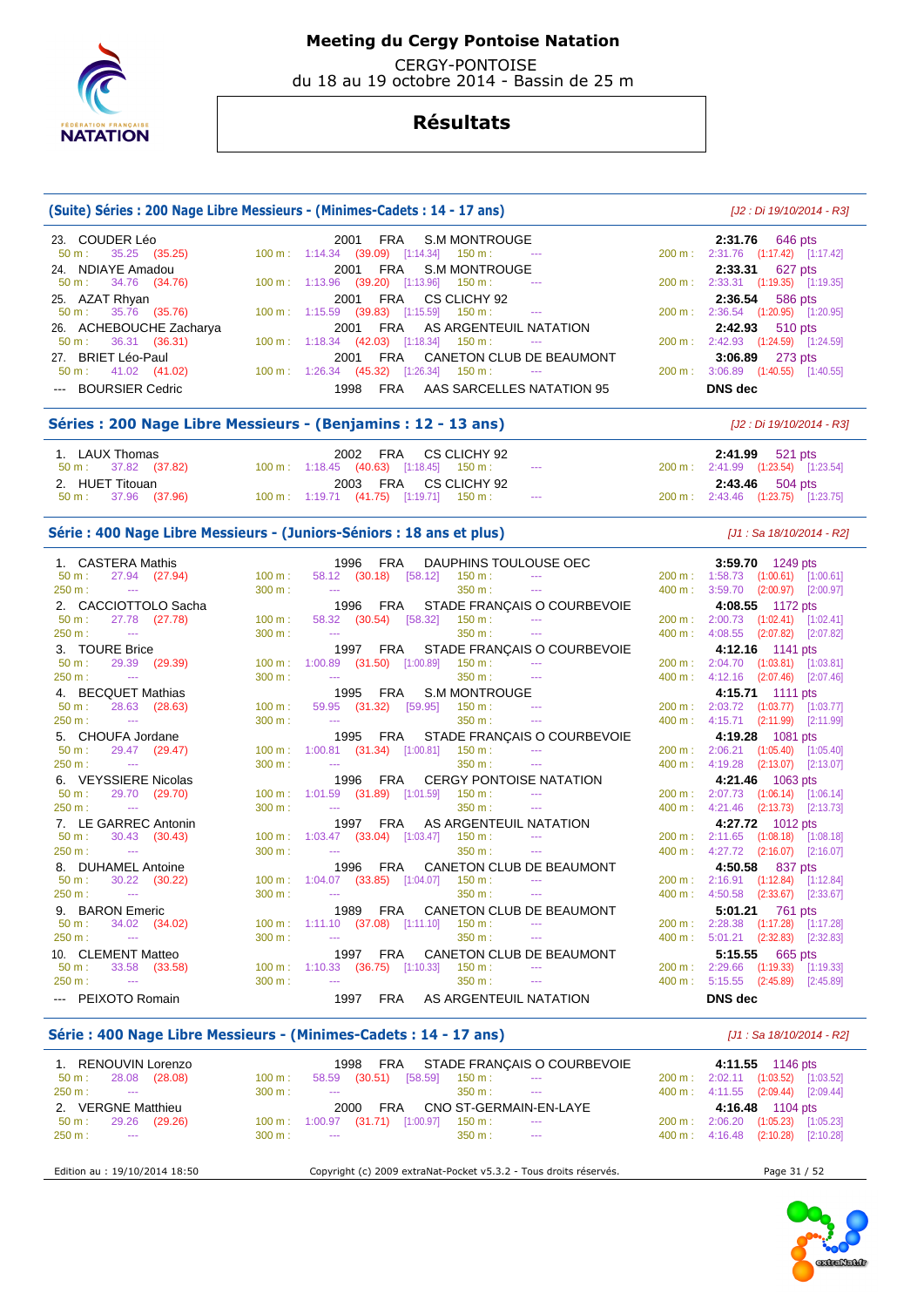

 CERGY-PONTOISE du 18 au 19 octobre 2014 - Bassin de 25 m

## **Résultats**

## **(Suite) Série : 400 Nage Libre Messieurs - (Minimes-Cadets : 14 - 17 ans)** [J1 : Sa 18/10/2014 - R2]

| 3. MARTIN Clément                                  |        | 1999 FRA<br>CNO ST-GERMAIN-EN-LAYE                                                                                                                  | 4:23.10 1050 pts                                                         |
|----------------------------------------------------|--------|-----------------------------------------------------------------------------------------------------------------------------------------------------|--------------------------------------------------------------------------|
| 29.76 (29.76)<br>50 m:                             |        | $100 \text{ m}: 1:02.41 \text{ (32.65)}$ $[1:02.41]$ $150 \text{ m}:$<br>$\sim 10^{11}$ and $\sim 10^{11}$                                          | 200 m: 2:09.69 (1:07.28) [1:07.28]                                       |
| 250 m:<br>$\sim$                                   | 300 m: | 350 m:<br><b>Contract Contract</b><br>$\sim$ $\sim$                                                                                                 | 400 m: 4:23.10 (2:13.41) [2:13.41]                                       |
| 4. CHATTI Souhaiel                                 |        | 2000 FRA<br>STADE FRANÇAIS O COURBEVOIE                                                                                                             | 4:25.68 1029 pts                                                         |
| 50 m:<br>29.68 (29.68)                             |        | 100 m: 1:02.40 (32.72) [1:02.40] 150 m:<br><b>Contractor</b>                                                                                        | 200 m: 2:10.98 (1:08.58) [1:08.58]                                       |
| 250 m:<br>$\sim$                                   | 300 m: | $\mathcal{L}_{\text{max}}$ . The $\mathcal{L}_{\text{max}}$<br>350 m:<br>$\sim$                                                                     | 400 m: 4:25.68 (2:14.70) [2:14.70]                                       |
| 5. RIVARD Bernard                                  |        | 2000 CAN CNO ST-GERMAIN-EN-LAYE                                                                                                                     | 4:26.08 1025 pts                                                         |
| 30.18 (30.18)<br>$50 m$ :                          |        | 100 m: 1:03.40 (33.22) [1:03.40] 150 m:<br>$\sim 100$ and $\sim 100$                                                                                | 200 m: 2:11.33 (1:07.93) [1:07.93]                                       |
| 250 m:<br>$\sim 100$ and $\sim 100$                | 300 m: | 350 m:<br>$\sim$<br>$\sim$                                                                                                                          | 400 m: 4:26.08 (2:14.75) [2:14.75]                                       |
| 6. UJKA Yoan                                       |        | STADE FRANÇAIS O COURBEVOIE<br>1999 FRA                                                                                                             | 4:29.40 999 pts                                                          |
| 30.19 (30.19)<br>$50 m$ :                          |        | $100 \text{ m}$ : $1:03.90$ (33.71) [1:03.90] 150 m :<br>$\sim 100$ mass $^{-1}$                                                                    | 200 m: 2:12.19 (1:08.29) [1:08.29]                                       |
| 250 m:<br>$\sim$                                   | 300 m: | 350 m:<br>$\sim$ $\sim$ $\sim$<br><b>State State</b>                                                                                                | 400 m: 4:29.40 (2:17.21) [2:17.21]                                       |
| 7. POTHIN Matthias                                 |        | 1999 FRA<br>STADE FRANÇAIS O COURBEVOIE                                                                                                             | 4:32.30 976 pts                                                          |
| 50 m:<br>30.49 (30.49)                             |        | $150 m$ :<br>$100 \text{ m}$ : $1:03.93$ $(33.44)$ $[1:03.93]$<br>$\sim 100$ mass $^{-1}$                                                           | 200 m: 2:13.64 (1:09.71) [1:09.71]                                       |
| 250 m:<br>$\sim$                                   | 300 m: | $\sim$ $\sim$<br>350 m:<br>$\sim$ $\sim$                                                                                                            | 400 m: 4:32.30 (2:18.66) [2:18.66]                                       |
| 8. CRASSOUS Thomas                                 |        | 1999 FRA STADE FRANÇAIS O COURBEVOIE                                                                                                                | 4:32.53 974 pts                                                          |
| 30.71 (30.71)<br>50 m:                             |        | 100 m: 1:03.94 (33.23) [1:03.94] 150 m:<br>$\sim$ $\sim$ $\sim$                                                                                     | 200 m: 2:14.00 (1:10.06) [1:10.06]                                       |
| 250 m:<br><b>Continued</b>                         | 300 m: | 350 m:<br>$\sim$<br>$\sim$                                                                                                                          | 400 m: 4:32.53 (2:18.53) [2:18.53]                                       |
| 9. BECQUET Julien                                  |        | S.M MONTROUGE<br>1999 FRA                                                                                                                           | 4:36.42 944 pts                                                          |
| 32.52 (32.52)<br>50 m:<br>250 m:<br><b>College</b> | 300 m: | $100 \text{ m}: 1:07.03$ $(34.51)$ $[1:07.03]$ $150 \text{ m}:$<br>$\sim 100$ and $\sim 100$<br>350 m:<br>$\sim$ $\sim$<br><b>Contract Contract</b> | 200 m: 2:17.76 (1:10.73) [1:10.73]                                       |
|                                                    |        |                                                                                                                                                     | 400 m: 4:36.42 (2:18.66) [2:18.66]                                       |
| 10. ALI ZOUBIR Rafik                               |        | 1999 FRA<br>AAS SARCELLES NATATION 95<br><b>Continued</b>                                                                                           | 4:37.30 937 pts                                                          |
| 50 m:<br>32.20 (32.20)<br>250 m:<br>$\sim$         | 300 m: | $100 \text{ m}$ : $1:06.40$ $(34.20)$ $[1:06.40]$ $150 \text{ m}$ :<br>350 m:<br>$\sim$ $\sim$<br>$\sim$ $\sim$ $\sim$                              | 200 m: 2:16.86 (1:10.46) [1:10.46]<br>400 m: 4:37.30 (2:20.44) [2:20.44] |
|                                                    |        |                                                                                                                                                     |                                                                          |
| 11. PEYROU Nicolas<br>30.96 (30.96)<br>50 m:       |        | 2001 FRA<br>CNO ST-GERMAIN-EN-LAYE<br>100 m: 1:04.91 (33.95) [1:04.91] 150 m:                                                                       | 4:37.57 935 pts<br>200 m: 2:15.65 (1:10.74) [1:10.74]                    |
| 250 m:<br>$\sim 100$ and $\sim 100$                | 300 m: | 350 m:<br>$\sim$<br>$\sim$                                                                                                                          | 400 m: 4:37.57 (2:21.92) [2:21.92]                                       |
| 12. DUPUY Louan                                    |        |                                                                                                                                                     |                                                                          |
| 33.35 (33.35)<br>$50 m$ :                          |        | <b>CERGY PONTOISE NATATION</b><br>2000 FRA<br>100 m: 1:07.95 (34.60) [1:07.95]<br>$150 m$ :<br>$\sim 100$ mass $^{-1}$                              | 4:39.21 922 pts<br>200 m: 2:17.89 (1:09.94) [1:09.94]                    |
| 250 m:<br><b>Contract Contract</b>                 | 300 m: | 350 m:<br>$\sim$ $\sim$ $\sim$<br>$\sim$ $\sim$                                                                                                     | 400 m: 4:39.21 (2:21.32) [2:21.32]                                       |
| 13. TREMBLAY Raphaël                               |        | 1999 FRA<br>STADE FRANÇAIS O COURBEVOIE                                                                                                             | 4:39.31 921 pts                                                          |
| 32.09 (32.09)<br>50 m:                             |        | $100 \text{ m}: 1:06.34$ $(34.25)$ $[1:06.34]$ $150 \text{ m}:$<br>$\sim 100$ mass $^{-1}$                                                          | 200 m: 2:16.46 (1:10.12) [1:10.12]                                       |
| 250 m:<br>$\sim$                                   | 300 m: | $\sim$ $\sim$<br>350 m:<br>$\sim$ $\sim$                                                                                                            | 400 m : 4:39.31 (2:22.85) [2:22.85]                                      |
| 14. BIDAUT Florian                                 |        | CNO ST-GERMAIN-EN-LAYE<br>2000 FRA                                                                                                                  | 4:41.65 903 pts                                                          |
| 32.74 (32.74)<br>50 m:                             |        | 100 m: 1:07.71 (34.97) [1:07.71] 150 m:<br>$\sim$                                                                                                   | 200 m: 2:18.86 (1:11.15) [1:11.15]                                       |
| 250 m:<br>$\sim 100$ and $\sim 100$                | 300 m: | 350 m:<br>$\sim$<br>$\sim 100$ mass $^{-1}$                                                                                                         | 400 m : 4:41.65 (2:22.79) [2:22.79]                                      |
| 15. ZEINATY Paul                                   |        | STADE FRANÇAIS O COURBEVOIE<br>2001 FRA                                                                                                             | 4:45.62 874 pts                                                          |
| 32.06 (32.06)<br>$50 m$ :                          |        | $100 \text{ m}: 1:06.76$ $(34.70)$ $[1:06.76]$ $150 \text{ m}:$<br>$\sim$ $\sim$                                                                    | 200 m: 2:19.25 (1:12.49) [1:12.49]                                       |
| 250 m:<br><b>Contract Contract</b>                 | 300 m: | 350 m:<br>$\mathbb{Z} \to \mathbb{Z}$<br>$\sim$ $\sim$                                                                                              | 400 m : 4:45.62 (2:26.37) [2:26.37]                                      |
| 16. POIRIER Virgile                                |        | 2000 FRA<br>CS CLICHY 92                                                                                                                            | 4:48.72 851 pts                                                          |
| 32.67 (32.67)<br>50 m:                             |        | 100 m: 1:07.52 (34.85) [1:07.52]<br>$150 \text{ m}$ :                                                                                               | 200 m: 2:20.42 (1:12.90) [1:12.90]                                       |
| 250 m:<br>$\sim 100$ mass $^{-1}$                  | 300 m: | $\sim$<br>350 m:                                                                                                                                    | 400 m: 4:48.72 (2:28.30) [2:28.30]                                       |
| 17. LE LOHER Guillaume                             |        | CS CLICHY 92<br>1998 FRA                                                                                                                            | 4:48.99 849 pts                                                          |
| $50 m$ :<br>31.97 (31.97)                          |        | 100 m: 1:07.56 (35.59) [1:07.56] 150 m:                                                                                                             | 200 m: 2:20.51 (1:12.95) [1:12.95]                                       |
| 250 m:<br>$\sim 100$ and $\sim 100$                | 300 m: | 350 m:<br>$\sim$                                                                                                                                    | 400 m: 4:48.99 (2:28.48) [2:28.48]                                       |
| 18. VANDEVELDE Alexis                              |        | SN VERSAILLES<br>2001 FRA                                                                                                                           | 4:51.36 831 pts                                                          |
| 33.99 (33.99)<br>50 m:                             |        | 100 m: 1:10.22 (36.23) [1:10.22]<br>$150 m$ :<br>$\sim$                                                                                             | 200 m: 2:23.85 (1:13.63) [1:13.63]                                       |
| 250 m:<br>$\sim$                                   | 300 m: | 350 m:<br>$\sim$ $\sim$ $\sim$<br>$\sim$ $\sim$                                                                                                     | 400 m: 4:51.36 (2:27.51) [2:27.51]                                       |
| 19. PEREIRA Maxence                                |        | 2001 FRA<br><b>SN VERSAILLES</b>                                                                                                                    | 4:52.05 826 pts                                                          |
| 50 m:<br>32.45 (32.45)                             |        | $100 \text{ m}: 1:07.87$ $(35.42)$ $[1:07.87]$ $150 \text{ m}:$<br>---                                                                              | 200 m: 2:22.09 (1:14.22) [1:14.22]                                       |
| 250 m:<br>$\sim$                                   | 300 m: | 350 m:<br>$\sim$ $\sim$<br>$\scriptstyle\cdots$                                                                                                     | 400 m: 4:52.05 (2:29.96) [2:29.96]                                       |
| 20. MOUTARDE Etienne                               |        | ST-GEORGES ARGENTEUIL<br><b>FRA</b><br>2001                                                                                                         | 4:57.06 790 pts                                                          |
| 50 m:<br>33.31 (33.31)                             |        | 100 m: 1:09.92 (36.61) [1:09.92]<br>150 m:<br>$\overline{a}$                                                                                        | 200 m: 2:26.06 (1:16.14) [1:16.14]                                       |
| 250 m:<br>$\rightarrow$ $\rightarrow$              | 300 m: | 350 m :<br>$\sim$<br>$\scriptstyle\cdots$                                                                                                           | 400 m: 4:57.06 (2:31.00) [2:31.00]                                       |
| 21. HO Ly-Nam                                      |        | 1999 FRA<br><b>SN FRANCONVILLE</b>                                                                                                                  | 4:58.55 780 pts                                                          |
| $50 m$ :<br>32.98<br>(32.98)                       | 100 m: | $1:09.35$ (36.37) $[1:09.35]$<br>150 m:<br>$- - -$                                                                                                  | 200 m: 2:24.66 (1:15.31) [1:15.31]                                       |
| 250 m:<br>$\scriptstyle\cdots$                     | 300 m: | 350 m :<br>$\sim$<br>$\cdots$                                                                                                                       | 400 m: 4:58.55 (2:33.89) [2:33.89]                                       |
| 22. SLIM Bassel                                    |        | 1999 FRA<br><b>CERGY PONTOISE NATATION</b>                                                                                                          | 5:01.81 757 pts                                                          |
| 50 m:<br>33.01 (33.01)                             | 100 m: | $1:09.98$ (36.97) [1:09.98]<br>150 m :<br>$\cdots$                                                                                                  | 200 m: 2:26.23 (1:16.25) [1:16.25]                                       |
| 250 m:<br>$\sim$                                   | 300 m: | 350 m:<br>$\sim$<br>$\scriptstyle\cdots$                                                                                                            | 400 m: 5:01.81 (2:35.58) [2:35.58]                                       |
| 23. LEITAO Florian                                 |        | AS ARGENTEUIL NATATION<br>1999<br>FRA                                                                                                               | 5:01.98 756 pts                                                          |
| $50 m$ :<br>34.39 (34.39)                          |        | $100 \text{ m}: 1:11.18$ $(36.79)$ $[1:11.18]$<br>$150 m$ :<br>---                                                                                  | 200 m: 2:28.40 (1:17.22) [1:17.22]                                       |
| 250 m:<br>$\rightarrow$ $\rightarrow$              | 300 m: | $\sim$<br>350 m:<br>---                                                                                                                             | 400 m: 5:01.98 (2:33.58) [2:33.58]                                       |
|                                                    |        |                                                                                                                                                     |                                                                          |
| Edition au : 19/10/2014 18:50                      |        | Copyright (c) 2009 extraNat-Pocket v5.3.2 - Tous droits réservés.                                                                                   | Page 32 / 52                                                             |

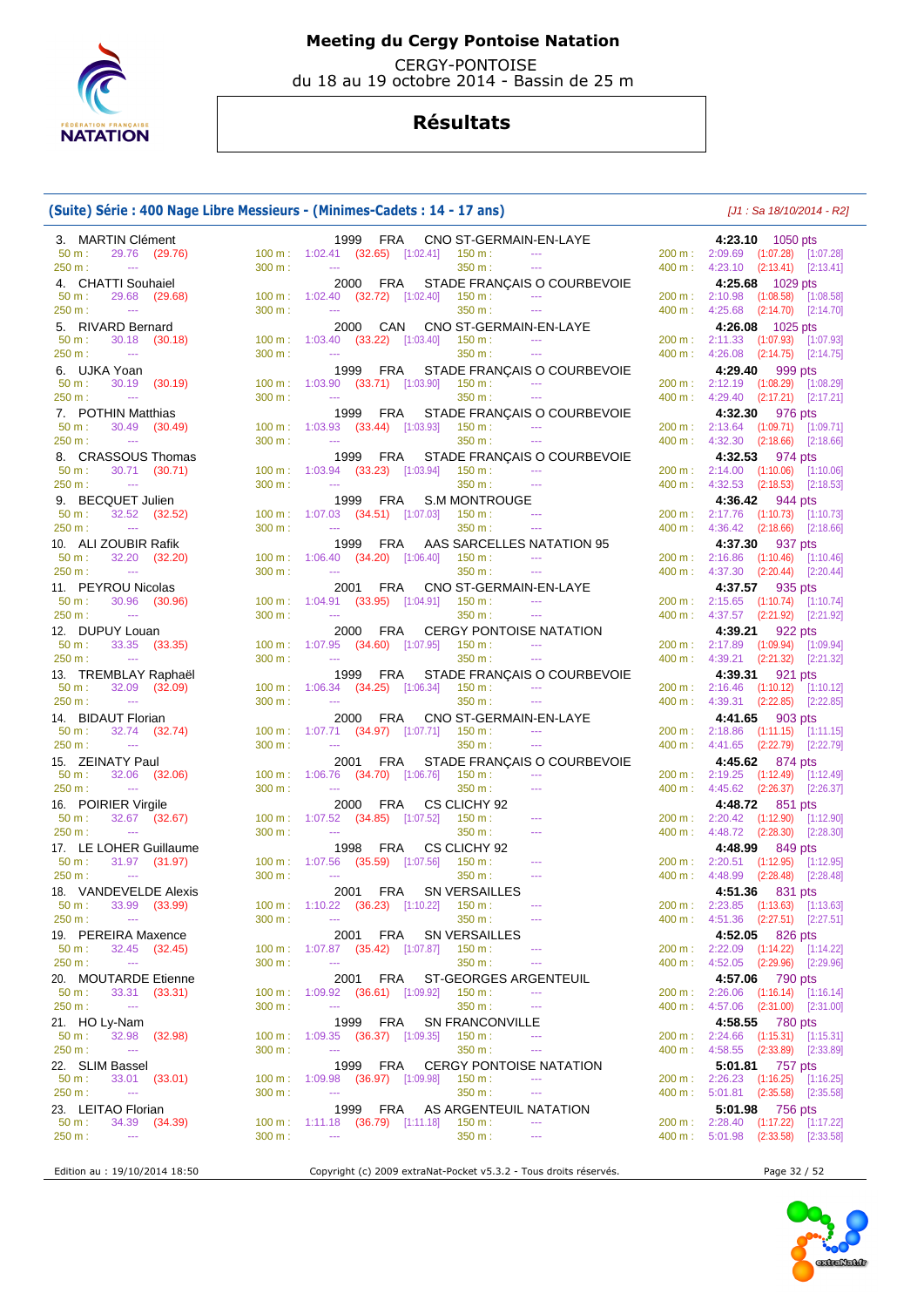

 CERGY-PONTOISE du 18 au 19 octobre 2014 - Bassin de 25 m

## **Résultats**

## **(Suite) Série : 400 Nage Libre Messieurs - (Minimes-Cadets : 14 - 17 ans)** [J1 : Sa 18/10/2014 - R2]

| 24. LE GALL Théophile               |        | FRA<br><b>S.M MONTROUGE</b><br>2001                                                  | 5:03.30 747 pts                    |
|-------------------------------------|--------|--------------------------------------------------------------------------------------|------------------------------------|
| 50 m:<br>34.73 (34.73)              |        | 100 m: 1:12.86 (38.13) [1:12.86]<br>$150 m$ :                                        | 200 m: 2:30.91 (1:18.05) [1:18.05] |
| 250 m:<br>$\mathbb{Z}_{\geq 0}$     | 300 m: | 350 m:<br>$\sim$ $\sim$<br>$\sim$ $\sim$                                             | 400 m: 5:03.30 (2:32.39) [2:32.39] |
| 25. DOUMENGE Raphael                |        | CS CLICHY 92<br>2000 FRA                                                             | 5:03.40 746 pts                    |
| $50 m$ :<br>$32.24$ $(32.24)$       |        | 100 m: 1:07.96 (35.72) [1:07.96]<br>$150 m$ :<br>$\sim$ $\sim$                       | 200 m: 2:24.37 (1:16.41) [1:16.41] |
| 250 m:<br>$\sim$ $\sim$             | 300 m: | 350 m:<br>$\sim$ $\sim$<br>$\sim$ $\sim$                                             | 400 m: 5:03.40 (2:39.03) [2:39.03] |
| 26. BARON Joris                     |        | CANETON CLUB DE BEAUMONT<br>1998 FRA                                                 | 5:04.35<br>740 pts                 |
| $50 m$ :<br>34.47 (34.47)           |        | 100 m: 1:11.18 (36.71) [1:11.18]<br>150 m:<br>$\sim$ $\sim$                          | 200 m: 2:28.10 (1:16.92) [1:16.92] |
| 250 m:<br><b>State State</b>        | 300 m: | 350 m:<br>$\sim$ $\sim$ $\sim$<br>$-$                                                | 400 m: 5:04.35 (2:36.25) [2:36.25] |
| 27. CASTERA Louis                   |        | <b>CERGY PONTOISE NATATION</b><br>FRA<br>2000                                        | 5:09.58 704 pts                    |
| $50 m$ :<br>35.55 (35.55)           |        | 100 m: 1:13.99 (38.44) [1:13.99] 150 m:<br>$\sim$ $\sim$                             | 200 m: 2:33.11 (1:19.12) [1:19.12] |
| 250 m:<br><b>Continued</b>          | 300 m: | $\frac{1}{2}$<br>350 m:<br>$\sim$ $\sim$                                             | 400 m: 5:09.58 (2:36.47) [2:36.47] |
| 28. CELLICH Paul                    |        | CANETON CLUB DE BEAUMONT<br>2000 FRA                                                 | 5:18.16 648 pts                    |
| $50 m$ :<br>34.64 (34.64)           |        | 100 m: 1:15.87 (41.23) [1:15.87]<br>150 m:<br>$\sim$ $\sim$                          | 200 m: 2:36.43 (1:20.56) [1:20.56] |
| 250 m:<br>$\sim$                    | 300 m: | <b>Section</b><br>350 m:<br>$\sim$ $\sim$                                            | 400 m: 5:18.16 (2:41.73) [2:41.73] |
| 29. YZEMBAR Joffrey                 |        | <b>CERGY PONTOISE NATATION</b><br>FRA<br>2000                                        | 5:22.10 623 pts                    |
| $50 m$ :<br>35.11 (35.11)           |        | 100 m: 1:14.01 (38.90) [1:14.01]<br>$150 m$ :<br>$\sim$ $\sim$                       | 200 m: 2:35.68 (1:21.67) [1:21.67] |
| 250 m:<br>$\sim$                    | 300 m: | 350 m:<br>$\sim$ $\sim$ $\sim$<br>$\sim$                                             | 400 m: 5:22.10 (2:46.42) [2:46.42] |
| 30. NDIAYE Amadou                   |        | 2001 FRA<br><b>S.M MONTROUGE</b>                                                     | 5:27.99 586 pts                    |
| $50 m$ :<br>36.03 (36.03)           |        | 100 m: 1:16.23 (40.20) [1:16.23]<br>$150 \text{ m}$ :<br>$\sim$ $\sim$               | 200 m: 2:40.25 (1:24.02) [1:24.02] |
| 250 m:<br>$\sim$                    | 300 m: | $\sim$ $\sim$<br>350 m:<br>$\sim$ $\sim$                                             | 400 m: 5:27.99 (2:47.74) [2:47.74] |
| 31. CHAMBRAUD Nicolas               |        | CS CLICHY 92<br>2001 FRA                                                             | 5:29.81<br>575 pts                 |
| $50 m$ :<br>36.02 (36.02)           |        | 100 m: 1:17.14 (41.12) [1:17.14]<br>$150 \text{ m}$ :<br>$\sim$ $\sim$               | 200 m: 2:38.99 (1:21.85) [1:21.85] |
| 250 m:<br>$\sim 100$ and $\sim 100$ | 300 m: | 350 m:<br>$\sim$ $\sim$<br>$\sim$ $\sim$                                             | 400 m: 5:29.81 (2:50.82) [2:50.82] |
| 32. COUDER Léo                      |        | 2001 FRA<br><b>S.M MONTROUGE</b>                                                     | 5:31.68 564 pts                    |
| 37.70 (37.70)<br>$50 \text{ m}$ :   |        | 100 m: 1:19.13 (41.43) [1:19.13] 150 m:<br>$\mathbb{Z} \to \mathbb{Z}$               | 200 m: 2:43.69 (1:24.56) [1:24.56] |
| 250 m:<br>$\sim 100$ and $\sim 100$ | 300 m: | 350 m:<br>$\frac{1}{2}$ and $\frac{1}{2}$<br>$\sim$ $\sim$                           | 400 m: 5:31.68 (2:47.99) [2:47.99] |
| 33. ACHEBOUCHE Zacharya             |        | AS ARGENTEUIL NATATION<br>2001<br>FRA                                                | 5:41.33 508 pts                    |
| $50 m$ :<br>37.63 (37.63)           |        | 100 m: 1:21.01 (43.38) [1:21.01]<br>$150 \text{ m}$ :<br>$\mathbb{Z} \to \mathbb{Z}$ | 200 m: 2:49.57 (1:28.56) [1:28.56] |
| 250 m:<br>$\sim$                    | 300 m: | 350 m:<br><b>Section</b><br>$\sim$ $\sim$                                            | 400 m: 5:41.33 (2:51.76) [2:51.76] |
| 34. CABANNE-HEBERT Douglas          |        | CANETON CLUB DE BEAUMONT<br>2000 FRA                                                 | 5:45.60 484 pts                    |
| $50 m$ :<br>35.88 (35.88)           |        | 100 m: 1:19.25 (43.37) [1:19.25]<br>$150 m$ :<br>$\sim$ $\sim$                       | 200 m: 2:49.02 (1:29.77) [1:29.77] |
| 250 m:<br><b>Contract</b>           | 300 m: | 350 m:<br>$\sim$ $\sim$<br>$\sim$ $\sim$                                             | 400 m: 5:45.60 (2:56.58) [2:56.58] |
| 35. ASSELIN-BOULLE Pierre           |        | AS ARGENTEUIL NATATION<br>1999 FRA                                                   | 5:58.12 417 pts                    |
| 50 m:<br>36.59 (36.59)              |        | 100 m: 1:18.71 (42.12) [1:18.71] 150 m:                                              | 200 m: 2:49.93 (1:31.22) [1:31.22] |
| 250 m:<br><b>State State</b>        | 300 m: | 350 m:<br>$\sim$<br>$\sim$                                                           | 400 m: 5:58.12 (3:08.19) [3:08.19] |
| 36. SELMI Mohamed                   |        | <b>CERGY PONTOISE NATATION</b><br><b>FRA</b><br>2001                                 | 6:05.94<br>377 pts                 |
| 50 m:<br>39.50 (39.50)              |        | 100 m: 1:24.70 (45.20) [1:24.70]<br>150 m:<br>$\mathbb{Z} \to \mathbb{Z}$            | 200 m: 2:58.26 (1:33.56) [1:33.56] |
| 250 m:<br><b>State State</b>        | 300 m: | $\sim$ $\sim$<br>350 m:<br>$\mathbb{Z} \to \mathbb{Z}$                               | 400 m: 6:05.94 (3:07.68) [3:07.68] |
| 37. ANSEUR Marwane                  |        | <b>ST-GEORGES ARGENTEUIL</b><br>FRA<br>2001                                          | 6:18.02 321 pts                    |
| 50 m:<br>40.63 (40.63)              |        | 100 m: 1:26.43 (45.80) [1:26.43] 150 m:                                              | 200 m: 3:03.77 (1:37.34) [1:37.34] |
| 250 m:<br><b>Contract Contract</b>  | 300 m: | 350 m:<br>$\sim$ $\sim$<br>$\sim$ $\sim$ $\sim$                                      | 400 m: 6:18.02 (3:14.25) [3:14.25] |
| --- SARAZIN Théo                    |        | CNO ST-GERMAIN-EN-LAYE<br>2000<br>FRA                                                | <b>DNS</b> exc                     |

## **Séries : 400 Nage Libre Messieurs - (Benjamins : 12 - 13 ans)** [J1 : Sa 18/10/2014 - R1]

| 1. LAUX Thomas                       | <b>FRA</b><br>CS CLICHY 92<br>2002                                                  | 5:46.52 479 pts                                          |
|--------------------------------------|-------------------------------------------------------------------------------------|----------------------------------------------------------|
| 40.04<br>(40.04)<br>$50 m$ :         | [1:23.96]<br>(43.92)<br>1:23.96<br>$150 \text{ m}$ :<br>$100 \text{ m}$ :<br>$-$    | (1:30.41)<br>2:54.37<br>[1:30.41]<br>200 m:              |
| 250 m:<br>$\sim$ $\sim$              | $300 \text{ m}$ :<br>350 m:<br>$\frac{1}{2}$<br>$-$                                 | 5:46.52<br>$(2:52.15)$ $[2:52.15]$<br>400 m:             |
| 2. HUET Titouan                      | CS CLICHY 92<br><b>FRA</b><br>2003                                                  | 5:47.21<br>475 pts                                       |
| 40.07<br>(40.07)<br>$50 \text{ m}$ : | (44.21)<br>1:24.28<br>[1:24.28]<br>$150 \text{ m}$ :<br>$100 \text{ m}$ :<br>$\sim$ | 2:54.92<br>(1:30.64)<br>[1:30.64]<br>$200 \text{ m}$ :   |
| 250 m:<br>$\sim$ $\sim$              | 350 m:<br>$300 \text{ m}$ :<br>$\frac{1}{2}$<br>$-$                                 | (2:52.29)<br>5:47.21<br>$400 \text{ m}$ :<br>$[2:52.29]$ |
| 3. OULD MOUSSA Rayane                | AS ARGENTEUIL NATATION<br><b>FRA</b><br>2002                                        | 5:53.79<br>439 pts                                       |
| 44.88<br>(44.88)<br>50 m:            | (38.81)<br>[1:23.69]<br>$150 \text{ m}$ :<br>1:23.69<br>$100 \text{ m}$ :<br>---    | 2:54.39<br>(1:30.70)<br>[1:30.70]<br>200 m:              |
| 250 m:<br>$\sim$ $\sim$              | 300 m:<br>350 m:<br>$\sim$ $\sim$<br>$-$                                            | 5:53.79<br>(2:59.40)<br>[2:59.40]<br>400 m:              |
| --- IABASSENE Safy                   | AS ARGENTEUIL NATATION<br>FRA<br>2002                                               | DNS dec                                                  |

| <b>Finale B: 50 Dos Messieurs</b>          |              |            |                                                | [J1 : Sa 18/10/2014 - R2]                      |
|--------------------------------------------|--------------|------------|------------------------------------------------|------------------------------------------------|
| 1. CHATTI Souhaiel<br>ANDRE Baptiste<br>2. | 2000<br>1998 | FRA<br>FRA | STADE FRANÇAIS O COURBEVOIE<br>SN FRANCONVILLE | <b>29.50</b> 1122 pts<br><b>31.47</b> 1004 pts |

|  | Edition au : 19/10/2014 18:50 |  |
|--|-------------------------------|--|
|--|-------------------------------|--|

Copyright (c) 2009 extraNat-Pocket v5.3.2 - Tous droits réservés. Page 33 / 52

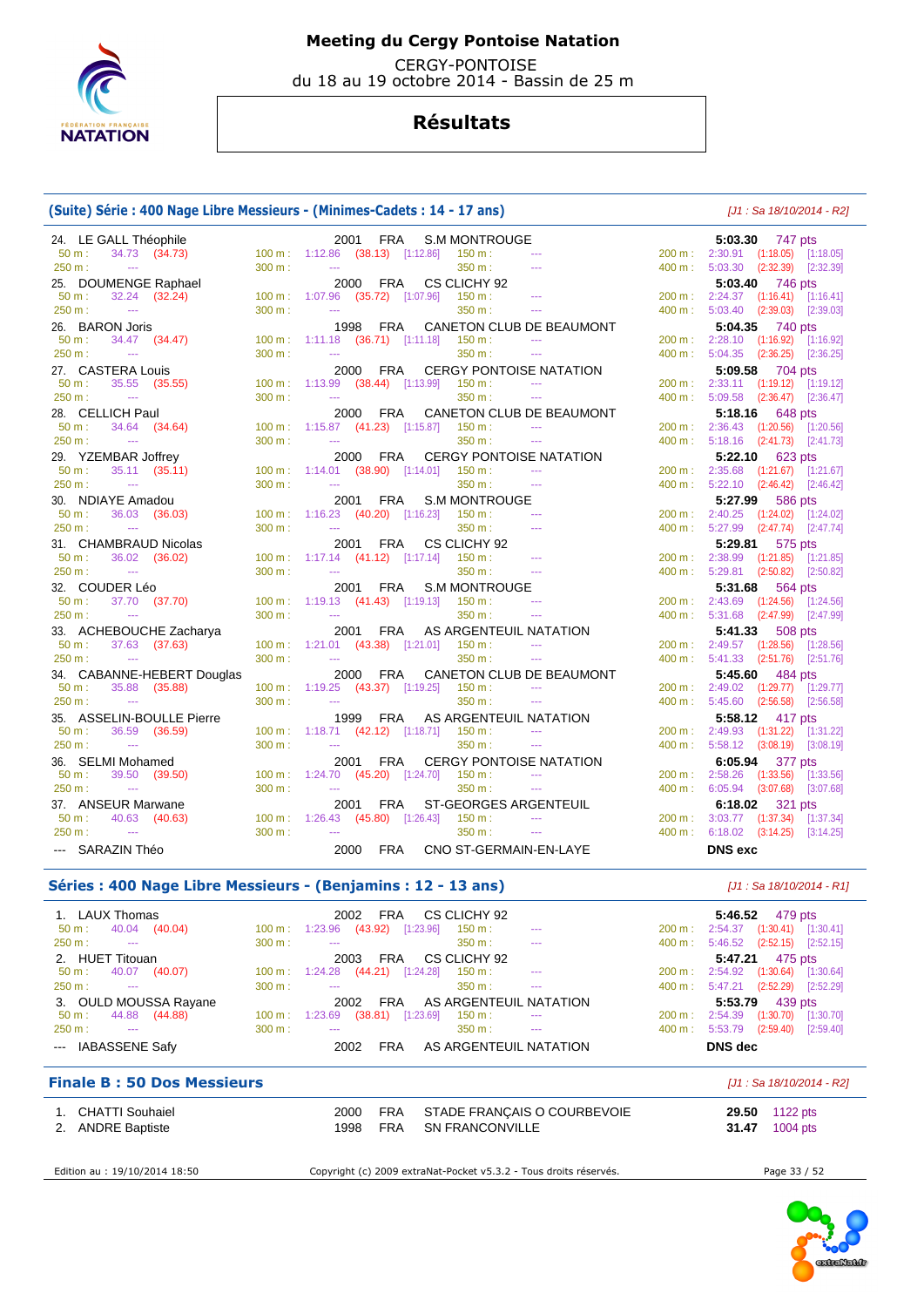

 CERGY-PONTOISE du 18 au 19 octobre 2014 - Bassin de 25 m

|     | <b>(Suite) Finale B: 50 Dos Messieurs</b>                      |      |            |                                                                   |         | [J1 : Sa 18/10/2014 - R2] |
|-----|----------------------------------------------------------------|------|------------|-------------------------------------------------------------------|---------|---------------------------|
| З.  | <b>DUBOSCQ Florian</b>                                         | 1999 | <b>FRA</b> | CANETON CLUB DE BEAUMONT                                          | 31.54   | 1000 pts                  |
| 4.  | <b>MIGUET Florian</b>                                          | 2001 | <b>FRA</b> | <b>SN VERSAILLES</b>                                              | 33.26   | 903 pts                   |
| 5.  | <b>MELONI Clément</b>                                          | 2001 | <b>FRA</b> | <b>CERGY PONTOISE NATATION</b>                                    | 33.27   | 902 pts                   |
|     | 6. RITZMANN Valentin                                           | 1999 | <b>FRA</b> | <b>CERGY PONTOISE NATATION</b>                                    | 33.77   | 875 pts                   |
|     |                                                                |      |            |                                                                   |         |                           |
|     | <b>Finale A: 50 Dos Messieurs</b>                              |      |            |                                                                   |         | [J1 : Sa 18/10/2014 - R2] |
| 1.  | <b>BELKHOUDJA Nazim</b>                                        | 1990 | <b>ALG</b> | STADE FRANÇAIS O COURBEVOIE                                       | 26.29   | 1328 pts                  |
| 2.  | <b>ROMANINI Pierre-Yves</b>                                    | 1985 | <b>BEL</b> | CS CLICHY 92                                                      | 26.55   | 1310 pts                  |
| 3.  | <b>BELLAY Mathieu</b>                                          | 1997 | <b>FRA</b> | AAS SARCELLES NATATION 95                                         | 26.57   | 1309 pts                  |
| 4.  | <b>EVANNO Maxime</b>                                           | 1988 | <b>FRA</b> | <b>S.M MONTROUGE</b>                                              | 27.90   | 1222 pts                  |
| 5.  | <b>TOURE Brice</b>                                             | 1997 | <b>FRA</b> | STADE FRANÇAIS O COURBEVOIE                                       | 28.35   | 1193 pts                  |
| 6.  | <b>BODENES Adrien</b>                                          | 1998 | <b>FRA</b> | STADE FRANÇAIS O COURBEVOIE                                       | 28.71   | 1171 pts                  |
|     | <b>Séries: 50 Dos Messieurs</b>                                |      |            |                                                                   |         | [J1 : Sa 18/10/2014 - R1] |
| 1.  | <b>BELKHOUDJA Nazim</b>                                        | 1990 | <b>ALG</b> | STADE FRANÇAIS O COURBEVOIE                                       | 26.65   | 1304 pts                  |
| 2.  | <b>ROMANINI Pierre-Yves</b>                                    | 1985 | <b>BEL</b> | CS CLICHY 92                                                      | 26.66   | 1303 pts                  |
| 3.  | <b>BELLAY Mathieu</b>                                          | 1997 | <b>FRA</b> | AAS SARCELLES NATATION 95                                         | 27.18   | $1269$ pts                |
| 4.  | <b>EVANNO Maxime</b>                                           | 1988 | <b>FRA</b> | <b>S.M MONTROUGE</b>                                              | 27.93   | 1220 pts                  |
| 5.  | <b>TOURE Brice</b>                                             | 1997 | <b>FRA</b> | STADE FRANÇAIS O COURBEVOIE                                       | 28.01   | 1215 pts                  |
| 6.  | <b>BODENES Adrien</b>                                          | 1998 | <b>FRA</b> | STADE FRANÇAIS O COURBEVOIE                                       | 28.14   | 1207 pts                  |
| 7.  | POSZALCZYK Gauthier                                            | 1995 | <b>FRA</b> | <b>CERGY PONTOISE NATATION</b>                                    | 29.07   | 1148 pts                  |
| 8.  | VEDOVATI Yann                                                  | 1995 | <b>FRA</b> | <b>CERGY PONTOISE NATATION</b>                                    | 29.45   | 1125 pts                  |
| 9.  | <b>CHATTI Souhaiel</b>                                         | 2000 | <b>FRA</b> | STADE FRANÇAIS O COURBEVOIE                                       | 30.03   | 1089 pts                  |
| 10. | <b>ROUSSE Arnaud</b>                                           | 1988 | <b>FRA</b> | <b>S.M MONTROUGE</b>                                              | 30.75   | 1046 pts                  |
| 11. | <b>GLOUX Mathieu</b>                                           | 1995 | <b>FRA</b> | ASSO NATATION DE SARTROUVILLE                                     | 31.53   | 1000 pts                  |
| 12. | <b>ANDRE Baptiste</b>                                          | 1998 | <b>FRA</b> | <b>SN FRANCONVILLE</b>                                            | 31.84   | 983 pts                   |
| 13. | <b>DUBOSCQ Florian</b>                                         | 1999 | <b>FRA</b> | CANETON CLUB DE BEAUMONT                                          | 32.22   | 961 pts                   |
| 14. | <b>MIGUET Florian</b>                                          | 2001 | <b>FRA</b> | <b>SN VERSAILLES</b>                                              | 33.09   | 912 pts                   |
| 15. | <b>VIGNY Alexandre</b>                                         | 1992 | <b>FRA</b> | ASSO NATATION DE SARTROUVILLE                                     | 33.51   | 889 pts                   |
| 16. | <b>MELONI Clément</b>                                          | 2001 | <b>FRA</b> | <b>CERGY PONTOISE NATATION</b>                                    | 34.09   | 857 pts                   |
|     | 17. RITZMANN Valentin                                          | 1999 | <b>FRA</b> | <b>CERGY PONTOISE NATATION</b>                                    | 34.46   | 838 pts                   |
| 18. | <b>MADELEINE Paul</b>                                          | 2001 | <b>FRA</b> | CS CLICHY 92                                                      | 34.52   | 834 pts                   |
| 19. | <b>SUAREZ RAYNAL Maxence</b>                                   | 2000 | <b>FRA</b> | AAS SARCELLES NATATION 95                                         | 34.76   | 822 pts                   |
| 20. | OGUZ Jean-Mathias                                              | 2000 | <b>FRA</b> | AAS SARCELLES NATATION 95                                         | 34.77   | 821 pts                   |
| 21. | <b>MENNANE</b> Mustapha                                        | 1999 | <b>FRA</b> | <b>CSM GENEVILLIERS</b>                                           | 35.82   | 767 pts                   |
| 22. | <b>BENTARZI Reda</b>                                           | 1999 | ALG        | AAS SARCELLES NATATION 95                                         | 37.32   | 693 pts                   |
| 23. | <b>GORE Kylian</b>                                             | 2000 | <b>FRA</b> | <b>SN FRANCONVILLE</b>                                            | 37.87   | 666 pts                   |
| 24. | <b>BAUDOIN Antoine</b>                                         | 1996 | <b>FRA</b> | <b>CERGY PONTOISE NATATION</b>                                    | 38.37   | 643 pts                   |
| 25. | <b>SOHAN Pravin-Junior</b>                                     | 2000 | <b>FRA</b> | <b>CN FOSSES</b>                                                  | 39.51   | 591 pts                   |
|     | 26. OULD MOUSSA Rayane                                         | 2002 | <b>FRA</b> | AS ARGENTEUIL NATATION                                            | 42.10   | 481 pts                   |
|     | <b>HUSTACHE Joris</b>                                          | 1988 | <b>FRA</b> | STADE FRANÇAIS O COURBEVOIE                                       | DNS dec |                           |
|     | Séries : 50 Dos Messieurs - (Juniors-Séniors : 18 ans et plus) |      |            |                                                                   |         | [J1 : Sa 18/10/2014 - R1] |
|     | 1. BELKHOUDJA Nazim                                            | 1990 | <b>ALG</b> | STADE FRANÇAIS O COURBEVOIE                                       | 26.65   | 1304 pts                  |
|     | 2. ROMANINI Pierre-Yves                                        | 1985 | <b>BEL</b> | CS CLICHY 92                                                      | 26.66   | 1303 pts                  |
|     | 3. BELLAY Mathieu                                              | 1997 | <b>FRA</b> | AAS SARCELLES NATATION 95                                         | 27.18   | 1269 pts                  |
|     | 4. EVANNO Maxime                                               | 1988 | <b>FRA</b> | <b>S.M MONTROUGE</b>                                              | 27.93   | 1220 pts                  |
|     | 5. TOURE Brice                                                 | 1997 | <b>FRA</b> | STADE FRANÇAIS O COURBEVOIE                                       | 28.01   | 1215 pts                  |
|     | 6. POSZALCZYK Gauthier                                         | 1995 | <b>FRA</b> | <b>CERGY PONTOISE NATATION</b>                                    | 29.07   | 1148 pts                  |
|     | 7. VEDOVATI Yann                                               | 1995 | <b>FRA</b> | <b>CERGY PONTOISE NATATION</b>                                    | 29.45   | 1125 pts                  |
|     | 8. ROUSSE Arnaud                                               | 1988 | <b>FRA</b> | <b>S.M MONTROUGE</b>                                              | 30.75   | 1046 pts                  |
|     | 9. GLOUX Mathieu                                               | 1995 | FRA        | ASSO NATATION DE SARTROUVILLE                                     | 31.53   | 1000 pts                  |
|     | 10. VIGNY Alexandre                                            | 1992 | <b>FRA</b> | ASSO NATATION DE SARTROUVILLE                                     | 33.51   | 889 pts                   |
|     | 11. BAUDOIN Antoine                                            | 1996 | <b>FRA</b> | <b>CERGY PONTOISE NATATION</b>                                    | 38.37   | 643 pts                   |
| --- | <b>HUSTACHE Joris</b>                                          | 1988 | <b>FRA</b> | STADE FRANÇAIS O COURBEVOIE                                       | DNS dec |                           |
|     | Edition au : 19/10/2014 18:50                                  |      |            | Copyright (c) 2009 extraNat-Pocket v5.3.2 - Tous droits réservés. |         | Page 34 / 52              |

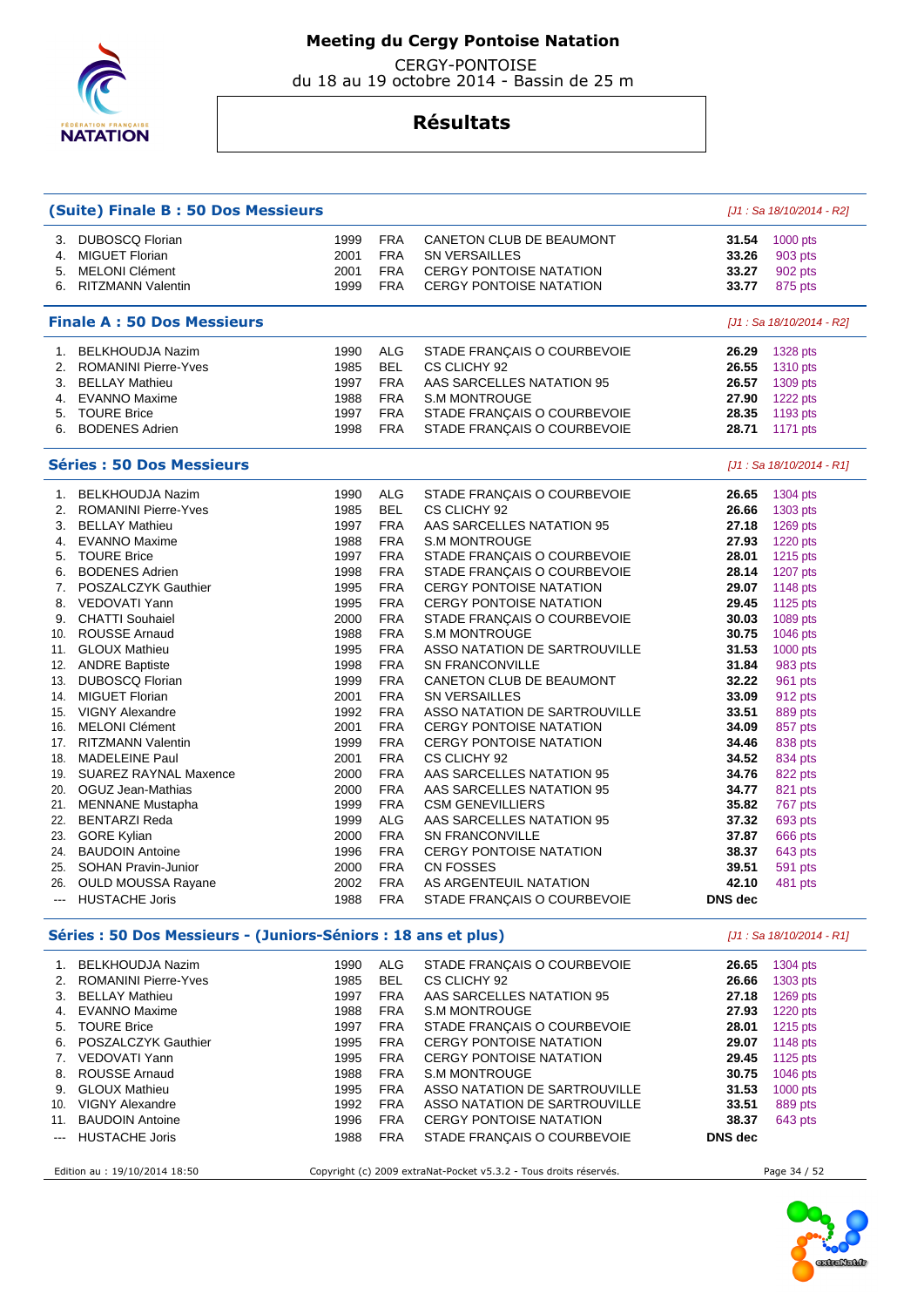

 CERGY-PONTOISE du 18 au 19 octobre 2014 - Bassin de 25 m

# **Résultats**

|                                                                        |                                               |                                          |                       | Séries : 50 Dos Messieurs - (Minimes-Cadets : 14 - 17 ans) |                 | $[J1: Sa 18/10/2014 - R1]$ |
|------------------------------------------------------------------------|-----------------------------------------------|------------------------------------------|-----------------------|------------------------------------------------------------|-----------------|----------------------------|
| <b>BODENES Adrien</b><br>1.                                            |                                               | 1998                                     | <b>FRA</b>            | STADE FRANÇAIS O COURBEVOIE                                | 28.14           | 1207 pts                   |
| <b>CHATTI Souhaiel</b><br>2.                                           |                                               | 2000                                     | <b>FRA</b>            | STADE FRANÇAIS O COURBEVOIE                                | 30.03           | 1089 pts                   |
| <b>ANDRE Baptiste</b><br>3.                                            |                                               | 1998                                     | <b>FRA</b>            | <b>SN FRANCONVILLE</b>                                     | 31.84           | 983 pts                    |
| <b>DUBOSCQ Florian</b><br>4.                                           |                                               | 1999                                     | <b>FRA</b>            | CANETON CLUB DE BEAUMONT                                   | 32.22           | 961 pts                    |
| 5. MIGUET Florian                                                      |                                               | 2001                                     | <b>FRA</b>            | <b>SN VERSAILLES</b>                                       | 33.09           | 912 pts                    |
| <b>MELONI Clément</b><br>6.                                            |                                               | 2001                                     | <b>FRA</b>            | <b>CERGY PONTOISE NATATION</b>                             | 34.09           | 857 pts                    |
| 7. RITZMANN Valentin                                                   |                                               | 1999                                     | <b>FRA</b>            | <b>CERGY PONTOISE NATATION</b>                             | 34.46           | 838 pts                    |
| 8. MADELEINE Paul                                                      |                                               | 2001                                     | <b>FRA</b>            | CS CLICHY 92                                               | 34.52           | 834 pts                    |
| 9. SUAREZ RAYNAL Maxence                                               |                                               | 2000                                     | <b>FRA</b>            | AAS SARCELLES NATATION 95                                  | 34.76           | 822 pts                    |
| 10. OGUZ Jean-Mathias                                                  |                                               | 2000                                     | <b>FRA</b>            | AAS SARCELLES NATATION 95                                  | 34.77           | 821 pts                    |
| 11. MENNANE Mustapha                                                   |                                               | 1999                                     | <b>FRA</b>            | <b>CSM GENEVILLIERS</b>                                    | 35.82           | 767 pts                    |
| 12. BENTARZI Reda                                                      |                                               | 1999                                     | ALG                   | AAS SARCELLES NATATION 95                                  | 37.32           | 693 pts                    |
| 13. GORE Kylian                                                        |                                               | 2000                                     | FRA                   | <b>SN FRANCONVILLE</b>                                     | 37.87           | 666 pts                    |
| 14. SOHAN Pravin-Junior                                                |                                               | 2000                                     | <b>FRA</b>            | CN FOSSES                                                  | 39.51           | 591 pts                    |
| Séries : 50 Dos Messieurs - (Benjamins : 12 - 13 ans)                  |                                               |                                          |                       |                                                            |                 | $[J1: Sa 18/10/2014 - R1]$ |
| 1. OULD MOUSSA Rayane                                                  |                                               | 2002 FRA                                 |                       | AS ARGENTEUIL NATATION                                     | 42.10           | 481 pts                    |
| <b>Finale A: 100 Dos Messieurs</b>                                     |                                               |                                          |                       |                                                            |                 | [J2 : Di 19/10/2014 - R4]  |
| 1. TOURE Brice<br>28.84 (28.84)<br>$50 m$ :                            | 100 m:                                        | 1997 FRA<br>59.13 (30.29) [59.13]        |                       | STADE FRANÇAIS O COURBEVOIE                                | 59.13           | 1215 pts                   |
| <b>RUBIN Nicolas</b><br>2.<br>29.33 (29.33)<br>50 m:                   | 100 m:                                        | 1985<br>59.82 (30.49)                    | FRA<br>[59.82]        | <b>CERGY PONTOISE NATATION</b>                             | 59.82           | 1195 pts                   |
| <b>MAILLOT Melvin</b><br>3.<br>28.91 (28.91)<br>50 m:                  |                                               | 1992<br>100 m: 1:00.58 (31.67) [1:00.58] | <b>FRA</b>            | STADE FRANÇAIS O COURBEVOIE                                | 1:00.58         | 1172 pts                   |
| <b>BODENES Adrien</b><br>4.<br>29.48 (29.48)<br>50 m:                  |                                               | 1998<br>$100 \text{ m}: 1:01.08$ (31.60) | <b>FRA</b>            | STADE FRANÇAIS O COURBEVOIE<br>[1:01.08]                   | 1:01.08         | 1157 pts                   |
| 5. EVANNO Maxime<br>29.12 (29.12)<br>50 m:                             |                                               | 1988<br>100 m: 1:01.29 (32.17) [1:01.29] | <b>FRA</b>            | <b>S.M MONTROUGE</b>                                       | 1:01.29         | 1151 pts                   |
| 6. POSZALCZYK Gauthier<br>50 m:<br>30.46 (30.46)                       |                                               | 1995<br>100 m: 1:03.10 (32.64) [1:03.10] | FRA                   | <b>CERGY PONTOISE NATATION</b>                             | 1:03.10         | 1098 pts                   |
| <b>Finale B: 100 Dos Messieurs</b>                                     |                                               |                                          |                       |                                                            |                 | [J2 : Di 19/10/2014 - R4]  |
| 1. CHATTI Souhaiel<br>50 m:<br>$30.11$ $(30.11)$                       |                                               | 2000<br>100 m: 1:02.42 (32.31) [1:02.42] | FRA                   | STADE FRANÇAIS O COURBEVOIE                                | 1:02.42         | 1117 pts                   |
| 2. POTHIN Matthias<br>30.69<br>50 m:<br>(30.69)                        | $100 \text{ m}: 1:02.64$                      | 1999                                     | <b>FRA</b><br>(31.95) | STADE FRANÇAIS O COURBEVOIE<br>[1:02.64]                   | 1:02.64         | <b>1111 pts</b>            |
| 3. OLIVIER Nicolas<br>50 m:<br>31.65 (31.65)                           |                                               | 1998<br>100 m: 1:04.14 (32.49) [1:04.14] | <b>FRA</b>            | ASSO NATATION DE SARTROUVILLE                              | 1:04.14         | 1068 pts                   |
| 4. LE CORNIER Adrien<br>$50 \text{ m}: 32.01 (32.01)$                  | 100 m: 1:05.67 (33.66) [1:05.67]              | 1998 FRA                                 |                       | STADE FRANÇAIS O COURBEVOIE                                |                 | 1:05.67 1025 pts           |
| 5. DUPUY Louan<br>50 m: 32.61 (32.61) 100 m: 1:06.42 (33.81) [1:06.42] |                                               |                                          | 2000 FRA              | CERGY PONTOISE NATATION                                    |                 | 1:06.42 1004 pts           |
| 6. CRASSOUS Thomas<br>32.57 (32.57)<br>50 m:                           | 100 m: 1:06.72 (34.15) [1:06.72]              |                                          |                       | 1999 FRA STADE FRANÇAIS O COURBEVOIE                       | 1:06.72 995 pts |                            |
| Séries : 100 Dos Messieurs - (Juniors-Séniors : 18 ans et plus)        |                                               |                                          |                       |                                                            |                 | [J2 : Di 19/10/2014 - R3]  |
| 1. TOURE Brice<br>$50 m$ : 28.73 (28.73)                               | $100 \text{ m}$ :                             | 59.01 (30.28) [59.01]                    |                       | 1997 FRA STADE FRANÇAIS O COURBEVOIE                       |                 | 59.01 1219 pts             |
| 2. MAILLOT Melvin<br>29.22 (29.22)<br>50 m:                            | $100 \text{ m}$ : $1:00.55$ (31.33) [1:00.55] | 1992 FRA                                 |                       | STADE FRANÇAIS O COURBEVOIE                                |                 | 1:00.55 1173 pts           |
|                                                                        |                                               |                                          | 1988 FRA              | <b>S.M MONTROUGE</b>                                       |                 | 1:00.93 1161 pts           |
| 3. EVANNO Maxime<br>28.86 (28.86)<br>50 m :                            | 100 m: 1:00.93 (32.07) [1:00.93]              |                                          |                       |                                                            |                 |                            |

Edition au : 19/10/2014 18:50 Copyright (c) 2009 extraNat-Pocket v5.3.2 - Tous droits réservés. Page 35 / 52

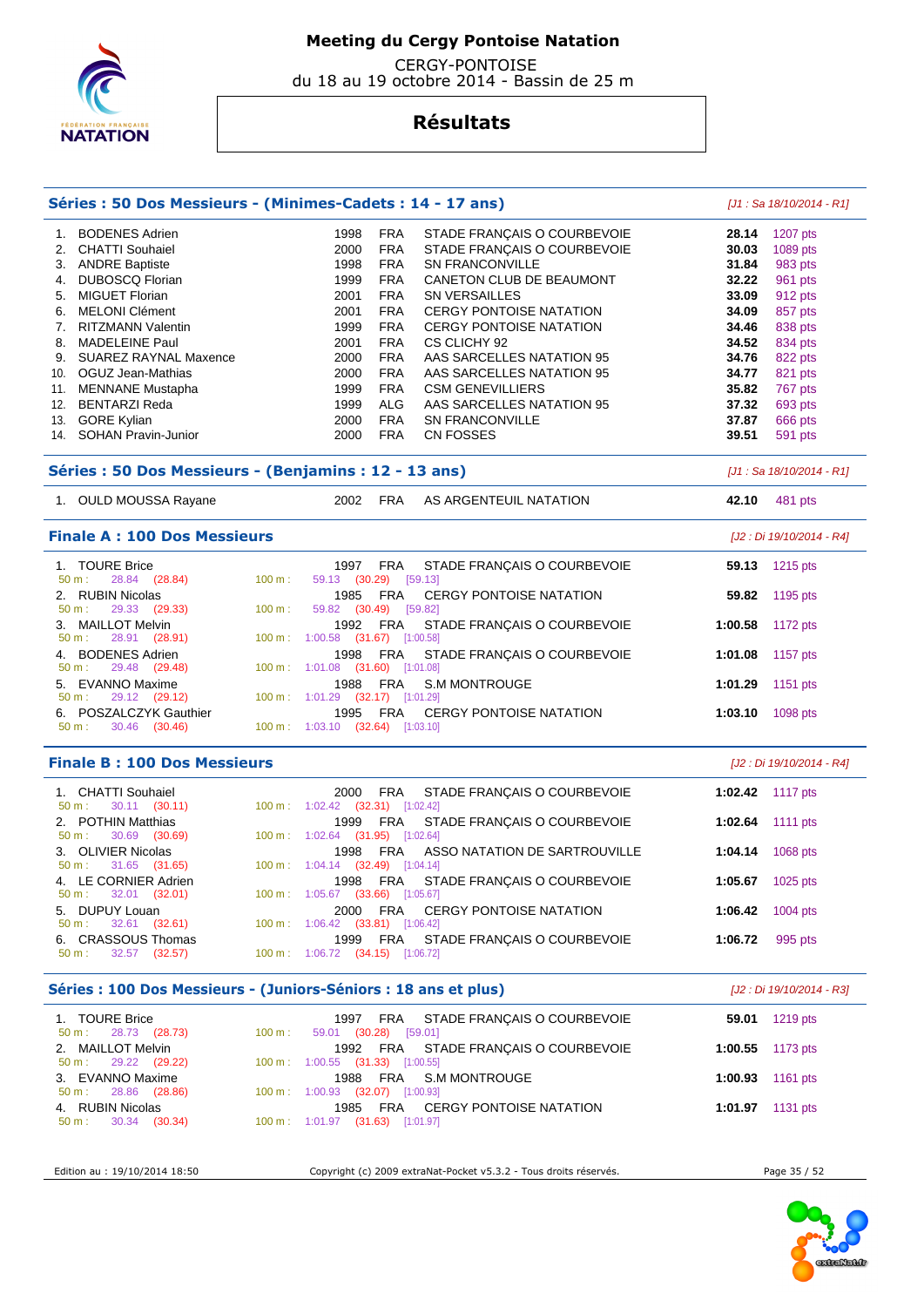

 CERGY-PONTOISE du 18 au 19 octobre 2014 - Bassin de 25 m

## **Résultats**

### **(Suite) Séries : 100 Dos Messieurs - (Juniors-Séniors : 18 ans et plus)** [J2 : Di 19/10/2014 - R3] 5. POSZALCZYK Gauthier 1995 FRA CERGY PONTOISE NATATION **1:02.78** 1107 pts 1:02.78 (32.22) [1:02.78] 6. MAIGUY Adrien 1987 FRA S.M MONTROUGE **1:07.26** 981 pts 1:07.26 (35.14) [1:07.26] 7. LE GARREC Antonin 1997 FRA AS ARGENTEUIL NATATION **1:08.79** 939 pts 50 m : 33.25 (33.25) 100 m : 1:08.79 (35.54) [1:08.79] 8. GLOUX Mathieu 1995 FRA ASSO NATATION DE SARTROUVILLE **1:10.47** 895 pts 50 m : 33.80 (33.80) 100 m : 1:10.47 (36.67) [1:10.47] 9. FLEURY Benjamin 1994 FRA S.M MONTROUGE **1:11.19** 876 pts 50 m : 34.04 (34.04) 100 m : 1:11.19 (37.15) [1:11.19] 10. DUHAMEL Antoine 1996 FRA CANETON CLUB DE BEAUMONT **1:12.07** 854 pts 50 m : 35.03 (35.03) 100 m : 1:12.07 (37.04) [1:12.07] 11. VIGNY Alexandre 1992 FRA ASSO NATATION DE SARTROUVILLE **1:13.23** 824 pts 50 m : 35.65 (35.65) 100 m : 1:13.23 (37.58) [1:13.23] --- HUSTACHE Joris 1988 FRA STADE FRANÇAIS O COURBEVOIE **DNS dec**  --- JEAN FRANCOIS Nicolas 1978 FRA CANETON CLUB DE BEAUMONT **DNS dec**  --- M'RABET Taki 1989 TUN STADE FRANÇAIS O COURBEVOIE **DNS dec Séries : 100 Dos Messieurs - (Minimes-Cadets : 14 - 17 ans)** [J2 : Di 19/10/2014 - R3] 1. BODENES Adrien 1998 FRA STADE FRANÇAIS O COURBEVOIE **1:00.77** 1166 pts 50 m : 29.54 (29.54) 100 m : 1:00.77 (31.23) [1:00.77] 2. POTHIN Matthias 1999 FRA STADE FRANÇAIS O COURBEVOIE **1:03.01** 1100 pts 50 m : 30.24 (30.24) 100 m : 1:03.01 (32.77) [1:03.01] 3. CHATTI Souhaiel 2000 FRA STADE FRANÇAIS O COURBEVOIE **1:03.60** 1083 pts 50 m : 31.14 (31.14) 100 m : 1:03.60 (32.46) [1:03.60] 4. OLIVIER Nicolas 1998 FRA ASSO NATATION DE SARTROUVILLE **1:03.85** 1076 pts 1:03.85 (32.79) [1:03.85] 5. DUPUY Louan 2000 FRA CERGY PONTOISE NATATION **1:06.00** 1015 pts 50 m : 32.40 (32.40) 100 m : 1:06.00 (33.60) [1:06.00] 6. LE CORNIER Adrien 1998 FRA STADE FRANÇAIS O COURBEVOIE **1:06.77** 994 pts 50 m : 32.60 (32.60) 100 m : 1:06.77 (34.17) [1:06.77] 7. CRASSOUS Thomas 1999 FRA STADE FRANÇAIS O COURBEVOIE **1:08.69** 942 pts 50 m : 33.12 (33.12) 100 m : 1:08.69 (35.57) [1:08.69] 8. TREMBLAY Raphaël 1999 FRA STADE FRANÇAIS O COURBEVOIE **1:09.44** 922 pts 1:09.44 (35.32) [1:09.44] 9. MIGUET Florian 2001 FRA SN VERSAILLES **1:09.73** 914 pts 50 m : 33.54 (33.54) 100 m : 1:09.73 (36.19) [1:09.73] 10. MARGUERON Romain 1999 FRA AAS SARCELLES NATATION 95 **1:09.91** 910 pts 50 m : 33.73 (33.73) 100 m : 1:09.91 (36.18) [1:09.91] 11. CHERRIER Kylian 2000 FRA SN VERSAILLES **1:10.74** 888 pts 50 m : 34.56 (34.56) 100 m : 1:10.74 (36.18) [1:10.74] 12. ALI ZOUBIR Rafik 1999 FRA AAS SARCELLES NATATION 95 **1:11.63** 865 pts 50 m : 34.52 (34.52) 100 m : 1:11.63 (37.11) [1:11.63] 13. BOURSIER Merlin 2001 FRA AAS SARCELLES NATATION 95 **1:12.69** 838 pts 1:12.69 (37.45) [1:12.69] 14. MELONI Clément 2001 FRA CERGY PONTOISE NATATION **1:13.64** 814 pts 100 m : 1:13.64 (37.58) [1:13.64] 15. OGUZ Jean-Mathias 2000 FRA AAS SARCELLES NATATION 95 **1:15.05** 779 pts 50 m : 36.52 (36.52) 100 m : 1:15.05 (38.53) [1:15.05] 16. BERNARD-MOES Maxime 2000 FRA CERGY PONTOISE NATATION **1:15.20** 776 pts 50 m : 36.41 (36.41) 100 m : 1:15.20 (38.79) [1:15.20] 17. MADELEINE Paul 2001 FRA CS CLICHY 92 **1:15.51** 768 pts



50 m : 37.49 (37.49) 100 m : 1:15.51 (38.02) [1:15.51]

50 m : 35.30 (35.30) 100 m : 1:16.21 (40.91) [1:16.21]

50 m : 38.31 (38.31) 100 m : 1:16.51 (38.20) [1:16.51]

Edition au : 19/10/2014 18:50 Copyright (c) 2009 extraNat-Pocket v5.3.2 - Tous droits réservés. Page 36 / 52

18. RITZMANN Valentin 1999 FRA CERGY PONTOISE NATATION **1:16.21** 751 pts

19. CELLICH Paul **2000 FRA CANETON CLUB DE BEAUMONT** 1:16.28 750 pts<br>
50 m : 35.73 (35.73) 100 m : 1:16.28 (40.55) [1:16.28]

20. SUAREZ RAYNAL Maxence 2000 FRA AAS SARCELLES NATATION 95 **1:16.51** 744 pts

1:16.28 (40.55) [1:16.28]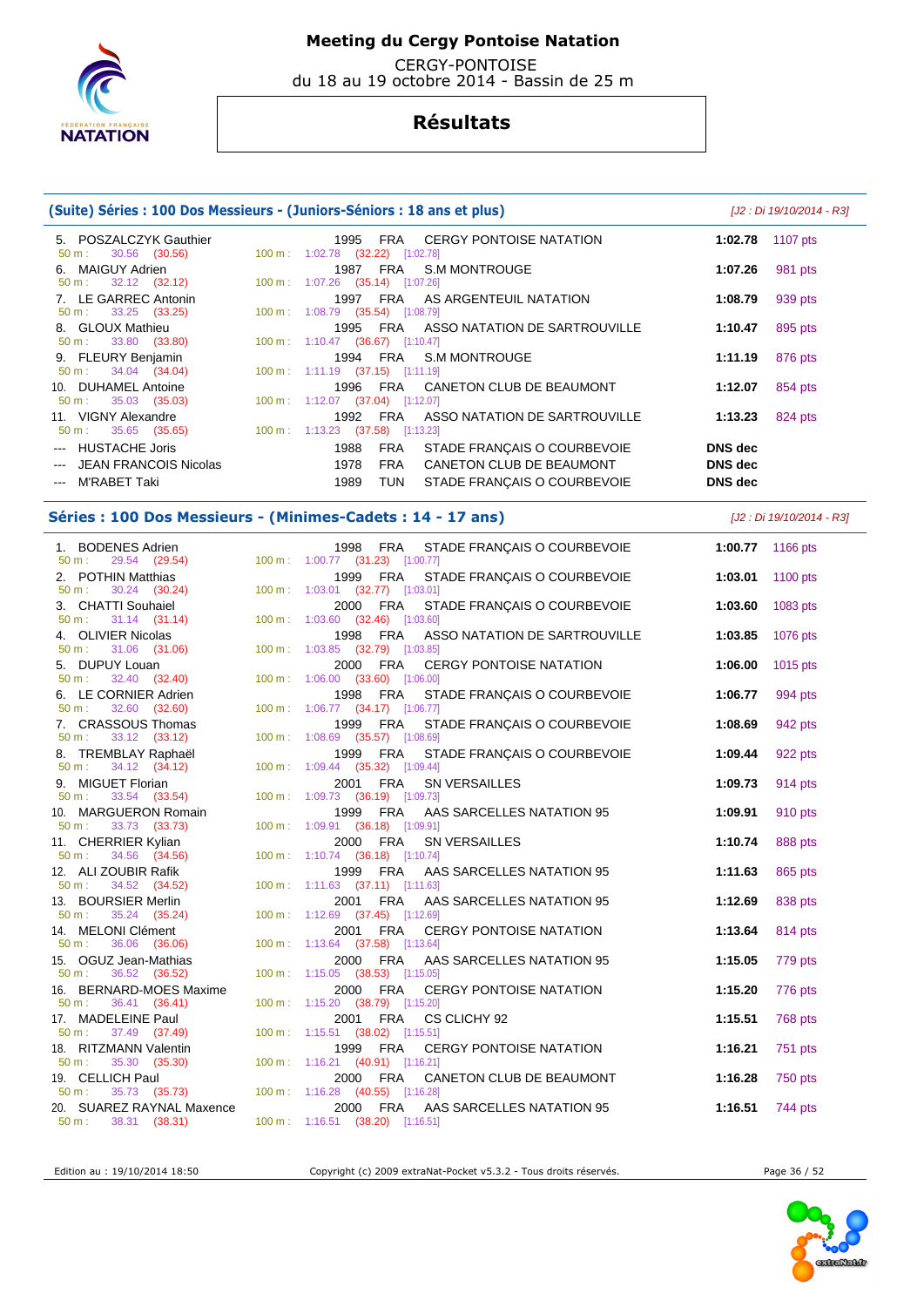

 CERGY-PONTOISE du 18 au 19 octobre 2014 - Bassin de 25 m

## **Résultats**

| (Suite) Séries : 100 Dos Messieurs - (Minimes-Cadets : 14 - 17 ans) | [J2 : Di 19/10/2014 - R3]                                                                   |                    |
|---------------------------------------------------------------------|---------------------------------------------------------------------------------------------|--------------------|
| 21. LE GALL Théophile<br>$50 \text{ m}: 38.20 (38.20)$              | S.M MONTROUGE<br>FRA<br>2001<br>100 m: 1:16.82 (38.62) [1:16.82]                            | 737 pts<br>1:16.82 |
| 22. BEN-DJEMAA Nassim<br>$50 \text{ m}: 37.44 (37.44)$              | FRA AAS SARCELLES NATATION 95<br>1999<br>$100 \text{ m}: 1:17.55$ $(40.11)$ [1:17.55]       | 720 pts<br>1:17.55 |
| 23. DOUMENGE Raphael<br>50 m : 37.78 (37.78)                        | 2000 FRA CS CLICHY 92<br>100 m: 1:17.75 (39.97) [1:17.75]                                   | 715 pts<br>1:17.75 |
| 24. YZEMBAR Joffrey<br>37.77 (37.77)<br>50 m :                      | FRA CERGY PONTOISE NATATION<br>2000<br>100 m : 1:17.93 (40.16) [1:17.93]                    | 711 pts<br>1:17.93 |
| 25. CORNU Ewan<br>38.22 (38.22)<br>$50 \text{ m}$ :                 | AAS SARCELLES NATATION 95<br>FRA<br>2000<br>$100 \text{ m}: 1:19.78$<br>$(41.56)$ [1:19.78] | 668 pts<br>1:19.78 |
|                                                                     |                                                                                             |                    |

### **Finale A : 200 Dos Messieurs** [J1 : Sa 18/10/2014 - R2]

| 1. BELLAY Mathieu<br>$50 \text{ m}: 29.43 (29.43)$  | FRA AAS SARCELLES NATATION 95 2:02.64 1298 pts<br>1997<br>$100 \text{ m}: 1:00.59$ $(31.16)$ $[1:00.59]$ $150 \text{ m}: 1:100 \text{ m}: 1:100 \text{ m}: 1:100 \text{ m}: 1:100 \text{ m}: 1:100 \text{ m}: 1:100 \text{ m}: 1:100 \text{ m}: 1:100 \text{ m}: 1:100 \text{ m}: 1:100 \text{ m}: 1:100 \text{ m}: 1:100 \text{ m}: 1:100 \text{ m}: 1:100 \text{ m}: 1:100 \text{ m}: 1:100$ | 200 m: 2:02.64 (1:02.05) [1:02.05]               |
|-----------------------------------------------------|------------------------------------------------------------------------------------------------------------------------------------------------------------------------------------------------------------------------------------------------------------------------------------------------------------------------------------------------------------------------------------------------|--------------------------------------------------|
| 2. TOURE Brice                                      | 1997 FRA STADE FRANÇAIS O COURBEVOIE                                                                                                                                                                                                                                                                                                                                                           | 2:08.35 1210 pts                                 |
| $50 \text{ m}: 29.22 (29.22)$<br>3. POTHIN Matthias | 100 m : $1:00.88$ (31.66) $[1:00.88]$ 150 m : ---<br>1999 FRA STADE FRANÇAIS O COURBEVOIE 2:12.64 1146 pts                                                                                                                                                                                                                                                                                     | 2:08.35 (1:07.47) [1:07.47]<br>$200 \text{ m}$ : |
| $50 \text{ m}: 30.93 (30.93)$                       | $100 \text{ m}: 1:04.55$ (33.62) [1:04.55] 150 m : ---                                                                                                                                                                                                                                                                                                                                         | 2:12.64 (1:08.09) [1:08.09]<br>200 m :           |
| 4. BODENES Adrien                                   | 1998 FRA STADE FRANÇAIS O COURBEVOIE                                                                                                                                                                                                                                                                                                                                                           | <b>2:12.79</b> 1144 pts                          |
| $50 \text{ m}: 31.54 (31.54)$                       | $100 \text{ m}: 1:05.08$ $(33.54)$ $[1:05.08]$ $150 \text{ m}: 1:05.08$                                                                                                                                                                                                                                                                                                                        | 200 m: 2:12.79 (1:07.71) [1:07.71]               |
| 5. VERGNE Matthieu                                  | 2000 FRA CNO ST-GERMAIN-EN-LAYE                                                                                                                                                                                                                                                                                                                                                                | $2:16.21$ 1094 pts                               |
| $50 \text{ m}: 31.77 (31.77)$                       | 100 m: 1:05.83 (34.06) [1:05.83] 150 m: ---                                                                                                                                                                                                                                                                                                                                                    | 200 m: 2:16.21 (1:10.38) [1:10.38]               |
| 6. DUPUY Louan                                      | FRA CERGY PONTOISE NATATION<br>2000                                                                                                                                                                                                                                                                                                                                                            | 2:22.79 1001 pts                                 |
| $50 \text{ m}: 33.71 (33.71)$                       | $(35.77)$ [1:09.48] 150 m : ---<br>$100 \text{ m}$ : $1:09.48$                                                                                                                                                                                                                                                                                                                                 | 200 m: 2:22.79 (1:13.31) [1:13.31]               |

### **Séries : 200 Dos Messieurs - (Juniors-Séniors : 18 ans et plus)** [J1 : Sa 18/10/2014 - R1]

| 1. BELLAY Mathieu<br>$50 \text{ m}: 29.40 (29.40)$ | 1997 FRA AAS SARCELLES NATATION 95<br>$100 \text{ m}$ : $1:01.65$ (32.25) [1:01.65] $150 \text{ m}$ : --- | $2:06.21$ 1243 pts<br>200 m: 2:06.21 (1:04.56) [1:04.56] |
|----------------------------------------------------|-----------------------------------------------------------------------------------------------------------|----------------------------------------------------------|
| 2. TOURE Brice                                     | 1997 FRA STADE FRANÇAIS O COURBEVOIE                                                                      | <b>2:08.21</b> 1212 pts                                  |
| 50 m : 29.49 (29.49)                               | 100 m: 1:01.99 (32.50) [1:01.99] 150 m: --- 200 m: 2:08.21 (1:06.22) [1:06.22]                            |                                                          |
| 3. RUBIN Nicolas                                   | 1985 FRA CERGY PONTOISE NATATION                                                                          | $2:12.66$ 1146 pts                                       |
| 50 m : 31.99 (31.99)                               | $100 \text{ m}: 1:05.17$ $(33.18)$ $[1:05.17]$ $150 \text{ m}: 1:011 \text{ m}$                           | 200 m: 2:12.66 (1:07.49) [1:07.49]                       |
| 4. VIGNY Alexandre                                 | 1992 FRA ASSO NATATION DE SARTROUVILLE 2:35.39 835 pts                                                    |                                                          |
| $50 \text{ m}: 35.66 (35.66)$                      | 100 m: 1:15.75 (40.09) [1:15.75] 150 m: --- 200 m: 2:35.39 (1:19.64) [1:19.64]                            |                                                          |

### **Séries : 200 Dos Messieurs - (Minimes-Cadets : 14 - 17 ans)** [J1 : Sa 18/10/2014 - R1]

 1. BODENES Adrien 1998 FRA STADE FRANÇAIS O COURBEVOIE **2:12.98** 1141 pts  $1:05.25$  (33.83)  $[1:05.25]$  150 m : 2. POTHIN Matthias **1999 FRA STADE FRANÇAIS O COURBEVOIE 2:17.41 1077** pts<br>
50 m : 33.08 (33.08) 100 m : 1:07.20 (34.12) [1:07.20] 150 m : --- **200 m : 2:17.41** (1:10.21) [1:10.21]  $100 \text{ m}$  :  $1:07.20$   $(34.12)$   $[1:07.20]$   $150 \text{ m}$  : 3. VERGNE Matthieu 2000 FRA CNO ST-GERMAIN-EN-LAYE **2:18.27** 1064 pts 50 m : 32.39 (32.39) 100 m : 1:07.02 (34.63) [1:07.02] 150 m : --- 200 m : 2:18.27 (1:11.25) [1:11.25] 4. DUPUY Louan 2000 FRA CERGY PONTOISE NATATION **2:24.36** 979 pts 50 m : 34.60 (34.60) 100 m : 1:10.48 (35.88) [1:10.48] 150 m : --- 200 m : 2:24.36 (1:13.88) [1:13.88] 5. BECQUET Julien 1999 FRA S.M MONTROUGE **2:26.33** 953 pts 100 m : 1:11.85 (36.87) [1:11.85] 150 m : 6. MIGUET Florian 2001 FRA SN VERSAILLES **2:28.37** 926 pts 50 m : 34.45 (34.45) 100 m : 1:12.06 (37.61) [1:12.06] 150 m : 7. MARGUERON Romain 1999 FRA AAS SARCELLES NATATION 95 **2:32.50** 872 pts 50 m : 34.46 (34.46) 100 m : 1:12.14 (37.68) [1:12.14] 150 m : 8. ANDRE Baptiste 1998 FRA SN FRANCONVILLE **2:33.67** 857 pts 50 m : 34.98 (34.98) 100 m : 1:13.53 (38.55) [1:13.53] 150 m : --- 200 m : 2:33.67 (1:20.14) [1:20.14] 9. CASTERA Louis 2000 FRA CERGY PONTOISE NATATION **2:34.32** 848 pts 50 m : 35.80 (35.80) 100 m : 1:15.49 (39.69) [1:15.49] 150 m : --- 200 m : 2:34.32 (1:18.83) [1:18.83] 10. BOURSIER Merlin 2001 FRA AAS SARCELLES NATATION 95 **2:36.67** 819 pts 1:57.03 (1:57.03) [1:57.03] 150 m : 11. MELONI Clément 2001 FRA CERGY PONTOISE NATATION **2:37.06** 814 pts 50 m : 36.42 (36.42) 100 m : 1:16.60 (40.18) [1:16.60] 150 m : --- 200 m : 2:37.06 (1:20.46) [1:20.46] Edition au : 19/10/2014 18:50 Copyright (c) 2009 extraNat-Pocket v5.3.2 - Tous droits réservés. Page 37 / 52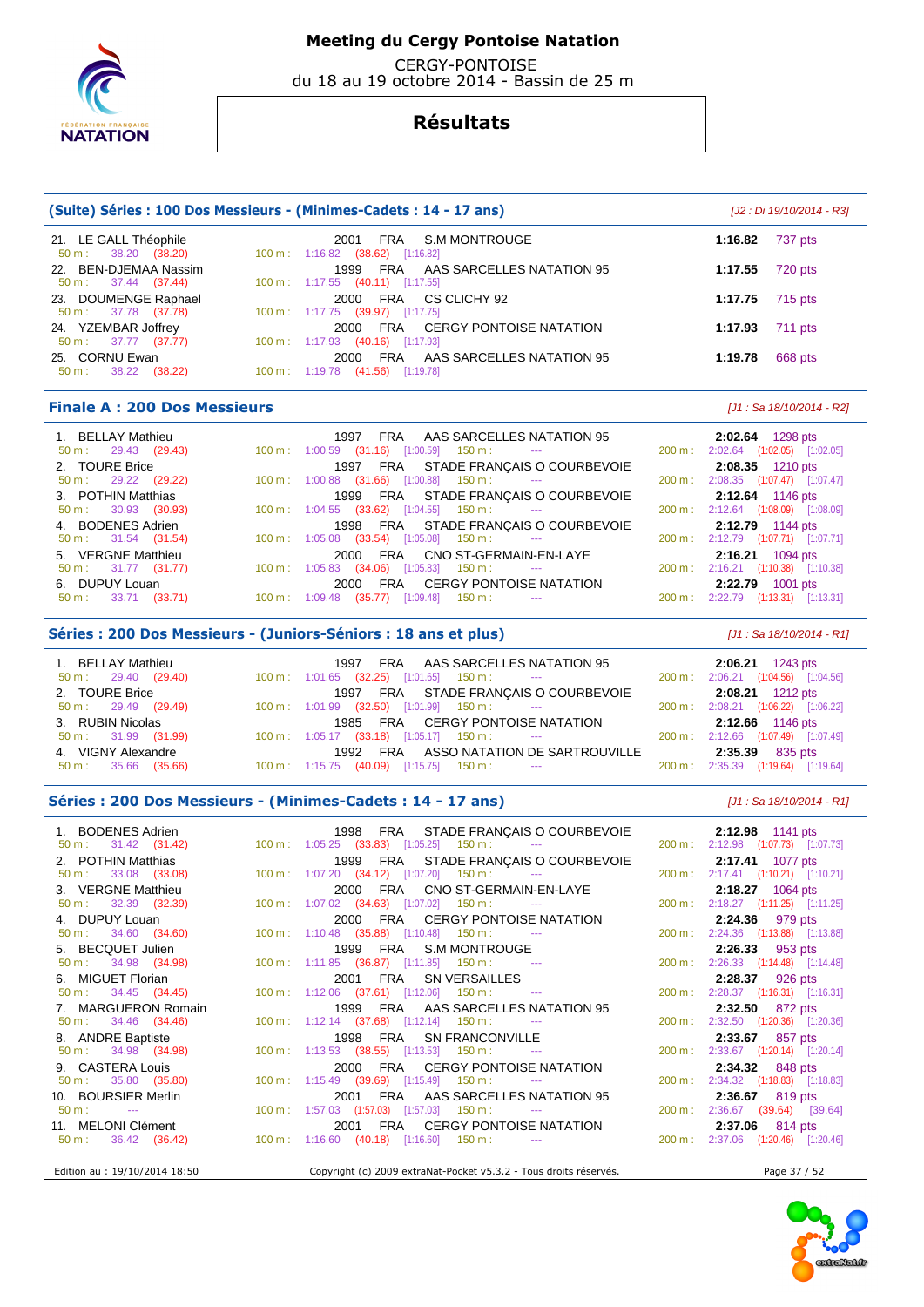

 CERGY-PONTOISE du 18 au 19 octobre 2014 - Bassin de 25 m

## **Résultats**

### **(Suite) Séries : 200 Dos Messieurs - (Minimes-Cadets : 14 - 17 ans)** [J1 : Sa 18/10/2014 - R1]

| 12. LE GALL Théophile                                | <b>FRA</b><br><b>S.M MONTROUGE</b><br>2001                                                                                           | 2:38.68<br>794 pts                                  |
|------------------------------------------------------|--------------------------------------------------------------------------------------------------------------------------------------|-----------------------------------------------------|
| 36.99 (36.99)<br>50 m:                               | 100 m: 1:17.77 (40.78) [1:17.77] 150 m:                                                                                              | 200 m: 2:38.68 (1:20.91) [1:20.91]                  |
| 13. SUAREZ RAYNAL Maxence                            | 2000<br>FRA<br>AAS SARCELLES NATATION 95                                                                                             | 2:40.36<br>773 pts                                  |
| $50 m$ :<br>38.08 (38.08)                            | 100 m: 1:18.28 (40.20) [1:18.28] 150 m:                                                                                              | 200 m: 2:40.36 (1:22.08) [1:22.08]                  |
| 14. MADELEINE Paul                                   | CS CLICHY 92<br>2001<br><b>FRA</b>                                                                                                   | 2:42.51<br>748 pts                                  |
| 37.29 (37.29)<br>$50 m$ :                            | 100 m: 1:17.76 (40.47) [1:17.76]<br>$150 \text{ m}$ :<br>$\scriptstyle\cdots$                                                        | 200 m: 2:42.51 (1:24.75) [1:24.75]                  |
| 15. AHERMOUCH Yanis                                  | <b>CERGY PONTOISE NATATION</b><br>2001<br><b>FRA</b>                                                                                 | 2:44.11<br>729 pts                                  |
| 39.14 (39.14)<br>$50 m$ :                            | 100 m: 1:21.74 (42.60) [1:21.74] 150 m:                                                                                              | 200 m: 2:44.11 (1:22.37) [1:22.37]                  |
| 16. BEN-DJEMAA Nassim                                | FRA<br>AAS SARCELLES NATATION 95<br>1999                                                                                             | 2:46.16<br>705 pts                                  |
| $50 m$ :<br>36.39 (36.39)                            | 100 m: 1:17.47 (41.08) [1:17.47] 150 m:                                                                                              | 200 m: 2:46.16 (1:28.69) [1:28.69]                  |
| 17. OGUZ Jean-Mathias                                | <b>FRA</b><br>AAS SARCELLES NATATION 95<br>2000                                                                                      | 2:48.07<br>683 pts                                  |
| 37.56 (37.56)<br>$50 m$ :                            | 100 m: 1:19.63 (42.07) [1:19.63] 150 m:                                                                                              | 200 m: 2:48.07 (1:28.44) [1:28.44]                  |
| 18. FRANCOIS Flavien                                 | <b>CSM GENEVILLIERS</b><br>2001<br><b>FRA</b>                                                                                        | 2:53.92<br>618 pts                                  |
| 41.32 (41.32)<br>50 m:                               | 100 m: 1:25.41 (44.09) [1:25.41] 150 m:                                                                                              | 200 m: 2:53.92 (1:28.51) [1:28.51]                  |
| 19. ASSELIN-BOULLE Pierre                            | AS ARGENTEUIL NATATION<br><b>FRA</b><br>1999                                                                                         | 2:56.41<br>591 pts                                  |
| $50 \text{ m}: 41.17 (41.17)$                        | 100 m: 1:26.83 (45.66) [1:26.83] 150 m:<br>$\sim$ $\sim$ $\sim$                                                                      | 200 m: 2:56.41 (1:29.58) [1:29.58]                  |
| 20. CORNU Ewan                                       | 2000<br>FRA<br>AAS SARCELLES NATATION 95                                                                                             | 2:59.81<br>556 pts                                  |
| $50 m$ :<br>39.68 (39.68)                            | 100 m: 1:24.59 (44.91) [1:24.59] 150 m:                                                                                              | 200 m: 2:59.81 (1:35.22) [1:35.22]                  |
| 21. BENTARZI Reda                                    | 1999<br>ALG<br>AAS SARCELLES NATATION 95                                                                                             | 3:04.91<br>505 pts                                  |
|                                                      |                                                                                                                                      |                                                     |
| 43.49 (43.49)<br>$50 m$ :                            | $150 m$ :<br>$\sim$ $\sim$ $\sim$                                                                                                    |                                                     |
| --- SELMI Mohamed                                    | 100 m: 1:30.99 (47.50) [1:30.99]<br><b>FRA</b><br>2001<br><b>CERGY PONTOISE NATATION</b>                                             | 200 m: 3:04.91 (1:33.92) [1:33.92]<br><b>DSQ Ni</b> |
|                                                      |                                                                                                                                      |                                                     |
| --- MANSOUR SOLTANI Yassine                          | 2000<br><b>FRA</b><br>AAS SARCELLES NATATION 95                                                                                      | DNS dec                                             |
| Séries: 200 Dos Messieurs - (Benjamins: 12 - 13 ans) |                                                                                                                                      | $[J1: Sa 18/10/2014 - R1]$                          |
|                                                      |                                                                                                                                      |                                                     |
| 1. HUET Titouan<br>$50 \text{ m}$ :                  | 2003<br><b>FRA</b><br>CS CLICHY 92<br>$\frac{1}{2} \left( \frac{1}{2} \right) \left( \frac{1}{2} \right) \left( \frac{1}{2} \right)$ | 2:54.93<br>607 pts                                  |
| 41.55 (41.55)                                        | 100 m: 1:26.03 (44.48) [1:26.03]<br>$150 \text{ m}$ :                                                                                | 200 m: 2:54.93 (1:28.90) [1:28.90]                  |
| 2. LAUX Thomas<br>$50 m$ :                           | 2002 FRA<br>CS CLICHY 92<br>$\cdots$                                                                                                 | 3:05.54<br>498 pts                                  |
| 43.15 (43.15)                                        | 100 m : 1:30.82 (47.67) [1:30.82]<br>$150 \text{ m}$ :                                                                               | 200 m: 3:05.54 (1:34.72) [1:34.72]                  |
| <b>Finale A: 50 Brasse Messieurs</b>                 |                                                                                                                                      | [J2 : Di 19/10/2014 - R4]                           |
|                                                      |                                                                                                                                      |                                                     |
| <b>MANDALINIC Yvan</b><br>1.                         | 1991<br><b>FRA</b><br>AAS SARCELLES NATATION 95                                                                                      | 28.21<br>1333 pts                                   |
| 2. FALL Malik                                        | <b>SEN</b><br>STADE FRANÇAIS O COURBEVOIE<br>1985                                                                                    | 28.29<br>1329 pts                                   |
| M'RABET Talal<br>З.                                  | <b>TUN</b><br>1987<br>STADE FRANÇAIS O COURBEVOIE                                                                                    | 28.88<br>1294 pts                                   |
| <b>MAILLOT Melvin</b><br>4.                          | <b>FRA</b><br>STADE FRANÇAIS O COURBEVOIE<br>1992                                                                                    | 29.16<br>1277 pts                                   |
| <b>COUDERT Rémi</b><br>5.<br>6. QUIERTANT Yann       | <b>FRA</b><br>1995<br><b>CERGY PONTOISE NATATION</b><br>1989<br><b>FRA</b><br>STADE FRANÇAIS O COURBEVOIE                            | 30.27<br>1214 pts<br>30.31<br>1211 pts              |

**Finale B : 50 Brasse Messieurs - (Minimes-Cadets : 14 - 17 ans)** [J2 : Di 19/10/2014 - R4]

| <b>BARON Joris</b>           | 1998  | <b>FRA</b> | CANETON CLUB DE BEAUMONT    | 32.73   | 1078 pts |
|------------------------------|-------|------------|-----------------------------|---------|----------|
| 2. COURDOUAN Nathan          | 1999. | <b>FRA</b> | SN FRANCONVILLE             | 32.98   | 1064 pts |
| 3. PRUD'HOMME Maxime         | 1998  | <b>FRA</b> | CERGY PONTOISE NATATION     | 33.32   | 1046 pts |
| 4. LATRECHE Adam             | 2001  | <b>FRA</b> | CERGY PONTOISE NATATION     | 35.45   | 937 pts  |
| 5. SANANIKONE Théodore       | 2001  | <b>FRA</b> | S.M MONTROUGE               | 36.35   | 893 pts  |
| --- LEMIERE-MAC DOUGLAS Adam | 1998  | FRA        | STADE FRANÇAIS O COURBEVOIE | DNS dec |          |

| <b>Séries : 50 Brasse Messieurs</b> |      |            |                                |       | [J2 : Di 19/10/2014 - R3] |  |
|-------------------------------------|------|------------|--------------------------------|-------|---------------------------|--|
| MANDALINIC Yvan                     | 1991 | <b>FRA</b> | AAS SARCELLES NATATION 95      | 28.53 | 1314 $pts$                |  |
| 2. FALL Malik                       | 1985 | SEN        | STADE FRANÇAIS O COURBEVOIE    | 29.13 | $1279$ pts                |  |
| 3. MAILLOT Melvin                   | 1992 | FRA        | STADE FRANÇAIS O COURBEVOIE    | 29.15 | 1278 pts                  |  |
| 4. M'RABET Talal                    | 1987 | TUN        | STADE FRANÇAIS O COURBEVOIE    | 29.89 | 1235 $pts$                |  |
| 5. COUDERT Rémi                     | 1995 | <b>FRA</b> | <b>CERGY PONTOISE NATATION</b> | 30.14 | $1221$ pts                |  |
| 6. QUIERTANT Yann                   | 1989 | <b>FRA</b> | STADE FRANÇAIS O COURBEVOIE    | 30.26 | 1214 pts                  |  |
| 7. TABOGA Vincent                   | 1995 | <b>FRA</b> | <b>CERGY PONTOISE NATATION</b> | 30.86 | 1180 pts                  |  |
| 8. DALLE Thibault                   | 1997 | <b>FRA</b> | SN VERSAILLES                  | 31.34 | 1154 pts                  |  |
| 9. BOITEL Lilian                    | 1994 | <b>FRA</b> | ASSO NATATION DE SARTROUVILLE  | 31.65 | 1136 pts                  |  |

Edition au : 19/10/2014 18:50 Copyright (c) 2009 extraNat-Pocket v5.3.2 - Tous droits réservés. Page 38 / 52

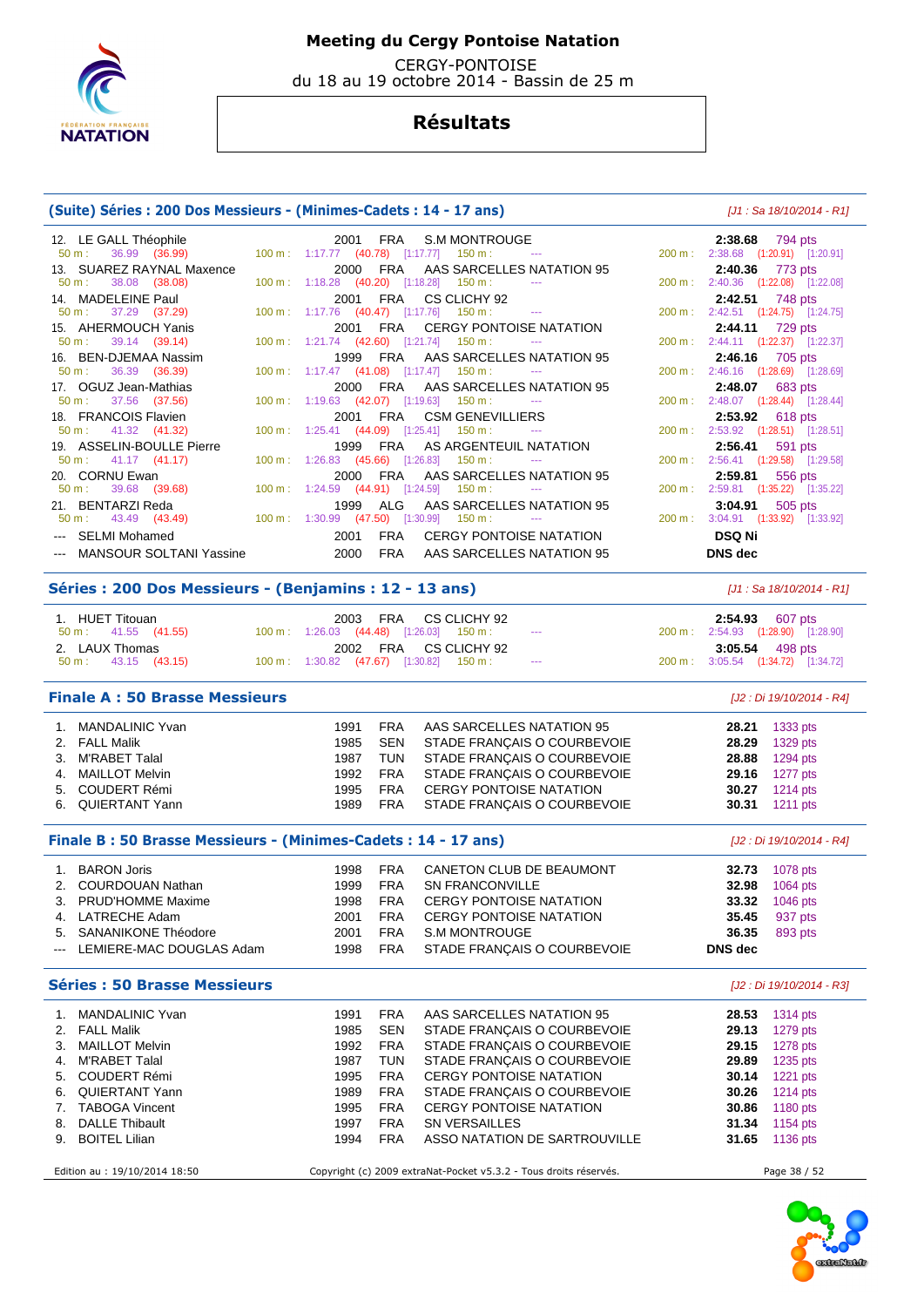

 CERGY-PONTOISE du 18 au 19 octobre 2014 - Bassin de 25 m

## **Résultats**

### **(Suite) Séries : 50 Brasse Messieurs** [J2 : Di 19/10/2014 - R3]

 10. SADOUDI Mohand 1996 MEX CS CLICHY 92 **31.99** 1118 pts 11. BERNARD-MOES Antoine 1997 FRA CERGY PONTOISE NATATION **32.08** 1113 pts 12. DUHAMEL Antoine 1996 FRA CANETON CLUB DE BEAUMONT 32.84 13. BARON Joris 1998 FRA CANETON CLUB DE BEAUMONT **33.06** 1060 pts 14. COURDOUAN Nathan 1999 FRA SN FRANCONVILLE **33.19** 1053 pts 15. LEMIERE-MAC DOUGLAS Adam 1998 FRA STADE FRANÇAIS O COURBEVOIE **33.29** 1048 pts 16. PRUD'HOMME Maxime 1998 FRA CERGY PONTOISE NATATION **33.38** 1043 pts 17. FABRE Jérémy 1993 FRA AS ARGENTEUIL NATATION **34.86** 967 pts 18. POUZANOV Nicolas 1997 FRA ASSO NATATION DE SARTROUVILLE **34.93** 963 pts 19. ROUSSE Arnaud 1988 FRA S.M MONTROUGE **35.13** 953 pts 20. LE PAPE Gaël 1998 FRA CERGY PONTOISE NATATION **35.21** 949 pts 21. SANANIKONE Théodore 2001 FRA S.M MONTROUGE **35.82** 919 pts 22. LATRECHE Adam 2001 FRA CERGY PONTOISE NATATION **35.97** 911 pts 23. QUEILLE Mathis **36.15 2000 FRA** S.M MONTROUGE **36.15**  24. LE PESQUER Antoine 2000 FRA CANETON CLUB DE BEAUMONT **36.35** 893 pts 25. CHERRIER Kylian 2000 FRA SN VERSAILLES **37.61** 832 pts 26. GORE Kylian 2000 FRA SN FRANCONVILLE **38.17** 806 pts 27. VRIGNON Arnaud 1999 FRA CERGY PONTOISE NATATION **38.74** 780 pts 28. AHERMOUCH Yanis 2001 FRA CERGY PONTOISE NATATION **39.79** 733 pts 29. ZINAOUI Mehdi 2001 FRA AAS SARCELLES NATATION 95 **40.52** 701 pts 30. TAPIA Olivier 2000 FRA CSM GENEVILLIERS **41.07** 678 pts 31. KADAMI Amine 2000 FRA CSM GENEVILLIERS **41.62** 655 pts 32. GUYONNET Gatien 2000 FRA CSM GENEVILLIERS **47.47** 433 pts 33. SEDJARI Sofian 2000 FRA CERGY PONTOISE NATATION **48.72** 392 pts 34. SELMI Mohamed 2001 FRA CERGY PONTOISE NATATION **48.78** 390 pts --- GERSTER Arthur 1994 FRA CERGY PONTOISE NATATION **DSQ Ai** 

### **Séries : 50 Brasse Messieurs - (Minimes-Cadets : 14 - 17 ans)** [J2 : Di 19/10/2014 - R3]

|     | <b>BARON Joris</b>         | 1998 | <b>FRA</b> | CANETON CLUB DE BEAUMONT       | 33.06 | 1060 pts |
|-----|----------------------------|------|------------|--------------------------------|-------|----------|
|     | COURDOUAN Nathan           | 1999 | <b>FRA</b> | <b>SN FRANCONVILLE</b>         | 33.19 | 1053 pts |
| 3.  | LEMIERE-MAC DOUGLAS Adam   | 1998 | <b>FRA</b> | STADE FRANÇAIS O COURBEVOIE    | 33.29 | 1048 pts |
| 4.  | <b>PRUD'HOMME Maxime</b>   | 1998 | <b>FRA</b> | <b>CERGY PONTOISE NATATION</b> | 33.38 | 1043 pts |
| 5.  | LE PAPE Gaël               | 1998 | <b>FRA</b> | <b>CERGY PONTOISE NATATION</b> | 35.21 | 949 pts  |
| 6.  | <b>SANANIKONE Théodore</b> | 2001 | <b>FRA</b> | <b>S.M MONTROUGE</b>           | 35.82 | 919 pts  |
|     | LATRECHE Adam              | 2001 | <b>FRA</b> | <b>CERGY PONTOISE NATATION</b> | 35.97 | 911 pts  |
| 8.  | <b>QUEILLE Mathis</b>      | 2000 | <b>FRA</b> | <b>S.M MONTROUGE</b>           | 36.15 | 903 pts  |
| 9.  | LE PESQUER Antoine         | 2000 | <b>FRA</b> | CANETON CLUB DE BEAUMONT       | 36.35 | 893 pts  |
| 10. | <b>CHERRIER Kylian</b>     | 2000 | <b>FRA</b> | <b>SN VERSAILLES</b>           | 37.61 | 832 pts  |
| 11. | <b>GORE Kylian</b>         | 2000 | <b>FRA</b> | <b>SN FRANCONVILLE</b>         | 38.17 | 806 pts  |
| 12. | <b>VRIGNON Arnaud</b>      | 1999 | <b>FRA</b> | <b>CERGY PONTOISE NATATION</b> | 38.74 | 780 pts  |
| 13. | <b>AHERMOUCH Yanis</b>     | 2001 | <b>FRA</b> | <b>CERGY PONTOISE NATATION</b> | 39.79 | 733 pts  |
| 14. | ZINAOUI Mehdi              | 2001 | <b>FRA</b> | AAS SARCELLES NATATION 95      | 40.52 | 701 pts  |
| 15. | <b>TAPIA Olivier</b>       | 2000 | <b>FRA</b> | <b>CSM GENEVILLIERS</b>        | 41.07 | 678 pts  |
| 16. | <b>KADAMI Amine</b>        | 2000 | <b>FRA</b> | <b>CSM GENEVILLIERS</b>        | 41.62 | 655 pts  |
| 17. | <b>GUYONNET Gatien</b>     | 2000 | <b>FRA</b> | <b>CSM GENEVILLIERS</b>        | 47.47 | 433 pts  |
| 18. | <b>SEDJARI Sofian</b>      | 2000 | <b>FRA</b> | <b>CERGY PONTOISE NATATION</b> | 48.72 | 392 pts  |
| 19. | <b>SELMI Mohamed</b>       | 2001 | <b>FRA</b> | <b>CERGY PONTOISE NATATION</b> | 48.78 | 390 pts  |
|     |                            |      |            |                                |       |          |

### **Finale A : 100 Brasse Messieurs** [J1 : Sa 18/10/2014 - R2]

| 1. FALL Malik<br>28.62 (28.62)<br>50 m :          | SEN STADE FRANCAIS O COURBEVOIE<br>1985<br>100 m: 1:01.60 (32.98) [1:01.60]           | 1:01.60 | 1322 pts     |
|---------------------------------------------------|---------------------------------------------------------------------------------------|---------|--------------|
| 2. MANDALINIC Yvan                                | 1991 FRA AAS SARCELLES NATATION 95                                                    | 1:01.99 | 1311 pts     |
| $50 \text{ m}: 29.15 (29.15)$<br>3. M'RABET Taki  | $100 \text{ m}$ : $1:01.99$ (32.84) [1:01.99]<br>1989 TUN STADE FRANCAIS O COURBEVOIE | 1:02.49 | 1297 pts     |
| $50 \text{ m}: 29.53 (29.53)$<br>3. M'RABET Talal | 100 m: 1:02.49 (32.96) [1:02.49]<br>1987 TUN STADE FRANÇAIS O COURBEVOIE              | 1:02.49 | 1297 pts     |
| (29.28)<br>50 m: 29.28                            | $100 \text{ m}$ : $1:02.49$ (33.21) [1:02.49]                                         |         |              |
| Edition au : 19/10/2014 18:50                     | Copyright (c) 2009 extraNat-Pocket v5.3.2 - Tous droits réservés.                     |         | Page 39 / 52 |

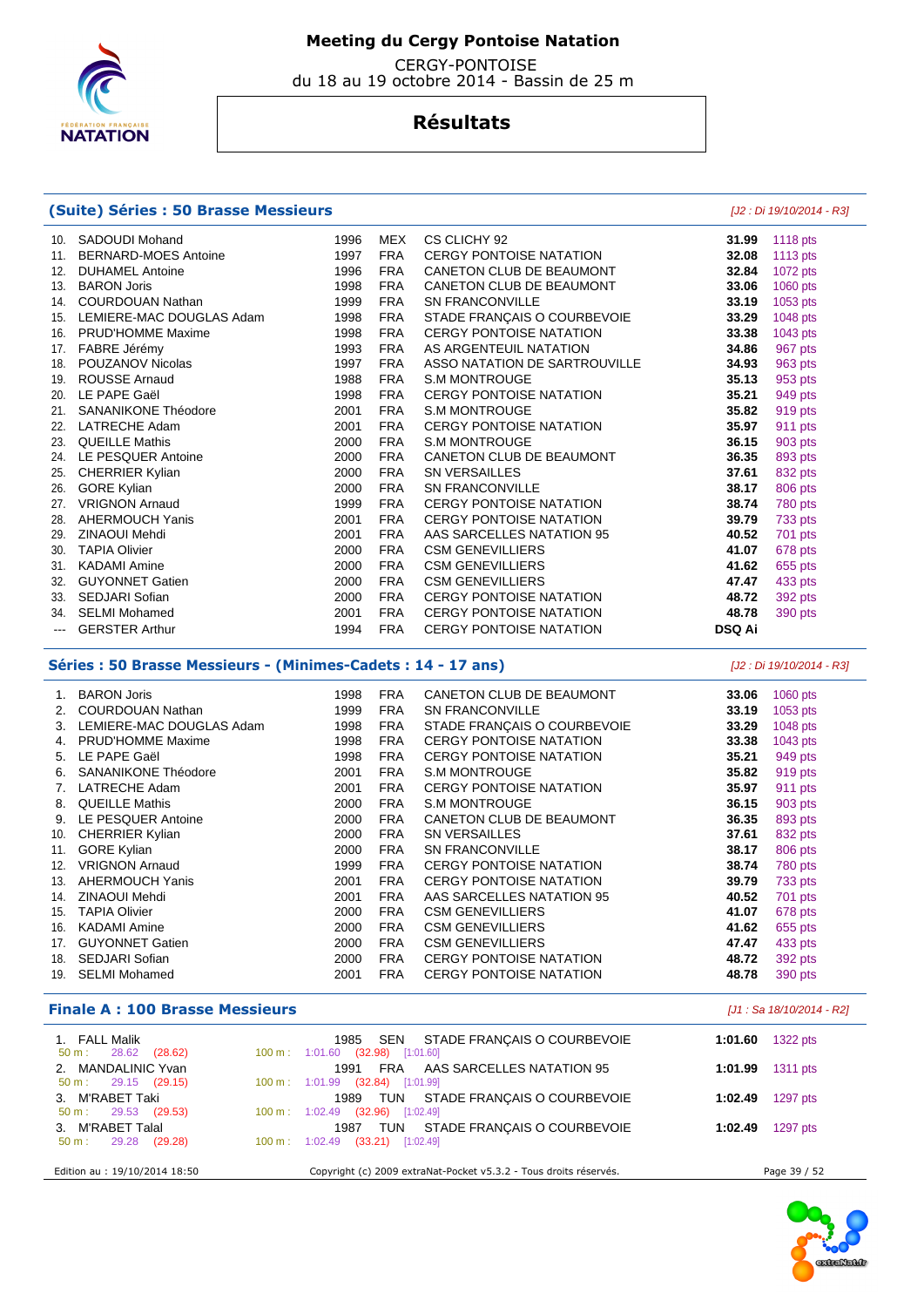

CERGY-PONTOISE

du 18 au 19 octobre 2014 - Bassin de 25 m

| (Suite) Finale A : 100 Brasse Messieurs                 |                                                                                                         | [J1 : Sa 18/10/2014 - R2]  |
|---------------------------------------------------------|---------------------------------------------------------------------------------------------------------|----------------------------|
| 5. QUIERTANT Yann<br>50 m:<br>$\sim$ 0.000 $\mu$        | 1989 FRA<br>STADE FRANÇAIS O COURBEVOIE                                                                 | 1:04.45 $1241 \text{ pts}$ |
| 6. COUDERT Rémi                                         | 100 m: 1:04.45 (1:04.45) [1:04.45]<br>1995<br>FRA<br><b>CERGY PONTOISE NATATION</b><br>1:05.74          | 1205 pts                   |
| 30.39 (30.39)<br>50 m:                                  | 100 m: 1:05.74 (35.35) [1:05.74]                                                                        |                            |
| <b>Finale B: 100 Brasse Messieurs</b>                   |                                                                                                         | [J1 : Sa 18/10/2014 - R2]  |
| 1. CRASSOUS Thomas<br>33.57 (33.57)<br>50 m:            | 1999 FRA<br>STADE FRANÇAIS O COURBEVOIE<br>1:10.21<br>100 m: 1:10.21 (36.64) [1:10.21]                  | 1085 pts                   |
| 2. BARON Joris<br>34.46 (34.46)<br>50 m:                | 1998<br>FRA<br>CANETON CLUB DE BEAUMONT<br>1:12.37<br>$100 \text{ m}: 1:12.37$ (37.91) [1:12.37]        | 1029 pts                   |
| 3. LEMIERE-MAC DOUGLAS Adam<br>34.52 (34.52)            | 1998<br>FRA<br>STADE FRANÇAIS O COURBEVOIE<br>1:12.97                                                   | 1014 pts                   |
| $50 m$ :<br>4. ZEINATY Paul                             | $100 \text{ m}: 1:12.97$ $(38.45)$ $[1:12.97]$<br>FRA<br>2001<br>STADE FRANÇAIS O COURBEVOIE<br>1:13.56 | 999 pts                    |
| 34.84 (34.84)<br>50 m:<br>5. COURDOUAN Nathan           | 100 m: 1:13.56 (38.72) [1:13.56]<br>1999<br>FRA<br><b>SN FRANCONVILLE</b><br>1:14.26                    | 981 pts                    |
| 50 m:<br>$\sim$<br>6. LATRECHE Adam                     | 100 m: 1:14.26 (1:14.26) [1:14.26]<br><b>CERGY PONTOISE NATATION</b><br>2001<br>FRA<br>1:20.38          | 835 pts                    |
| 50 m:<br>38.21 (38.21)                                  | 100 m: 1:20.38 (42.17) [1:20.38]                                                                        |                            |
|                                                         | Séries : 100 Brasse Messieurs - (Juniors-Séniors : 18 ans et plus)                                      | [J1 : Sa 18/10/2014 - R1]  |
| 1. MANDALINIC Yvan<br>$50 m$ :<br>29.62 (29.62)         | FRA<br>AAS SARCELLES NATATION 95<br>1991<br>1:03.46<br>100 m: 1:03.46 (33.84) [1:03.46]                 | 1269 pts                   |
| 2. M'RABET Talal<br>30.12 (30.12)<br>50 m:              | 1987<br>TUN<br>STADE FRANÇAIS O COURBEVOIE<br>1:03.78<br>100 m: 1:03.78 (33.66) [1:03.78]               | 1260 pts                   |
| 3. FALL Malik<br>50 m:                                  | SEN<br>STADE FRANÇAIS O COURBEVOIE<br>1985<br>1:04.94<br>100 m: 1:04.94 (33.83) [1:04.94]               | 1227 $pts$                 |
| $31.11$ $(31.11)$<br>4. M'RABET Taki                    | 1989<br>TUN<br>STADE FRANÇAIS O COURBEVOIE<br>1:05.11                                                   | $1223$ pts                 |
| 30.82 (30.82)<br>50 m:<br>5. QUIERTANT Yann             | 100 m: 1:05.11 (34.29) [1:05.11]<br>1989<br>FRA<br>STADE FRANÇAIS O COURBEVOIE<br>1:06.32               | 1189 pts                   |
| 31.30 (31.30)<br>50 m:<br>6. PINAULT Sylvain            | 100 m: 1:06.32 (35.02) [1:06.32]<br>FRA<br><b>CERGY PONTOISE NATATION</b><br>1991<br>1:06.94            | 1172 pts                   |
| 31.56 (31.56)<br>50 m:<br>7. COUDERT Rémi               | 100 m: 1:06.94 (35.38) [1:06.94]<br>FRA<br>1995<br><b>CERGY PONTOISE NATATION</b><br>1:07.18            | 1166 pts                   |
| $31.17$ $(31.17)$<br>50 m:<br>8. BOITEL Lilian          | 100 m : 1:07.18 (36.01) [1:07.18]<br>FRA<br>1994<br>ASSO NATATION DE SARTROUVILLE<br>1:09.69            | 1099 pts                   |
| 32.24 (32.24)<br>50 m:<br>9. CHOUFA Jordane             | 100 m: 1:09.69 (37.45) [1:09.69]<br>FRA<br>1995<br>STADE FRANÇAIS O COURBEVOIE<br>1:09.81               | 1095 pts                   |
| 32.84 (32.84)<br>50 m:<br><b>DUHAMEL Antoine</b><br>10. | 100 m: 1:09.81 (36.97) [1:09.81]<br>1996<br>FRA<br>CANETON CLUB DE BEAUMONT<br>1:11.51                  | 1051 pts                   |
| 50 m:<br>$\sim$<br>11. BERNARD-MOES Antoine             | 100 m: 1:11.51 (1:11.51) [1:11.51]<br>1997 FRA<br>CERGY PONTOISE NATATION<br>1:12.22                    | 1033 pts                   |
| $50 \text{ m}: 33.48 (33.48)$                           | 100 m: 1:12.22 (38.74) [1:12.22]                                                                        |                            |
| 12. BARON Emeric<br>35.20 (35.20)<br>50 m:              | 1989 FRA<br>CANETON CLUB DE BEAUMONT<br>1:14.50<br>100 m: 1:14.50 (39.30) [1:14.50]                     | 975 pts                    |
| 13. POUZANOV Nicolas<br>$50 m$ :<br>35.31 (35.31)       | 1997<br>FRA<br>ASSO NATATION DE SARTROUVILLE<br>1:15.83<br>100 m: 1:15.83 (40.52) [1:15.83]             | 943 pts                    |
| 14. LE GARREC Antonin<br>36.63 (36.63)<br>50 m:         | 1997<br>FRA<br>AS ARGENTEUIL NATATION<br>1:18.50<br>100 m: 1:18.50 (41.87) [1:18.50]                    | 879 pts                    |
| 15. GERSTER Arthur<br>50 m:<br>40.02 (40.02)            | <b>FRA</b><br>1994<br><b>CERGY PONTOISE NATATION</b><br>1:24.14<br>100 m: 1:24.14 (44.12) [1:24.14]     | 751 pts                    |
| <b>DALLE Thibault</b>                                   | <b>FRA</b><br>1997<br><b>SN VERSAILLES</b><br><b>DSQ Da</b>                                             |                            |
| SADOUDI Mohand                                          | MEX<br>1996<br>CS CLICHY 92<br>DNS dec                                                                  |                            |
| SCHNEIDER Benjamin                                      | 1984<br><b>FRA</b><br><b>S.M MONTROUGE</b><br>DNS dec                                                   |                            |
|                                                         | Séries : 100 Brasse Messieurs - (Minimes-Cadets : 14 - 17 ans)                                          | [J1 : Sa 18/10/2014 - R1]  |
| 1. CRASSOUS Thomas<br>33.03 (33.03)<br>50 m:            | 1999<br>FRA<br>STADE FRANÇAIS O COURBEVOIE<br>100 m: 1:11.16 (38.13) [1:11.16]                          | 1:11.16 $1060 \text{ pts}$ |
| Edition au : 19/10/2014 18:50                           | Copyright (c) 2009 extraNat-Pocket v5.3.2 - Tous droits réservés.                                       | Page 40 / 52               |

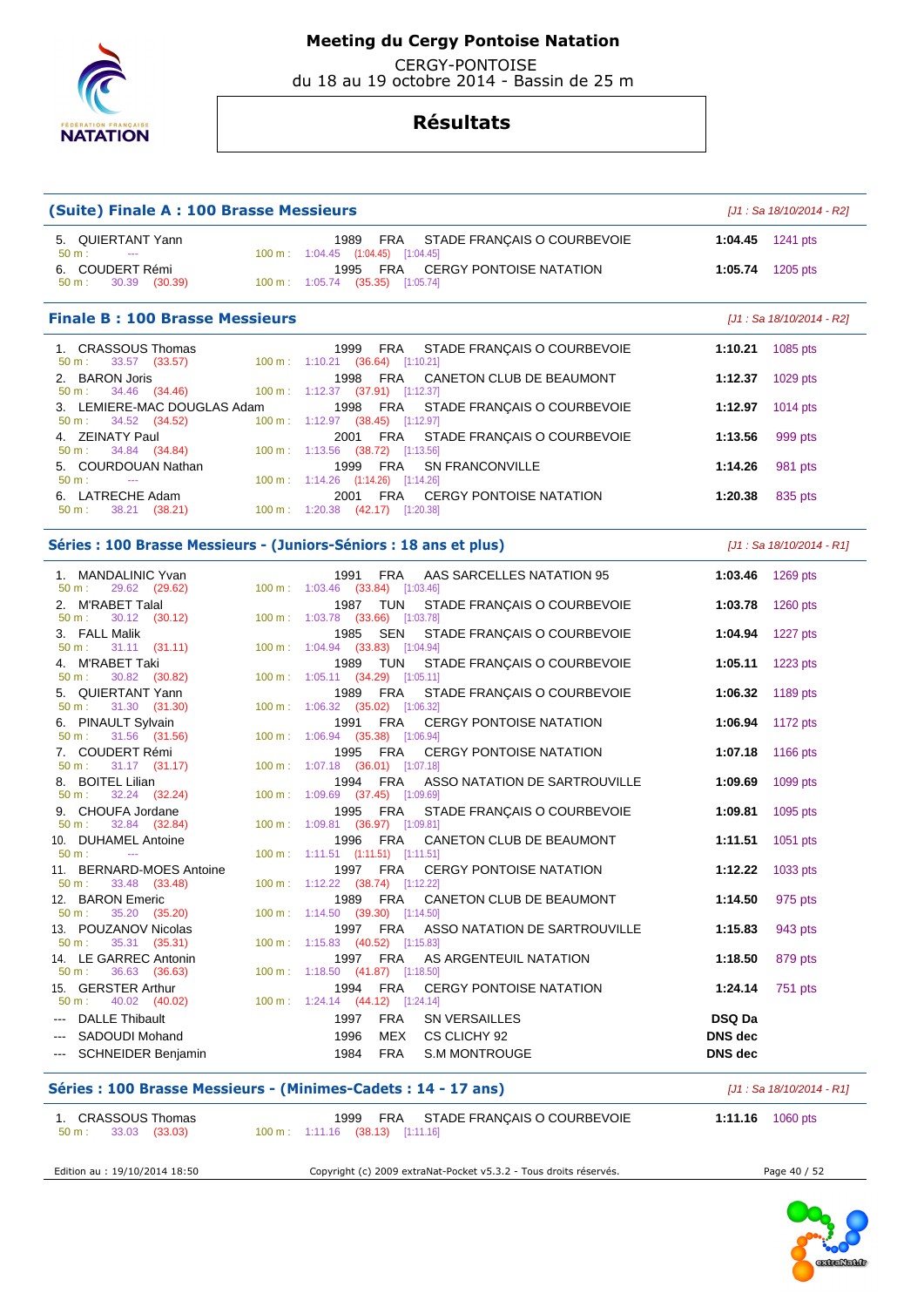

 CERGY-PONTOISE du 18 au 19 octobre 2014 - Bassin de 25 m

# **Résultats**

### **(Suite) Séries : 100 Brasse Messieurs - (Minimes-Cadets : 14 - 17 ans)** [J1 : Sa 18/10/2014 - R1]

| 2. LEMIERE-MAC DOUGLAS Adam                                                                                                                        |        |                                                     |            | 1998 FRA STADE FRANÇAIS O COURBEVOIE                              |                                    | 1:13.42 $1002 \text{ pts}$ |
|----------------------------------------------------------------------------------------------------------------------------------------------------|--------|-----------------------------------------------------|------------|-------------------------------------------------------------------|------------------------------------|----------------------------|
| 50 m: 34.37 (34.37) 100 m: 1:13.42 (39.05) [1:13.42]<br>ATY Paul 2001 FRA ST/<br>34.52 (34.52) 100 m: 1:13.45 (38.93) [1:13.45]<br>3. ZEINATY Paul |        |                                                     |            | STADE FRANÇAIS O COURBEVOIE                                       | 1:13.45                            | 1002 pts                   |
| 50 m:<br>4. BARON Joris                                                                                                                            |        |                                                     | 1998 FRA   | CANETON CLUB DE BEAUMONT                                          | 1:15.62                            | 948 pts                    |
| 50 m : 34.86 (34.86)                                                                                                                               |        | 100 m: 1:15.62 (40.76) [1:15.62]                    |            |                                                                   |                                    |                            |
| 5. COURDOUAN Nathan<br>35.60 (35.60)<br>50 m:                                                                                                      |        | 1999 FRA<br>100 m: 1:16.40 (40.80) [1:16.40]        |            | SN FRANCONVILLE                                                   | 1:16.40                            | 929 pts                    |
| 6. LATRECHE Adam                                                                                                                                   |        | 2001 FRA                                            |            | CERGY PONTOISE NATATION                                           | 1:20.41                            | 834 pts                    |
| 36.87 (36.87)<br>$50 m$ :<br>7. SANANIKONE Théodore                                                                                                |        | 100 m: 1:20.41 (43.54) [1:20.41]                    | 2001 FRA   | S.M MONTROUGE                                                     | 1:20.67                            | 828 pts                    |
| 38.14 (38.14)<br>$50 \text{ m}$ :                                                                                                                  |        | 100 m : 1:20.67 $(42.53)$ [1:20.67]                 |            |                                                                   |                                    |                            |
| 8. QUEILLE Mathis<br>$50 \text{ m}: 37.58 (37.58)$                                                                                                 |        | 100 m: 1:20.79 (43.21) [1:20.79]                    | 2000 FRA   | <b>S.M MONTROUGE</b>                                              | 1:20.79                            | 825 pts                    |
| 9. ANSEUR Adel                                                                                                                                     |        |                                                     | 1998 FRA   | ST-GEORGES ARGENTEUIL                                             | 1:21.89                            | 800 pts                    |
| 50 m:<br>38.09 (38.09)<br>10. LE PESQUER Antoine                                                                                                   |        | 100 m: 1:21.89 (43.80) [1:21.89]                    | 2000 FRA   | CANETON CLUB DE BEAUMONT                                          | 1:22.42                            | 789 pts                    |
| 50 m : 37.60 (37.60)                                                                                                                               |        | 100 m: 1:22.42 (44.82) [1:22.42]                    |            |                                                                   |                                    |                            |
| 11. GORE Kylian<br>50 m:<br>40.08 (40.08)                                                                                                          |        | 2000 FRA<br>100 m: 1:24.62 (44.54) [1:24.62]        |            | <b>SN FRANCONVILLE</b>                                            | 1:24.62                            | 740 pts                    |
| 12. ALIZADEH Charly<br>39.85 (39.85)                                                                                                               |        |                                                     | 2000 FRA   | CS CLICHY 92                                                      | 1:24.70                            | 738 pts                    |
| $50 m$ :<br>13. ZINAOUI Mehdi                                                                                                                      |        | 100 m: 1:24.70 (44.85) [1:24.70]                    | 2001 FRA   | AAS SARCELLES NATATION 95                                         | 1:27.22                            | 685 pts                    |
| 40.86 (40.86)<br>$50 m$ :<br>14. TAPIA Olivier                                                                                                     |        | 100 m: 1:27.22 (46.36) [1:27.22]<br>2000 FRA        |            | <b>CSM GENEVILLIERS</b>                                           | 1:28.42                            | 660 pts                    |
| $50 \text{ m}: 42.20 (42.20)$                                                                                                                      |        | 100 m: 1:28.42 (46.22) [1:28.42]                    |            |                                                                   |                                    |                            |
| 15. LAUX Julien<br>$50 \text{ m}: 41.05 (41.05)$                                                                                                   |        | 100 m: 1:29.43 (48.38) [1:29.43]                    | 2000 FRA   | CS CLICHY 92                                                      | 1:29.43                            | 640 pts                    |
| 16. MASSIT Leo                                                                                                                                     |        |                                                     | 1998 FRA   | ASSO NATATION DE SARTROUVILLE                                     | 1:29.50                            | 638 pts                    |
| $50 \text{ m}: 42.27 (42.27)$<br>17. CHAALANE Hakim                                                                                                |        | 100 m: 1:29.50 (47.23) [1:29.50]<br>2000 FRA        |            | AAS SARCELLES NATATION 95                                         | 1:30.22                            | 624 pts                    |
| 50 m: 41.67 (41.67)                                                                                                                                |        | 100 m: 1:30.22 (48.55) [1:30.22]                    |            |                                                                   |                                    |                            |
| 18. ACHEBOUCHE Zacharya<br>42.96 (42.96)<br>$50 m$ :                                                                                               |        | 100 m: 1:31.08 (48.12) [1:31.08]                    | 2001 FRA   | AS ARGENTEUIL NATATION                                            | 1:31.08                            | 607 pts                    |
| 19. KADAMI Amine                                                                                                                                   |        |                                                     | 2000 FRA   | <b>CSM GENEVILLIERS</b>                                           | 1:31.24                            | 604 pts                    |
| 50 m : 42.69 (42.69)<br>20. BERNARD-MOES Thomas                                                                                                    |        | 100 m: 1:31.24 (48.55) [1:31.24]<br>2001 FRA        |            | <b>CERGY PONTOISE NATATION</b>                                    | 1:34.29                            | 546 pts                    |
| $50 m$ : $43.89$ $(43.89)$                                                                                                                         |        | 100 m: 1:34.29 (50.40) [1:34.29]                    |            |                                                                   |                                    |                            |
| 21. SOHAN Pravin-Junior<br>$50 \text{ m}: 45.34 (45.34)$                                                                                           |        | 100 m: 1:37.63 (52.29) [1:37.63]                    | 2000 FRA   | <b>CN FOSSES</b>                                                  | 1:37.63                            | 485 pts                    |
| 22. ANSEUR Marwane<br>50 m : 47.55 (47.55)                                                                                                         |        | 2001<br>100 m: 1:40.86 (53.31) [1:40.86]            | FRA        | ST-GEORGES ARGENTEUIL                                             | 1:40.86                            | 430 pts                    |
| 23. BRIET Léo-Paul                                                                                                                                 |        | 2001                                                | <b>FRA</b> | CANETON CLUB DE BEAUMONT                                          | 1:47.38                            | 329 pts                    |
| 49.20 (49.20) 100 m : 1:47.38 (58.18) [1:47.38]<br>$50 m$ :                                                                                        |        |                                                     |            |                                                                   |                                    |                            |
| --- GUETZOV Thomas                                                                                                                                 |        | 2001                                                |            | BUL CS CLICHY 92                                                  | <b>DNS</b> dec                     |                            |
| Séries : 100 Brasse Messieurs - (Benjamins : 12 - 13 ans)                                                                                          |        |                                                     |            |                                                                   |                                    | [J1 : Sa 18/10/2014 - R1]  |
| 1. IABASSENE Safy                                                                                                                                  |        | 2002                                                | FRA        | AS ARGENTEUIL NATATION                                            | 1:28.51                            | 658 pts                    |
| 41.32 (41.32)<br>$50 m$ :<br>2. OLIVIER Thomas                                                                                                     |        | 100 m: 1:28.51 (47.19) [1:28.51]<br>2002            | FRA        | ASSO NATATION DE SARTROUVILLE                                     | 1:45.61                            | 356 pts                    |
| 48.72 (48.72)<br>50 m:                                                                                                                             |        | 100 m: 1:45.61 (56.89) [1:45.61]                    |            |                                                                   |                                    |                            |
| 3. PERDIGUES Owen<br>52.35 (52.35)<br>50 m:                                                                                                        |        | $100 \text{ m}$ : $1:55.50$ $(1:03.15)$ $[1:55.50]$ | 2003 FRA   | CS CLICHY 92                                                      | 1:55.50                            | 223 pts                    |
| <b>Finale A: 200 Brasse Messieurs</b>                                                                                                              |        |                                                     |            |                                                                   |                                    | [J2 : Di 19/10/2014 - R4]  |
| 1. QUIERTANT Yann<br>50 m:<br>$\scriptstyle\cdots$                                                                                                 | 100 m: | 1989<br>---                                         | FRA        | STADE FRANÇAIS O COURBEVOIE<br>150 m:                             | 200 m: 2:17.33 (2:17.33) [2:17.33] | 2:17.33 1260 pts           |
| 2. COUDERT Rémi                                                                                                                                    |        | 1995                                                | FRA        | <b>CERGY PONTOISE NATATION</b>                                    |                                    | 2:21.78 1198 pts           |
| 50 m:<br>$\scriptstyle\cdots$                                                                                                                      | 100 m: | $\cdots$                                            |            | 150 m:                                                            | 200 m: 2:21.78 (2:21.78) [2:21.78] |                            |
| Edition au : 19/10/2014 18:50                                                                                                                      |        |                                                     |            | Copyright (c) 2009 extraNat-Pocket v5.3.2 - Tous droits réservés. |                                    | Page 41 / 52               |

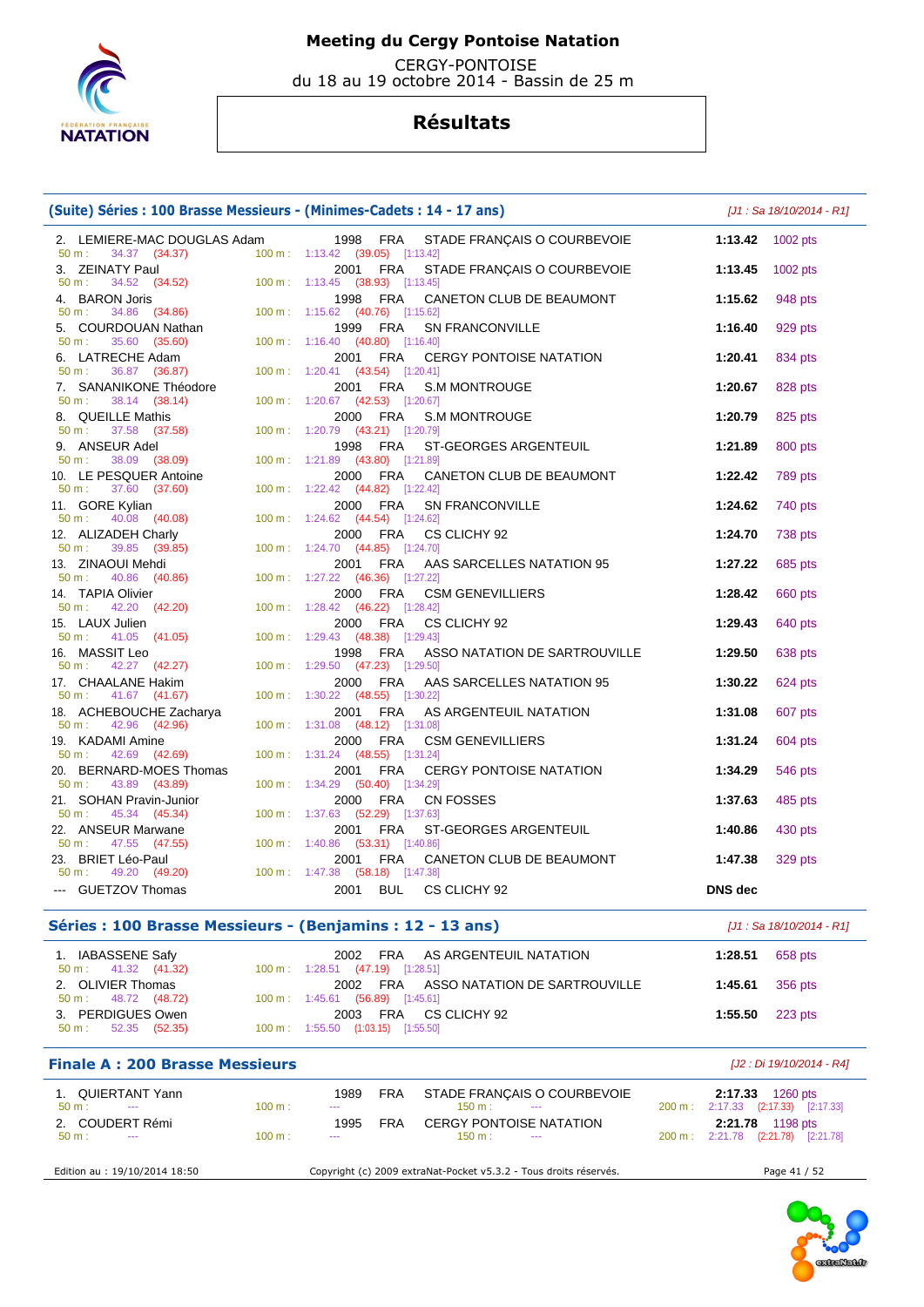

 CERGY-PONTOISE du 18 au 19 octobre 2014 - Bassin de 25 m

## **Résultats**

### **(Suite) Finale A : 200 Brasse Messieurs** [J2 : Di 19/10/2014 - R4]

| 3. SCHNEIDER Benjamin                        |        | 1984          | <b>FRA</b> | S.M MONTROUGE                      |                   | 2:28.30 1110 pts                                    |
|----------------------------------------------|--------|---------------|------------|------------------------------------|-------------------|-----------------------------------------------------|
| $50 m$ :<br><b>Service Contract Contract</b> | 100 m: | $\sim$        |            | 150 m:<br>$\sim$ $\sim$            | 200 m :           | $(2:28.30)$ $[2:28.30]$<br>2:28.30                  |
| 4. BARON Emeric                              |        | 1989          | <b>FRA</b> | CANETON CLUB DE BEAUMONT           |                   | 2:34.28 1032 pts                                    |
| $50 m$ :<br><b>Contractor</b>                | 100 m: | $\sim$        |            | $150 \text{ m}$ :<br>$\sim$ $\sim$ |                   | $200 \text{ m}: 2:34.28$<br>$(2:34.28)$ $[2:34.28]$ |
| 5. ZEINATY Paul                              |        | 2001          | FRA        | STADE FRANÇAIS O COURBEVOIE        |                   | 2:38.03<br>985 pts                                  |
| $50 m$ :<br><b>Service</b>                   | 100 m: | $\sim$ $\sim$ |            | $150 \text{ m}$ : $-$              | $200 \text{ m}$ : | 2:38.03<br>$(2:38.03)$ $[2:38.03]$                  |
| 6. OLIVIER Nicolas                           |        | 1998          | <b>FRA</b> | ASSO NATATION DE SARTROUVILLE      |                   | 937 pts<br>2:41.87                                  |
| $50 \text{ m}$ :<br>$\sim$ $\sim$            | 100 m: | $\cdots$      |            | $150 \text{ m}$ :<br>$\sim$ $\sim$ |                   | $(2:41.87)$ $[2:41.87]$<br>$200 \text{ m}: 2:41.87$ |

### **Séries : 200 Brasse Messieurs - (Juniors-Séniors : 18 ans et plus)** [J2 : Di 19/10/2014 - R3]

| 1. M'RABET Talal              | 1987 TUN STADE FRANÇAIS O COURBEVOIE                                             |         | <b>2:18.27</b> 1246 pts            |
|-------------------------------|----------------------------------------------------------------------------------|---------|------------------------------------|
| $50 \text{ m}: 31.20 (31.20)$ | $100 \text{ m}$ : $1:05.17$ (33.97) [1:05.17] $150 \text{ m}$ : ---              |         | 200 m: 2:18.27 (1:13.10) [1:13.10] |
| 2. QUIERTANT Yann             | 1989 FRA STADE FRANÇAIS O COURBEVOIE                                             |         | 2:24.91 1155 pts                   |
| $50 \text{ m}: 32.35 (32.35)$ | $100 \text{ m}: 1:09.11$ (36.76) [1:09.11] 150 m : ---                           |         | 200 m: 2:24.91 (1:15.80) [1:15.80] |
| 3. DALLE Thibault             | 1997 FRA SN VERSAILLES                                                           |         | 2:31.76 1064 pts                   |
| $50 \text{ m}: 33.92 (33.92)$ | $100 \text{ m}: 1:12.78$ (38.86) [1:12.78] 150 m : ---                           |         | 200 m: 2:31.76 (1:18.98) [1:18.98] |
| 4. COUDERT Rémi               | 1995 FRA CERGY PONTOISE NATATION                                                 |         | 2:33.30 1044 pts                   |
| $50 \text{ m}: 35.34 (35.34)$ | $100 \text{ m}: 1:15.18$ (39.84) [1:15.18] 150 m : ---                           |         | 200 m: 2:33.30 (1:18.12) [1:18.12] |
| 5. SCHNEIDER Benjamin         | 1984 FRA S.M MONTROUGE                                                           |         | 2:37.30 994 pts                    |
| $50 \text{ m}: 35.45 (35.45)$ | $100 \text{ m}: 1:15.02$ (39.57) [1:15.02] 150 m : ---                           |         | 200 m: 2:37.30 (1:22.28) [1:22.28] |
| 6. BARON Emeric               | FRA CANETON CLUB DE BEAUMONT<br>1989                                             |         | $2:40.05$ 960 pts                  |
| $50 \text{ m}: 35.48 (35.48)$ | $100 \text{ m}: 1:16.02$ (40.54) [1:16.02] 150 m : ---                           |         | 200 m: 2:40.05 (1:24.03) [1:24.03] |
| 7. LADREM Cyrille             | 1981 FRA AS ARGENTEUIL NATATION                                                  |         | 2:53.80 798 pts                    |
| $50 \text{ m}: 39.16 (39.16)$ | $100 \text{ m}: 1:23.67$ $(44.51)$ $[1:23.67]$ $150 \text{ m}:$<br>$\sim$ $\sim$ | 200 m : | 2:53.80 (1:30.13) [1:30.13]        |

### **Séries : 200 Brasse Messieurs - (Minimes-Cadets : 14 - 17 ans)** [J2 : Di 19/10/2014 - R3]

 1. ZEINATY Paul 2001 FRA STADE FRANÇAIS O COURBEVOIE **2:42.19** 933 pts 50 m : 36.50 (36.50) 100 m : 1:17.80 (41.30) [1:17.80] 150 m : --- 200 m : 2:42.19 (1:24.39) [1:24.39] 2. LEMIERE-MAC DOUGLAS Adam 1998 FRA STADE FRANÇAIS O COURBEVOIE **2:44.50** 906 pts  $1:18.36$  (41.63)  $[1:18.36]$  150 m : 3. OLIVIER Nicolas 1998 FRA ASSO NATATION DE SARTROUVILLE **2:47.09** 875 pts 100 m : 1:20.15 (42.62) [1:20.15] 150 m : 4. BARON Joris 1998 FRA CANETON CLUB DE BEAUMONT **2:47.21** 873 pts 50 m : 36.76 (36.76) 100 m : 1:18.70 (41.94) [1:18.70] 150 m : --- 200 m : 2:47.21 (1:28.51) [1:28.51] 5. LATRECHE Adam 2001 FRA CERGY PONTOISE NATATION **2:54.02** 795 pts 50 m : 39.28 (39.28) 100 m : 1:24.25 (44.97) [1:24.25] 150 m : --- 200 m : 2:54.02 (1:29.77) [1:29.77] 6. MENNANE Mustapha 1999 FRA CSM GENEVILLIERS **3:03.02** 698 pts 50 m : 42.57 (42.57) 100 m : 1:28.26 (45.69) [1:28.26] 150 m : 7. FRANCOIS Flavien 2001 FRA CSM GENEVILLIERS **3:11.48** 612 pts 100 m : 1:33.14 (49.45) [1:33.14] 150 m : 8. TAPIA Olivier 2000 FRA CSM GENEVILLIERS **3:15.04** 577 pts 100 m : 1:35.32 (50.63) [1:35.32] 150 m : 9. ACHEBOUCHE Zacharya 2001 FRA AS ARGENTEUIL NATATION **3:19.42** 536 pts 50 m : 44.96 (44.96) 100 m : 1:36.19 (51.23) [1:36.19] 150 m : --- 200 m : 3:19.42 (1:43.23) [1:43.23] 10. MANSOUR SOLTANI Yassine 2000 FRA AAS SARCELLES NATATION 95 **3:22.55** 508 pts  $50 \text{ m}$  : 43.48 (43.48) 100 m : 1:34.61 (51.13) [1:34.61] 150 m : --- CHAALANE Hakim 2000 FRA AAS SARCELLES NATATION 95 **DSQ Da**  --- QUEILLE Mathis 2000 FRA S.M MONTROUGE **DSQ Da**  --- ALIZADEH Charly 2000 FRA CS CLICHY 92 **DNS dec**  --- GUETZOV Thomas 2001 BUL CS CLICHY 92 **DNS dec** 

### **Finale A : 50 Papillon Messieurs** [J1 : Sa 18/10/2014 - R2]

| 1. THEILLER Philippe          | 1995 | <b>FRA</b> | CERGY PONTOISE NATATION                                           | 25.50 | 1247 pts              |
|-------------------------------|------|------------|-------------------------------------------------------------------|-------|-----------------------|
| 2. ROUSSE Arnaud              | 1988 | <b>FRA</b> | S.M MONTROUGE                                                     | 25.98 | 1217 pts              |
| 3. CHEVALIER Christophe       | 1994 | <b>FRA</b> | AAS SARCELLES NATATION 95                                         |       | <b>26.39</b> 1192 pts |
| 4. ANGELY Slowan              | 1998 | <b>FRA</b> | <b>CERGY PONTOISE NATATION</b>                                    |       | <b>26.62</b> 1178 pts |
| 5. BASTARD Adrien             | 1997 | <b>FRA</b> | CERGY PONTOISE NATATION                                           |       | 27.17 1144 pts        |
|                               |      |            |                                                                   |       |                       |
| Edition au : 19/10/2014 18:50 |      |            | Copyright (c) 2009 extraNat-Pocket v5.3.2 - Tous droits réservés. |       | Page 42 / 52          |

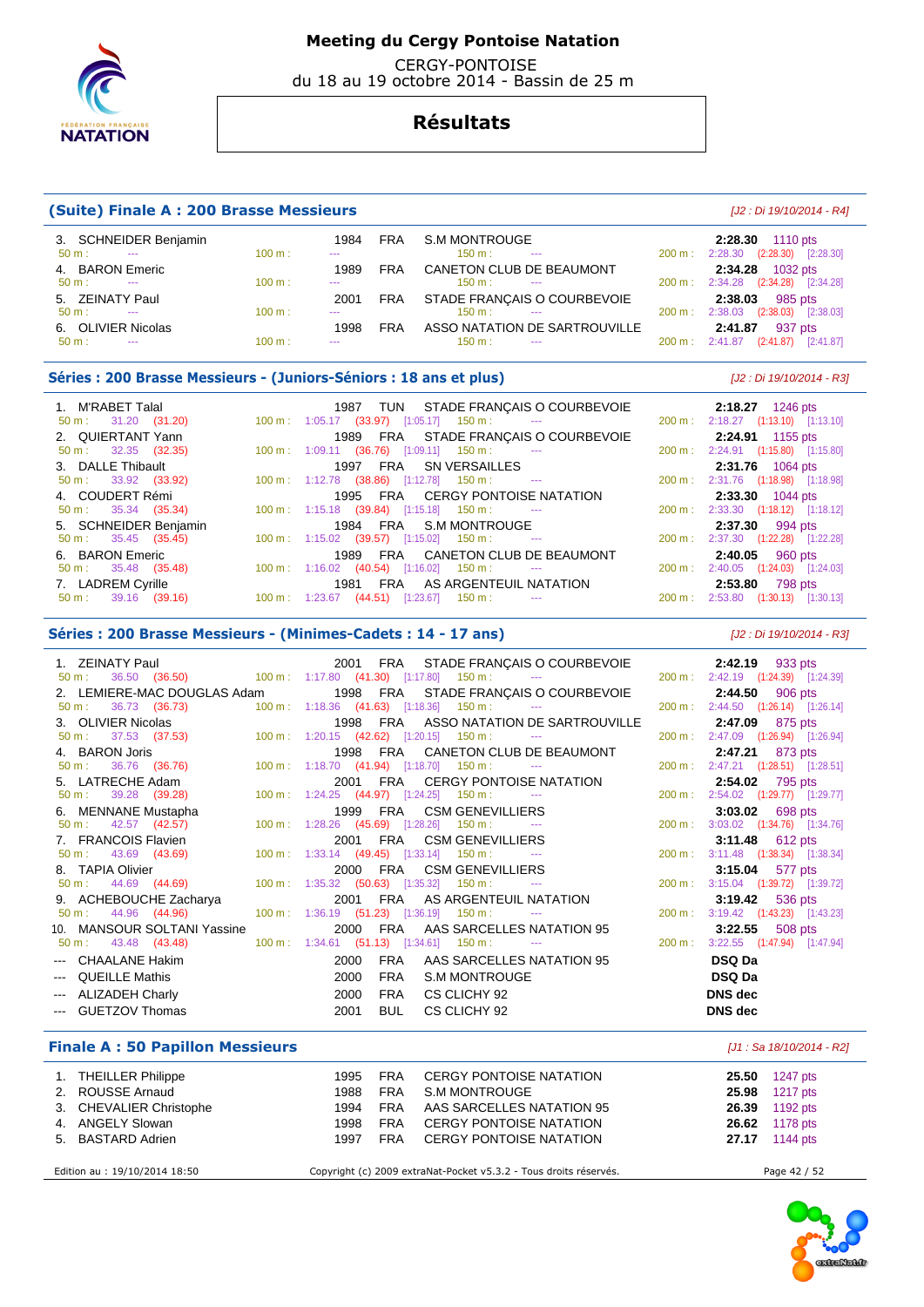

 CERGY-PONTOISE du 18 au 19 octobre 2014 - Bassin de 25 m

## **Résultats**

| (Suite) Finale A : 50 Papillon Messieurs                           |                                                                                              |      |            |                                                    |       | [J1 : Sa 18/10/2014 - R2] |  |  |  |  |  |
|--------------------------------------------------------------------|----------------------------------------------------------------------------------------------|------|------------|----------------------------------------------------|-------|---------------------------|--|--|--|--|--|
|                                                                    | 6. PINCEPOCHE Yohan                                                                          | 1997 | <b>FRA</b> | STADE FRANÇAIS O COURBEVOIE                        | 27.39 | 1131 pts                  |  |  |  |  |  |
|                                                                    | Finale B: 50 Papillon Messieurs - (Minimes-Cadets: 14 - 17 ans)<br>[J1 : Sa 18/10/2014 - R2] |      |            |                                                    |       |                           |  |  |  |  |  |
|                                                                    | 1. UJKA Yoan                                                                                 | 1999 | <b>FRA</b> | STADE FRANÇAIS O COURBEVOIE                        | 27.53 | 1122 pts                  |  |  |  |  |  |
| 2.                                                                 | PRUD'HOMME Maxime                                                                            | 1998 | <b>FRA</b> | <b>CERGY PONTOISE NATATION</b>                     | 27.78 | 1108 pts                  |  |  |  |  |  |
| 3.                                                                 | <b>MARTIN Clément</b>                                                                        | 1999 | <b>FRA</b> | CNO ST-GERMAIN-EN-LAYE                             | 28.23 | 1081 pts                  |  |  |  |  |  |
| 4.                                                                 | LE CORNIER Adrien                                                                            | 1998 | <b>FRA</b> | STADE FRANÇAIS O COURBEVOIE                        | 28.31 | 1076 pts                  |  |  |  |  |  |
| 5.                                                                 | <b>VRIGNON Arnaud</b>                                                                        | 1999 | <b>FRA</b> | <b>CERGY PONTOISE NATATION</b>                     | 29.53 | 1006 pts                  |  |  |  |  |  |
| 6.                                                                 | <b>BOURSIER Cedric</b>                                                                       | 1998 | <b>FRA</b> | AAS SARCELLES NATATION 95                          | 30.57 | 948 pts                   |  |  |  |  |  |
| <b>Séries : 50 Papillon Messieurs</b><br>[J1 : Sa 18/10/2014 - R1] |                                                                                              |      |            |                                                    |       |                           |  |  |  |  |  |
| 1.                                                                 | <b>THEILLER Philippe</b>                                                                     | 1995 | <b>FRA</b> | <b>CERGY PONTOISE NATATION</b>                     | 26.29 | 1198 pts                  |  |  |  |  |  |
| 2.                                                                 | <b>CHEVALIER Christophe</b>                                                                  | 1994 | <b>FRA</b> | AAS SARCELLES NATATION 95                          | 26.48 | 1186 pts                  |  |  |  |  |  |
| 3.                                                                 | ROUSSE Arnaud                                                                                | 1988 | <b>FRA</b> | <b>S.M MONTROUGE</b>                               | 26.54 | 1183 pts                  |  |  |  |  |  |
| 4.                                                                 | <b>ANGELY Slowan</b>                                                                         | 1998 | <b>FRA</b> | <b>CERGY PONTOISE NATATION</b>                     | 26.69 | 1173 pts                  |  |  |  |  |  |
| 5.                                                                 | PINCEPOCHE Yohan                                                                             | 1997 | <b>FRA</b> | STADE FRANÇAIS O COURBEVOIE                        | 27.27 | 1138 pts                  |  |  |  |  |  |
| 6.                                                                 | <b>BASTARD Adrien</b>                                                                        | 1997 | <b>FRA</b> | <b>CERGY PONTOISE NATATION</b>                     | 27.46 | 1127 pts                  |  |  |  |  |  |
| 7.                                                                 | CACCIOTTOLO Sacha                                                                            | 1996 | <b>FRA</b> | STADE FRANÇAIS O COURBEVOIE                        | 27.54 | 1122 pts                  |  |  |  |  |  |
| 8.                                                                 | <b>BOITEL Lilian</b>                                                                         | 1994 | <b>FRA</b> | ASSO NATATION DE SARTROUVILLE                      | 27.75 | 1109 pts                  |  |  |  |  |  |
| 8.                                                                 | POSZALCZYK Gauthier                                                                          | 1995 | <b>FRA</b> | <b>CERGY PONTOISE NATATION</b>                     | 27.75 | 1109 pts                  |  |  |  |  |  |
| 10.                                                                | UJKA Yoan                                                                                    | 1999 | <b>FRA</b> | STADE FRANÇAIS O COURBEVOIE                        | 27.78 | 1108 pts                  |  |  |  |  |  |
| 11.                                                                | <b>SIMPKINS Blair</b>                                                                        | 1995 | <b>USA</b> | STADE FRANÇAIS O COURBEVOIE                        | 27.94 | 1098 pts                  |  |  |  |  |  |
| 12.                                                                | VEDOVATI Yann                                                                                | 1995 | <b>FRA</b> | <b>CERGY PONTOISE NATATION</b>                     | 27.99 | 1095 pts                  |  |  |  |  |  |
| 13.                                                                | <b>PRUD'HOMME Maxime</b>                                                                     | 1998 | <b>FRA</b> | <b>CERGY PONTOISE NATATION</b>                     | 28.41 | 1070 pts                  |  |  |  |  |  |
| 14.                                                                | LE CORNIER Adrien                                                                            | 1998 | <b>FRA</b> | STADE FRANÇAIS O COURBEVOIE                        | 28.43 | 1069 pts                  |  |  |  |  |  |
| 14.                                                                | <b>MARTIN Clément</b>                                                                        | 1999 | <b>FRA</b> | CNO ST-GERMAIN-EN-LAYE                             | 28.43 | 1069 pts                  |  |  |  |  |  |
| 16.                                                                | <b>FLEURY Benjamin</b>                                                                       | 1994 | <b>FRA</b> | <b>S.M MONTROUGE</b>                               | 28.97 | 1038 pts                  |  |  |  |  |  |
| 17.                                                                | <b>VRIGNON Arnaud</b>                                                                        | 1999 | <b>FRA</b> | <b>CERGY PONTOISE NATATION</b>                     | 29.08 | 1032 pts                  |  |  |  |  |  |
| 18.                                                                | <b>BORNER Mathieu</b>                                                                        | 1995 | <b>FRA</b> | <b>CERGY PONTOISE NATATION</b>                     | 29.14 | 1028 pts                  |  |  |  |  |  |
| 19.                                                                | <b>BOURSIER Cedric</b>                                                                       | 1998 | <b>FRA</b> | AAS SARCELLES NATATION 95                          | 29.16 | 1027 pts                  |  |  |  |  |  |
| 20.                                                                | <b>BOUHIER Remy</b>                                                                          | 1998 | <b>FRA</b> | CS CLICHY 92                                       | 29.20 | 1025 pts                  |  |  |  |  |  |
| 21.                                                                | <b>GLOUX Mathieu</b>                                                                         | 1995 | <b>FRA</b> | ASSO NATATION DE SARTROUVILLE                      | 29.76 | 993 pts                   |  |  |  |  |  |
| 22.                                                                | POUZANOV Nicolas                                                                             | 1997 | <b>FRA</b> | ASSO NATATION DE SARTROUVILLE                      | 29.86 | 987 pts                   |  |  |  |  |  |
| 23.                                                                | <b>GRIVEAU Hugo</b>                                                                          | 1998 | <b>FRA</b> | <b>CERGY PONTOISE NATATION</b>                     | 30.08 | 975 pts                   |  |  |  |  |  |
| 24.                                                                | <b>BERNARD-MOES Maxime</b>                                                                   | 2000 | <b>FRA</b> | <b>CERGY PONTOISE NATATION</b>                     | 30.19 | 969 pts                   |  |  |  |  |  |
| 25.                                                                | <b>PEYROU Nicolas</b>                                                                        | 2001 | <b>FRA</b> | CNO ST-GERMAIN-EN-LAYE                             | 30.37 | 959 pts                   |  |  |  |  |  |
| 26.                                                                | <b>MOUTARDE Mathieu</b>                                                                      | 1998 | <b>FRA</b> | ST-GEORGES ARGENTEUIL                              | 30.42 | 956 pts                   |  |  |  |  |  |
| 27.                                                                | <b>MENNANE</b> Mustapha                                                                      | 1999 | <b>FRA</b> | <b>CSM GENEVILLIERS</b>                            | 30.70 | 941 pts                   |  |  |  |  |  |
| 28.                                                                | HO Ly-Nam                                                                                    | 1999 | <b>FRA</b> | <b>SN FRANCONVILLE</b>                             | 30.74 | 938 pts                   |  |  |  |  |  |
|                                                                    | 29. FLEURY Samuel                                                                            | 1999 | <b>FRA</b> | CS CLICHY 92                                       | 30.76 | 937 pts                   |  |  |  |  |  |
| 30.                                                                | <b>GILLET Adrien</b>                                                                         | 2000 | FRA        | AAS SARCELLES NATATION 95                          | 31.33 | 906 pts                   |  |  |  |  |  |
| 31.                                                                | MARIE Gaétan                                                                                 | 2001 | <b>FRA</b> | <b>CERGY PONTOISE NATATION</b>                     | 31.48 | 898 pts                   |  |  |  |  |  |
|                                                                    | 32. CHADER Adam                                                                              | 2000 | <b>FRA</b> | CS CLICHY 92                                       | 31.82 | 880 pts                   |  |  |  |  |  |
|                                                                    | 33. MASSIT Leo                                                                               | 1998 | <b>FRA</b> | ASSO NATATION DE SARTROUVILLE                      | 31.89 | 876 pts                   |  |  |  |  |  |
|                                                                    | 34. BEN-DJEMAA Nassim                                                                        | 1999 | <b>FRA</b> | AAS SARCELLES NATATION 95                          | 32.18 | 861 pts                   |  |  |  |  |  |
|                                                                    | 34. LEITAO Florian                                                                           | 1999 | <b>FRA</b> | AS ARGENTEUIL NATATION                             | 32.18 | 861 pts                   |  |  |  |  |  |
|                                                                    | 36. COURDOUAN Nathan                                                                         | 1999 | <b>FRA</b> | <b>SN FRANCONVILLE</b>                             | 32.66 | 836 pts                   |  |  |  |  |  |
|                                                                    | 37. CHAALANE Hakim<br><b>LAMLICHE Jawad</b>                                                  | 2000 | <b>FRA</b> | AAS SARCELLES NATATION 95<br>ST-GEORGES ARGENTEUIL | 32.92 | 823 pts                   |  |  |  |  |  |
| 38.                                                                |                                                                                              | 1999 | <b>FRA</b> |                                                    | 33.27 | 805 pts                   |  |  |  |  |  |
| 39.                                                                | MEILLAUD Maxime                                                                              | 1993 | <b>FRA</b> | ASSO NATATION DE SARTROUVILLE                      | 33.61 | 788 pts                   |  |  |  |  |  |
| 40.                                                                | <b>TATI Hakim</b>                                                                            | 2000 | <b>FRA</b> | <b>SN FRANCONVILLE</b>                             | 33.92 | 772 pts                   |  |  |  |  |  |
|                                                                    | 41. DUBREUIL Marc-Aurélien                                                                   | 1997 | <b>FRA</b> | <b>CERGY PONTOISE NATATION</b>                     | 34.22 | 758 pts                   |  |  |  |  |  |
|                                                                    | 42. CORNU Ewan                                                                               | 2000 | <b>FRA</b> | AAS SARCELLES NATATION 95                          | 34.43 | 747 pts                   |  |  |  |  |  |
|                                                                    | 43. FRANCOIS Flavien                                                                         | 2001 | <b>FRA</b> | <b>CSM GENEVILLIERS</b>                            | 34.67 | 736 pts                   |  |  |  |  |  |
| 44.                                                                | <b>IABASSENE Safy</b>                                                                        | 2002 | <b>FRA</b> | AS ARGENTEUIL NATATION                             | 34.80 | 729 pts                   |  |  |  |  |  |
| 45.                                                                | <b>BENTARZI Reda</b>                                                                         | 1999 | ALG        | AAS SARCELLES NATATION 95                          | 35.08 | <b>716 pts</b>            |  |  |  |  |  |

Edition au : 19/10/2014 18:50 Copyright (c) 2009 extraNat-Pocket v5.3.2 - Tous droits réservés. Page 43 / 52

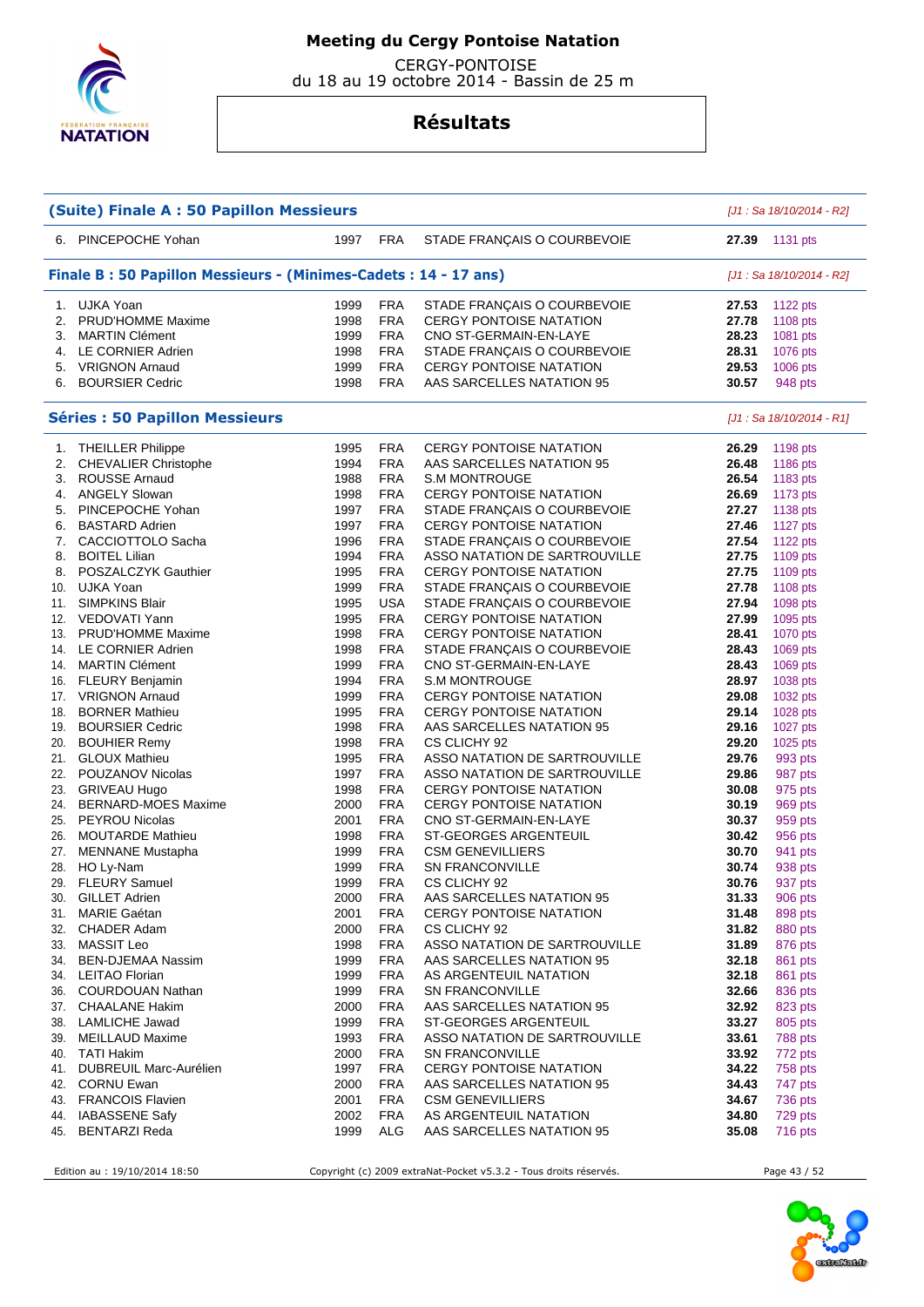

 CERGY-PONTOISE du 18 au 19 octobre 2014 - Bassin de 25 m

| (Suite) Séries : 50 Papillon Messieurs |                                                                 |      |                           |                                |                | [J1 : Sa 18/10/2014 - R1] |  |  |
|----------------------------------------|-----------------------------------------------------------------|------|---------------------------|--------------------------------|----------------|---------------------------|--|--|
| 46.                                    | <b>GUYONNET Gatien</b>                                          | 2000 | <b>FRA</b>                | <b>CSM GENEVILLIERS</b>        | 36.02          | 672 pts                   |  |  |
| 47.                                    | MANSOUR SOLTANI Yassine                                         | 2000 | <b>FRA</b>                | AAS SARCELLES NATATION 95      | 37.38          | 610 pts                   |  |  |
| 48.                                    | AZAT Rhyan                                                      | 2001 | <b>FRA</b>                | CS CLICHY 92                   | 37.74          | <b>594 pts</b>            |  |  |
| 49.                                    | <b>CHAMBRAUD Nicolas</b>                                        | 2001 | <b>FRA</b>                | CS CLICHY 92                   | 37.97          | <b>584 pts</b>            |  |  |
| $---$                                  | PEIXOTO Romain                                                  | 1997 | <b>FRA</b>                | AS ARGENTEUIL NATATION         | <b>DNS</b> dec |                           |  |  |
|                                        | SADOUDI Mohand                                                  | 1996 | <b>MEX</b>                | CS CLICHY 92                   | <b>DNS</b> dec |                           |  |  |
| ---                                    | SARAZIN Théo                                                    | 2000 | <b>FRA</b>                | CNO ST-GERMAIN-EN-LAYE         | <b>DNS</b> exc |                           |  |  |
|                                        | Séries : 50 Papillon Messieurs - (Minimes-Cadets : 14 - 17 ans) |      | [J1 : Sa 18/10/2014 - R1] |                                |                |                           |  |  |
|                                        | 1. ANGELY Slowan                                                | 1998 | <b>FRA</b>                | <b>CERGY PONTOISE NATATION</b> | 26.69          | 1173 pts                  |  |  |
| 2.                                     | UJKA Yoan                                                       | 1999 | <b>FRA</b>                | STADE FRANCAIS O COURBEVOIE    | 27.78          | 1108 pts                  |  |  |
| 3.                                     | PRUD'HOMME Maxime                                               | 1998 | <b>FRA</b>                | <b>CERGY PONTOISE NATATION</b> | 28.41          | 1070 pts                  |  |  |
| 4.                                     | LE CORNIER Adrien                                               | 1998 | <b>FRA</b>                | STADE FRANÇAIS O COURBEVOIE    | 28.43          | 1069 pts                  |  |  |
| 4.                                     | <b>MARTIN Clément</b>                                           | 1999 | <b>FRA</b>                | CNO ST-GERMAIN-EN-LAYE         | 28.43          | 1069 pts                  |  |  |
| 6.                                     | <b>VRIGNON Arnaud</b>                                           | 1999 | <b>FRA</b>                | <b>CERGY PONTOISE NATATION</b> | 29.08          | 1032 pts                  |  |  |
| 7.                                     | <b>BOURSIER Cedric</b>                                          | 1998 | <b>FRA</b>                | AAS SARCELLES NATATION 95      | 29.16          | 1027 pts                  |  |  |
| 8.                                     | <b>BOUHIER Remy</b>                                             | 1998 | <b>FRA</b>                | CS CLICHY 92                   | 29.20          | 1025 pts                  |  |  |
|                                        | 9. GRIVEAU Hugo                                                 | 1998 | <b>FRA</b>                | <b>CERGY PONTOISE NATATION</b> | 30.08          | 975 pts                   |  |  |
| 10.                                    | <b>BERNARD-MOES Maxime</b>                                      | 2000 | <b>FRA</b>                | <b>CERGY PONTOISE NATATION</b> | 30.19          | 969 pts                   |  |  |
|                                        | 11. PEYROU Nicolas                                              | 2001 | <b>FRA</b>                | CNO ST-GERMAIN-EN-LAYE         | 30.37          | 959 pts                   |  |  |
|                                        | 12. MOUTARDE Mathieu                                            | 1998 | <b>FRA</b>                | ST-GEORGES ARGENTEUIL          | 30.42          | 956 pts                   |  |  |
| 13.                                    | <b>MENNANE Mustapha</b>                                         | 1999 | <b>FRA</b>                | <b>CSM GENEVILLIERS</b>        | 30.70          | 941 pts                   |  |  |
|                                        | 14. HO Ly-Nam                                                   | 1999 | <b>FRA</b>                | <b>SN FRANCONVILLE</b>         | 30.74          | 938 pts                   |  |  |
| 15.                                    | <b>FLEURY Samuel</b>                                            | 1999 | <b>FRA</b>                | CS CLICHY 92                   | 30.76          | 937 pts                   |  |  |
| 16.                                    | <b>GILLET Adrien</b>                                            | 2000 | <b>FRA</b>                | AAS SARCELLES NATATION 95      | 31.33          | 906 pts                   |  |  |
| 17.                                    | <b>MARIE Gaétan</b>                                             | 2001 | <b>FRA</b>                | <b>CERGY PONTOISE NATATION</b> | 31.48          | 898 pts                   |  |  |
|                                        | 18. CHADER Adam                                                 | 2000 | <b>FRA</b>                | CS CLICHY 92                   | 31.82          | 880 pts                   |  |  |
| 19.                                    | <b>MASSIT Leo</b>                                               | 1998 | <b>FRA</b>                | ASSO NATATION DE SARTROUVILLE  | 31.89          | 876 pts                   |  |  |
| 20.                                    | <b>BEN-DJEMAA Nassim</b>                                        | 1999 | <b>FRA</b>                | AAS SARCELLES NATATION 95      | 32.18          | 861 pts                   |  |  |
| 20.                                    | <b>LEITAO Florian</b>                                           | 1999 | <b>FRA</b>                | AS ARGENTEUIL NATATION         | 32.18          | 861 pts                   |  |  |
| 22.                                    | COURDOUAN Nathan                                                | 1999 | <b>FRA</b>                | <b>SN FRANCONVILLE</b>         | 32.66          | 836 pts                   |  |  |
| 23.                                    | <b>CHAALANE Hakim</b>                                           | 2000 | <b>FRA</b>                | AAS SARCELLES NATATION 95      | 32.92          | 823 pts                   |  |  |
| 24.                                    | <b>LAMLICHE Jawad</b>                                           | 1999 | <b>FRA</b>                | <b>ST-GEORGES ARGENTEUIL</b>   | 33.27          | 805 pts                   |  |  |
| 25.                                    | <b>TATI Hakim</b>                                               | 2000 | <b>FRA</b>                | <b>SN FRANCONVILLE</b>         | 33.92          | 772 pts                   |  |  |
| 26.                                    | <b>CORNU Ewan</b>                                               | 2000 | <b>FRA</b>                | AAS SARCELLES NATATION 95      | 34.43          | 747 pts                   |  |  |
|                                        | 27. FRANCOIS Flavien                                            | 2001 | <b>FRA</b>                | <b>CSM GENEVILLIERS</b>        | 34.67          | 736 pts                   |  |  |
| 28.                                    | <b>BENTARZI Reda</b>                                            | 1999 | <b>ALG</b>                | AAS SARCELLES NATATION 95      | 35.08          | 716 pts                   |  |  |
| 29.                                    | <b>GUYONNET Gatien</b>                                          | 2000 | <b>FRA</b>                | <b>CSM GENEVILLIERS</b>        | 36.02          | 672 pts                   |  |  |
| 30.                                    | <b>MANSOUR SOLTANI Yassine</b>                                  | 2000 | <b>FRA</b>                | AAS SARCELLES NATATION 95      | 37.38          | 610 pts                   |  |  |
|                                        | 31. AZAT Rhyan                                                  | 2001 | <b>FRA</b>                | CS CLICHY 92                   | 37.74          | 594 pts                   |  |  |
|                                        | 32. CHAMBRAUD Nicolas                                           | 2001 | <b>FRA</b>                | CS CLICHY 92                   | 37.97          | <b>584 pts</b>            |  |  |
| $\overline{\phantom{a}}$               | SARAZIN Théo                                                    | 2000 | <b>FRA</b>                | CNO ST-GERMAIN-EN-LAYE         | <b>DNS</b> exc |                           |  |  |
|                                        | Séries : 50 Papillon Messieurs - (Benjamins : 12 - 13 ans)      |      | [J1 : Sa 18/10/2014 - R1] |                                |                |                           |  |  |

| IABASSENE Safy<br>1.                                      | AS ARGENTEUIL NATATION<br>FRA<br>2002                                                     | 729 pts<br>34.80          |
|-----------------------------------------------------------|-------------------------------------------------------------------------------------------|---------------------------|
| <b>Finale A: 100 Papillon Messieurs</b>                   |                                                                                           | [J2 : Di 19/10/2014 - R4] |
| 1. PEMA Pelden<br>$50 \text{ m}: 27.07 (27.07)$           | CERGY PONTOISE NATATION<br>FRA<br>1996<br>$100 \text{ m}$ :<br>57.42 (30.35)<br>$[57.42]$ | 1201 pts<br>57.42         |
| 2. CHOUFA Jordane<br>$50 \text{ m}: 27.42 (27.42)$        | FRA STADE FRANÇAIS O COURBEVOIE<br>1995<br>58.42 (31.00) [58.42]<br>$100 \text{ m}$ :     | 1171 pts<br>58.42         |
| 3. ANGELY Slowan<br>$50 \text{ m}: 27.63 \text{ (27.63)}$ | FRA CERGY PONTOISE NATATION<br>1998<br>59.33 (31.70) [59.33]<br>$100 \text{ m}$ :         | 1144 $pts$<br>59.33       |
| 4. BASTARD Adrien<br>27.64 (27.64)<br>$50 \text{ m}$ :    | CERGY PONTOISE NATATION<br>1997<br>FRA<br>59.48 (31.84)<br>$100 \text{ m}$ :<br>[59.48]   | 1140 $pts$<br>59.48       |
| Edition au : 19/10/2014 18:50                             | Copyright (c) 2009 extraNat-Pocket v5.3.2 - Tous droits réservés.                         | Page 44 / 52              |

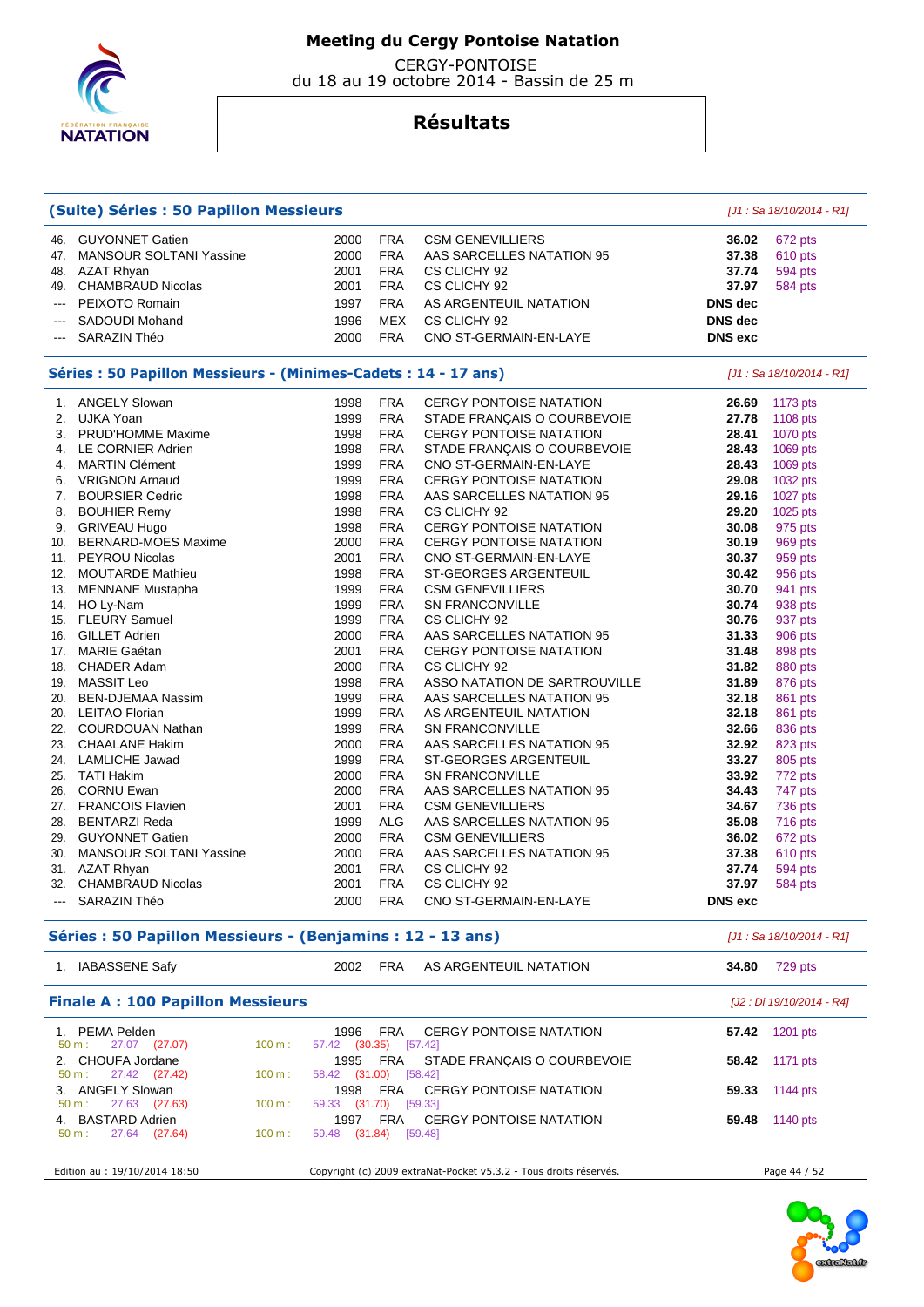

CERGY-PONTOISE

du 18 au 19 octobre 2014 - Bassin de 25 m

## **Résultats**

| <b>(Suite) Finale A: 100 Papillon Messieurs</b>                           | [J2 : Di 19/10/2014 - R4] |                                                                                                                                |                                              |                           |
|---------------------------------------------------------------------------|---------------------------|--------------------------------------------------------------------------------------------------------------------------------|----------------------------------------------|---------------------------|
| 5. VEDOVATI Yann<br>$50 \text{ m}: 27.71 (27.71)$<br><b>BOITEL Lilian</b> |                           | 1995<br>FRA<br><b>CERGY PONTOISE NATATION</b><br>100 m: 1:01.50 (33.79) [1:01.50]<br>1994 FRA<br>ASSO NATATION DE SARTROUVILLE | 1:01.50 $1081 \text{ pts}$<br><b>DNS</b> dec |                           |
|                                                                           |                           |                                                                                                                                |                                              |                           |
| <b>Finale B: 100 Papillon Messieurs</b>                                   |                           |                                                                                                                                |                                              | [J2 : Di 19/10/2014 - R4] |
| 1. UJKA Yoan<br>29.71 (29.71)<br>50 m:                                    |                           | FRA<br>STADE FRANÇAIS O COURBEVOIE<br>1999<br>100 m: 1:02.27 (32.56) [1:02.27]                                                 | 1:02.27                                      | 1059 pts                  |
| 2. POTHIN Matthias<br>29.42 (29.42)<br>50 m:                              |                           | FRA<br>STADE FRANÇAIS O COURBEVOIE<br>1999<br>100 m: 1:02.96 (33.54) [1:02.96]                                                 | 1:02.96                                      | 1040 pts                  |
| 3. BOUHIER Remy<br>30.30<br>(30.30)<br>50 m:                              |                           | FRA<br>CS CLICHY 92<br>1998<br>100 m: 1:06.80 (36.50) [1:06.80]                                                                | 1:06.80                                      | 935 pts                   |
| 4. HO Ly-Nam<br>31.77 (31.77)<br>50 m:                                    |                           | 1999<br>FRA<br>SN FRANCONVILLE<br>100 m: 1:08.68 (36.91) [1:08.68]                                                             | 1:08.68                                      | 886 pts                   |
| 5. ZEINATY Paul<br>33.10 (33.10)<br>50 m:                                 |                           | FRA<br>STADE FRANÇAIS O COURBEVOIE<br>2001<br>100 m: 1:09.52 (36.42) [1:09.52]                                                 | 1:09.52                                      | 864 pts                   |
| BERNARD-MOES Maxime                                                       |                           | <b>FRA</b><br>2000<br><b>CERGY PONTOISE NATATION</b>                                                                           | <b>DSQ</b>                                   |                           |
|                                                                           |                           | Séries : 100 Papillon Messieurs - (Juniors-Séniors : 18 ans et plus)                                                           |                                              | [J2 : Di 19/10/2014 - R3] |
| 1. PEMA Pelden<br>26.93 (26.93)<br>$50 m$ :                               | 100 m:                    | 1996<br>FRA<br><b>CERGY PONTOISE NATATION</b><br>57.20 (30.27) [57.20]                                                         | 57.20                                        | 1208 pts                  |
| M'RABET Taki<br>2.<br>27.31 (27.31)<br>$50 m$ :                           | 100 m:                    | TUN<br>1989<br>STADE FRANÇAIS O COURBEVOIE<br>58.20 (30.89) [58.20]                                                            | 58.20                                        | 1178 pts                  |
| 3. CHOUFA Jordane<br>$50 m$ :<br>$27.77$ $(27.77)$                        | 100 m:                    | FRA<br>1995<br>STADE FRANÇAIS O COURBEVOIE<br>58.82 (31.05) [58.82]                                                            | 58.82                                        | 1159 pts                  |
| 4. SIMPKINS Blair<br>27.59 (27.59)<br>50 m:                               | 100 m:                    | USA<br>STADE FRANÇAIS O COURBEVOIE<br>1995<br>59.29 (31.70) [59.29]                                                            | 59.29                                        | 1146 pts                  |
| 5. QUIERTANT Yann<br>28.11 (28.11)<br>50 m:                               |                           | 1989<br>FRA<br>STADE FRANÇAIS O COURBEVOIE<br>$100 \text{ m}$ : $1:00.15$ (32.04) [1:00.15]                                    | 1:00.15                                      | 1120 pts                  |
| 6. BASTARD Adrien<br>27.70 (27.70)<br>50 m:                               |                           | 1997 FRA<br><b>CERGY PONTOISE NATATION</b><br>100 m: 1:00.38 (32.68) [1:00.38]                                                 | 1:00.38                                      | 1114 pts                  |
| 7. VEDOVATI Yann<br>27.79 (27.79)<br>50 m:                                |                           | 1995<br>FRA<br><b>CERGY PONTOISE NATATION</b><br>100 m: 1:01.24 (33.45) [1:01.24]                                              | 1:01.24                                      | 1089 pts                  |
| 8. PINCEPOCHE Yohan<br>28.64 (28.64)<br>$50 m$ :                          |                           | FRA<br>1997<br>STADE FRANÇAIS O COURBEVOIE<br>100 m: 1:01.90 (33.26) [1:01.90]                                                 | 1:01.90                                      | 1070 pts                  |
| 9. BELLAY Mathieu<br>50 m:<br>28.85 (28.85)                               |                           | AAS SARCELLES NATATION 95<br>1997<br>FRA<br>100 m: 1:02.25 (33.40) [1:02.25]                                                   | 1:02.25                                      | 1060 pts                  |
| 10. BOITEL Lilian<br>28.68 (28.68)<br>50 m:                               |                           | 1994<br>FRA<br>ASSO NATATION DE SARTROUVILLE<br>100 m: 1:02.32 (33.64) [1:02.32]                                               | 1:02.32                                      | 1058 pts                  |
| 11. LE GARREC Antonin<br>29.51 (29.51)<br>$50 m$ :                        |                           | 1997 FRA<br>AS ARGENTEUIL NATATION<br>100 m: 1:03.31 (33.80) [1:03.31]                                                         | 1:03.31                                      | 1030 pts                  |
| 12. BORNER Mathieu<br>31.92 (31.92)<br>50 m:                              |                           | FRA<br>1995<br><b>CERGY PONTOISE NATATION</b><br>100 m : 1:10.92 (39.00) [1:10.92]                                             | 1:10.92                                      | 828 pts                   |
| 13. LADREM Cyrille                                                        |                           | 1981<br><b>FRA</b><br>AS ARGENTEUIL NATATION                                                                                   | 1:19.59                                      | 625 pts                   |
| 36.20 (36.20)<br>50 m:<br>CACCIOTTOLO Sacha                               |                           | 100 m: 1:19.59 (43.39) [1:19.59]<br>1996<br>FRA<br>STADE FRANÇAIS O COURBEVOIE                                                 | DNS dec                                      |                           |
| PEIXOTO Romain                                                            |                           | 1997<br><b>FRA</b><br>AS ARGENTEUIL NATATION                                                                                   | <b>DNS</b> dec                               |                           |
|                                                                           |                           | Séries : 100 Papillon Messieurs - (Minimes-Cadets : 14 - 17 ans)                                                               |                                              | [J2 : Di 19/10/2014 - R3] |
| 1. ANGELY Slowan<br>27.95 (27.95)<br>$50 m$ :                             | 100 m:                    | 1998<br>FRA<br><b>CERGY PONTOISE NATATION</b><br>59.86 (31.91) [59.86]                                                         | 59.86                                        | 1129 pts                  |
| 2. POTHIN Matthias<br>$50 m$ :<br>29.27<br>(29.27)                        |                           | 1999<br>FRA<br>STADE FRANCAIS O COURBEVOIE<br>100 m: 1:03.72 (34.45) [1:03.72]                                                 | 1:03.72                                      | 1019 pts                  |
| 3. UJKA Yoan<br>29.52 (29.52)<br>50 m:                                    |                           | 1999<br>FRA<br>STADE FRANÇAIS O COURBEVOIE<br>100 m: 1:04.00 (34.48) [1:04.00]                                                 | 1:04.00                                      | 1011 pts                  |
| 4. BOUHIER Remy<br>$50 \text{ m}: 30.08 (30.08)$                          |                           | 1998<br>FRA<br>CS CLICHY 92<br>100 m: 1:05.98 (35.90) [1:05.98]                                                                | 1:05.98                                      | 957 pts                   |

Edition au : 19/10/2014 18:50 Copyright (c) 2009 extraNat-Pocket v5.3.2 - Tous droits réservés. Page 45 / 52

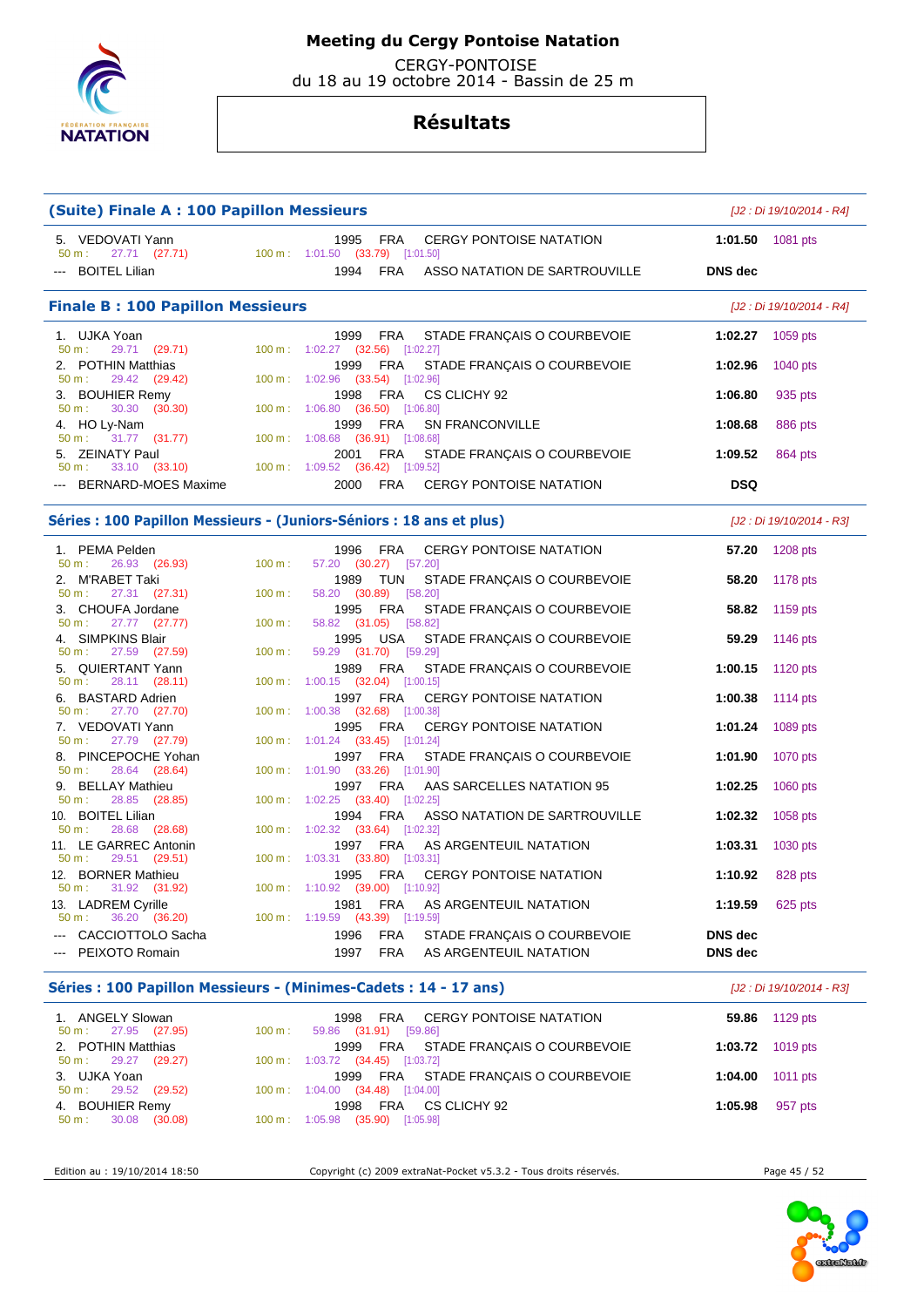

 CERGY-PONTOISE du 18 au 19 octobre 2014 - Bassin de 25 m

## **Résultats**

### **(Suite) Séries : 100 Papillon Messieurs - (Minimes-Cadets : 14 - 17 ans)** [J2 : Di 19/10/2014 - R3]

5. HO Ly-Nam **1999 FRA SN FRANCONVILLE** 1:08.32 895 pts<br>
50 m : 32.52 (32.52) 100 m : 1:08.32 (35.80) [1:08.32] 50 m : 32.52 (32.52) 100 m : 1:08.32 (35.80) [1:08.32] 6. BERNARD-MOES Maxime 2000 FRA CERGY PONTOISE NATATION **1:10.07** 850 pts 50 m : 33.25 (33.25) 100 m : 1:10.07 (36.82) [1:10.07] 7. ZEINATY Paul **2001 FRA STADE FRANÇAIS O COURBEVOIE** 1:10.22 846 pts<br>
50 m : 33.53 (33.53) 100 m : 1:10.22 (36.69) [1:10.22] 50 m : 33.53 (33.53) 100 m : 1:10.22 (36.69) [1:10.22] 8. CHADER Adam 2000 FRA CS CLICHY 92 **1:10.81** 831 pts 50 m : 32.68 (32.68) 100 m : 1:10.81 (38.13) [1:10.81] 9. FLEURY Samuel 1999 FRA CS CLICHY 92 **1:11.96** 803 pts 50 m : 32.75 (32.75) 100 m : 1:11.96 (39.21) [1:11.96] 10. MARIE Gaétan 2001 FRA CERGY PONTOISE NATATION **1:12.86** 780 pts 50 m : 33.23 (33.23) 100 m : 1:12.86 (39.63) [1:12.86] 11. MASSIT Leo 1998 FRA ASSO NATATION DE SARTROUVILLE **1:13.23** 772 pts 50 m : 34.22 (34.22) 100 m : 1:13.23 (39.01) [1:13.23]<br>12. SANANIKONE Théodore 2001 FRA S.I 12. SANANIKONE Théodore 2001 FRA S.M MONTROUGE **1:16.90** 685 pts 50 m : 35.94 (35.94) 100 m : 1:16.90 (40.96) [1:16.90] 13. LEITAO Florian 1999 FRA AS ARGENTEUIL NATATION **1:17.98** 661 pts 50 m : 35.10 (35.10) 100 m : 1:17.98 (42.88) [1:17.98] 14. CHAALANE Hakim 2000 FRA AAS SARCELLES NATATION 95 **1:18.28** 654 pts 50 m : 33.71 (33.71) 100 m : 1:18.28 (44.57) [1:18.28] 15. FRANCOIS Flavien 2001 FRA CSM GENEVILLIERS **1:21.99** 574 pts 50 m : 37.50 (37.50) 100 m : 1:21.99 (44.49) [1:21.99] 16. CABANNE-HEBERT Douglas 2000 FRA CANETON CLUB DE BEAUMONT **1:22.70** 559 pts 50 m : 37.71 (37.71) 100 m : 1:22.70 (44.99) [1:22.70] 17. BENTARZI Reda 1999 ALG AAS SARCELLES NATATION 95 **1:23.40** 545 pts 50 m : 37.28 (37.28) 100 m : 1:23.40 (46.12) [1:23.40] 18. CHAMBRAUD Nicolas 2001 FRA CS CLICHY 92 **1:23.88** 535 pts 50 m : 38.84 (38.84) 100 m : 1:23.88 (45.04) [1:23.88]

### **Finale A : 200 Papillon Messieurs** [J1 : Sa 18/10/2014 - R2]

| 1. M'RABET Talal              | 1987 TUN STADE FRANÇAIS O COURBEVOIE 2:06.68 1212 pts                                 |                                    |
|-------------------------------|---------------------------------------------------------------------------------------|------------------------------------|
| $50 \text{ m}: 28.51 (28.51)$ | $100 \text{ m}: 59.80 \text{ (31.29)} [59.80] 150 \text{ m}: 100 \text{ m}$           | 200 m: 2:06.68 (1:06.88) [1:06.88] |
| 2. QUIERTANT Yann             | 1989 FRA STADE FRANÇAIS O COURBEVOIE                                                  | 2:09.64 1167 pts                   |
| $50 \text{ m}: 29.40 (29.40)$ | $100 \text{ m}: \quad 1:02.29$ $(32.89)$ $[1:02.29]$ $150 \text{ m}:$ ---             | 200 m: 2:09.64 (1:07.35) [1:07.35] |
| 3. EVANNO Maxime              | 1988 FRA S.M.MONTROUGE<br>100 m: 1:03.44 (33.78) [1:03.44] 150 m:  ---          200 m | 2:11.50 1139 pts                   |
| $50 \text{ m}: 29.66 (29.66)$ |                                                                                       | 200 m: 2:11.50 (1:08.06) [1:08.06] |
|                               |                                                                                       |                                    |
| 4. BASTARD Adrien             | 1997 FRA CERGY PONTOISE NATATION                                                      | 2:11.64 1137 pts                   |
| $50 \text{ m}: 29.55 (29.55)$ | $100 \text{ m}: 1:03.19$ $(33.64)$ $[1:03.19]$ $150 \text{ m}:$ ---                   | 200 m: 2:11.64 (1:08.45) [1:08.45] |
| 5. CHOUFA Jordane             | 1995 FRA STADE FRANÇAIS O COURBEVOIE                                                  | 2:13.34 1112 pts                   |
| $50 \text{ m}: 29.38 (29.38)$ | $100 \text{ m}: 1:02.63$ (33.25) $[1:02.63]$ 150 m : --                               | 200 m: 2:13.34 (1:10.71) [1:10.71] |
| 6. BECQUET Mathias            | 1995 FRA S.M MONTROUGE                                                                | 2:21.96 988 pts                    |

### **Séries : 200 Papillon Messieurs - (Juniors-Séniors : 18 ans et plus)** [J1 : Sa 18/10/2014 - R1]

| 1. M'RABET Talal<br>$50 \text{ m}: 29.24 (29.24)$ | 1987 TUN STADE FRANÇAIS O COURBEVOIE<br>$100 \text{ m}: 1:00.81$ (31.57) [1:00.81] 150 m : ---                                                                                                                                                                                                                                       | <b>2.11.47</b> 1140 pts<br>200 m: 2:11.47 (1:10.66) [1:10.66] |
|---------------------------------------------------|--------------------------------------------------------------------------------------------------------------------------------------------------------------------------------------------------------------------------------------------------------------------------------------------------------------------------------------|---------------------------------------------------------------|
| 2. EVANNO Maxime                                  | 1988 FRA S.M MONTROUGE                                                                                                                                                                                                                                                                                                               | 2:13.30 1113 pts                                              |
| $50 \text{ m}: 29.52 (29.52)$                     | $100 \text{ m}: 1:03.65$ $(34.13)$ $[1:03.65]$ $150 \text{ m}: 1:100 \text{ m}: 1:000 \text{ m}: 1:000 \text{ m}: 1:000 \text{ m}: 1:000 \text{ m}: 1:000 \text{ m}: 1:000 \text{ m}: 1:000 \text{ m}: 1:000 \text{ m}: 1:000 \text{ m}: 1:000 \text{ m}: 1:000 \text{ m}: 1:000 \text{ m}: 1:000 \text{ m}: 1:000 \text{ m}: 1:000$ | 200 m: 2:13.30 (1:09.65) [1:09.65]                            |
| 3. BASTARD Adrien                                 | 1997 FRA CERGY PONTOISE NATATION                                                                                                                                                                                                                                                                                                     | 2:13.79 1105 pts                                              |
| $50 \text{ m}: 29.67 (29.67)$                     | $100 \text{ m}$ : $1:03.50$ (33.83) [1:03.50] 150 m : ---                                                                                                                                                                                                                                                                            | 200 m: 2:13.79 (1:10.29) [1:10.29]                            |
| 4. QUIERTANT Yann                                 | 1989 FRA STADE FRANÇAIS O COURBEVOIE                                                                                                                                                                                                                                                                                                 | <b>2:13.84</b> 1105 pts                                       |
| $50 \text{ m}: 29.88 (29.88)$                     | $100 \text{ m}: 1:03.91$ $(34.03)$ $[1:03.91]$ $150 \text{ m}: 1:03.91$                                                                                                                                                                                                                                                              | 200 m: 2:13.84 (1:09.93) [1:09.93]                            |
| 5. CHOUFA Jordane                                 | 1995 FRA STADE FRANÇAIS O COURBEVOIE                                                                                                                                                                                                                                                                                                 | <b>2:15.53</b> 1080 pts                                       |
| $50 \text{ m}: 31.18 (31.18)$                     | $100 \text{ m}$ : $1:05.86$ (34.68) [1:05.86] 150 m : ---                                                                                                                                                                                                                                                                            | 200 m: 2:15.53 (1:09.67) [1:09.67]                            |
| 6. BECQUET Mathias                                | 1995 FRA S.M MONTROUGE                                                                                                                                                                                                                                                                                                               | $2:20.75$ 1005 pts                                            |
| $50 \text{ m}: 31.04 (31.04)$                     | $100 \text{ m}: 1:06.89$ $(35.85)$ $[1:06.89]$ $150 \text{ m}:$ ---                                                                                                                                                                                                                                                                  | 200 m: 2:20.75 (1:13.86) [1:13.86]                            |
| 7. LE GARREC Antonin                              | 1997 FRA AS ARGENTEUIL NATATION                                                                                                                                                                                                                                                                                                      | 2:24.16 958 pts                                               |
| $50 \text{ m}: 31.81 (31.81)$                     | $100 \text{ m}$ : $1:08.74$ (36.93) [1:08.74] 150 m : ---                                                                                                                                                                                                                                                                            | 200 m: 2:24.16 (1:15.42) [1:15.42]                            |

Edition au : 19/10/2014 18:50 Copyright (c) 2009 extraNat-Pocket v5.3.2 - Tous droits réservés. Page 46 / 52



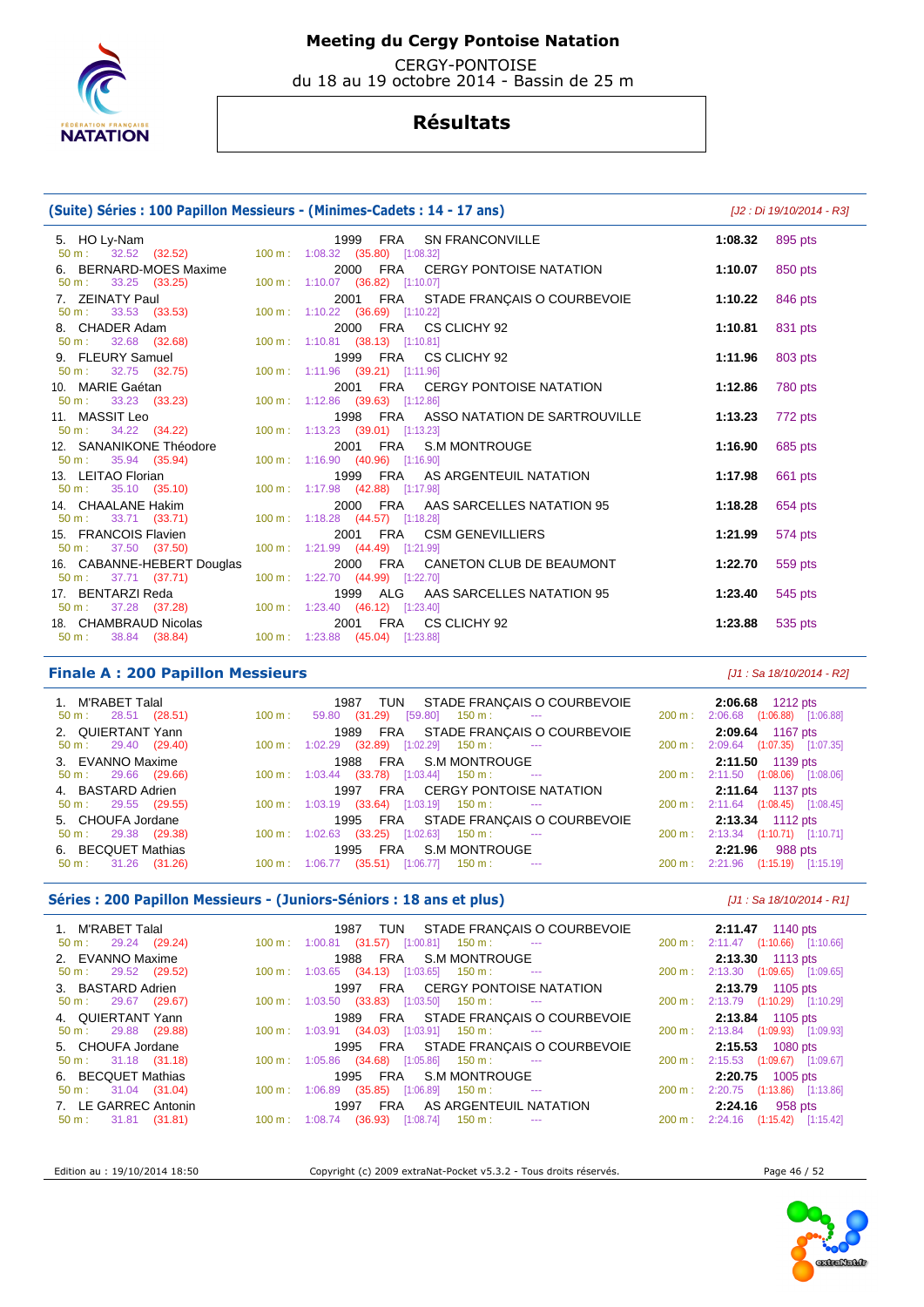

CERGY-PONTOISE

du 18 au 19 octobre 2014 - Bassin de 25 m

|                                                          | (Suite) Séries : 200 Papillon Messieurs - (Juniors-Séniors : 18 ans et plus)                   |         | [J1 : Sa 18/10/2014 - R1]                             |
|----------------------------------------------------------|------------------------------------------------------------------------------------------------|---------|-------------------------------------------------------|
| 8. VEYSSIERE Nicolas<br>$50 m$ :<br>30.43 (30.43)        | FRA<br><b>CERGY PONTOISE NATATION</b><br>1996<br>100 m: 1:08.10 (37.67) [1:08.10] 150 m:       |         | 2:29.54 886 pts<br>200 m: 2:29.54 (1:21.44) [1:21.44] |
|                                                          | Séries: 200 Papillon Messieurs - (Minimes-Cadets: 14 - 17 ans)                                 |         | [J1 : Sa 18/10/2014 - R1]                             |
| 1. UJKA Yoan                                             | 1999<br>FRA<br>STADE FRANÇAIS O COURBEVOIE                                                     | 2:22.81 | 977 pts                                               |
| 30.19 (30.19)<br>50 m:                                   | 100 m: 1:06.38 (36.19) [1:06.38]<br>150 m :<br>$\sim$ $\sim$                                   | 2:25.73 | 200 m : 2:22.81 (1:16.43) [1:16.43]                   |
| 2. POTHIN Matthias<br>31.29 (31.29)<br>$50 m$ :          | FRA<br>STADE FRANÇAIS O COURBEVOIE<br>1999<br>100 m: 1:07.35 (36.06) [1:07.35]<br>150 m :      |         | 937 pts<br>200 m: 2:25.73 (1:18.38) [1:18.38]         |
| 3. PEYROU Nicolas                                        | FRA<br>CNO ST-GERMAIN-EN-LAYE<br>2001                                                          | 2:31.16 | 864 pts                                               |
| 31.90 (31.90)<br>50 m:                                   | 100 m: 1:09.29 (37.39) [1:09.29]<br>150 m :<br>$\cdots$                                        |         | 200 m : 2:31.16 (1:21.87) [1:21.87]                   |
| 4. CHATTI Souhaiel                                       | FRA<br>2000<br>STADE FRANÇAIS O COURBEVOIE                                                     | 2:32.32 | 849 pts                                               |
| 32.00 (32.00)<br>50 m:                                   | $100 \text{ m}: 1:11.35$ (39.35) [1:11.35]<br>150 m :                                          |         | 200 m: 2:32.32 (1:20.97) [1:20.97]                    |
| 5. BECQUET Julien                                        | FRA<br><b>S.M MONTROUGE</b><br>1999                                                            | 2:39.10 | 764 pts                                               |
| 34.27 (34.27)<br>50 m:                                   | 100 m: 1:14.80 (40.53) [1:14.80]<br>150 m :                                                    |         | 200 m: 2:39.10 (1:24.30) [1:24.30]                    |
| 6. RIVARD Bernard<br>33.07 (33.07)<br>50 m:              | CNO ST-GERMAIN-EN-LAYE<br>2000<br>CAN<br>$100 \text{ m}: 1:14.05$ (40.98) [1:14.05]<br>150 m : | 2:39.63 | 758 pts<br>200 m: 2:39.63 (1:25.58) [1:25.58]         |
| 7. BERNARD-MOES Maxime                                   | <b>CERGY PONTOISE NATATION</b><br>2000<br>FRA                                                  | 2:41.94 | 730 pts                                               |
| 35.51 (35.51)<br>50 m:                                   | 100 m: 1:16.87 (41.36) [1:16.87]<br>150 m :<br>$\sim$ $\sim$ $\sim$                            |         | 200 m: 2:41.94 (1:25.07) [1:25.07]                    |
| 8. MARIE Gaétan                                          | <b>FRA</b><br><b>CERGY PONTOISE NATATION</b><br>2001                                           | 2:50.00 | 637 pts                                               |
| 35.36 (35.36)<br>50 m:                                   | 100 m: 1:18.57 (43.21) [1:18.57]<br>$150 \text{ m}$ :                                          |         | 200 m: 2:50.00 (1:31.43) [1:31.43]                    |
| <b>Finale A: 100 4 Nages Messieurs</b>                   |                                                                                                |         | [J2 : Di 19/10/2014 - R4]                             |
| 1. M'RABET Taki                                          | 1989<br><b>TUN</b><br>STADE FRANÇAIS O COURBEVOIE                                              | 56.93   | 1358 pts                                              |
| $50 m$ :<br>$\sim$<br>2. BELKHOUDJA Nazim                | 100 m:<br>56.93 (56.93) [56.93]<br>ALG<br>1990<br>STADE FRANÇAIS O COURBEVOIE                  | 58.15   | 1317 pts                                              |
| 50 m:<br>$\sim$<br>3. M'RABET Talal                      | 100 m:<br>58.15 (58.15) [58.15]<br>1987<br>TUN<br>STADE FRANÇAIS O COURBEVOIE                  | 58.22   | 1315 pts                                              |
| 50 m:<br>$\sim$ $\sim$                                   | 58.22 (58.22) [58.22]<br>100 m:                                                                |         |                                                       |
| 4. MAILLOT Melvin<br>50 m:<br>$\scriptstyle\cdots$       | <b>FRA</b><br>1992<br>STADE FRANÇAIS O COURBEVOIE<br>100 m:<br>$[58.62]$<br>58.62 (58.62)      | 58.62   | 1301 pts                                              |
| <b>THEILLER Philippe</b><br>5.<br>50 m:<br>$\sim$ $\sim$ | FRA<br><b>CERGY PONTOISE NATATION</b><br>1995<br>100 m:<br>59.44 (59.44)<br>[59.44]            | 59.44   | 1274 pts                                              |
| 6. POSZALCZYK Gauthier<br>$\sim$ $\sim$                  | 1995<br>FRA<br><b>CERGY PONTOISE NATATION</b>                                                  | 1:03.20 | 1152 pts                                              |
| $50 m$ :                                                 | 100 m: 1:03.20 (1:03.20) [1:03.20]                                                             |         |                                                       |
| <b>Finale B: 100 4 Nages Messieurs</b>                   |                                                                                                |         | [J2 : Di 19/10/2014 - R4]                             |
| 1. LE CORNIER Adrien<br>$50 m$ :<br>$\sim$ $\sim$        | 1998<br><b>FRA</b><br>STADE FRANÇAIS O COURBEVOIE<br>100 m : 1:03.69 (1:03.69) [1:03.69]       | 1:03.69 | 1136 pts                                              |
| 2. BODENES Adrien<br>$50 m$ :<br>$\cdots$                | FRA<br>STADE FRANÇAIS O COURBEVOIE<br>1998<br>100 m: 1:04.94 (1:04.94) [1:04.94]               | 1:04.94 | 1097 pts                                              |
| 3. DUPUY Louan<br>$50 m$ :<br>$\hspace{0.05cm} \ldots$   | 2000 FRA<br><b>CERGY PONTOISE NATATION</b><br>100 m: 1:06.68 (1:06.68) [1:06.68]               | 1:06.68 | 1044 pts                                              |
| 4. LE LOHER Guillaume                                    | FRA<br>1998<br>CS CLICHY 92                                                                    | 1:09.19 | 970 pts                                               |
| 50 m:<br>5. COURDOUAN Nathan                             | 100 m: 1:09.19 (1:09.19) [1:09.19]<br>FRA<br>1999<br><b>SN FRANCONVILLE</b>                    | 1:11.16 | 914 pts                                               |
| 50 m:<br>$  \sim$                                        | 100 m: 1:11.16 (1:11.16) [1:11.16]<br><b>FRA</b><br><b>S.M MONTROUGE</b><br>2001               |         | 872 pts                                               |
| 6. SANANIKONE Théodore<br>50 m:                          | 100 m: 1:12.64 (1:12.64) [1:12.64]                                                             | 1:12.64 |                                                       |
|                                                          | Séries : 100 4 Nages Messieurs - (Juniors-Séniors : 18 ans et plus)                            |         | [J2 : Di 19/10/2014 - R3]                             |
| 1. M'RABET Taki                                          | TUN<br>1989<br>STADE FRANÇAIS O COURBEVOIE                                                     |         | 57.67 1333 pts                                        |
| 50 m:<br>---<br>2. BELKHOUDJA Nazim                      | 100 m:<br>57.67 (57.67) [57.67]<br>ALG<br>1990<br>STADE FRANÇAIS O COURBEVOIE                  | 58.03   | 1321 pts                                              |
| 50 m:<br>3. MAILLOT Melvin                               | 100 m:<br>58.03 (58.03) [58.03]<br>FRA<br>1992<br>STADE FRANÇAIS O COURBEVOIE                  | 58.17   | 1316 pts                                              |
| 50 m:<br>$-$                                             | 58.17 (58.17) [58.17]<br>100 m:                                                                |         |                                                       |
| Edition au : 19/10/2014 18:50                            | Copyright (c) 2009 extraNat-Pocket v5.3.2 - Tous droits réservés.                              |         | Page 47 / 52                                          |

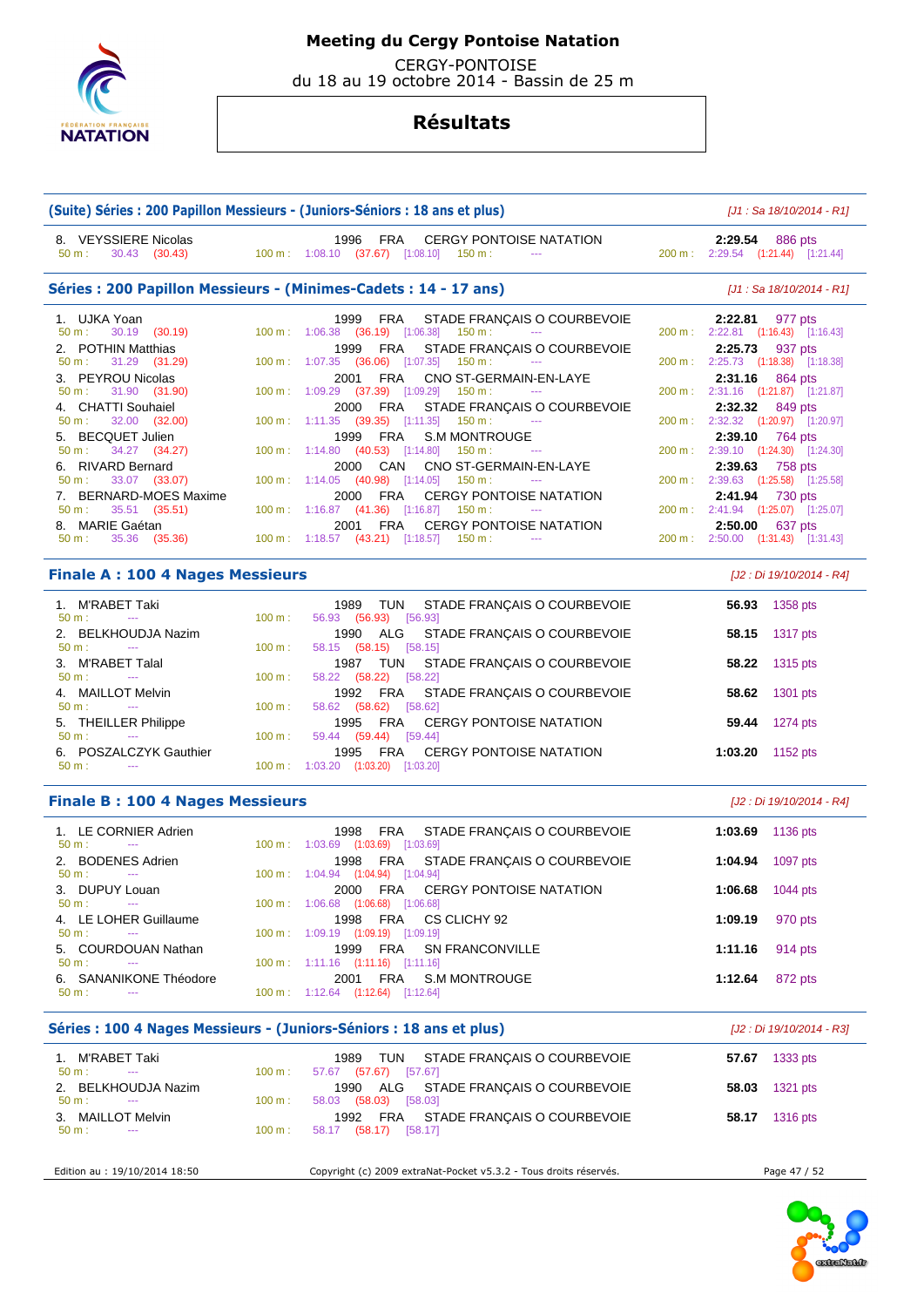

 CERGY-PONTOISE du 18 au 19 octobre 2014 - Bassin de 25 m

# **Résultats**

### **(Suite) Séries : 100 4 Nages Messieurs - (Juniors-Séniors : 18 ans et plus)** [J2 : Di 19/10/2014 - R3] 4. MANDALINIC Yvan 1991 FRA AAS SARCELLES NATATION 95 **59.56** 1270 pts 59.56 (59.56) 5. M'RABET Talal 1987 TUN STADE FRANÇAIS O COURBEVOIE **59.83** 1261 pts 59.83 (59.83) [59.83] 6. FALL Malik 1985 SEN STADE FRANÇAIS O COURBEVOIE **1:00.37** 1243 pts 50 m : --- 100 m : 1:00.37 (1:00.37) [1:00.37] 7. CASTERA Mathis 1996 FRA DAUPHINS TOULOUSE OEC **1:00.85** 1227 pts 50 m : --- 100 m : 1:00.85 (1:00.85) [1:00.85] 8. THEILLER Philippe **1995** FRA CERGY PONTOISE NATATION **1:02.25 1182 pts**  $1:02.25$   $(1:02.25)$   $[1:02.25]$  9. BELLAY Mathieu 1997 FRA AAS SARCELLES NATATION 95 **1:02.65** 1169 pts 50 m : --- 100 m : 1:02.65 (1:02.65) [1:02.65] 10. POSZALCZYK Gauthier 1995 FRA CERGY PONTOISE NATATION **1:03.64** 1138 pts 1:03.64 (1:03.64) [1:03.64] 11. BOITEL Lilian 1994 FRA ASSO NATATION DE SARTROUVILLE **1:03.77** 1134 pts 50 m : --- 100 m : 1:03.77 (1:03.77) [1:03.77] 12. SADOUDI Mohand 1996 MEX CS CLICHY 92 **1:05.52** 1079 pts 50 m : --- 100 m : 1:05.52 (1:05.52) [1:05.52] 13. LE GARREC Antonin 1997 FRA AS ARGENTEUIL NATATION **1:06.17** 1060 pts 1:06.17 (1:06.17) [1:06.17] 14. MAIGUY Adrien 1987 FRA S.M MONTROUGE **1:06.25** 1057 pts 1:06.25 (1:06.25) [1:06.25] 15. BERNARD-MOES Antoine **1997 FRA CERGY PONTOISE NATATION 1:06.77** 1041 pts **50 m** : **1:06.77 1041** pts 50 m : --- 100 m : 1:06.77 (1:06.77) [1:06.77] 16. FABRE Jérémy 1993 FRA AS ARGENTEUIL NATATION **1:08.23** 998 pts 50 m : --- 100 m : 1:08.23 (1:08.23) [1:08.23] 17. BORNER Mathieu 1995 FRA CERGY PONTOISE NATATION **1:09.30** 967 pts 1:09.30 (1:09.30) [1:09.30] 18. GLOUX Mathieu 1995 FRA ASSO NATATION DE SARTROUVILLE **1:09.56** 959 pts 50 m : --- 100 m : 1:09.56 (1:09.56) [1:09.56] 19. POUZANOV Nicolas 1997 FRA ASSO NATATION DE SARTROUVILLE **1:09.67** 956 pts 50 m : --- 100 m : 1:09.67 (1:09.67) [1:09.67] --- CACCIOTTOLO Sacha 1996 FRA STADE FRANÇAIS O COURBEVOIE **DNS dec**  --- PEIXOTO Romain 1997 FRA AS ARGENTEUIL NATATION **DNS dec**

### **Séries : 100 4 Nages Messieurs - (Minimes-Cadets : 14 - 17 ans)** [J2 : Di 19/10/2014 - R3]

1. LE CORNIER Adrien 1998 FRA STADE FRANÇAIS O COURBEVOIE **1:04.17 1121** pts<br>  $\frac{50 \text{ m}}{2}$  **1:04.17 1121** pts 1:04.17 (1:04.17) [1:04.17] 2. BODENES Adrien 1998 FRA STADE FRANÇAIS O COURBEVOIE 1:06.25 **1057** pts 50 m : --- 100 m : 1:06.25 (1:06.25) [1:06.25] 3. DUPUY Louan 2000 FRA CERGY PONTOISE NATATION **1:06.71** 1043 pts 50 m : --- 100 m : 1:06.71 (1:06.71) [1:06.71] 4. LE PAPE Gaël 1998 FRA CERGY PONTOISE NATATION **1:09.22** 969 pts 1:09.22 (1:09.22) [1:09.22] 5. LE LOHER Guillaume 1998 FRA CS CLICHY 92 **1:09.29** 967 pts 50 m : --- 100 m : 1:09.29 (1:09.29) [1:09.29] 6. COURDOUAN Nathan 1999 FRA SN FRANCONVILLE **1:11.71** 898 pts 50 m : --- 100 m : 1:11.71 (1:11.71) [1:11.71] 7. SANANIKONE Théodore 2001 FRA S.M MONTROUGE **1:12.05** 889 pts 50 m : --- 100 m : 1:12.05 (1:12.05) [1:12.05] 8. BERNARD-MOES Maxime 2000 FRA CERGY PONTOISE NATATION **1:12.40** 879 pts 50 m : --- 100 m : 1:12.40 (1:12.40) [1:12.40] 9. LEITAO Florian 1999 FRA AS ARGENTEUIL NATATION **1:13.92** 837 pts 1:13.92 (1:13.92) [1:13.92] 10. MELONI Clément 2001 FRA CERGY PONTOISE NATATION **1:15.75** 789 pts 50 m : --- 100 m : 1:15.75 (1:15.75) [1:15.75] 11. CASTERA Louis 2000 FRA CERGY PONTOISE NATATION **1:15.88** 785 pts 50 m : --- 100 m : 1:15.88 (1:15.88) [1:15.88] 12. MARIE Gaétan 2001 FRA CERGY PONTOISE NATATION **1:16.16** 778 pts 1:16.16 (1:16.16) [1:16.16]

Edition au : 19/10/2014 18:50 Copyright (c) 2009 extraNat-Pocket v5.3.2 - Tous droits réservés. Page 48 / 52

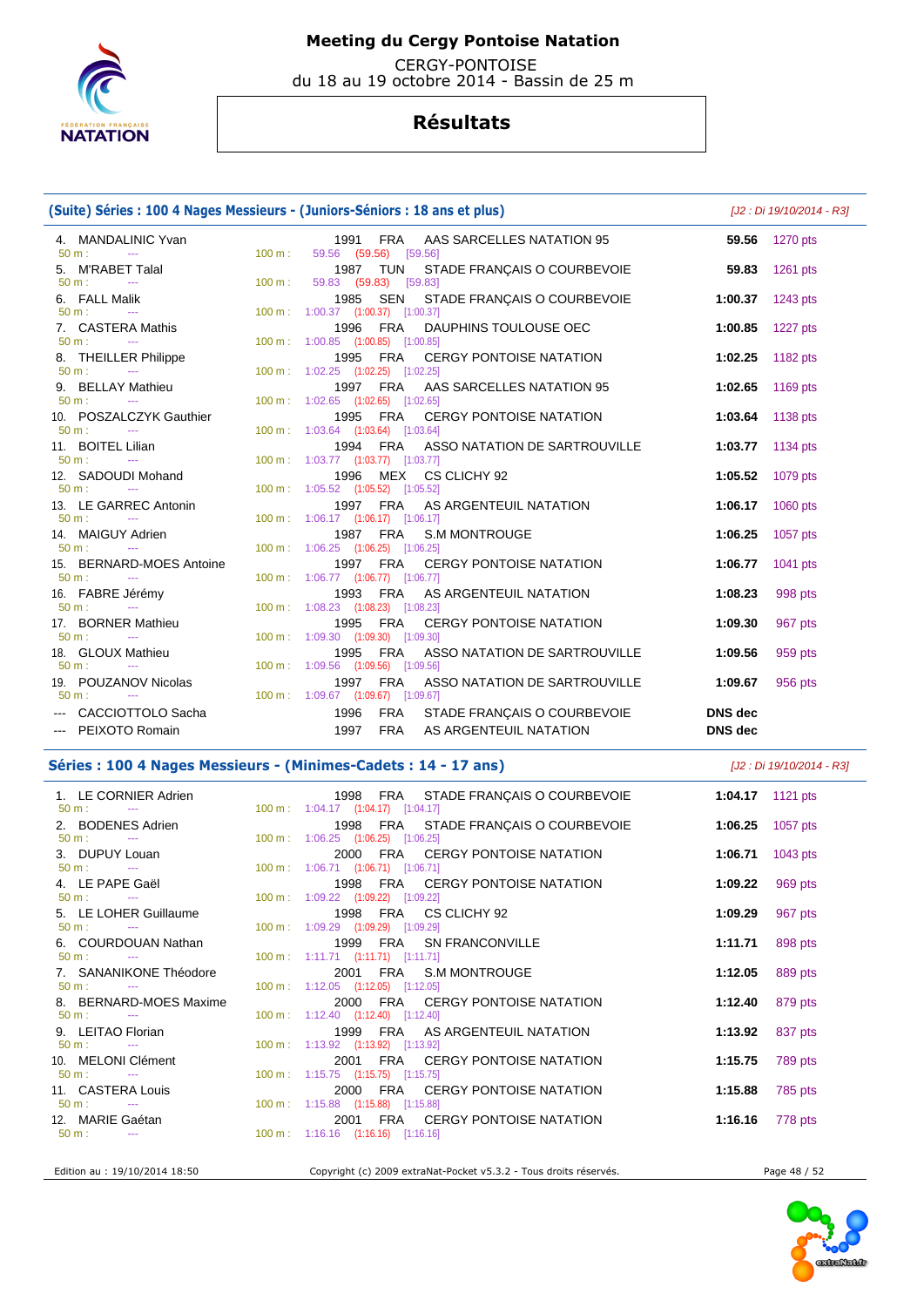

 CERGY-PONTOISE du 18 au 19 octobre 2014 - Bassin de 25 m

## **Résultats**

| (Suite) Séries : 100 4 Nages Messieurs - (Minimes-Cadets : 14 - 17 ans) |                                                                                            | [J2 : Di 19/10/2014 - R3]       |         |
|-------------------------------------------------------------------------|--------------------------------------------------------------------------------------------|---------------------------------|---------|
| 13. HO Ly-Nam<br>$50 m$ :<br><b>Contract Contract</b>                   | 1999 FRA<br><b>SN FRANCONVILLE</b><br>100 m: 1:16.18 (1:16.18) [1:16.18]                   | 1:16.18                         | 778 pts |
| 14. LATRECHE Adam<br>50 m:<br>$\sim 10^{11}$ and $\sim 10^{11}$         | FRA<br>2001<br><b>CERGY PONTOISE NATATION</b><br>100 m: 1:16.20 (1:16.20) [1:16.20]        | 1:16.20                         | 777 pts |
| 15. GORE Kylian<br>$50 m$ :<br><b>State State</b>                       | 2000 FRA<br><b>SN FRANCONVILLE</b><br>100 m: 1:16.24 (1:16.24) [1:16.24]                   | 1:16.24                         | 776 pts |
| 16. MASSIT Leo<br>$50 m$ :<br>$\sim 100$                                | 1998 FRA<br>ASSO NATATION DE SARTROUVILLE<br>100 m: 1:16.42 (1:16.42) [1:16.42]            | 1:16.42                         | 771 pts |
| 17. SUAREZ RAYNAL Maxence<br>$50 m$ :<br><b>Contract Contract</b>       | 2000 FRA<br>AAS SARCELLES NATATION 95<br>100 m: 1:16.71 (1:16.71) [1:16.71]                | 1:16.71                         | 764 pts |
| 18. LAUX Julien<br>$50 m$ :<br>$\sim$                                   | 2000<br>FRA<br>CS CLICHY 92<br>100 m: 1:17.14 (1:17.14) [1:17.14]                          | 1:17.14                         | 753 pts |
| 19. PEREIRA Maxence<br>$50 m$ :<br>$\sim 100$ mass $^{-1}$              | 2001 FRA<br><b>SN VERSAILLES</b><br>100 m: 1:17.79 (1:17.79) [1:17.79]                     | 1:17.79                         | 736 pts |
| 20. AHERMOUCH Yanis<br>$50 m$ :<br><b>State State</b>                   | <b>FRA</b><br><b>CERGY PONTOISE NATATION</b><br>2001<br>100 m: 1:18.25 (1:18.25) [1:18.25] | 1:18.25                         | 725 pts |
| 21. LE GALL Théophile<br>$50 m$ :<br>$\sim$                             | 2001 FRA<br><b>S.M MONTROUGE</b><br>100 m: 1:19.08 (1:19.08) [1:19.08]                     | 1:19.08                         | 704 pts |
| 22. MANSOUR SOLTANI Yassine<br>$50 m$ :<br><b>Contract</b>              | FRA<br>AAS SARCELLES NATATION 95<br>2000<br>100 m: 1:19.87 (1:19.87) [1:19.87]             | 1:19.87                         | 685 pts |
| 23. MADELEINE Paul<br>$50 m$ :<br>$\sim$ $\sim$                         | 2001 FRA<br>CS CLICHY 92<br>100 m: 1:20.19 (1:20.19) [1:20.19]                             | 1:20.19                         | 677 pts |
| 24. BENTARZI Reda<br>50 m:<br>$\sim$                                    | AAS SARCELLES NATATION 95<br>1999<br>ALG<br>100 m: 1:21.01 (1:21.01) [1:21.01]             | 1:21.01                         | 657 pts |
| 25. AZAT Rhyan<br>$50 \text{ m}$ :<br><b>Contract Contract</b>          | 2001 FRA<br>CS CLICHY 92<br>100 m: 1:21.27 (1:21.27) [1:21.27]                             | 1:21.27                         | 651 pts |
| 26. OGUZ Jean-Mathias<br>$50 m$ :<br><b>State State</b>                 | 2000 FRA<br>AAS SARCELLES NATATION 95<br>100 m: 1:23.45 (1:23.45) [1:23.45]                | 1:23.45                         | 600 pts |
| 27. CHAMBRAUD Nicolas<br>$50 m$ :<br><b>Contract Contract</b>           | 2001<br><b>FRA</b><br>CS CLICHY 92<br>100 m: 1:24.21 (1:24.21) [1:24.21]                   | 1:24.21                         | 583 pts |
| 28. BERNARD-MOES Thomas<br>50 m:<br><b>Continued</b>                    | 2001 FRA<br>CERGY PONTOISE NATATION<br>100 m: 1:25.40 (1:25.40) [1:25.40]                  | 1:25.40                         | 556 pts |
| 29. SELMI Mohamed<br>50 m:<br>$\sim 100$ and $\sim 100$                 | <b>FRA</b><br><b>CERGY PONTOISE NATATION</b><br>2001<br>100 m: 1:30.81 (1:30.81) [1:30.81] | 1:30.81                         | 444 pts |
| 30. BRIET Léo-Paul<br>50 m:<br>$\sim$ $\sim$                            | 2001<br><b>FRA</b><br>CANETON CLUB DE BEAUMONT<br>100 m: 1:36.17 (1:36.17) [1:36.17]       | 1:36.17                         | 345 pts |
| --- CORNU Ewan<br>--- ALIZADEH Charly                                   | 2000<br><b>FRA</b><br>AAS SARCELLES NATATION 95<br><b>FRA</b><br>2000<br>CS CLICHY 92      | <b>DSQ Da</b><br><b>DNS</b> dec |         |
| --- GUETZOV Thomas                                                      | <b>BUL</b><br>2001<br>CS CLICHY 92                                                         | <b>DNS</b> dec                  |         |

## **Séries : 100 4 Nages Messieurs - (Benjamins : 12 - 13 ans)** [J2 : Di 19/10/2014 - R3]

| 1. HUET Titouan         | 2003 FRA CS CLICHY 92              | 1:26.10 $541 \text{ pts}$ |
|-------------------------|------------------------------------|---------------------------|
| 50 m :<br>$\sim$ $\sim$ | 100 m: 1:26.10 (1:26.10) [1:26.10] |                           |

## **Finale A : 200 4 Nages Messieurs Example 200 4 Nages Messieurs Example 2014 Example 2014 EXAMPLE 200 4 Nages Messieurs**

| 1. M'RABET Taki<br>$50 \text{ m}: 26.19 (26.19)$ | 100 m: | 1989<br>$\cdots$     | <b>TUN</b> | STADE FRANÇAIS O COURBEVOIE<br>$150 \text{ m}$ : $-$ | $200 \text{ m}$ : | 1295 pts<br>2:04.31<br>$(1:38.12)$ [2:04.31]<br>2:04.31 |
|--------------------------------------------------|--------|----------------------|------------|------------------------------------------------------|-------------------|---------------------------------------------------------|
| 2. CASTERA Mathis                                |        | 1996                 | <b>FRA</b> | DAUPHINS TOULOUSE OEC                                |                   | 2:08.04 1234 pts                                        |
| $50 \text{ m}: 28.14 (28.14)$                    | 100 m: | $\cdots$             |            | 150 m :<br>$\sim$ $\sim$                             | $200 \text{ m}$ : | $(1:39.90)$ $[2:08.04]$<br>2:08.04                      |
| 3. COUDERT Rémi                                  |        | 1995                 | <b>FRA</b> | <b>CERGY PONTOISE NATATION</b>                       |                   | 2:11.67 1177 pts                                        |
| $50 \text{ m}: 28.75 (28.75)$                    | 100 m: | $\cdots$             |            | $150 \text{ m}$ :<br>$\sim$ $\sim$                   |                   | $(1:42.92)$ $[2:11.67]$<br>200 m: 2:11.67               |
| 4. VERGNE Matthieu                               |        | 2000                 | <b>FRA</b> | CNO ST-GERMAIN-EN-LAYE                               |                   | 2:23.00<br>1006 pts                                     |
| 30.53 (30.53)<br>50 m :                          | 100 m: | $\sim$ $\sim$ $\sim$ |            | 150 m :<br>$\sim$ $\sim$                             | $200 \text{ m}$ : | $2:23.00$ $(1:52.47)$ $[2:23.00]$                       |
| --- M'RABET Talal                                |        | 1987                 | TUN        | STADE FRANÇAIS O COURBEVOIE                          |                   | <b>DSQ Ni</b>                                           |
| --- CACCIOTTOLO Sacha                            |        | 1996                 | <b>FRA</b> | STADE FRANCAIS O COURBEVOIE                          |                   | DNS dec                                                 |

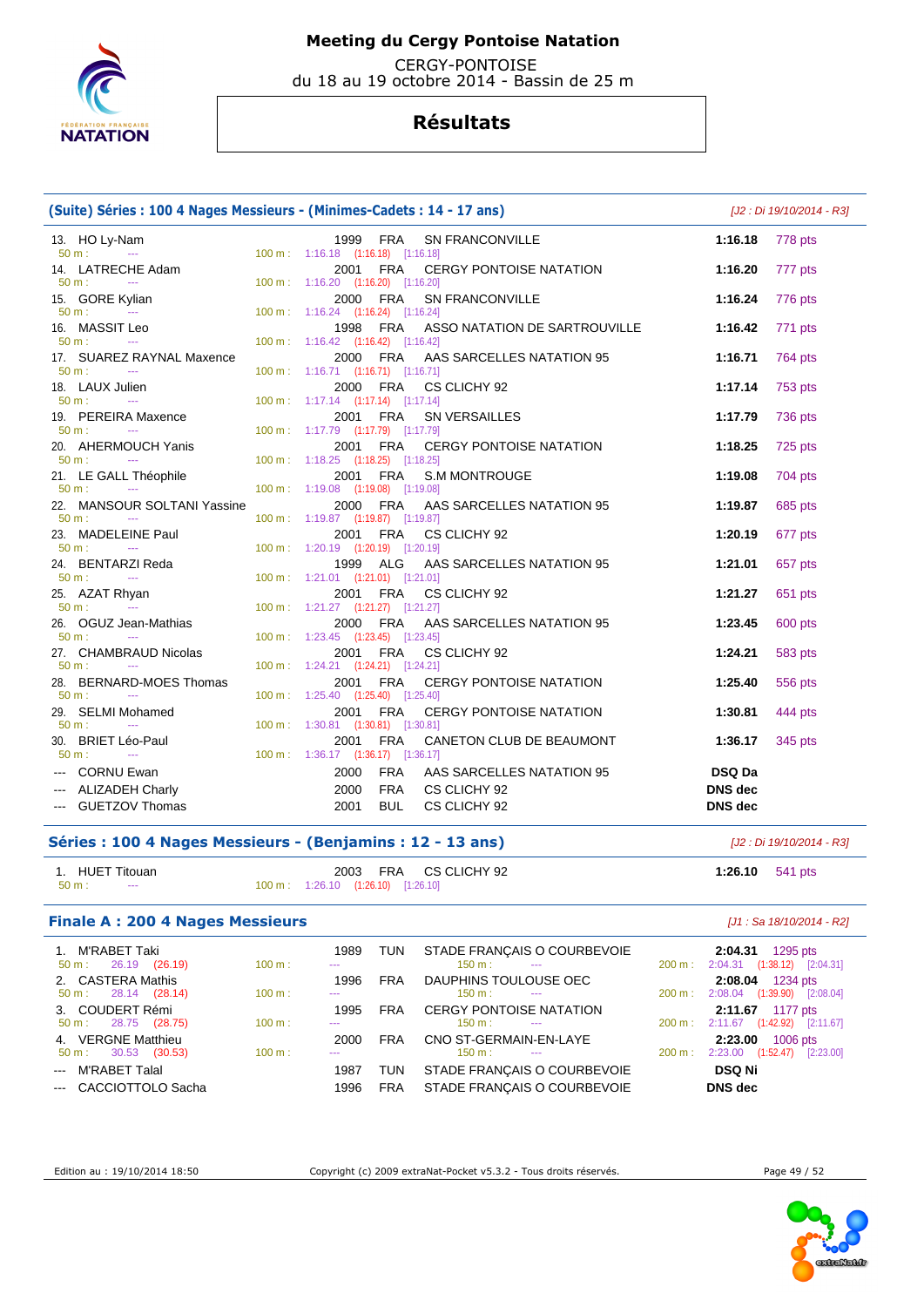

 CERGY-PONTOISE du 18 au 19 octobre 2014 - Bassin de 25 m

## **Résultats**

### **Séries : 200 4 Nages Messieurs - (Juniors-Séniors : 18 ans et plus)** [J1 : Sa 18/10/2014 - R1]

| 1. CASTERA Mathis                 |           | 1996                                                                                           | FRA        | DAUPHINS TOULOUSE OEC 200 m :<br>150 m : 150 m : 150 m : 150 m : 200 m : |           | 2:08.26 1231 pts                    |
|-----------------------------------|-----------|------------------------------------------------------------------------------------------------|------------|--------------------------------------------------------------------------|-----------|-------------------------------------|
| 27.84 (27.84)<br>$50 \text{ m}$ : | 100 m:    |                                                                                                |            |                                                                          |           | 200 m: 2:08.26 (1:40.42) [2:08.26]  |
| 2. CACCIOTTOLO Sacha              |           | 1996                                                                                           | FRA        | STADE FRANÇAIS O COURBEVOIE                                              |           | 2:13.18 1153 pts                    |
| 27.80 (27.80)<br>$50 \text{ m}$ : | 100 m:    |                                                                                                |            | $150 \text{ m}$ :<br>the contract of the contract of the contract of     |           | 200 m: 2:13.18 (1:45.38) [2:13.18]  |
| 3. M'RABET Taki                   |           | 1989                                                                                           | TUN        | STADE FRANÇAIS O COURBEVOIE                                              |           | 2:13.44 1149 pts                    |
| 29.18 (29.18)<br>$50 m$ :         | 100 m:    |                                                                                                |            | $150 \text{ m}$ : $-$                                                    |           | 200 m: 2:13.44 (1:44.26) [2:13.44]  |
| 4. COUDERT Rémi                   |           | 1995                                                                                           | FRA        | CERGY PONTOISE NATATION                                                  |           | 2:14.80 1128 pts                    |
| 28.96 (28.96)<br>$50 \text{ m}$ : | 100 m:    | ---                                                                                            |            | $150 \text{ m}$ :<br><b>Service State</b>                                |           | 200 m: 2:14.80 (1:45.84) [2:14.80]  |
| 5. M'RABET Talal                  |           | 1987                                                                                           | TUN        | STADE FRANÇAIS O COURBEVOIE                                              |           | 2:19.41 1059 pts                    |
| 28.66 (28.66)<br>$50 m$ :         | 100 m:    | $\cdots$                                                                                       |            | $150 \text{ m}$ : $-$                                                    |           | 200 m: 2:19.41 (1:50.75) [2:19.41]  |
| 6. PINCEPOCHE Yohan               |           | 1997                                                                                           | FRA        | STADE FRANÇAIS O COURBEVOIE                                              |           | 2:20.01 1050 pts                    |
| 28.40 (28.40)<br>$50 m$ :         | 100 m:    |                                                                                                |            | $150 \text{ m}$ :<br>the company of the company of                       |           | 200 m: 2:20.01 (1:51.61) [2:20.01]  |
| 7. THEILLER Philippe              |           | 1995                                                                                           | FRA        | CERGY PONTOISE NATATION                                                  |           | 2:22.32 1016 pts                    |
| 28.76 (28.76)<br>$50 m$ :         | 100 m:    |                                                                                                |            | 150 m:<br><b>State College</b>                                           |           | 200 m: 2:22.32 (1:53.56) [2:22.32]  |
| 8. DUHAMEL Antoine                |           | 1996                                                                                           | FRA        | CANETON CLUB DE BEAUMONT                                                 |           | 2:30.82 896 pts                     |
| 32.08 (32.08)<br>$50 \text{ m}$ : | 100 m:    | $\frac{1}{2} \left( \frac{1}{2} \right) \left( \frac{1}{2} \right) \left( \frac{1}{2} \right)$ |            | 150 m:<br><b>State State</b>                                             | $200 m$ : | 2:30.82 (1:58.74) [2:30.82]         |
| 9. BORNER Mathieu                 |           | 1995                                                                                           | FRA        | CERGY PONTOISE NATATION                                                  |           | 2:32.56 873 pts                     |
| 32.40 (32.40)<br>$50 m$ :         | 100 m:    | $-1$                                                                                           |            | $150 \text{ m}$ : $-$                                                    |           | 200 m: 2:32.56 (2:00.16) [2:32.56]  |
| 10. BARON Emeric                  |           | 1989                                                                                           | FRA        | CANETON CLUB DE BEAUMONT                                                 |           | 2:33.08 866 pts                     |
| 32.26 (32.26)<br>$50 m$ :         | 100 m:    |                                                                                                |            | 150 m:<br><b>State State</b>                                             |           | 200 m: 2:33.08 (2:00.82) [2:33.08]  |
| 11. FABRE Jérémy                  |           | 1993                                                                                           | <b>FRA</b> | AS ARGENTEUIL NATATION                                                   |           | 2:37.02 813 pts                     |
| $50 \text{ m}: 31.80 (31.80)$     | $100 m$ : |                                                                                                |            |                                                                          |           | 200 m: 2:37.02 (2:05.22) [2:37.02]  |
| 12. CLEMENT Matteo                |           | 1997                                                                                           | <b>FRA</b> | CANETON CLUB DE BEAUMONT                                                 |           | 2:41.11 761 pts                     |
| 33.47 (33.47)<br>50 m:            | $100 m$ : | $\cdots$                                                                                       |            | 150 m:<br><b>State State</b>                                             |           | 200 m : 2:41.11 (2:07.64) [2:41.11] |
| 13. MEILLAUD Maxime               |           | 1993                                                                                           | FRA        | ASSO NATATION DE SARTROUVILLE                                            |           | 2:54.75 599 pts                     |
| 50 m: 35.87 (35.87)               | 100 m:    |                                                                                                |            | $150 \text{ m}$ : $-$                                                    |           | 200 m: 2:54.75 (2:18.88) [2:54.75]  |
| --- QUIERTANT Yann                |           | 1989                                                                                           |            | FRA STADE FRANÇAIS O COURBEVOIE                                          |           | DNS dec                             |

### **Séries : 200 4 Nages Messieurs - (Minimes-Cadets : 14 - 17 ans)** [J1 : Sa 18/10/2014 - R1]

| 1. VERGNE Matthieu                |        | 2000                             | <b>FRA</b> | CNO ST-GERMAIN-EN-LAYE                                            |                   | 2:19.68 1055 pts                   |
|-----------------------------------|--------|----------------------------------|------------|-------------------------------------------------------------------|-------------------|------------------------------------|
| $50 \text{ m}$ :<br>30.60 (30.60) | 100 m: | ---                              |            | $150 \text{ m}$ :<br>the contract of the contract of the          |                   | 200 m: 2:19.68 (1:49.08) [2:19.68] |
| 2. LE CORNIER Adrien              |        | 1998                             | FRA        | STADE FRANÇAIS O COURBEVOIE                                       |                   | 2:22.94 1007 pts                   |
| 30.92 (30.92)<br>$50 m$ :         | 100 m: | ---                              |            | $150 \text{ m}$ :                                                 |                   | 200 m: 2:22.94 (1:52.02) [2:22.94] |
| 3. BODENES Adrien                 |        | 1998                             | <b>FRA</b> | STADE FRANÇAIS O COURBEVOIE                                       |                   | 2:23.85<br>994 pts                 |
| 31.54 (31.54)<br>50 m:            | 100 m: | <b></b>                          |            | 150 m:<br><b>Contract Contract</b>                                |                   | 200 m: 2:23.85 (1:52.31) [2:23.85] |
| 4. DUPUY Louan                    |        | 2000                             | <b>FRA</b> | <b>CERGY PONTOISE NATATION</b>                                    |                   | 2:24.11<br>990 pts                 |
| 32.14 (32.14)<br>50 m:            | 100 m: | 444                              |            | 150 m :<br><b>State State</b>                                     |                   | 200 m: 2:24.11 (1:51.97) [2:24.11] |
| 5. CRASSOUS Thomas                |        | 1999                             | <b>FRA</b> | STADE FRANÇAIS O COURBEVOIE                                       |                   | 2:24.36 987 pts                    |
| 31.58 (31.58)<br>$50 \text{ m}$ : | 100 m: | ---                              |            | $150 \text{ m}$ :<br><b>Contract Contract</b>                     | $200 \text{ m}$ : | 2:24.36 (1:52.78) [2:24.36]        |
| 6. OLIVIER Nicolas                |        | 1998                             | <b>FRA</b> | ASSO NATATION DE SARTROUVILLE                                     |                   | 2:24.51<br>984 pts                 |
| 50 m:<br>37.95 (37.95)            | 100 m: | <b></b>                          |            | 150 m:<br><b>Contract Contract</b>                                |                   | 200 m: 2:24.51 (1:46.56) [2:24.51] |
| 7. ZEINATY Paul                   |        | 2001                             | FRA        | STADE FRANÇAIS O COURBEVOIE                                       |                   | 2:29.01<br>921 pts                 |
| 33.99 (33.99)<br>$50 m$ :         | 100 m: | ---                              |            | 150 m:                                                            |                   | 200 m: 2:29.01 (1:55.02) [2:29.01] |
| 8. TREMBLAY Raphaël               |        | 1999                             | FRA        | STADE FRANÇAIS O COURBEVOIE                                       |                   | 2:29.02 921 pts                    |
| 32.15 (32.15)<br>$50 m$ :         | 100 m: | <b>September</b>                 |            | $150 \text{ m}$ : $-$                                             |                   | 200 m: 2:29.02 (1:56.87) [2:29.02] |
| 9. LEMIERE-MAC DOUGLAS Adam       |        | 1998                             | <b>FRA</b> | STADE FRANÇAIS O COURBEVOIE                                       |                   | 2:30.75 897 pts                    |
| 32.67 (32.67)<br>50 m:            | 100 m: | 444                              |            | $150 \text{ m}$ : $-$                                             | 200 m:            | 2:30.75 (1:58.08) [2:30.75]        |
| 10. LE LOHER Guillaume            |        | 1998                             | <b>FRA</b> | CS CLICHY 92                                                      |                   | 2:30.89 895 pts                    |
| 50 m:<br>31.85 (31.85)            | 100 m: | 444                              |            | $150 \text{ m}$ : $-$                                             | 200 m:            | 2:30.89 (1:59.04) [2:30.89]        |
| 11. ALI ZOUBIR Rafik              |        | 1999                             | <b>FRA</b> | AAS SARCELLES NATATION 95                                         |                   | 2:34.10 852 pts                    |
| 33.05 (33.05)<br>$50 m$ :         | 100 m: | ---                              |            | $150 m$ :<br>$  -$                                                |                   | 200 m: 2:34.10 (2:01.05) [2:34.10] |
| 12. BARON Joris                   |        | 1998                             | <b>FRA</b> | CANETON CLUB DE BEAUMONT                                          |                   | 2:38.29<br>797 pts                 |
| 35.37 (35.37)<br>50 m:            | 100 m: | ---                              |            | $150 \text{ m}$ :<br><b>Contract Contract</b>                     | 200 m:            | 2:38.29 (2:02.92) [2:38.29]        |
| 13. BERNARD-MOES Maxime           |        | 2000                             | <b>FRA</b> | <b>CERGY PONTOISE NATATION</b>                                    |                   | 2:38.81<br>790 pts                 |
| 33.64 (33.64)<br>50 m:            | 100 m: | <b>Search</b>                    |            | 150 m:<br>$\sim 100$ and $\sim 100$                               |                   | 200 m: 2:38.81 (2:05.17) [2:38.81] |
| 14. SANANIKONE Théodore           |        | 2001                             | <b>FRA</b> | S.M MONTROUGE                                                     |                   | 2:39.65<br>780 pts                 |
| 35.19 (35.19)<br>50 m:            | 100 m: | ---                              |            | $150 \text{ m}$ :<br>$\sim 100$ mass $^{-1}$                      | 200 m:            | 2:39.65 (2:04.46) [2:39.65]        |
| 15. QUEILLE Mathis                |        | 2000                             | <b>FRA</b> | <b>S.M MONTROUGE</b>                                              |                   | 2:39.87 777 pts                    |
| $50 \text{ m}: 35.71 (35.71)$     | 100 m: | <b><i><u>ALL COMMENT</u></i></b> |            | 150 m:<br>$\sim$                                                  |                   | 200 m: 2:39.87 (2:04.16) [2:39.87] |
| 16. MENNANE Mustapha              |        | 1999                             | <b>FRA</b> | <b>CSM GENEVILLIERS</b>                                           |                   | 2:41.57 755 pts                    |
| 31.62 (31.62)<br>$50 m$ :         | 100 m: | 444                              |            | $150 \text{ m}$ :                                                 |                   | 200 m: 2:41.57 (2:09.95) [2:41.57] |
|                                   |        |                                  |            |                                                                   |                   |                                    |
| Edition au : 19/10/2014 18:50     |        |                                  |            | Copyright (c) 2009 extraNat-Pocket v5.3.2 - Tous droits réservés. |                   | Page 50 / 52                       |



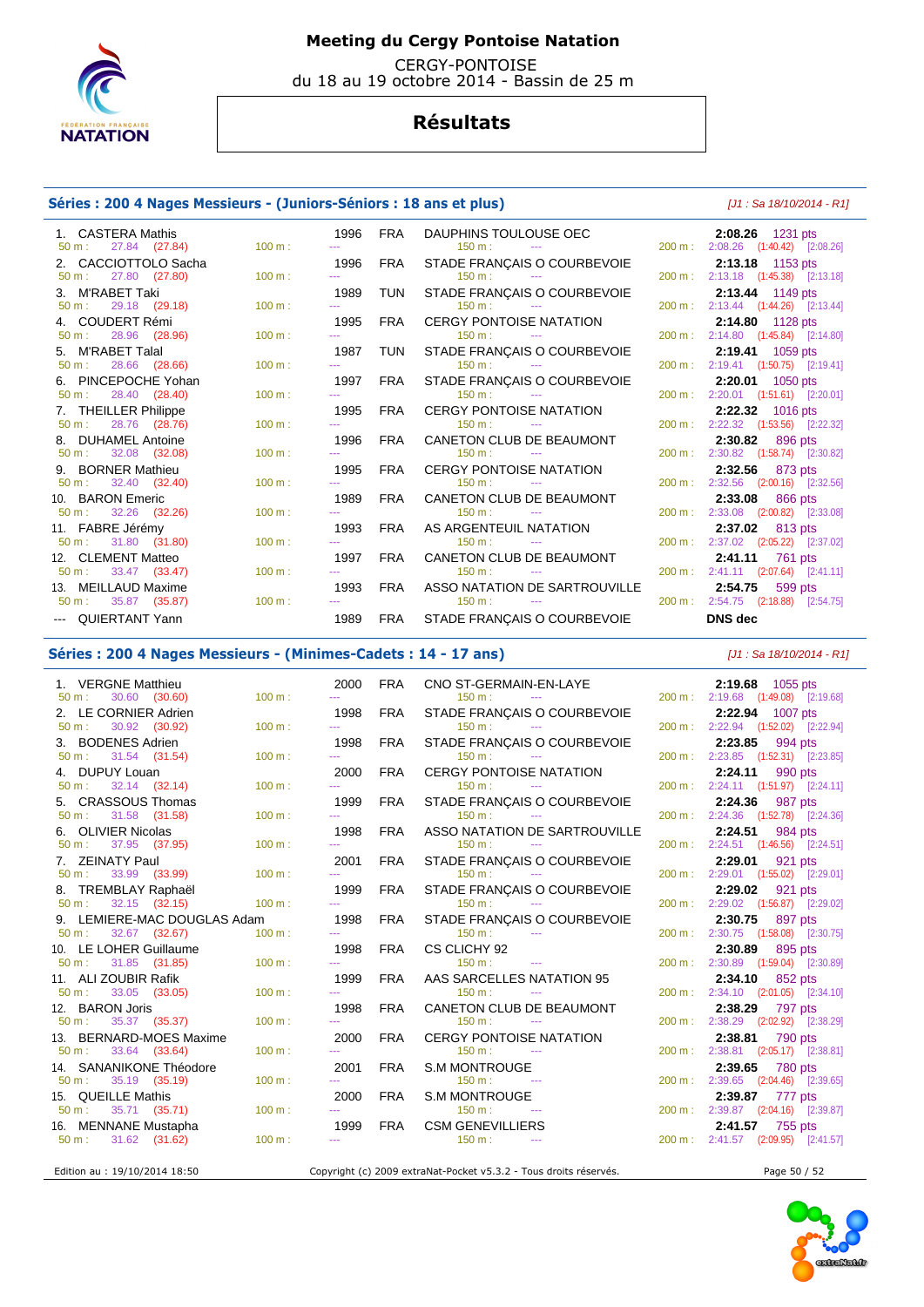

 CERGY-PONTOISE du 18 au 19 octobre 2014 - Bassin de 25 m

## **Résultats**

### **(Suite) Séries : 200 4 Nages Messieurs - (Minimes-Cadets : 14 - 17 ans)** [J1 : Sa 18/10/2014 - R1]

| 17. MOUTARDE Etienne<br>$50 m$ :<br>35.38 (35.38) | 100 m: | 2001<br>444                                                                                    | <b>FRA</b> | ST-GEORGES ARGENTEUIL<br>150 m:<br><b>State State</b>           |        | 2:43.78<br>728 pts<br>200 m: 2:43.78 (2:08.40) [2:43.78] |
|---------------------------------------------------|--------|------------------------------------------------------------------------------------------------|------------|-----------------------------------------------------------------|--------|----------------------------------------------------------|
| 18. LATRECHE Adam                                 |        | 2001                                                                                           | <b>FRA</b> | <b>CERGY PONTOISE NATATION</b>                                  |        | 2:44.52 719 pts                                          |
| 35.41 (35.41)<br>$50 m$ :                         | 100 m: | 444                                                                                            |            | $150 \text{ m}$ :<br><b><i><u>Participate</u></i></b>           |        | 200 m: 2:44.52 (2:09.11) [2:44.52]                       |
| 19. MOUTARDE Mathieu                              |        | 1998                                                                                           | <b>FRA</b> | <b>ST-GEORGES ARGENTEUIL</b>                                    |        | 2:44.78 716 pts                                          |
| 50 m:<br>32.71 (32.71)                            | 100 m: | $\frac{1}{2} \left( \frac{1}{2} \right) \left( \frac{1}{2} \right) \left( \frac{1}{2} \right)$ |            | 150 m:<br>$\sim$ $-$                                            | 200 m: | 2:44.78 (2:12.07) [2:44.78]                              |
| 20. SUAREZ RAYNAL Maxence                         |        | 2000                                                                                           | <b>FRA</b> | AAS SARCELLES NATATION 95                                       |        | 2:45.37 708 pts                                          |
| 36.23 (36.23)<br>50 m:                            | 100 m: | <b></b>                                                                                        |            | 150 m:                                                          |        | 200 m: 2:45.37 (2:09.14) [2:45.37]                       |
| 21. MELONI Clément                                |        | 2001                                                                                           | <b>FRA</b> | <b>CERGY PONTOISE NATATION</b>                                  |        | 2:47.51<br>683 pts                                       |
| $50 m$ :<br>36.27 (36.27)                         | 100 m: | ---                                                                                            |            | $150 m$ :<br>$\cdots$                                           |        | 200 m: 2:47.51 (2:11.24) [2:47.51]                       |
| 22. LE PESQUER Antoine                            | 100 m: | 2000<br><b></b>                                                                                | <b>FRA</b> | CANETON CLUB DE BEAUMONT<br>$150 m$ :<br><b>Continued State</b> |        | 2:48.07<br>676 pts                                       |
| 35.57 (35.57)<br>$50 \text{ m}$ :                 |        |                                                                                                |            |                                                                 |        | 200 m: 2:48.07 (2:12.50) [2:48.07]                       |
| 23. ZINAOUI Mehdi<br>36.82 (36.82)<br>$50 m$ :    | 100 m: | 2001<br>444                                                                                    | <b>FRA</b> | AAS SARCELLES NATATION 95<br>150 m:<br><b>State State</b>       |        | 2:48.65 669 pts<br>200 m: 2:48.65 (2:11.83) [2:48.65]    |
| 24. AHERMOUCH Yanis                               |        | 2001                                                                                           | <b>FRA</b> | <b>CERGY PONTOISE NATATION</b>                                  |        | 2:50.32 650 pts                                          |
| $50 m$ :<br>38.58 (38.58)                         | 100 m: | $\frac{1}{2} \left( \frac{1}{2} \right) \left( \frac{1}{2} \right) \left( \frac{1}{2} \right)$ |            | $150 m$ :<br><b>Service</b>                                     | 200 m: | 2:50.32 (2:11.74) [2:50.32]                              |
| 25. FRANCOIS Flavien                              |        | 2001                                                                                           | <b>FRA</b> | <b>CSM GENEVILLIERS</b>                                         |        | 2:51.68 634 pts                                          |
| $50 m$ :<br>37.51 (37.51)                         | 100 m: | 222                                                                                            |            | 150 m:<br><b>State State</b>                                    | 200 m: | 2:51.68 (2:14.17) [2:51.68]                              |
| 26. CELLICH Paul                                  |        | 2000                                                                                           | <b>FRA</b> | CANETON CLUB DE BEAUMONT                                        |        | 2:55.15<br>595 pts                                       |
| 39.34 (39.34)<br>$50 m$ :                         | 100 m: | ---                                                                                            |            | $150 m$ :<br>$\sim$ $\sim$                                      |        | 200 m: 2:55.15 (2:15.81) [2:55.15]                       |
| 27. TAPIA Olivier                                 |        | 2000                                                                                           | <b>FRA</b> | <b>CSM GENEVILLIERS</b>                                         |        | 2:58.73<br>555 pts                                       |
| 40.27 (40.27)<br>50 m:                            | 100 m: | $\frac{1}{2} \left( \frac{1}{2} \right) \left( \frac{1}{2} \right) \left( \frac{1}{2} \right)$ |            | 150 m:<br>$\sim$ 1000 $\mu$                                     | 200 m: | 2:58.73 (2:18.46) [2:58.73]                              |
| 28. ACHEBOUCHE Zacharya                           |        | 2001                                                                                           | <b>FRA</b> | AS ARGENTEUIL NATATION                                          |        | 3:00.53 536 pts                                          |
| 40.60 (40.60)<br>$50 \text{ m}$ :                 | 100 m: | $- - -$                                                                                        |            | 150 m:<br><b>Contract Contract</b>                              |        | 200 m: 3:00.53 (2:19.93) [3:00.53]                       |
| 29. KADAMI Amine                                  |        | 2000                                                                                           | <b>FRA</b> | <b>CSM GENEVILLIERS</b>                                         |        | 3:02.14<br>519 pts                                       |
| 41.32 (41.32)<br>50 m:                            | 100 m: |                                                                                                |            | 150 m:<br><b>Service</b>                                        | 200 m: | 3:02.14 (2:20.82) [3:02.14]                              |
| 30. CABANNE-HEBERT Douglas                        |        | 2000                                                                                           | <b>FRA</b> | CANETON CLUB DE BEAUMONT                                        |        | 3:05.42 486 pts                                          |
| 40.51 (40.51)<br>$50 m$ :                         | 100 m: | <b></b>                                                                                        |            | $150 m$ :<br>$\sim$ $\sim$                                      | 200 m: | $3:05.42$ $(2:24.91)$ $[3:05.42]$                        |
| 31. SOHAN Pravin-Junior                           |        | 2000                                                                                           | <b>FRA</b> | <b>CN FOSSES</b>                                                |        | 3:08.83 452 pts                                          |
| $50 m$ :<br>43.31 (43.31)                         | 100 m: | 222                                                                                            |            | 150 m:<br><b>Contract Contract</b>                              | 200 m: | $3:08.83$ $(2:25.52)$ $[3:08.83]$                        |
| --- KHIAT Aslane                                  |        | 2000                                                                                           | <b>FRA</b> | <b>ST-GEORGES ARGENTEUIL</b>                                    |        | <b>DSQ Da</b>                                            |
| <b>RENOUVIN Lorenzo</b>                           |        | 1998                                                                                           | <b>FRA</b> | STADE FRANÇAIS O COURBEVOIE                                     |        | <b>DSQ Vi</b>                                            |
| <b>SARAZIN Théo</b><br>$\cdots$                   |        | 2000                                                                                           | <b>FRA</b> | CNO ST-GERMAIN-EN-LAYE                                          |        | <b>DNS</b> exc                                           |
|                                                   |        |                                                                                                |            |                                                                 |        |                                                          |

### Série : 400 4 Nages Messieurs - (Juniors-Séniors : 18 ans et plus) *[J2 : Di 19/10/2014 - R4]*

| 1. BASTARD Adrien<br>30.72 (30.72)<br>50 m: |                          | CERGY PONTOISE NATATION<br>1997<br>FRA<br>$100 \text{ m}: 1:05.91$ $(35.19)$ $[1:05.91]$<br>$150 \text{ m}$ : | 4:51.90<br>1068 pts<br>200 m:<br>$\sim$                 |  |  |  |
|---------------------------------------------|--------------------------|---------------------------------------------------------------------------------------------------------------|---------------------------------------------------------|--|--|--|
| 250 m:<br><b>Contract Contract</b>          | 300 m:                   | $350 \text{ m}$ : $\cdots$                                                                                    | $400 \text{ m}$ :<br>4:51.90 (3:45.99) [3:45.99]        |  |  |  |
| 2. LE GARREC Antonin                        |                          | AS ARGENTEUIL NATATION<br>1997<br>FRA                                                                         | 4:56.35 1035 pts                                        |  |  |  |
| 31.73 (31.73)<br>$50 m$ :                   | $100 \text{ m}$ :        | (36.25)<br>1:07.98<br>[1:07.98]<br>150 m:                                                                     | 200 m:<br>$\sim$                                        |  |  |  |
| 250 m:<br><b>Contract Contract</b>          | 300 m:                   | $350 \text{ m}$ : ---<br>$\sim$ $\sim$                                                                        | $400 \text{ m}$ :<br>4:56.35 (3:48.37) [3:48.37]        |  |  |  |
| 3. VEYSSIERE Nicolas                        |                          | <b>CERGY PONTOISE NATATION</b><br>1996<br>FRA                                                                 | 5:11.21<br>930 pts                                      |  |  |  |
| 30.74 (30.74)<br>$50 \text{ m}$ :           | $100 \text{ m}: 1:07.67$ | $(36.93)$ [1:07.67]<br>$150 \text{ m}$ :                                                                      | 200 m:<br>$\sim$                                        |  |  |  |
| $250 \text{ m}$ :<br><b>State College</b>   | 300 m:                   | 350 m :<br>$\sim$ $\sim$ $\sim$<br><b><i><u>Participate</u></i></b>                                           | $400 \text{ m}$ :<br>$5:11.21$ $(4:03.54)$ $[4:03.54]$  |  |  |  |
| 4. BARON Emeric                             |                          | FRA CANETON CLUB DE BEAUMONT<br>1989                                                                          | 5:26.76<br>825 pts                                      |  |  |  |
| 34.23 (34.23)<br>$50 m$ :                   |                          | $100 \text{ m}: 1:14.71$<br>$(40.48)$ [1:14.71]<br>$150 \text{ m}$ :                                          | 200 m:<br>$\sim$                                        |  |  |  |
| $250 \text{ m}$ : $---$                     | 300 m:                   | $350 \text{ m}$ :<br>$\sim$ $\sim$<br><b>Service Contract Contract</b>                                        | $400 \text{ m}$ :<br>$5:26.76$ $(4:12.05)$<br>[4:12.05] |  |  |  |
| 5. LADREM Cyrille                           |                          | AS ARGENTEUIL NATATION<br>1981<br>FRA                                                                         | 5:39.99<br>741 pts                                      |  |  |  |
| 36.63 (36.63)<br>$50 \text{ m}$ :           | $100 \text{ m}$ :        | (44.07)<br>$[1:20.70]$<br>150 m:<br>1:20.70                                                                   | 200 m:<br>$\sim$                                        |  |  |  |
| 250 m:<br><b>Service Contracts</b>          | 300 m:                   | $350 \text{ m}$ :<br>$\sim$ $\sim$ $\sim$<br><b>State College State</b>                                       | $400 \text{ m}$ :<br>5:39.99<br>(4:19.29)<br>[4:19.29]  |  |  |  |
| --- TOURE Brice                             |                          | STADE FRANCAIS O COURBEVOIE<br>FRA<br>1997                                                                    | <b>DNS</b> dec                                          |  |  |  |

### **Série : 400 4 Nages Messieurs - (Minimes-Cadets : 14 - 17 ans)** [J2 : Di 19/10/2014 - R4]

| 1. RENOUVIN Lorenzo               | 1998                                 | FRA                                                               |                                    | STADE FRANÇAIS O COURBEVOIE |                   | 4:41.34             | 1148 pts                    |             |  |
|-----------------------------------|--------------------------------------|-------------------------------------------------------------------|------------------------------------|-----------------------------|-------------------|---------------------|-----------------------------|-------------|--|
| (29.56)<br>29.56<br>$50 m$ :      | $100 \text{ m}: 1:03.69$ (34.13)     | $[1:03.69]$                                                       | $150 \text{ m}$ :<br>$-$           |                             | 200 m:            | $- - -$             |                             |             |  |
| $250 m$ :<br><b>Service</b>       | $300 \text{ m}$ :<br>$\sim$ $\sim$   |                                                                   | 350 m :<br>$\sim$ $\sim$           |                             | 400 m :           |                     | 4:41.34 (3:37.65)           | $[3:37.65]$ |  |
| 2. UJKA Yoan                      |                                      | STADE FRANÇAIS O COURBEVOIE<br>FRA<br>1999                        |                                    |                             |                   | 1032 pts<br>4:56.77 |                             |             |  |
| 31.43 (31.43)<br>$50 \text{ m}$ : | $100 \text{ m}: 1:45.00$ $(1:13.57)$ | [1:45.00]                                                         | $150 \text{ m}$ :<br>$\sim$ $\sim$ |                             | 200 m:            | $\sim$ $\sim$       |                             |             |  |
| $250 \text{ m}$ :<br>----         | $300 \text{ m}$ :<br>$\sim$ $\sim$   |                                                                   | 350 m :<br>$\cdots$                |                             | $400 \text{ m}$ : |                     | 4:56.77 (3:11.77) [3:11.77] |             |  |
| Edition au : 19/10/2014 18:50     |                                      | Copyright (c) 2009 extraNat-Pocket v5.3.2 - Tous droits réservés. |                                    |                             |                   |                     | Page 51 / 52                |             |  |